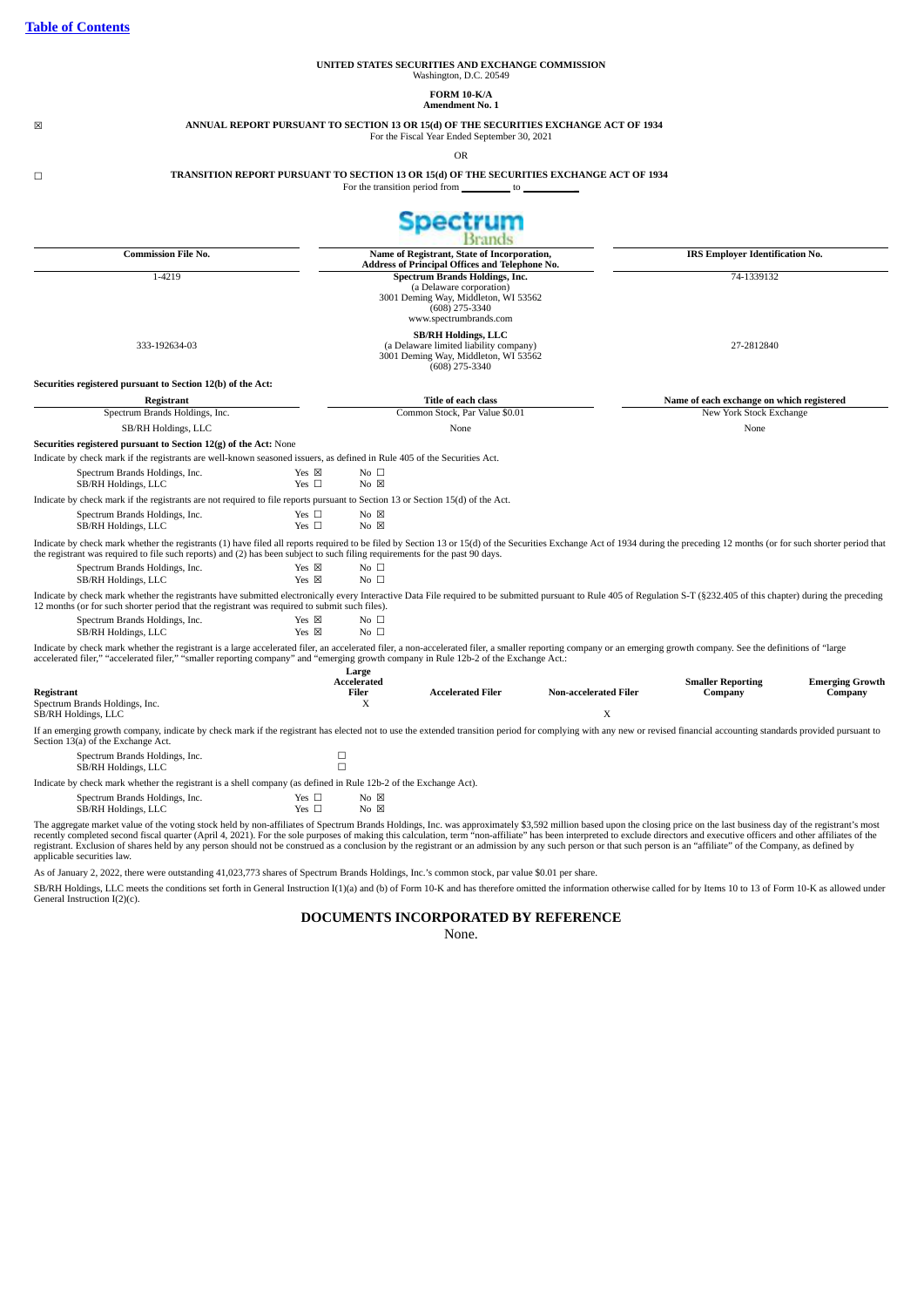### **EXPLANATORY NOTE**

<span id="page-1-0"></span>Spectrum Brands Holdings, Inc. and SB/RH Holdings, LLC are filing this Amendment No. 1 (this "Form 10-K/A") to their Annual Report on Form 10- K for the fiscal year ended September 30, 2021 ("Fiscal 2021") that was filed with the Securities and Exchange Commission ("SEC") on November 23, 2021 (the "Original Form 10-K") for the sole purpose of including certain of the information required by Part III of Form 10-K. As required by Rule 12b-15, in connection with this Form 10-K/A, the Company's Principal Executive Officer and Principal Financial Officer are providing Rule 13a-14(a) certifications included herein.

Except as explicitly set forth herein, this Form 10-K/A does not purport to modify or update the disclosures in, or exhibits to, the Original Form 10-K or to update the Original Form 10-K to reflect events occurring after the date of such filing.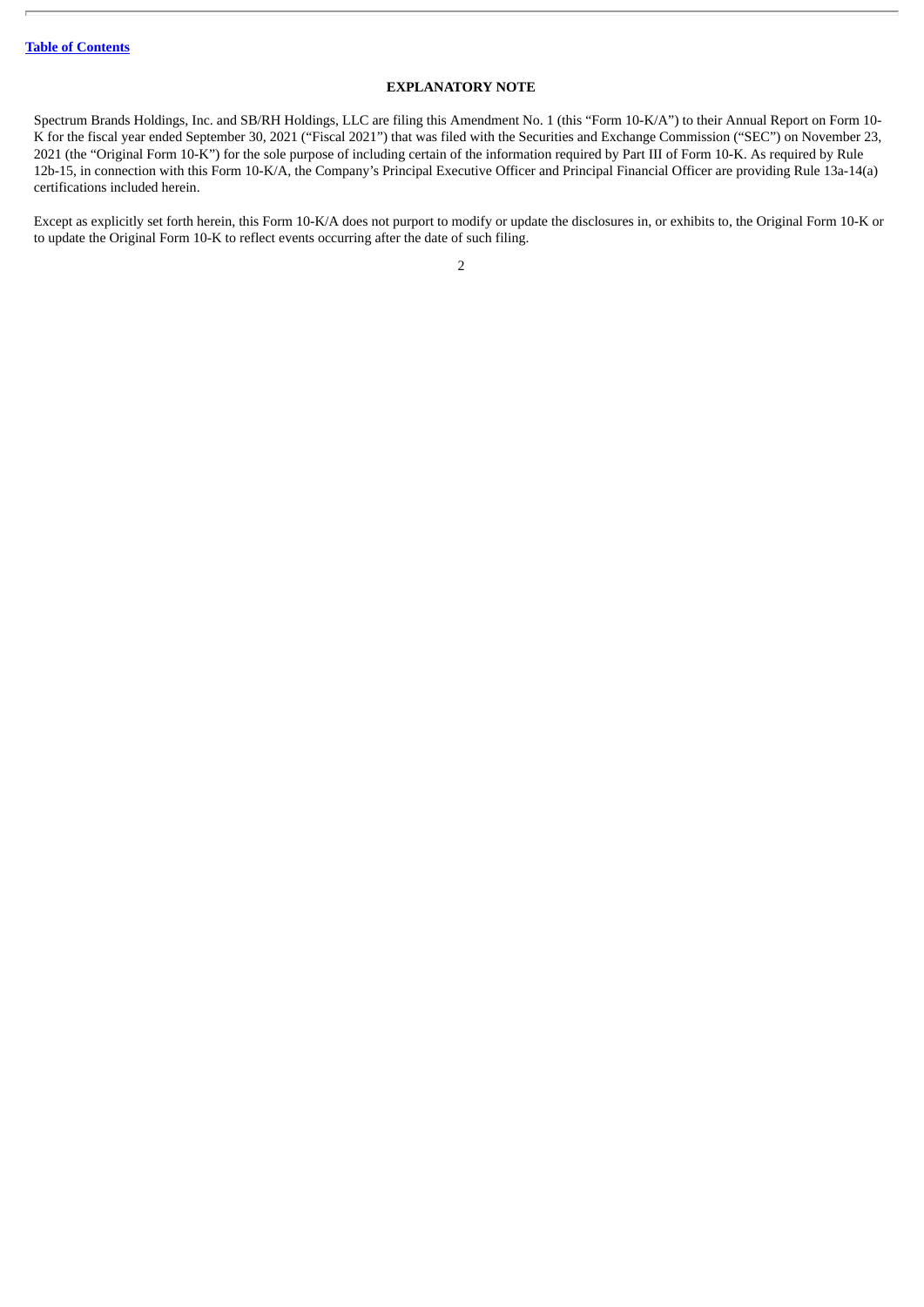$\overline{\phantom{a}}$ 

# **TABLE OF CONTENTS**

 $\overline{\phantom{a}}$ 

<span id="page-2-0"></span>

| <b>EXPLANATORY NOTE</b>                                                                                                     | Page           |
|-----------------------------------------------------------------------------------------------------------------------------|----------------|
| <b>PART III</b>                                                                                                             | $\overline{4}$ |
| DIRECTORS, EXECUTIVE OFFICERS AND CORPORATE GOVERNANCE<br>ITEM 10.                                                          | $\overline{4}$ |
| <b>EXECUTIVE COMPENSATION</b><br>ITEM 11.                                                                                   | 22             |
| SECURITY OWNERSHIP OF CERTAIN BENEFICIAL OWNERS AND MANAGEMENT AND RELATED STOCKHOLDER<br><b>ITEM 12.</b><br><b>MATTERS</b> | 53             |
| <b>CERTAIN RELATIONSHIPS AND RELATED TRANSACTIONS</b><br>ITEM 13.                                                           | 55             |
| <b>PART IV</b>                                                                                                              | 60             |
| ITEM 15. EXHIBITS, FINANCIAL STATEMENTS AND SCHEDULES                                                                       | 60             |
| <b>EXHIBIT INDEX</b>                                                                                                        | 60             |
| <b>SIGNATURES</b>                                                                                                           | 63             |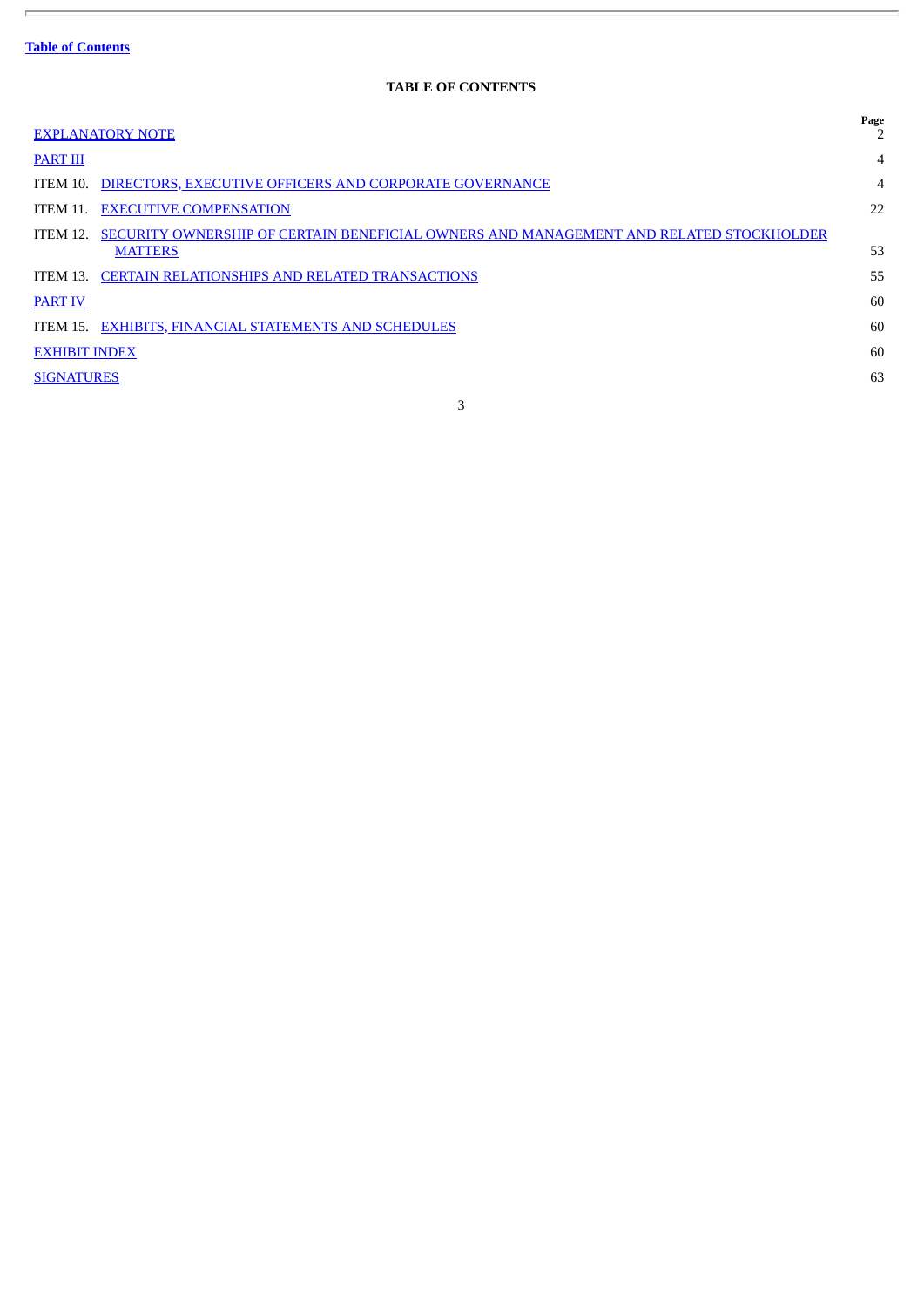## **PART III**

<span id="page-3-0"></span>Except as otherwise specified, all references herein to the "Company," "Spectrum Brands," "we," "us" or "our" refer to Spectrum Brands Holdings, *Inc. and "Fiscal" refers to the fiscal year ended September 30 of each applicable year.*

# <span id="page-3-1"></span>**ITEM 10. DIRECTORS, EXECUTIVE OFFICERS AND CORPORATE GOVERNANCE**

### **Our Board of Directors**

Our Nominating and Corporate Governance Committee ("NCG Committee") considers and chooses nominees for our Board with the primary goal of presenting a well-qualified slate of candidates who will serve the interests of our Company and our shareholders, taking into account the attributes of each candidate's professional skillset and credentials, as well as gender, age, ethnicity and personal background. In evaluating nominees, our NCG Committee reviews each candidate's background and assesses each candidate's independence, skills, experience and expertise based upon a number of factors. We seek directors with the highest professional and personal ethics, integrity and character that have experience at the governance and policymaking level in their respective fields. Our NCG Committee reviews the professional background of each candidate to determine whether each candidate has the appropriate experience and ability to effectively make important decisions as a member on our Board. Our NCG Committee also determines whether a candidate's skills and experience complement and enhance the collective skills and experience of our existing Board members.

We are committed to ensuring that female and minority candidates are among the pool of individuals from which new Board nominees are selected. We have steadily advanced this objective by appointing to our Board a number of candidates, all of whom are from a diverse background. As of the date of this report, we are proud to have the benefit of a Board, the majority of which is composed of female and diverse background members.

Our directors collectively represent a robust and diverse set of skills and experience, which we believe positions our Board and its committees well to effectively oversee the execution of our business strategy and to advance the interests of the Company and its stakeholders. The following table summarizes some of the key categories of skills and experience of our current directors:

| <b>Director Skills and Experiences</b>                       |                                                           |  |  |  |
|--------------------------------------------------------------|-----------------------------------------------------------|--|--|--|
| $\checkmark$ 100%: International Business Experience         | $\checkmark$ 100%: Business Operations                    |  |  |  |
| ✓ 86%: Consumer Products                                     | ✓86%: Corporate Governance                                |  |  |  |
| $\checkmark$ 100%: Corporate Strategy & Business Development | $\checkmark$ 100%: Ethics/Corporate Social Responsibility |  |  |  |
| $\checkmark$ 86%: Executive Leadership & Management          | √71%: Finance/Capital Management & Allocation             |  |  |  |
| $\checkmark$ 100%: Mergers & Acquisitions                    | $\checkmark$ 71%: Public Company Executive Experience     |  |  |  |
| $\checkmark$ 71%: Marketing/Sales or Brand Management        | $\checkmark$ 71%: Human Resources & Compensation          |  |  |  |
| $\checkmark$ 86%: Accounting/Auditing                        | ✓ 100%: Public Company Board Experience                   |  |  |  |

In accordance with our Third Restated By-laws (our "By-Laws"), our Board currently consists of seven members. In accordance with our Amended and Restated Certificate of Incorporation (our "Charter"), our Board is currently divided into three classes (designated as Class I, Class II and Class III, respectively). At our last annual stockholders meeting in August of 2021, our stockholders approved an amendment to our Charter to de-classify our Board. Pursuant to such charter amendment (i) our current Class I directors would stand for election at our 2022 annual meeting and would stand for election for one-year terms thereafter, (ii) our current Class II directors would stand for election at our 2023 annual meeting and would stand for election for one-year terms thereafter, (iii) our current Class III directors would stand for election at our 2024 annual meeting and would stand for election for one-year terms thereafter, and (iv) beginning in 2024, all directors would stand for election for one-year terms at the 2024 annual meeting. In 2024, our Board would be fully declassified. The names of our seven current directors and their respective classes, ages, Board tenures and committee memberships are each set forth in the following table: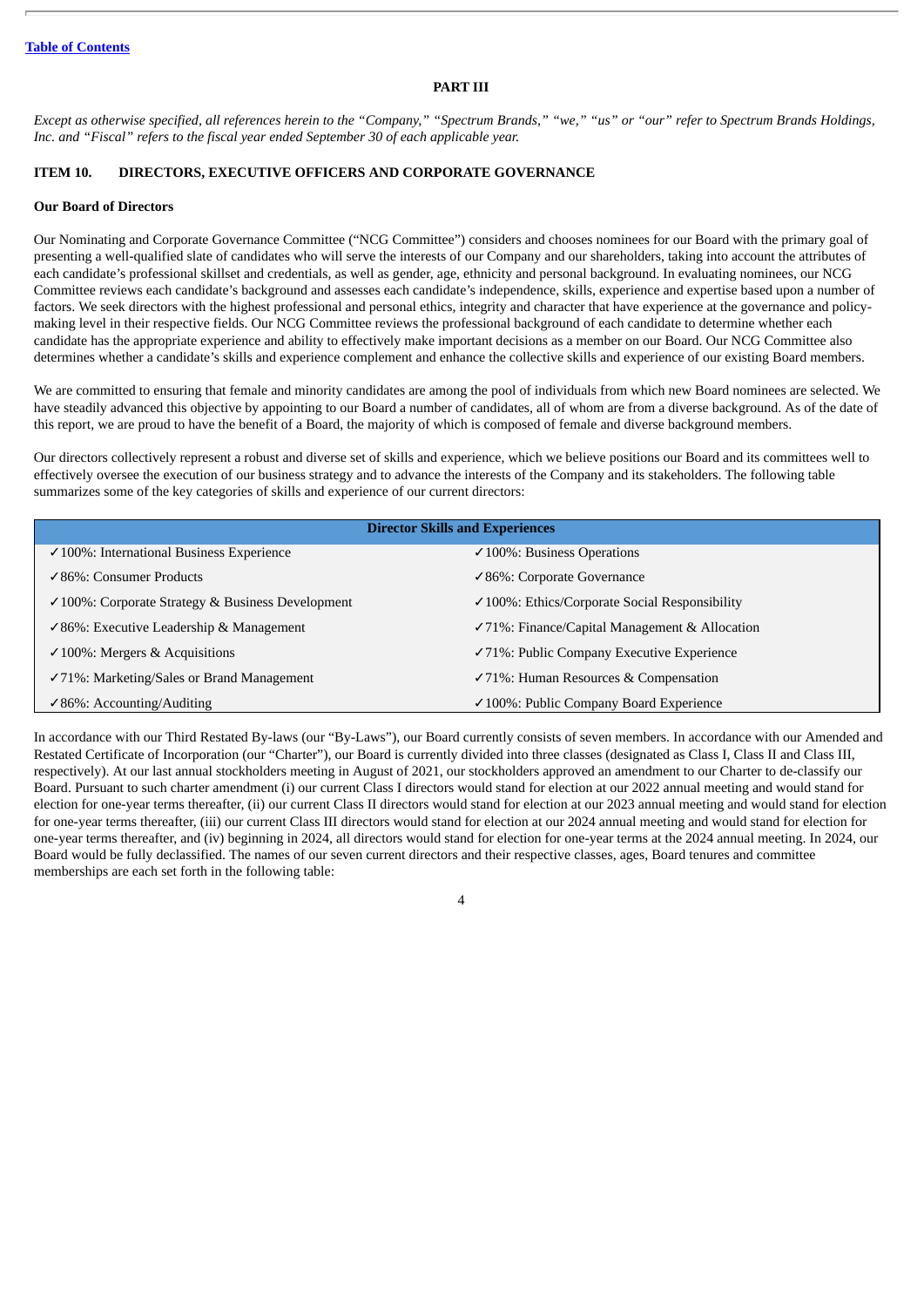|                                                   |              |     |          |              | <b>Committee Membership***</b> |             |
|---------------------------------------------------|--------------|-----|----------|--------------|--------------------------------|-------------|
| <b>Name</b>                                       | Class*       | Age | Tenure** | $\mathbf{A}$ | $\mathbf C$                    | <b>NCG</b>  |
| Sherianne James<br><b>Independent Director</b>    |              | 52  | 2018     |              | $\mathbf 0$                    | $\bullet$   |
| Leslie L. Campbell<br><b>Independent Director</b> | I            | 61  | 2021     | $\mathbf 0$  |                                |             |
| Joan Chow<br><b>Independent Director</b>          | I            | 61  | 2021     | $\mathbf 0$  |                                |             |
| Hugh R. Rovit<br><b>Independent Director</b>      | $\mathbf{I}$ | 61  | 2018     | $\mathbf 0$  |                                | $\mathbf 0$ |
| Gautam Patel<br><b>Independent Director</b>       | $\mathbf{I}$ | 49  | 2020     | $\bullet$    | $\mathbf 0$                    |             |
| David M. Maura<br><b>Executive Chairman</b>       | III          | 49  | 2018     |              |                                |             |
| Terry L. Polistina<br>Lead Independent Director   | III          | 58  | 2018     |              |                                | $\mathbf 0$ |

The term of our Class I directors expires at our 2022 annual stockholders meeting, our Class II directors expires at our 2023 annual stockholders meeting, and our Class III directors expires at our 2024 annual stockholders meeting.

Tenure represents service on the Board of the Company following the merger on July 13, 2018 of HRG Group, Inc. (now known as Spectrum Brands Holdings, Inc.) with its majority owned subsidiary, Spectrum Brands Legacy, Inc. (formerly known as Spectrum Brands Holdings, Inc.) ("SPB Legacy").

\*\*\* Committee membership: A = Audit Committee, C = Compensation Committee, NCG = NCG Committee; • indicates committee Chair, o indicates committee member.

#### **Director Biographies**

Set forth below are biographies for each of our directors, accompanied by descriptions of some of their key skills and experiences. The absence of any given category of key skills or experiences from the list preceding a director's biography does not necessarily signify a lack of qualification in any such category.

# *Class I Directors*

# **Sherianne James** *Independent Director since October 2018 Age: 52 Race/Ethnicity: African American Gender: Female*

# **Independence & Committees:**

- Independent Director
- Chair of our NCG Committee
- **Compensation Committee**

**Key Skills/Experience:**

- Business Operations
- Consumer Products
- Corporate Governance
- Corporate Strategy & Business Development
- Ethics/Corporate Social Responsibility
- Executive Leadership & Management
- International Business Experience
- Marketing/Sales or Brand Management
- Mergers & Acquisitions
- Public Company Executive Experience
- Public Company Board Experience

Sherianne James was appointed to our Board in October 2018. Ms. James has served as Chief Marketing Officer of Essilor of America since August 2017 and SVP of Customer Engagement since March 2020, and previously was Vice President, Consumer Marketing for the company since July 2016. From February 2011 to July 2016, she held positions of increasing responsibility in marketing and operations for Transitions Optical, a division of Essilor of America, culminating in her role as Vice President of Transitions Optical from April 2014 to July 2016. From July 2005 through December 2010, Ms. James was Senior Marketing Manager for Russell Hobbs/Applica. She previously held a number of key project manager, research manager and brand manager positions with Kraft Foods, Inc. and, later, Kraft/Nabisco Foods from June 1995 to June 2005. Ms. James earned a B.S. degree in chemical engineering from the University of Florida in 1994 and an MBA from Northwestern University's Kellogg Graduate School of Management in 2002. Ms. James currently serves as Chair of our NCG Committee and is a member of our Compensation Committee.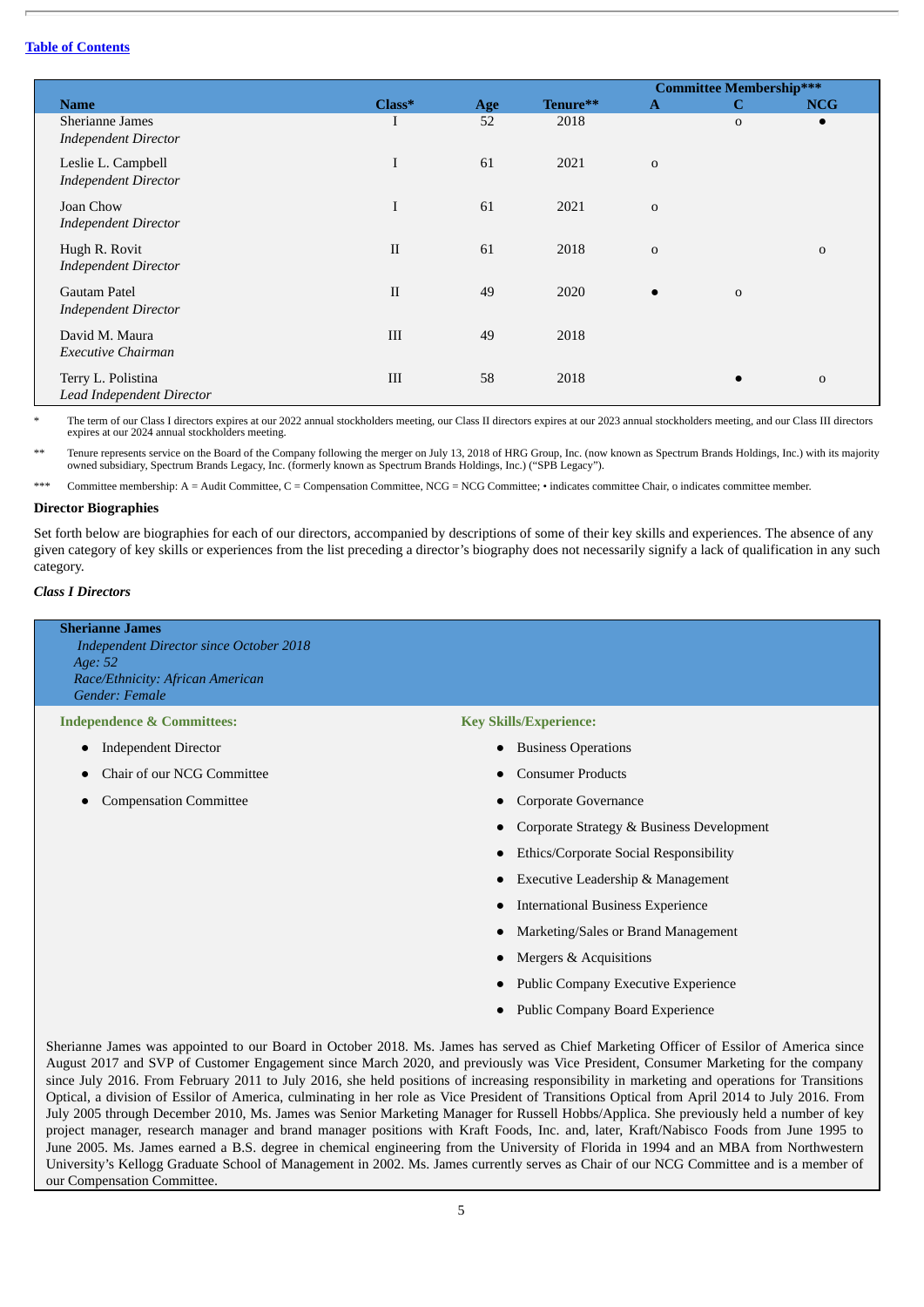**Leslie L. Campbell** *Independent Director since April 2021 Age: 61 Race/Ethnicity: African American Gender: Male*

**Independence & Committees:**

- Independent Director
- **Audit Committee**

#### **Key Skills/Experience:**

- Accounting/Auditing
- **Business Operations**
- Consumer Products
- Corporate Strategy & Business Development
- Ethics/Corporate Social Responsibility
- **Executive Leadership & Management**
- Finance/Capital Management & Allocation
- **International Business Experience**
- Marketing/Sales or Brand Management
- Mergers & Acquisitions
- Public Company Board Experience
- Supply Chain/Logistics
- Technology/Cyber-Security

Leslie L. Campbell was appointed to our Board in April 2021. Since 2015, Mr. Campbell has been the owner and Chief Executive Officer of Campbell & Associates LLC, a product development and engineering company. From 2013 to 2015, he served as Executive Vice President at AAMP Global, a vehicle technology company where he was responsible for engineering, research and development, new product development and operations. From 2002 to 2013, Mr. Campbell served in various senior roles of increasing responsibility in the engineering department for Applica Consumer Products, including serving the last six years of his tenure as Vice President of Engineering Quality and Regulatory where he was responsible for the design and development of new products and the maintenance of existing core product lines. From 1999 to 2002, Mr. Campbell served as Chief Engineer for B/E Aerospace where he was responsible for the design and development of galley products for commercial airlines. From 1995 to 1999, Mr. Campbell served as a Senior Research Engineer for Baker Hughes. From 1990 to 1995, he served as Senior Engineer at the Johnson Space Center (NASA) and from 1989 to 1990 he was a Senior Engineer at General Electric – Aerospace Division. Mr. Campbell has extensive experience in product development and product design and product quality and safety standards. Mr. Campbell received an undergraduate degree in engineering from the University of Florida. Mr. Campbell currently serves as a member of our Audit Committee.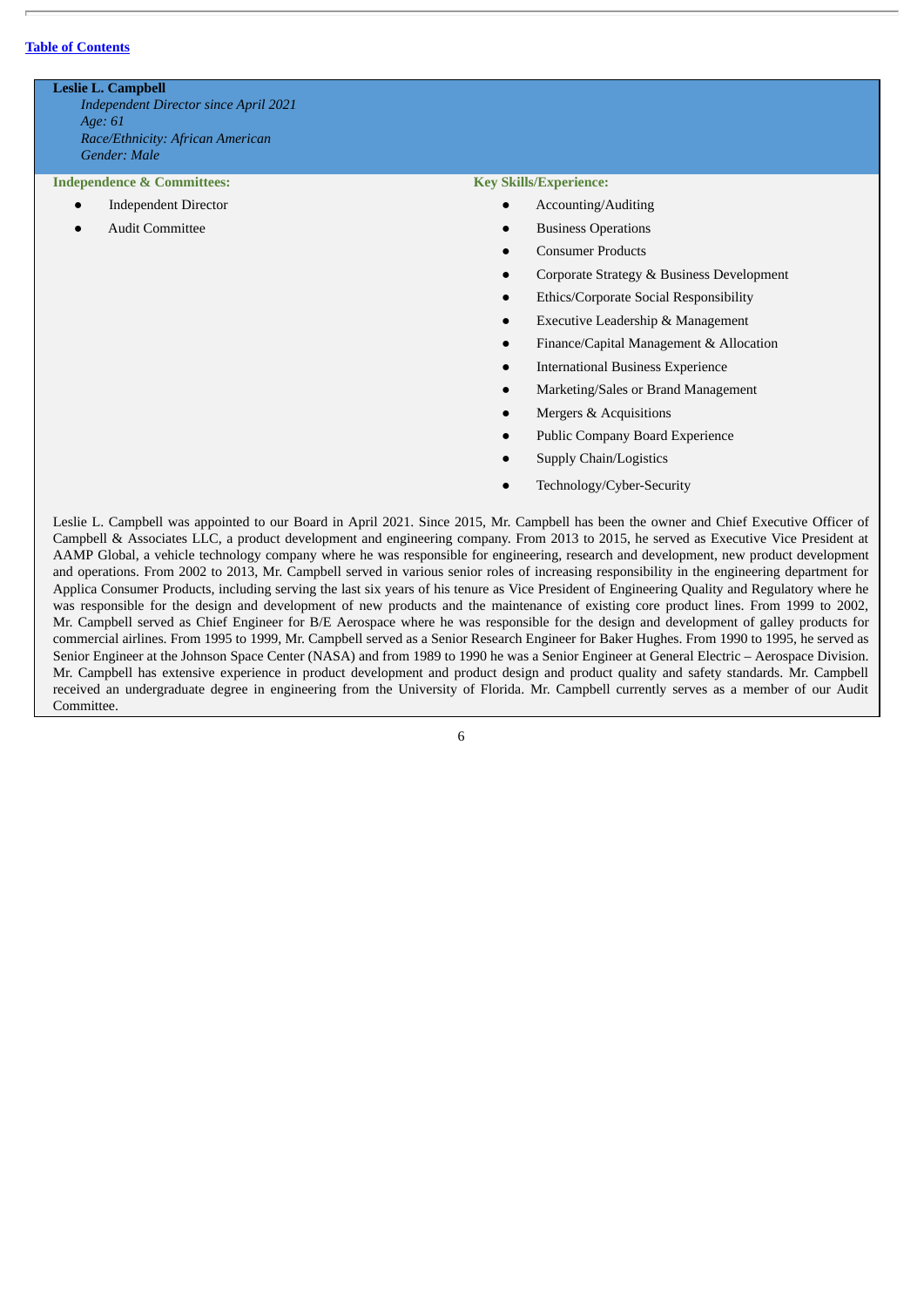**Joan Chow** *Independent Director since April 2021 Age: 61 Race/Ethnicity: Asian Gender: Female*

**Independence & Committees:**

- **Independent Director**
- **Audit Committee**

#### **Key Skills/Experience:**

- Accounting/Auditing
- **Business Operations**
- Consumer Products
- Corporate Governance
- Corporate Strategy & Business Development
- **Ethics/Corporate Social Responsibility**
- **Executive Leadership & Management**
- Human Resources & Compensation
- **International Business Experience**
- Marketing/Sales or Brand Management
- Mergers & Acquisitions
- Public Company Board Experience
- Public Company Executive Experience

Joan Chow was appointed to our Board in April 2021. From February 2016 until October 2021, Ms. Chow served as Chief Marketing Officer of the Greater Chicago Food Depository. From 2007 to August 2015, Ms. Chow was the Executive Vice President and Chief Marketing Officer at ConAgra Foods, Inc. ConAgra Foods, now known as Conagra Brands, is one of North America's leading packaged food companies. Prior to joining ConAgra in 2007, Ms. Chow was employed for nine years with Sears Holdings Corporation in various marketing positions of increasing responsibility, having served as Senior Vice President/Chief Marketing Officer of Sears Retail immediately prior to taking the position with ConAgra. Prior to that, she served in executive positions with Information Resources Inc. and Johnson & Johnson Consumer Products, Inc. Ms. Chow currently serves as Chair of the Compensation Committee and a member of the Governance Committee at Welbilt Inc. and is also a director at Energy Recovery, Inc. as well as High Liner Foods, where she is on the Human Resources Committee. She has previously served as a director of The Manitowoc Company, RC2 Corporation, and Feeding America. Ms. Chow has extensive leadership experience in retail and consumer packaged goods marketing, advertising, branding, consumer insights, and digital/social marketing and human resources matters. Ms. Chow has an M.B.A. from the Wharton School of the University of Pennsylvania and a B.A. with distinction from Cornell University. Ms. Chow currently serves as a member of our Audit Committee.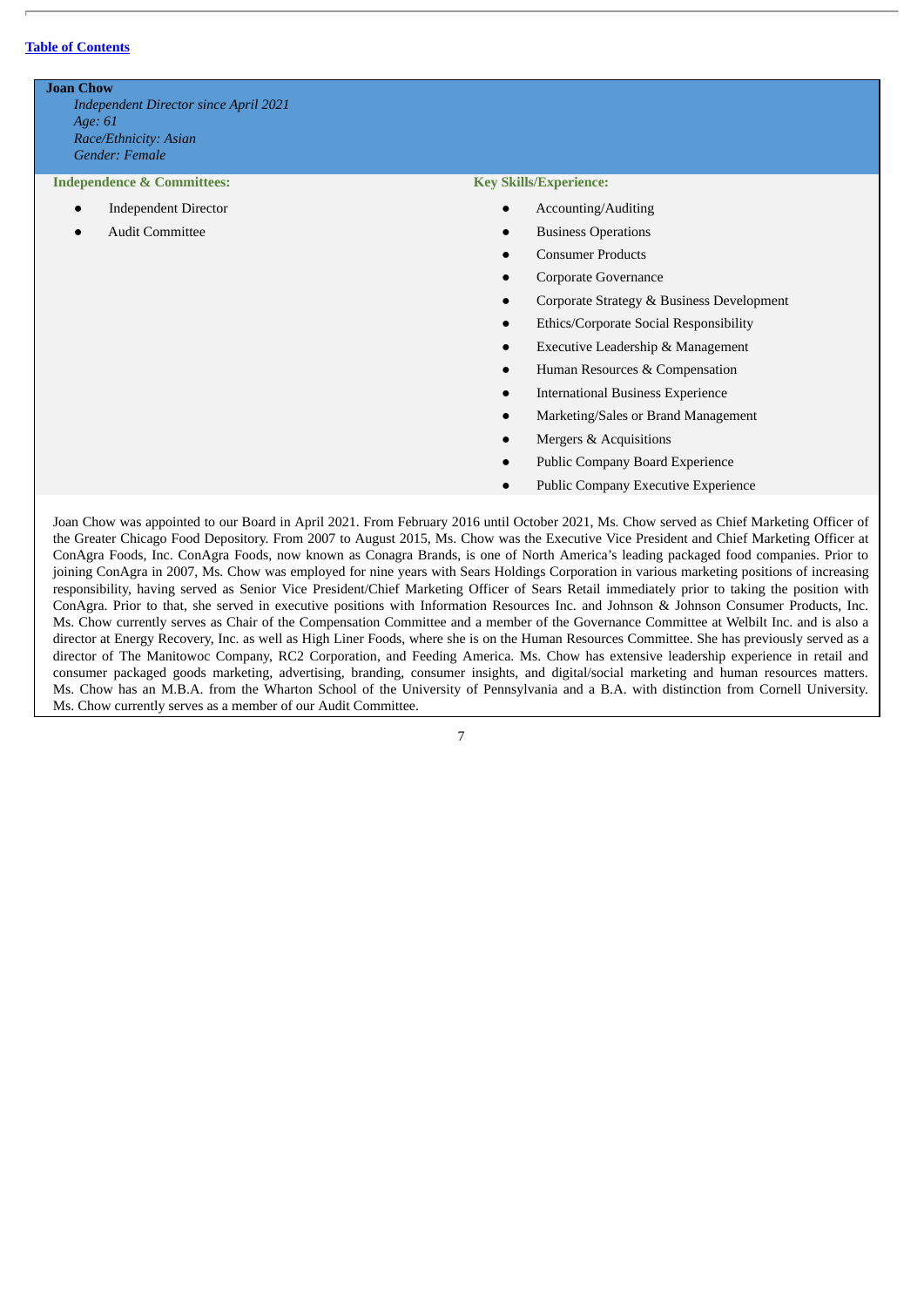### *Class II Directors*

#### **Hugh R. Rovit**

*Independent Director since July 2018 Age: 61 Race/Ethnicity: Caucasian Gender: Male*

#### **Independence & Committees:**

- **Independent Director**
- **Audit Committee**
- NCG Committee

# **Key Skills/Experience:**

- Accounting/Auditing
- Business Operations
- Consumer Products
- Corporate Governance
- Corporate Strategy & Business Development
- Ethics/Corporate Social Responsibility
- **Executive Leadership & Management**
- Finance/Capital Management & Allocation
- Human Resources & Compensation
- **International Business Experience**
- Marketing/Sales or Brand Management
- Mergers & Acquisitions
- Public Company Board Experience
- Public Company Executive Experience
- Supply Chain/Logistics

Hugh R. Rovit was appointed to our Board in July 2018. From June 2010 until July 2018, Mr. Rovit served as one of the directors of Spectrum Legacy. Prior to that time, he served as a director of SBI from August 2009 to June 2010. Mr. Rovit is currently Chief Executive Officer of S'well, Inc., a global manufacturer and marketer of reusable stainless-steel bottles and accessories. He previously served as Chief Executive Officer of Ellery Homestyles, a leading supplier of branded and private label home fashion products to major retailers, offering curtains, bedding, throws and specialty products, from May 2013 until its sale in September 2018 to a strategic competitor. Previously, Mr. Rovit served as Chief Executive Officer of Sure Fit Inc., a marketer and distributor of home furnishing products from 2006 through 2012 and was a Principal at turnaround management firm Masson & Company from 2001 through 2005. Previously, Mr. Rovit held the positions of Chief Financial Officer of Best Manufacturing, Inc., a manufacturer and distributor of institutional service apparel and textiles, from 1998 through 2001 and Chief Financial Officer of Royce Hosiery Mills, Inc., a manufacturer and distributor of men's and women's hosiery, from 1991 through 1998. Mr. Rovit is also a director of GSC Technologies, Inc. and previously served as a director of PlayPower, Inc., Nellson Nutraceuticals, Inc., Kid Brands Inc., Atkins Nutritional, Inc., Oneida, Ltd., Cosmetic Essence, Inc., Xpress Retail and Twin Star International. Mr. Rovit received his B.A. degree from Dartmouth College and has an MBA from Harvard Business School. Mr. Rovit is a member of our Audit Committee and NCG Committee.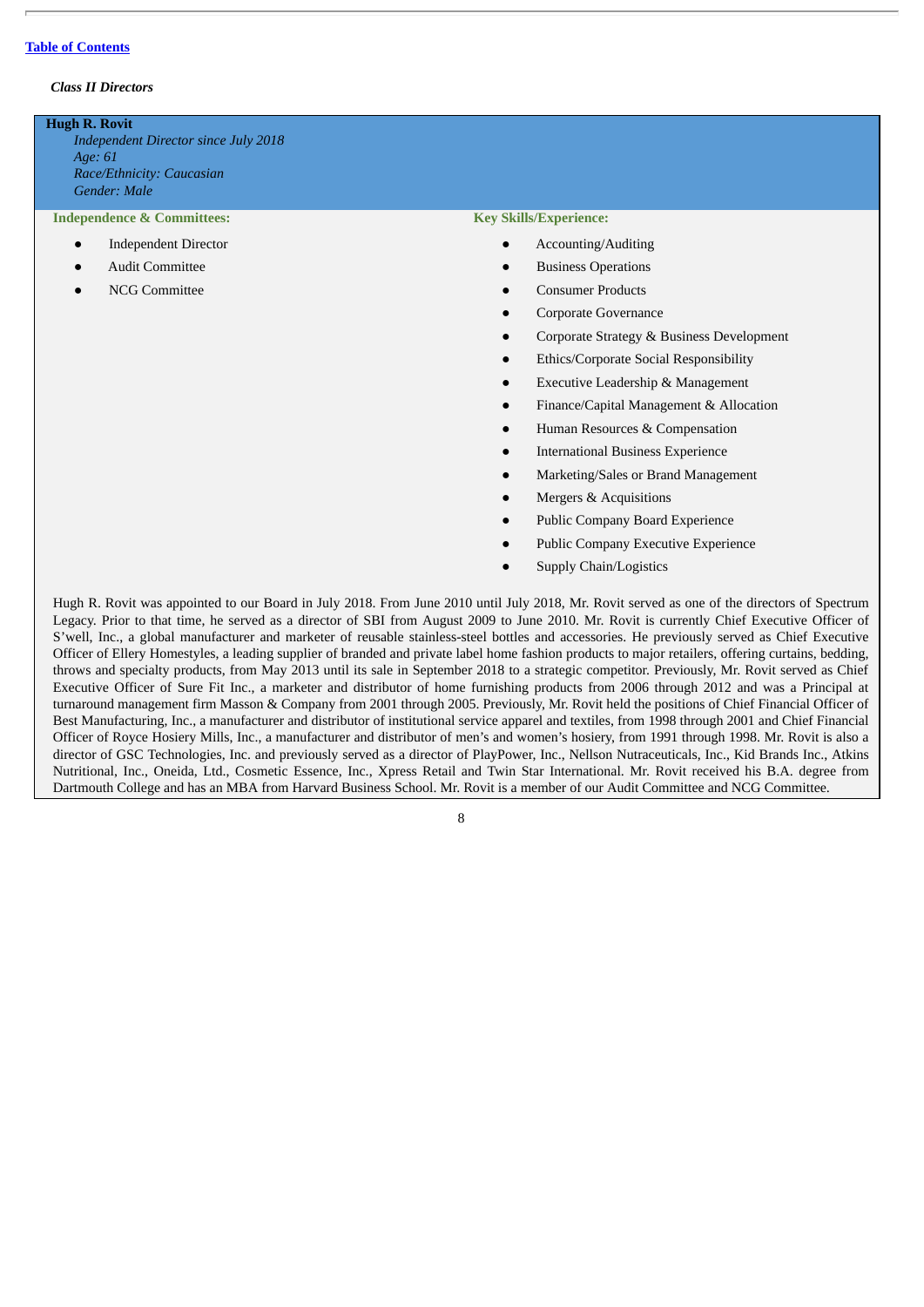# **Gautam Patel**

*Independent Director since October 2020 Age: 49 Race/Ethnicity: Asian Gender: Male*

# **Independence & Committees:**

- Independent Director
- Chair of our Audit Committee
- **Compensation Committee**

#### **Key Skills/Experience:**

- Accounting/Auditing
- **Business Operations**
- Corporate Governance
- Corporate Strategy & Business Development
- Ethics/Corporate Social Responsibility
- Finance/Capital Management & Allocation
- Human Resources & Compensation
- **International Business Experience**
- Mergers & Acquisitions
- Public Company Board Experience

Gautam Patel was appointed to our Board in October 2020. Mr. Patel has served as Managing Director of Tarsadia Investments, a private investment firm based in Newport Beach, California, since 2012. In that role, Mr. Patel has led a team of investment professionals to identify, evaluate and execute principal control equity investments across sectors including life sciences, financial services and technology. Prior to joining Tarsadia, Mr. Patel served as Managing Director at Lazard from 2008 to 2012, where he led financial and strategic advisory efforts in sectors including transportation and logistics, private equity and healthcare. Prior to that, Mr. Patel served in a variety of advisory roles at Lazard from 1999 to 2008, including restructuring, bankruptcy and corporate reorganization assignments in 2001 and 2008. From 1994 to 1997, Mr. Patel was an Analyst at Donaldson, Lufkin & Jenrette, where he worked on mergers and acquisitions as well as high-yield and equity financings. Mr. Patel is currently a Board Member of Amneal Pharmaceuticals (NYSE: AMRX). Mr. Patel also serves on the board of Casita Maria Center for Arts and Education, a New York-based nonprofit organization which aims to empower children through arts-based education. Mr. Patel received a B.A. from Claremont McKenna College, a B.S. from Harvey Mudd College, an MSc from the London School of Economics and an MBA from the University of Chicago. Mr. Patel currently serves as Chair of our Audit Committee and as a member of our Compensation Committee.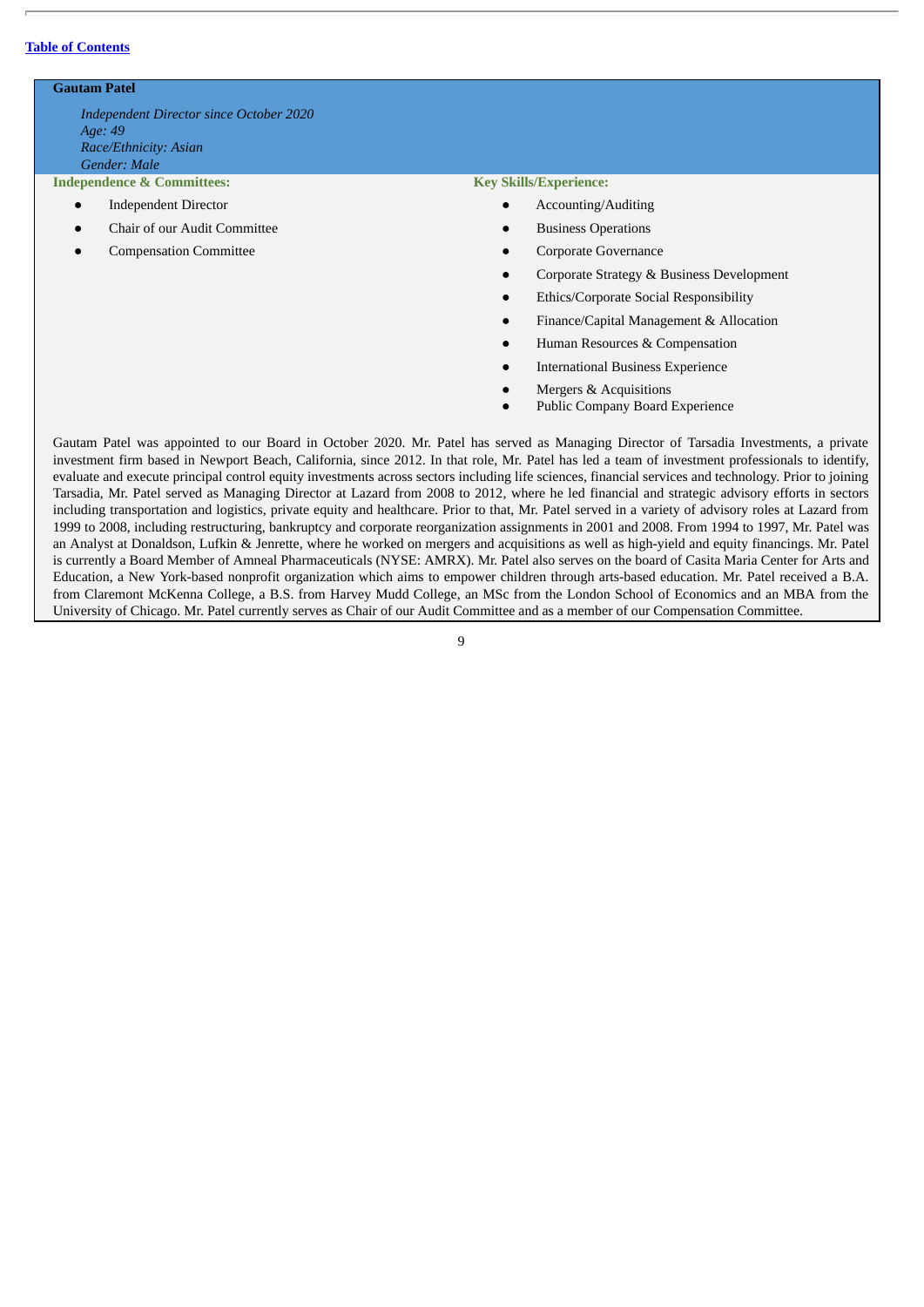# *Class III Directors*

| David M. Maura<br>Director since July 2018<br>Age: 49<br>Race/Ethnicity: Caucasian<br>Gender: Male |                                                                                                                                                                                                                                                                                                                                                                                                                                                                                                                               |
|----------------------------------------------------------------------------------------------------|-------------------------------------------------------------------------------------------------------------------------------------------------------------------------------------------------------------------------------------------------------------------------------------------------------------------------------------------------------------------------------------------------------------------------------------------------------------------------------------------------------------------------------|
| <b>Independence &amp; Committees:</b><br>None                                                      | <b>Key Skills/Experience:</b><br>Accounting/Auditing<br>$\bullet$<br><b>Business Operations</b><br>$\bullet$<br><b>Consumer Products</b><br>$\bullet$<br>Corporate Governance<br>$\bullet$<br>Corporate Strategy & Business Development<br>$\bullet$<br>Ethics/Corporate Social Responsibility<br>$\bullet$<br>Executive Leadership & Management<br>$\bullet$<br>Finance/Capital Management & Allocation<br>$\bullet$<br>Human Resources & Compensation<br>$\bullet$<br><b>International Business Experience</b><br>$\bullet$ |
|                                                                                                    | Mergers & Acquisitions<br>$\bullet$<br><b>Public Company Board Experience</b>                                                                                                                                                                                                                                                                                                                                                                                                                                                 |

- Public Company Executive Experience
- Risk Management & Oversight

David M. Maura was appointed our Executive Chairman and our Chief Executive Officer in July 2018. Previously, he had served as the Executive Chairman, effective as of January 2016, and as Chief Executive Officer, effective as of April 2018, of SPB Legacy. Prior to such appointment, Mr. Maura served as non-executive Chairman of the board of directors of SPB Legacy since July 2011 and served as interim Chairman and as one of the directors of SPB Legacy since June 2010. Mr. Maura was a Managing Director and the Executive Vice President of Investments at HRG Group, Inc. (now known as Spectrum Brands Holdings, Inc.) ("HRG Group") from October 2011 until November 2016 and had been a member of HRG Group's board of directors from May 2011 until December 2017. Mr. Maura previously served as a Vice President and Director of Investments of Harbinger Capital Partners LLC ("Harbinger Capital") from 2006 until 2012. Prior to joining Harbinger Capital in 2006, Mr. Maura was a Managing Director and Senior Research Analyst at First Albany Capital, Inc., where he focused on distressed debt and special situations, primarily in the consumer products and retail sectors. Prior to First Albany, Mr. Maura was a Director and Senior High Yield Research Analyst in Global High Yield Research at Merrill Lynch & Co. Previously, Mr. Maura was a Vice President and Senior Analyst in the High Yield Group at Wachovia Securities, where he covered various consumer product, service, and retail companies. Mr. Maura began his career at ZPR Investment Management as a Financial Analyst.

Mr. Maura served as Chairman, President and Chief Executive Officer of Mosaic Acquisition Corp., a special purpose acquisition company, from October 2017 to January 2020, when the company merged with Vivint Smart Home, Inc. ("Vivint"). Mr. Maura served as an outside director on Vivint's board until March 2020 when he resigned from the board of Vivint. He previously served on the boards of directors of Ferrous Resources, Ltd., Russell Hobbs, and Applica. Mr. Maura received a B.S. degree in business administration from Stetson University and is a CFA charterholder.

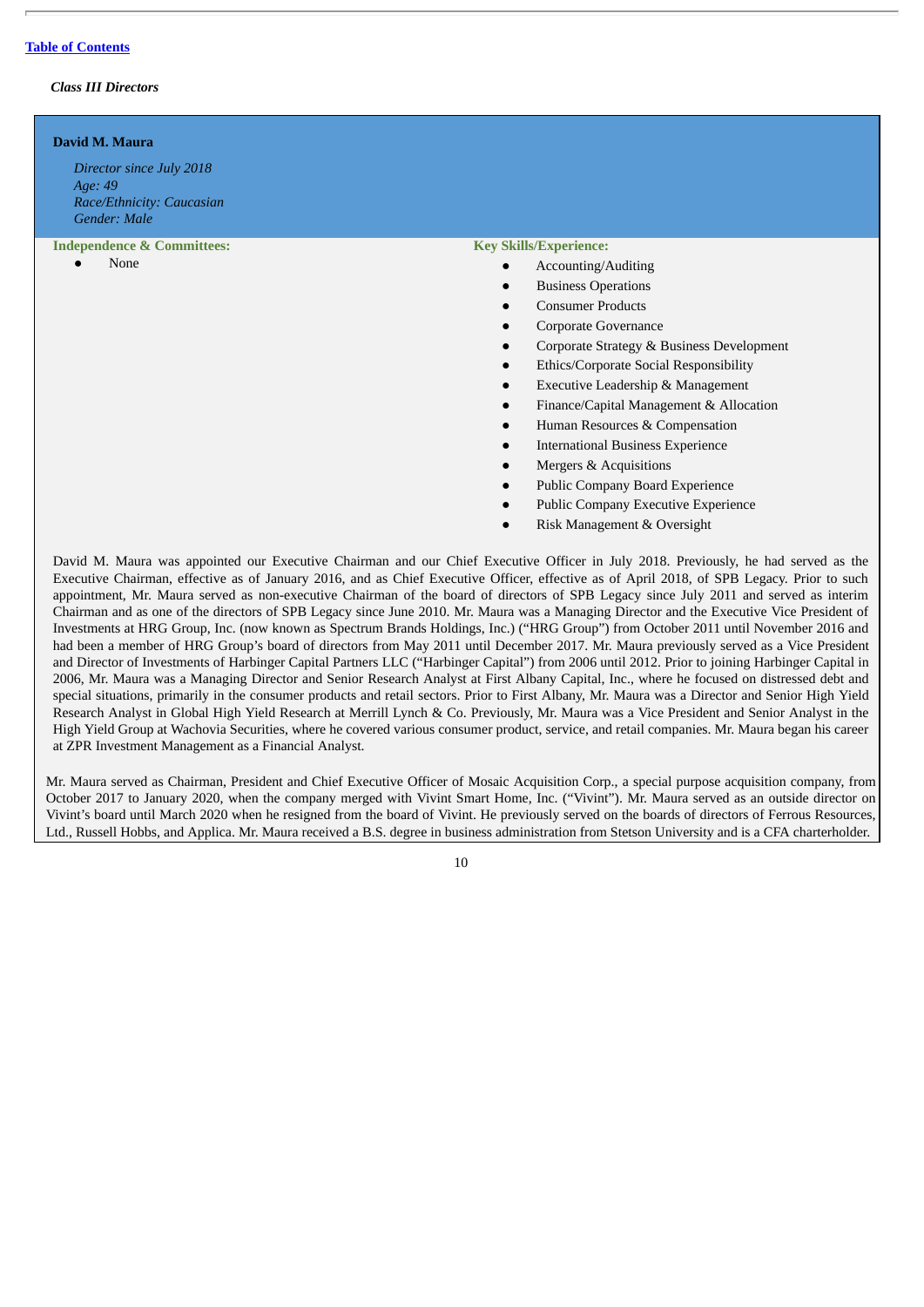# **Terry L. Polistina**

*Lead Independent Director since July 2018 Age: 58 Race/Ethnicity: Caucasian Gender: Male*

#### **Independence & Committees:**

- Independent Director
- Chair of our Compensation Committee
- **NCG Committee**

#### **Key Skills/Experience:**

- Accounting/Auditing
- **Business Operations**
- Consumer Products
- Corporate Governance
- Corporate Strategy & Business Development
- **Ethics/Corporate Social Responsibility**
- **Executive Leadership & Management**
- Finance/Capital Management & Allocation
- Government Relations / Public Policy
- Human Resources & Compensation
- **International Business Experience**
- Marketing/Sales or Brand Management
- Mergers & Acquisitions
- Public Company Board Experience
- Public Company Executive Experience
- Risk Management & Oversight
- Supply Chain/Logistics

Terry L. Polistina was appointed to our Board in July 2018. From June 2010 until July 2018, Mr. Polistina served as one of the directors of SPB Legacy. Since July 2018, Mr. Polistina has also served as the Lead Independent Director of the Board. Prior to that, he served as a director of SBI from August 2009 to June 2010. Mr. Polistina served as the President, Small Appliances of SPB Legacy beginning in June 2010 and became President - Global Appliances of SPB Legacy in October 2010 until September 2013. Prior to that, Mr. Polistina served as the Chief Executive Officer and President of Russell Hobbs from 2007 until 2010. Mr. Polistina served as Chief Operating Officer at Applica from 2006 to 2007 and Chief Financial Officer from 2001 to 2007, at which time Applica combined with Russell Hobbs. Mr. Polistina previously served as a director of privately held Entic, Inc. Mr. Polistina received an undergraduate degree in finance from the University of Florida and holds an MBA from the University of Miami. Mr. Polistina is the Chair of our Compensation Committee, is a member of our NCG Committee, and serves as the Lead Independent Director of the Board.

# **Our Executive Officers**

Our executive officers serve at the discretion of our Board. Our Board selected each of our executive officers because his or her background provides each executive with the experience and skillset geared toward helping us succeed in our business strategy. Our management team is composed of seasoned executives who focus on the performance of our Company to drive long-term outcomes for us. We are committed to ensuring that female and minority candidates are among the pool of individuals from which new executive officers are selected. We are proud to have the benefit of a woman and a candidate from a diverse background on our executive team.

Included in the discussion below is information regarding our executive officers who do not serve as directors of our Company. See "*Our Board of Directors*" above for certain information regarding David Maura, our only director-employee.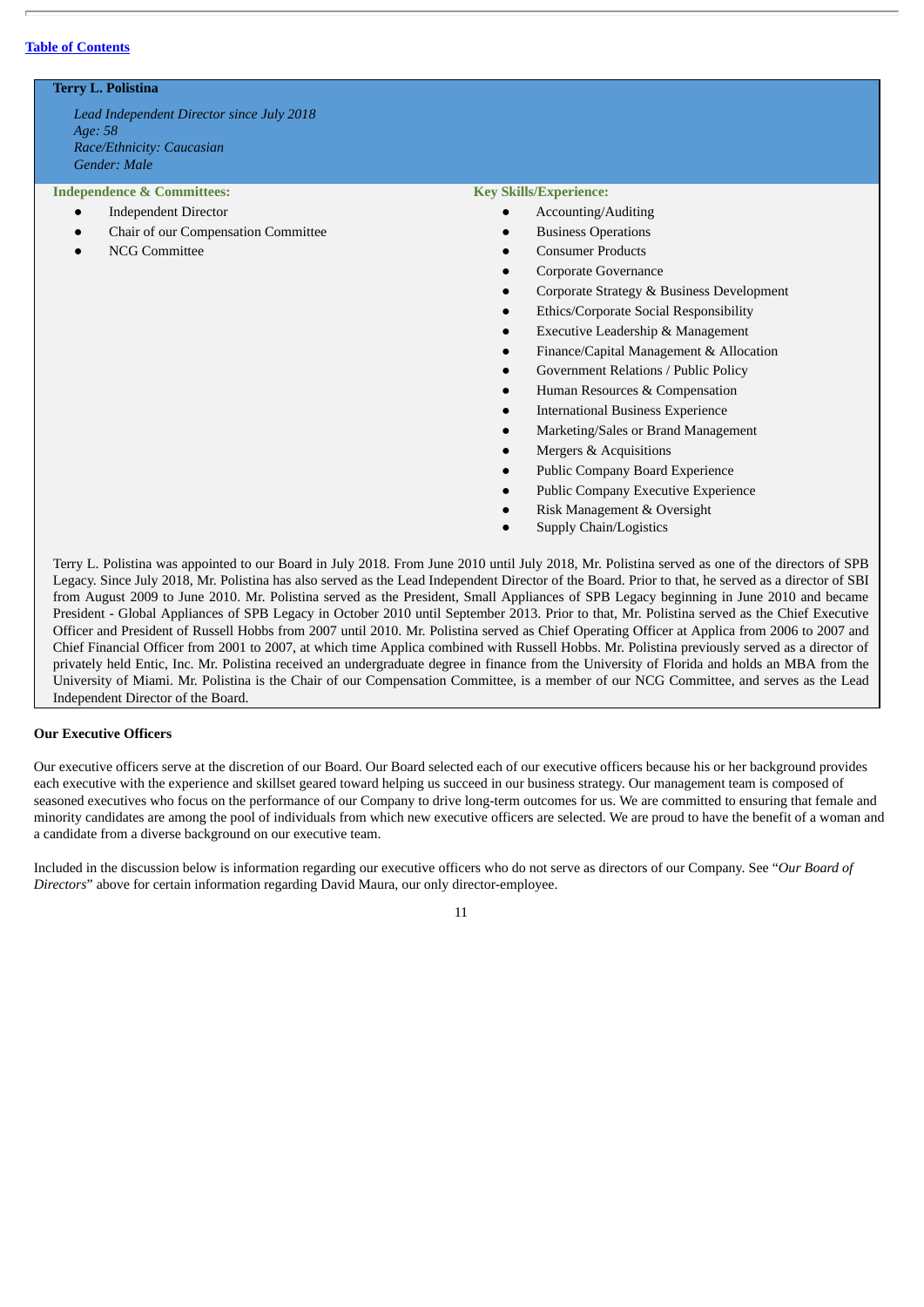**Randal D. Lewis**

*Executive Vice President, Chief Operating Officer since October 2018 Age: 55 Race/Ethnicity: Caucasian Gender: Male*

Randal D. Lewis was appointed our Chief Operating Officer in October 2018 and Executive Vice President in September 2019. He has direct responsibility for all operating divisions. Mr. Lewis was previously the President of our Global Consumer Division from March 2018, which included our Global Auto Care, Global Pet Care and Home & Garden business unit. Prior to that, he was President of our Pet, Home & Garden business unit since November 2014. Previous to that, he was Senior Vice President and General Manager of our Home & Garden business since January 2011. From April 2005 to January 2011, Mr. Lewis served as our Home & Garden business's Vice President, Manufacturing and Vice President, Operations. Prior to that, Mr. Lewis held various leadership roles from October 1997 to April 2005 with the former owners of United Industries Corporation, which is now owned by the Company and from January 1989 to October 1997 Mr. Lewis worked at Unilever. Mr. Lewis earned a B.S. degree in mechanical engineering from the University of Illinois, Urbana-Champaign.

# **Rebeckah Long**

*Senior Vice President and Chief Human Resources Officer since November 2021 Age: 47 Race/Ethnicity: Caucasian Gender: Female*

Rebeckah Long was appointed our Senior Vice President, Global Human Resources in September 2019 and was promoted to Senior Vice President and Chief Human Resources Officer in November 2021 and has direct responsibility for consistent delivery and execution of the Human Resources function globally. Ms. Long previously served as Vice President of Global Human Resources of Spectrum Brands since April 2019. Prior to that, she was Human Resource Business Partner for several business divisions within Spectrum Brands since March 2008, with a focus on talent strategy and organizational effectiveness. Prior to joining Spectrum Brands, she was the Regional Human Resources Manager for United Rentals, Inc. from June 2000 to February 2008 and was responsible for the integration of over 25 businesses into the United Rentals portfolio. Ms. Long earned a B.S. degree in economics from Illinois State University.

#### **Jeremy W. Smeltser**

*Executive Vice President, Chief Financial Officer since November 2019 Age: 47 Race/Ethnicity: Caucasian Gender: Male*

Jeremy W. Smeltser was appointed our Executive Vice President on October 1, 2019 and was appointed our Chief Financial Officer on November 17, 2019. He previously served as Vice President and Chief Financial Officer of SPX Flow, Inc. ("SPX Flow"). Prior to his role at SPX Flow, he served as Vice President and Chief Financial Officer of SPX Corporation, where he served in various roles, including as Vice President and Chief Financial Officer, Flow Technology and became an officer of SPX Corporation in April 2009. Mr. Smeltser joined SPX Corporation in 2002 from Ernst & Young LLP, where he was an audit manager in Tampa, Florida. Prior to that, he held various positions with Arthur Andersen LLP in Tampa, Florida and Chicago, Illinois, focused primarily on assurance services for global manufacturing clients. Mr. Smeltser earned a B.S. degree in accounting from Northern Illinois University.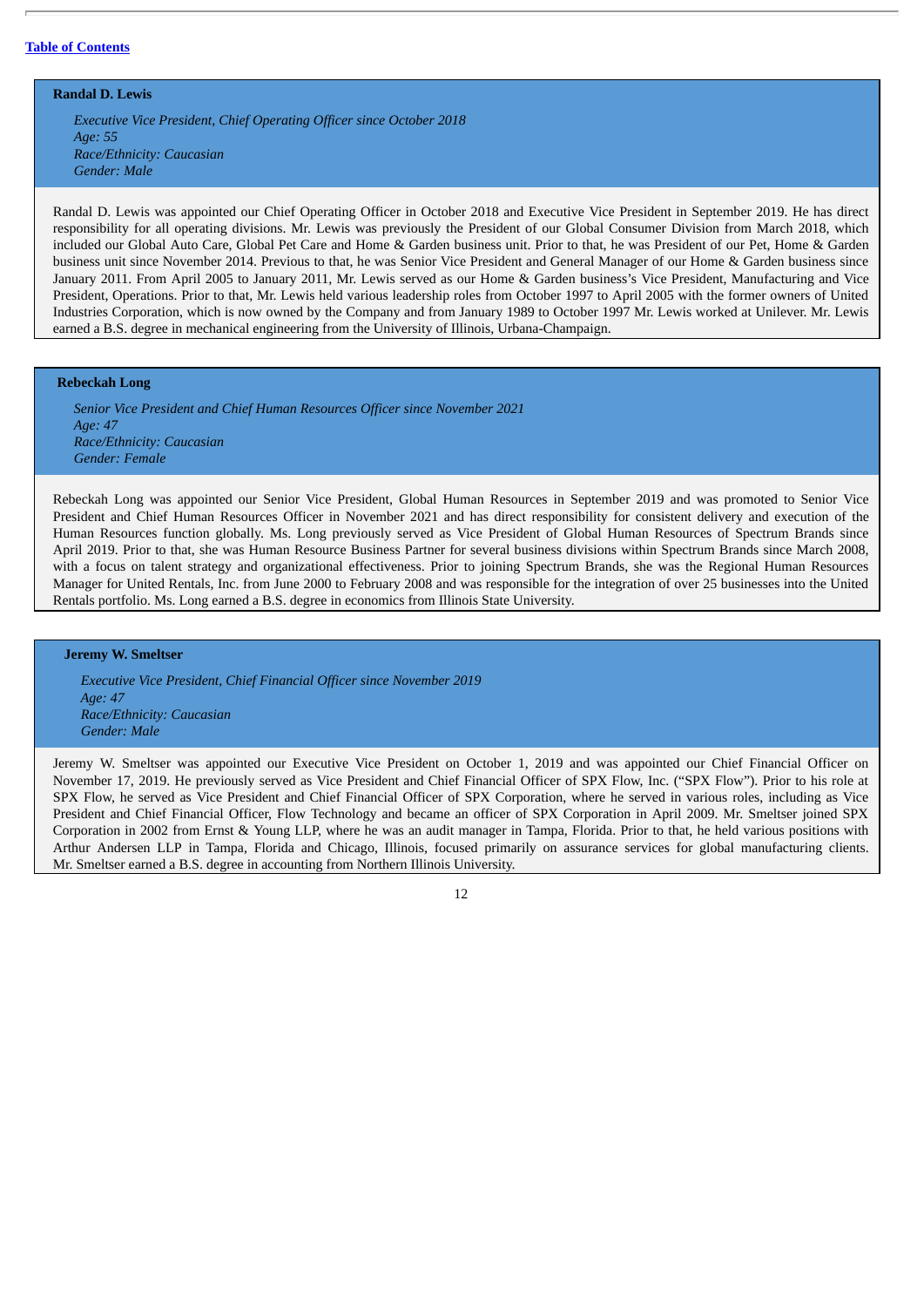# **Ehsan Zargar**

*Executive Vice President, General Counsel and Corporate Secretary since October 2018 Age: 44 Race/Ethnicity: Asian (Middle Eastern) Gender: Male*

Ehsan Zargar was appointed our Executive Vice President, General Counsel and Corporate Secretary on October 1, 2018. Mr. Zargar is responsible for the Company's legal, environmental, social and governance ("ESG"), health and safety, insurance, and real estate functions. In addition, Mr. Zargar takes a leading role in setting, negotiating and implementing the Company's M&A, capital markets and other strategic activities. Previously, Mr. Zargar also led the Company's executive compensation program. From June 2011 until July 2018, Mr. Zargar held a number of increasingly senior positions with HRG Group, a publicly-listed acquisition company, including serving as its Executive Vice President and Chief Operating Officer from January 2017 until July 2018, as its General Counsel since April 2015 and as Corporate Secretary since February 2012. During his time at HRG Group, Mr. Zargar took a leading role in setting, negotiating and implementing HRG Group's M&A, capital markets and other strategic activities. Mr. Zargar has extensive experience serving on private and public boards and committees of portfolio companies, including setting and overseeing senior management compensation programs. From August 2017 until July 2018, Mr. Zargar served as a director of SPB Legacy. From November 2006 to June 2011, Mr. Zargar worked in the New York office of Paul, Weiss, Rifkind, Wharton & Garrison LLP. Previously, Mr. Zargar practiced law at another major law firm focusing on general corporate matters. Mr. Zargar received a law degree from Faculty of Law at the University of Toronto and a B.A. from the University of Toronto.

## **Corporate Governance**

The following table provides an overview of our corporate governance practices.

|   | <b>Our Practices</b>                               |  |   |                                                              |  |
|---|----------------------------------------------------|--|---|--------------------------------------------------------------|--|
|   | Diverse Board and executive team                   |  | ✓ | Independent lead director                                    |  |
|   | Majority voting and a director resignation policy  |  | ✓ | Majority of the Board composed of independent directors      |  |
|   | Stock ownership guidelines                         |  | ✓ | All committees composed entirely of independent<br>directors |  |
|   | Anti-hedging policy                                |  | ✓ | Board declassifying process underway                         |  |
|   | <b>Board Diversity Policy</b>                      |  | ✓ | Related person transactions policy                           |  |
| ✓ | Global Environmental, Social and Governance Policy |  |   |                                                              |  |
| ✓ | Global Energy and Greenhouse Gas Policy            |  | ✓ | Anti-pledging policy                                         |  |
|   | <b>Environmental Policy</b>                        |  | ✓ | Robust clawback policy                                       |  |
|   | Human Rights Policy                                |  | ✓ | All members of our Audit Committee are financial<br>experts  |  |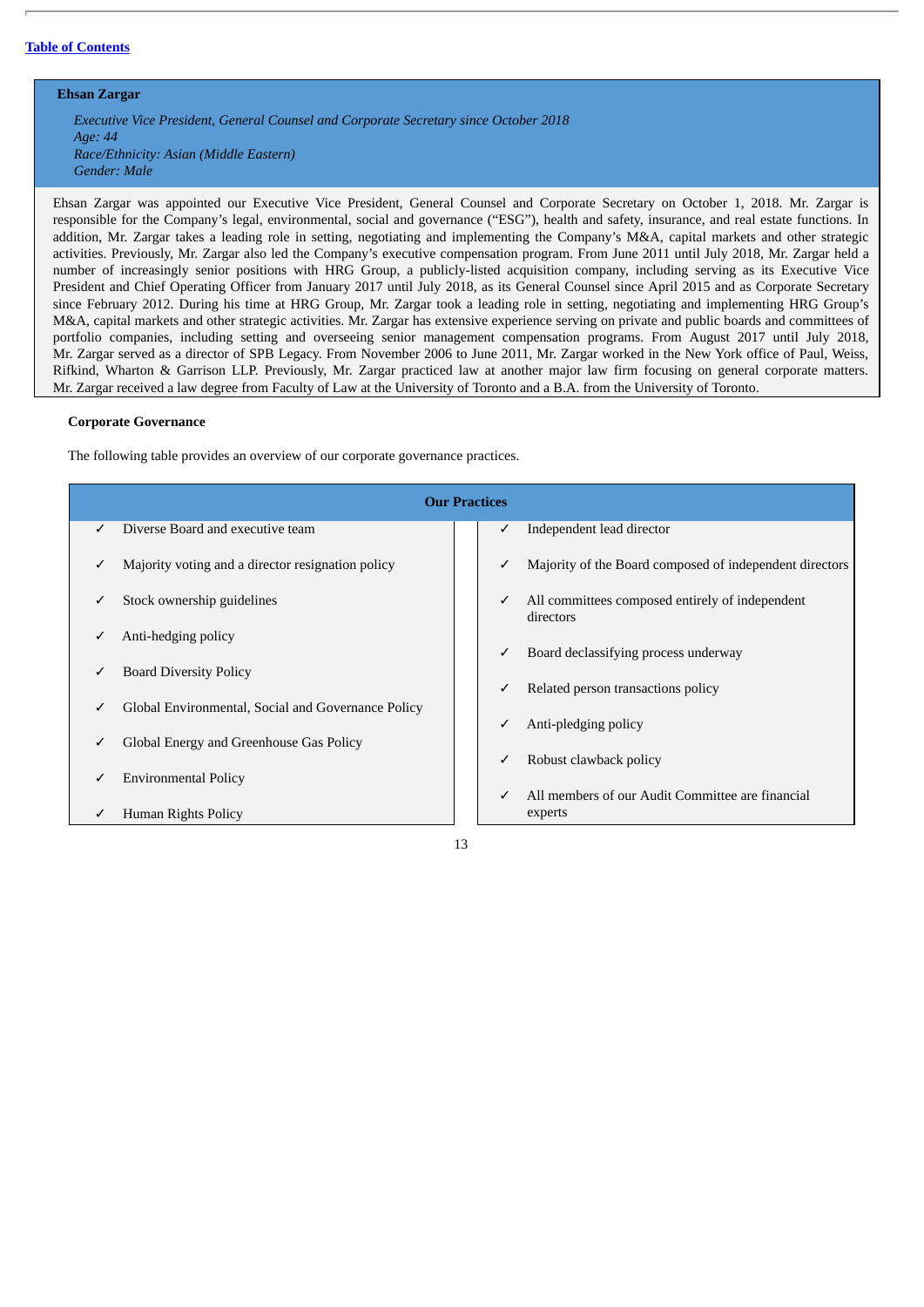### *Board Structure*

## *Lead Independent Director*

Mr. Polistina was appointed to our Board, and as our Lead Independent Director in July 2018. In his capacity as our Lead Independent Director, Mr. Polistina:

- presides at all meetings of the Board at which the Chairman of the Board is not present;
- presides at all executive sessions of the independent members of the Board and has the authority to call meetings of the independent members of the Board;
- serves as liaison between the management and the independent members of the Board and provides our Chief Executive Officer ("CEO") and other members of management with feedback from executive sessions of the independent members of the Board;
- reviews and approves the information to be provided to the Board;
- reviews and approves meeting agendas and coordinates with management to develop such agendas;
- approves meeting schedules to assure there is sufficient time for discussion of all agenda items;
- if requested by major shareholders, ensures that he is available for consultation and direct communication;
- interviews, along with the Chair of our NGC Committee, Board and senior management candidates and makes recommendations with respect to Board candidates and hiring of senior management;
- consults with other members of our Compensation Committee with respect to the performance review of our CEO and other member of our senior management team; and
- performs such other functions and responsibilities as requested by the Board from time to time.

Mr. Maura serves as our Executive Chairman and our CEO. Given Mr. Maura's broad experience in mergers and acquisitions, the consumer products and retail sectors and finance and investments, as well as his role in SPB Legacy's strategy and growth since 2010, our Board believes that it is in the best interest of the Company for Mr. Maura to concurrently serve as our Executive Chairman and CEO.

#### *Director Independence*

In accordance with the New York Stock Exchange Listed Company Manual (the "NYSE Rules") and our Corporate Governance Guidelines, a majority of our Board is required to be composed of independent directors. All of our directors, except for David Maura (our Chairman and CEO), qualify as independent directors. More specifically, our Board has affirmatively determined that none of the following directors has a material relationship with the Company (either directly or as a partner, stockholder or officer of an organization that has a relationship with the Company): Leslie L. Campbell, Joan Chow, Sherianne James, Terry L. Polistina, Hugh R. Rovit and Gautam Patel. Our Board has adopted the definition of "independent director" set forth under Section 303A.02 of the NYSE Rules to assist it in making determinations of independence. Our Board has determined that the directors referred to above currently meet these standards and qualify as independent.

# *Meetings of Independent Directors*

The Company generally holds executive sessions at each Board and committee meeting. In his capacity as our Lead Independent Director, Mr. Polistina presides over executive sessions of the entire Board and the Chair of each committee presides over the executive sessions of that committee.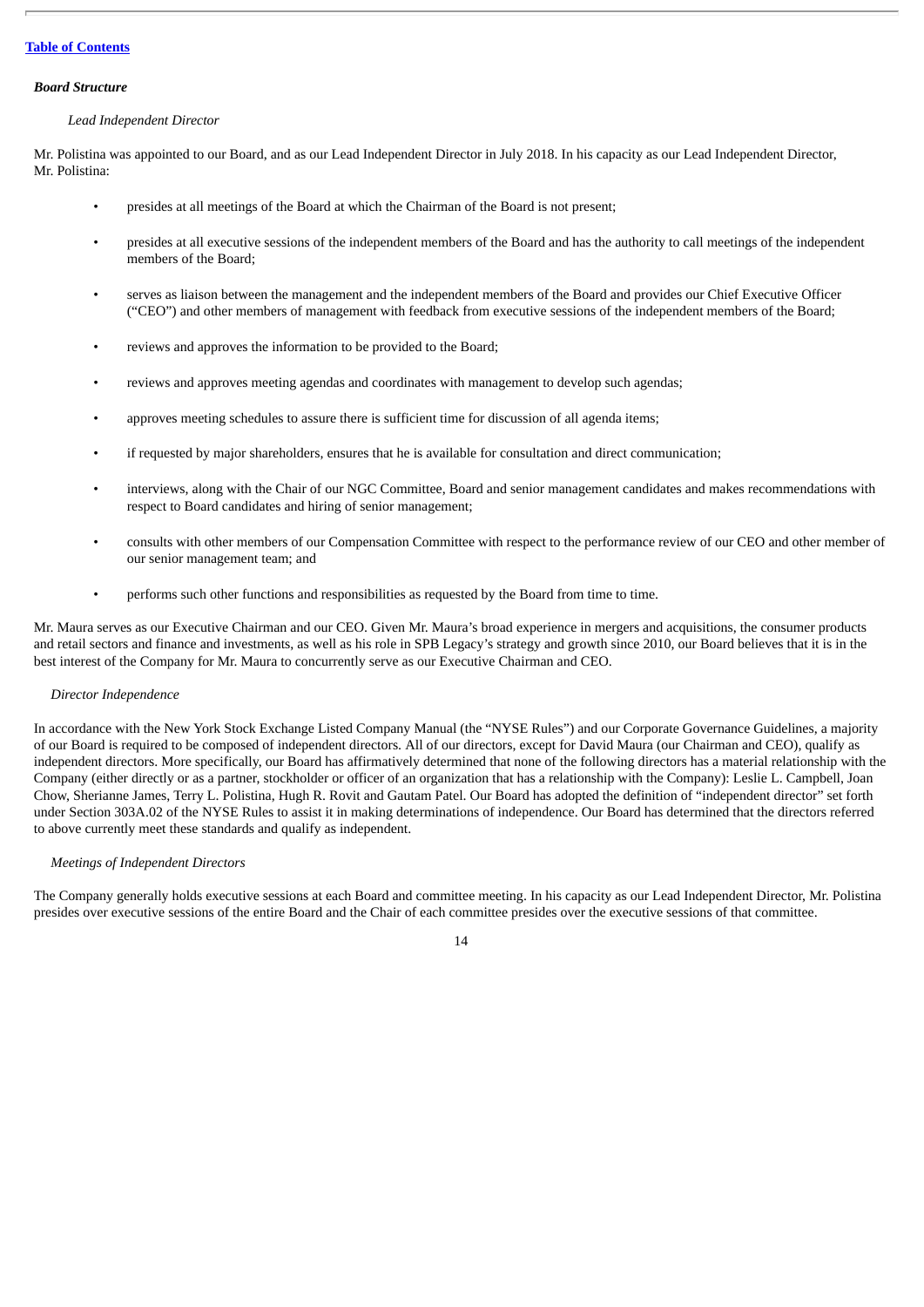# *Committees Established by Our Board of Directors*

Our Board has designated three principal standing committees: our Audit Committee, our Compensation Committee, and our NCG Committee, each of which has a written charter addressing each such committee's purpose and responsibilities and include such duties that the Board may designate, from time to time. Our Board, directly or through one or more of its committees, provides oversight on our management's efforts to promote corporate social responsibility and sustainability, including efforts to advance initiatives regarding the environment, diversity, equity and inclusion, human rights, labor, health and safety and other matters. Each such committee is composed entirely of independent directors.

#### *Audit Committee*

Our Audit Committee has been established in accordance with Section 303A.06 of the NYSE Rules and Rule 10A-3 of the Securities Exchange Act of 1934, as amended (the "Exchange Act"), for the purpose of overseeing the Company's accounting and financial reporting processes and audits of our financial statements. Our Audit Committee is responsible for monitoring (i) the integrity of our financial statements, (ii) our independent registered public accounting firm's qualifications and independence, (iii) the performance of our internal audit function and independent auditors and (iv) our compliance with legal and regulatory requirements. The responsibilities and authority of our Audit Committee are described in further detail in the Charter of the Audit Committee, as adopted by our Board in July 2018, a copy of which is available at our website www.spectrumbrands.com under "*Investor Relations—Corporate Governance Documents*."

The current members of our Audit Committee are Gautam Patel (Chair), Joan Chow, Leslie L. Campbell, and Hugh R. Rovit. Our Board has determined that all members of our Audit Committee qualify as an "audit committee financial experts" as defined in the rules promulgated by the SEC in furtherance of Section 407 of the Sarbanes-Oxley Act of 2002. Our Board has determined that all members of our Audit Committee qualify as independent, as such term is defined in Section 303A.02 of the NYSE Rules, Section 10A(m)(3)(B) of the Exchange Act and Exchange Act Rule 10A-3(b).

## *Compensation Committee*

Our Compensation Committee is responsible for (i) overseeing our compensation and employee benefits plans and practices, including our executive compensation plans and our incentive compensation and equity-based plans, (ii) evaluating and approving the performance of our Executive Chairman and CEO and other executive officers in light of those goals and objectives and (iii) reviewing and discussing with management our compensation discussion and analysis disclosure and compensation committee reports in order to comply with our public reporting requirements. The responsibilities and authority of our Compensation Committee are described in further detail in the Charter of the Compensation Committee, as adopted by our Board in November 2020, a copy of which is available at our website www.spectrumbrands.com under "*Investor Relations—Corporate Governance Documents*."

The current members of our Compensation Committee are Terry L. Polistina (Chair), Sherianne James, and Gautam Patel. Our Board has determined that all members of our Compensation Committee qualify as independent, as such term is defined in Section 303A.02 of the NYSE Rules.

# *NCG Committee*

Our NCG Committee is responsible for (i) identifying and recommending to our Board individuals qualified to serve as our directors and on our committees of our Board, (ii) advising our Board with respect to board composition, procedures and committees, (iii) developing and recommending to our Board a set of corporate governance principles applicable to the Company and (iv) overseeing the evaluation process of our Board, the committees of the Board, the individual directors and our Executive Chairman and CEO. The responsibilities and authority of our NCG Committee are described in further detail in the Charter of the NCG Committee, as adopted by our Board in July 2018, a copy of which is available at our website www.spectrumbrands.com under "*Investor Relations—Corporate Governance Documents.*"

The current members of our NCG Committee are Sherianne James (Chair), Terry L. Polistina, and Hugh R. Rovit. Our Board has determined that all members of our NCG Committee qualify as independent, as such term is defined in Section 303A.02 of the NYSE Rules.

## *Board and Committee Activities*

During Fiscal 2021, our Board held a total of twelve meetings and acted by unanimous written consent on a total of three occasions. Our Audit Committee held a total of six meetings during Fiscal 2021. Our Compensation Committee held six meetings and acted by unanimous written consent on two occasions during Fiscal 2021. Our NCG Committee held six meetings and acted by unanimous written consent on two occasions during Fiscal 2021.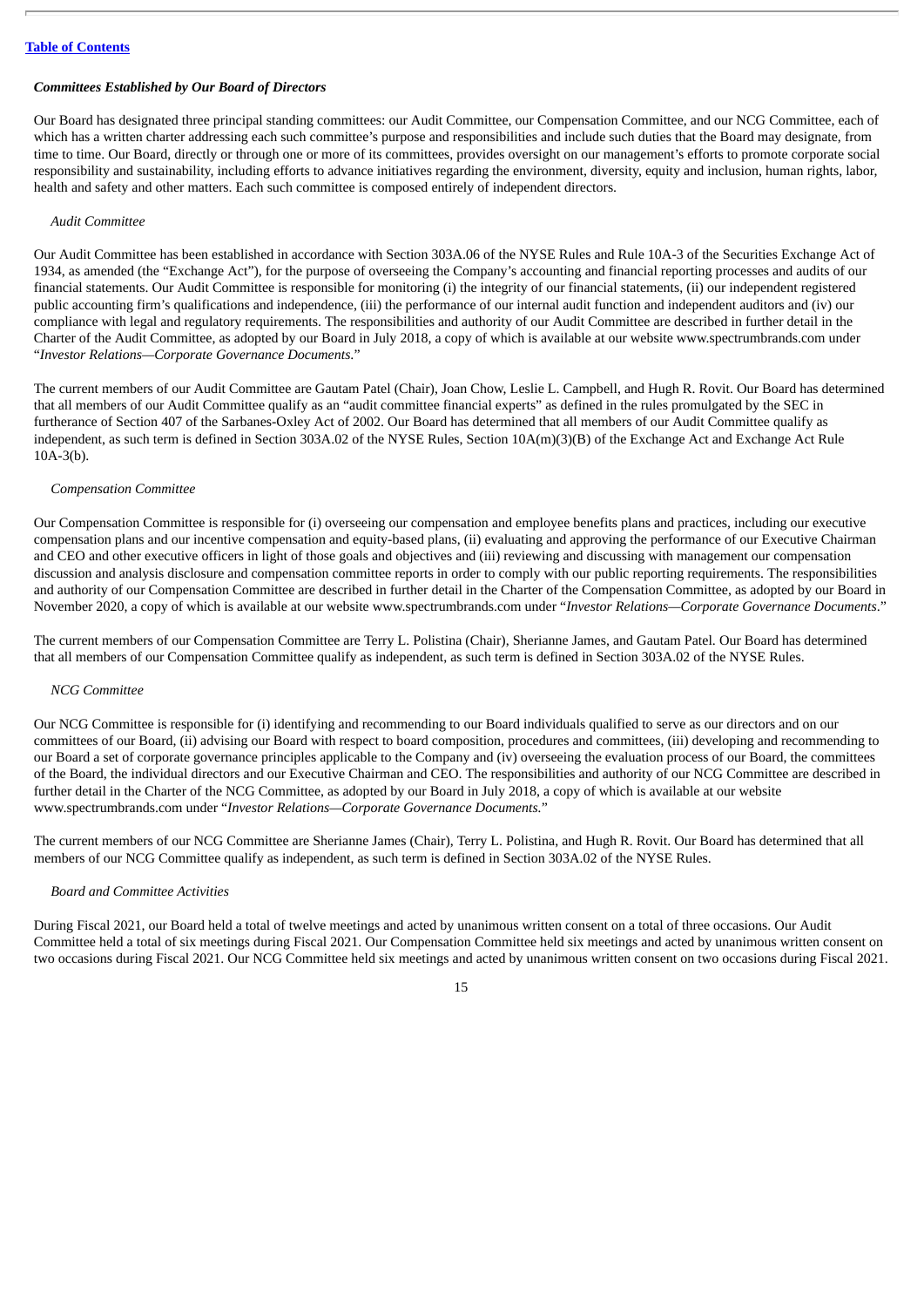During Fiscal 2021, all of our directors attended 100% of the meetings of the Board and committees on which they served.

#### **Our Practices and Policies**

## *Corporate Governance Guidelines and Code of Ethics and Business Conduct*

Our Board has adopted our Corporate Governance Guidelines to assist it in the exercise of its responsibilities. These guidelines reflect our Board's commitment to monitor the effectiveness of policy and decision-making, both at our Board and management level, with a view to enhancing stockholder value over the long term. Our Corporate Governance Guidelines address, among other things, our Board and Board committee composition and responsibilities, director qualifications standards and selection and evaluation of our CEO. In addition, pursuant to these guidelines, our Board has formalized a process by which our directors are assessed annually by our NCG Committee. The assessment includes a peer review process and evaluates the Board as a whole, the committees of the Board and the individual directors. In carrying out this assessment, we may retain an external evaluator to assist our Board and NCG Committee at least every three years. Our Board has adopted a Code of Business Conduct and Ethics Policy for directors, officers and employees and a Code of Ethics for the Principal Executive and Senior Financial Officers to provide guidance to our CEO, Chief Financial Officer ("CFO"), principal accounting officer or controller and our business segment chief financial officers or persons performing similar functions.

#### *Majority Voting and Director Resignation Policy*

During Fiscal 2019, our Board adopted a majority voting policy for the election of directors. Pursuant to this policy, which applies in the case of uncontested director elections, a director must be elected by a majority of the votes cast with respect to the election of such director. For purposes of this policy, a "majority of the votes cast" means that the number of shares voted "for" a director must exceed the number of shares voted "against" that director and abstentions and broker non-votes are not counted as "votes cast."

The policy also provides that in the event that an incumbent director nominee receives a greater number of votes "against" than votes "for" his or her election, he or she must (within five business days following the final certification of the related election results) offer to tender his or her written resignation from the Board to the NCG Committee. The NCG Committee will review such offer of resignation and will consider such factors and circumstances as it may deem relevant, and, within 90 days following the final certification of the election results, will make a recommendation to the Board concerning the acceptance or rejection of such tendered offer of resignation. The policy requires the decision of the Board to be promptly publicly disclosed.

# *Board Diversity Policy*

In October 2020, our Board adopted a Board Diversity Policy. The purpose of this policy is to set out the basic principles to be followed to ensure that the Board has the appropriate balance of skills, experience, and diversity of perspectives necessary to enhance the effectiveness of the Board and to maintain the highest standards of corporate governance. Pursuant to this policy, selection of Board candidates will be based on a range of perspectives with reference to the Company's business model and specific needs, including, but not limited to, talents, skills and expertise, industry experience, professional experience, gender, age, race, language, cultural background, educational background, and other similar characteristics.

# *Anti-Hedging Policy*

The Company believes it is improper and inappropriate for our directors, officers, and employees and certain of their family members (each, a "Subject Person") to engage in hedging, short-term or speculative transactions involving the Company's securities. Our anti-hedging policy, which we further strengthened during Fiscal 2019, applies to all Subject Persons. The Company prohibits Subject Persons from engaging in (i) derivative, speculative, hedging or monetization transactions in Company securities (including, but not limited to, any trading on derivatives (such as swaps, forwards, and/or futures) of Company securities that allow a stockholder to lock in the value of Company securities in exchange for all or part of the potential upside appreciation in the value of such stock), (ii) short sales (i.e., selling stock the Subject Person does not own and borrowing shares to make delivery) or (iii) buying or selling puts, calls, options or other derivatives in respect of Company securities.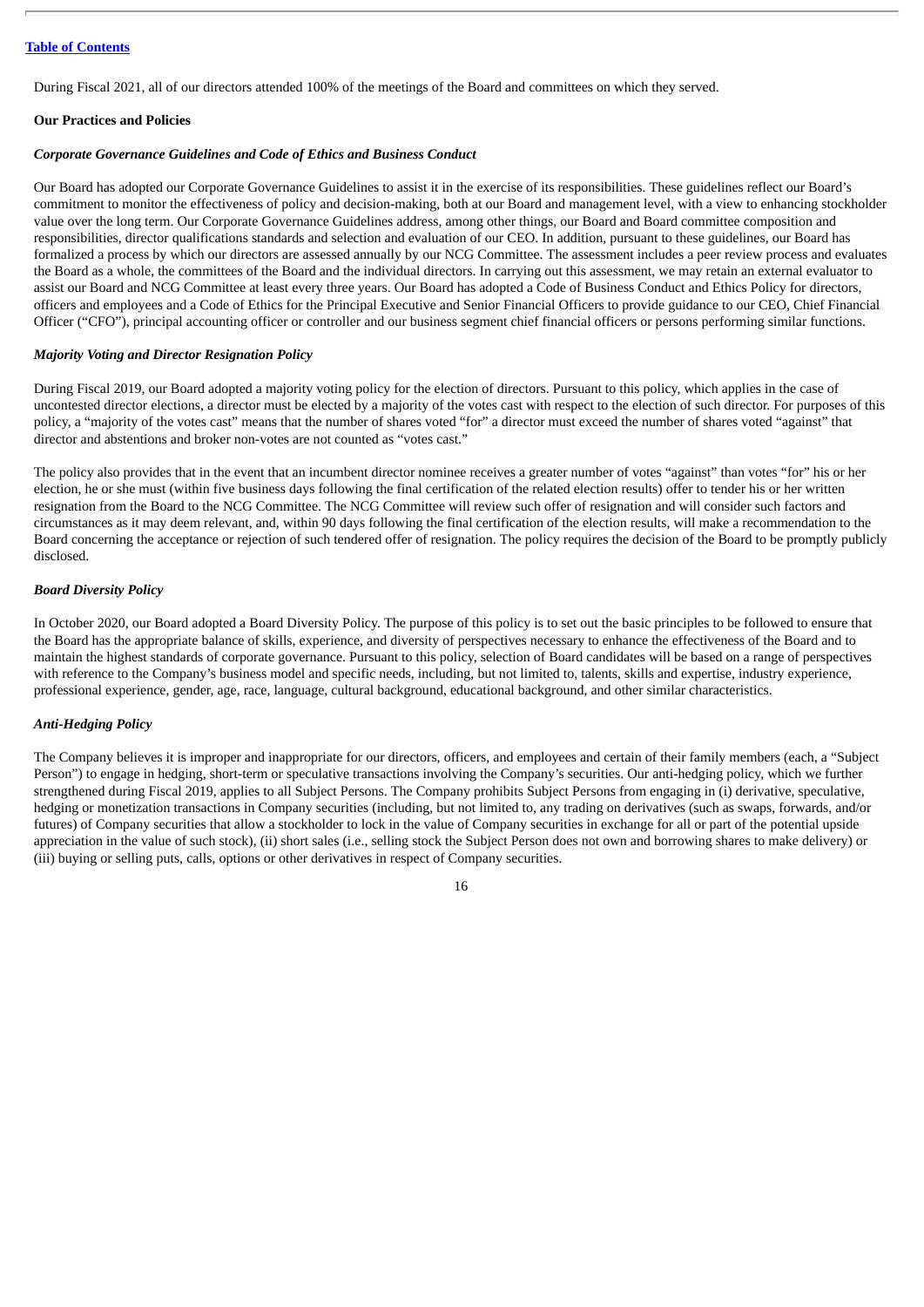# *Anti-Pledging Policy*

In addition, the Company believes it is improper and inappropriate for any Subject Person to engage in pledging transactions involving the Company's securities. During Fiscal 2019, we adopted a robust anti-pledging policy, which prohibits Subject Persons from pledging or encumbering Company securities as collateral for a loan or other indebtedness. This prohibition includes, but is not limited to, holding such shares in a margin account as collateral for a margin loan or borrowing against Company securities on margin. Any pledges (and any modifications or replacements of such pledges) that existed prior to the adoption of our policy are grandfathered unless otherwise prohibited by applicable law or Company policy and so long as any modification or replacement of any pre-existing pledge does not result in additional shares being pledged.

#### *Securities Trading Policy*

Our Company believes that it is appropriate to monitor and prohibit certain trading in the securities of our Company. Accordingly, trading of the Company's securities by directors, executive officers and certain other employees who are so designated by the office of the Company's General Counsel is subject to trading period limitations or must be conducted in accordance with a previously established trading plan that meets SEC requirements. At all times, including during approved trading periods, directors, executive officers and certain other employees notified by the office of the Company's General Counsel are required to obtain preclearance from the Company's General Counsel or his designee prior to entering into any transactions in Company securities, unless those transactions occur in accordance with a previously established trading plan that meets SEC requirements.

Transactions subject to our securities trading policy include, among others, purchases and sales of Company stock, bonds, options, puts and calls, derivative securities based on securities of the Company, gifts of Company securities, contributions of Company securities to a trust, sales of Company stock acquired upon the exercise of stock options, broker-assisted cashless exercises of stock options, market sales to raise cash to fund the exercise of stock options and trades in Company's stock made under an employee benefit plan.

# *Stock Ownership Guidelines*

Our Board believes that our directors, named executive officers ("NEOs") and certain of the Company's other officers and employees should own and hold Company common stock to further align their interests with the interests of stockholders and to further promote the Company's commitment to sound corporate governance.

To memorialize this commitment, effective January 29, 2013, our Board, upon the recommendation of our Compensation Committee, established stock ownership and retention guidelines (the "SOG") applicable to the Company's directors, NEOs and all other officers of the Company and its subsidiaries with a level of Vice President or above (such officers and our NEOs, our "Covered Officers"). Effective January 1, 2020, the Company improved and enhanced the SOG to further align it with best practices by: (i) increasing our directors' and Covered Officers' retention requirement from 25% to 50% of their net after-tax shares received under awards granted until they reach their required stock ownership under the SOG; and (ii) extending the applicable time period for our directors and Covered Officers to achieve the minimum ownership requirements to five years from the date of eligibility or promotion. Even when the required stock ownership is obtained, all employee incentive plan participants, including NEOs, are subject to an additional stock retention requirement requiring them to retain at least 50% of their net after-tax shares of Company stock received under awards for one year after the date of vesting.

Under the updated SOG, our directors are expected to achieve stock ownership with a value of at least five times their annual cash retainer. In addition, our Covered Officers are expected to achieve the levels of stock ownership indicated below (which equal a dollar value of stock based on a multiple of the Covered Officer's base salary).

| <b>Position</b>                                                                    | \$ Value of Stock to be<br><b>Retained (Multiple of Base)</b><br><b>Salary or Cash Retainer)</b> | Years to<br><b>Achieve</b> |
|------------------------------------------------------------------------------------|--------------------------------------------------------------------------------------------------|----------------------------|
| <b>Board Members</b>                                                               | 5x Cash Retainer                                                                                 | 5 years                    |
| Executive Chairman and CEO                                                         | 5x Base Salary                                                                                   | 5 years                    |
| Chief Operating Officer, CFO, General Counsel and Presidents of our Business Units | 3x Base Salary                                                                                   | 5 years                    |
| <b>Senior Vice Presidents</b>                                                      | 2x Base Salary                                                                                   | 5 years                    |
| <b>Vice Presidents</b>                                                             | 1x Base Salary                                                                                   | 5 years                    |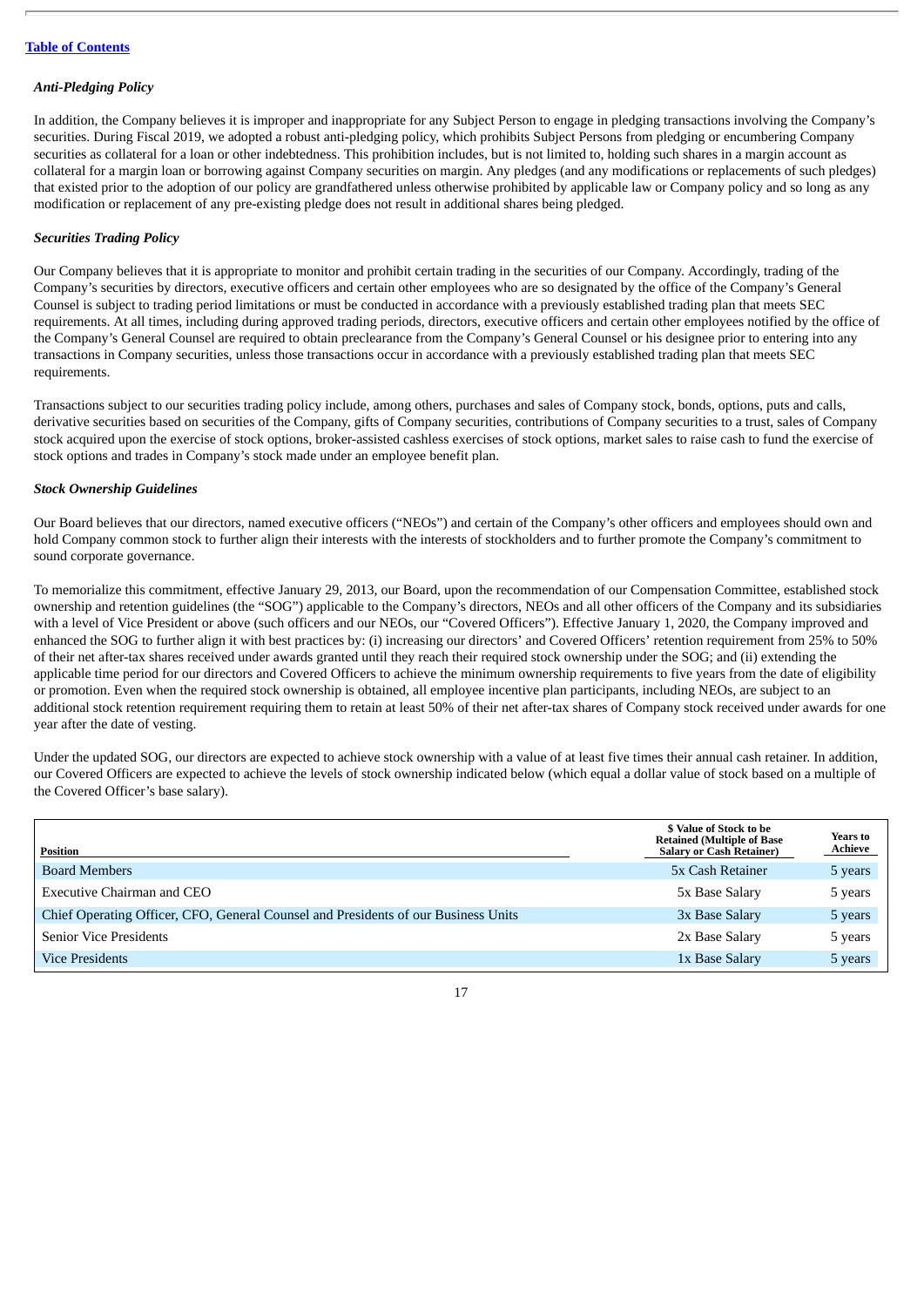The stock ownership levels attained by a director or a Covered Officer are based on shares directly owned by the director or Covered Officer, whether through earned and vested restricted stock units ("RSU") or performance stock units ("PSU") or restricted stock grants or open market purchases. Unvested restricted shares, unvested RSUs and PSUs and stock options do not count toward the ownership goals; provided, that, effective January 1, 2020, unvested time-based restricted stock and unvested time-based RSUs count toward the ownership goals. On a quarterly basis, our Compensation Committee reviews the progress of our directors and Covered Officers in meeting these guidelines. In some circumstances, failure to meet the guidelines by a director or a Covered Officer could result in additional retention requirements or other actions by our Compensation Committee.

# *Compensation Clawback Policy*

We have adopted a Compensation Clawback Policy setting forth the conditions under which applicable incentive compensation provided to our executive officers may be subject to forfeiture, disgorgement, recoupment or diminution ("clawback"). This policy provides that our Board or our Compensation Committee shall require the clawback or adjustment of incentive-based compensation to the Company in the following circumstances:

- As required by Section 304 of the Sarbanes Oxley Act of 2002, which generally provides that if the Company is required to prepare an accounting restatement due to material noncompliance as a result of misconduct with financial reporting requirements under the securities laws, then the CEO and CFO must reimburse the Company for any incentive-based compensation or equity compensation and profits from the sale of the Company's securities during the 12-month period following initial publication of the financial statements that had been restated;
- As required by Section 954 of the Dodd-Frank Act and Rule 10D-1of the Exchange Act, which generally require that, in the event the Company is required to prepare an accounting restatement due to its material noncompliance with financial reporting requirements under the securities laws, the Company may recover from any of its current or former executive officers who received incentive compensation, including stock options, during the three-year period preceding the date on which the Company is required to prepare a restatement based on the erroneous financial reporting, any amount that exceeds what would have been paid to the executive officer after giving effect to the restatement; and
- As required by any other applicable law, regulation or regulatory requirement.

Additionally, our Board or Compensation Committee in their discretion may require that any executive officer who has been awarded incentive-based compensation shall forfeit, disgorge, return or adjust such compensation in the following circumstances:

- If the Company suffers significant financial loss, reputational damage or similar adverse impact as a result of actions taken or decisions made by the executive officer in circumstances constituting illegal or intentionally wrongful conduct or gross negligence; or
- If the executive officer is awarded or is paid out under any incentive compensation plan of the Company on the basis of a material misstatement of financial calculations or information or if events coming to light after the award disclose a material misstatement which would have significantly reduced the amount of the award or payout if known at the time of the award or payout.

The awards and incentive compensation subject to clawback under this policy include vested and unvested equity awards, shares acquired upon vesting or lapse of restrictions, short- and long-term incentive bonuses and similar compensation, discretionary bonuses, any other awards or compensation under the Company's equity plans and any other incentive compensation plan of the Company. Any clawback under this policy may, in the discretion of our Board or Compensation Committee, be effectuated through the reduction, forfeiture or cancellation of awards, the return of paid-out cash or exercised or released shares, adjustments to future incentive compensation opportunities or in such other manner as our Board and Compensation Committee determine to be appropriate, except as otherwise required by law.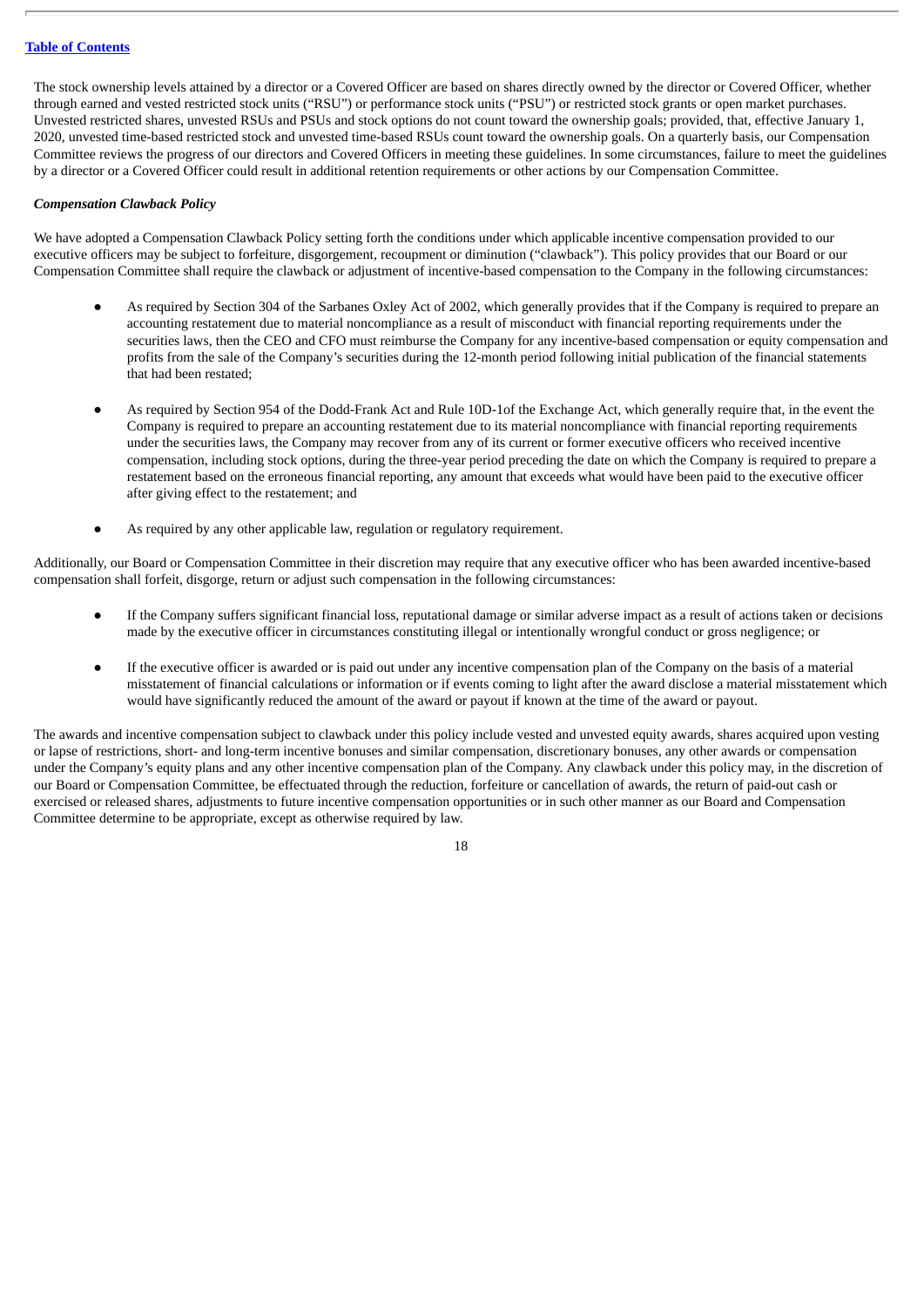In addition, under the Company's equity plans, any equity award granted may be cancelled by our Compensation Committee in its sole discretion, except as prohibited by applicable law, if the participant, without the consent of the Company, while employed by or providing services to the Company or any affiliate or after termination of such employment or service, violates a non-competition, non-solicitation or non-disclosure covenant or agreement or otherwise engages in activity that is in conflict with or is adverse to the interests of the Company or any affiliate, including fraud or conduct contributing to any financial restatements or irregularities engaged in, as determined by our Compensation Committee in its sole discretion. Our Compensation Committee may also provide in any award agreement that the participant will forfeit any gain realized on the vesting or exercise of such award and must repay the gain to the Company, in each case except as prohibited by applicable law, if (i) the participant engages in any activity referred to in the preceding sentence or (ii) the amount of any such gain is in excess of what the participant should have received under the terms of the award for any reason (including without limitation by reason of a financial restatement, mistake in calculations or other administrative error). Additionally, awards are subject to clawback, forfeiture or similar requirements to the extent required by applicable law (including without limitation Section 304 of the Sarbanes-Oxley Act and Section 954 of the Dodd-Frank Act). Equity awards issued have included these provisions.

## *Risk Oversight*

The Company's risk assessment and management function is led by the Company's senior management, which is responsible for day-to-day management of the Company's risk profile, with oversight from our Board and its committees. Central to our Board's oversight function is our Audit Committee. In accordance with our Audit Committee Charter, our Audit Committee is responsible for the oversight of the financial reporting process and internal controls. In this capacity, our Audit Committee is responsible for reviewing and evaluating guidelines and policies governing the process by which senior management of the Company and the relevant departments of the Company, including the internal audit department, assess and manage the Company's exposure to risk, as well as the Company's major financial risk exposures and the steps management has taken to monitor and control such exposures.

The Company has implemented an annual formalized risk assessment process. In accordance with this process, a governance risk and compliance committee of certain members of senior management has the responsibility to identify, assess and oversee the management of risk for the Company. This committee obtains input from other members of management and subject matter experts as needed. Management uses the collective input received to measure the potential likelihood and impact of key risks and to determine the adequacy of the Company's risk management strategy. Periodically, representatives of this committee report to our Audit Committee on its activities and the Company's risk exposure. In addition, the Company maintains an information security program that supports the security, confidentiality, integrity, and availability of our information technology systems. In connection with such program, the Board is briefed by management on information security matters and employees receive information security awareness training. In the past three years, we have not experienced an information security breach and we maintain an appropriate information security risk insurance policy.

In Fiscal 2021, our management and our Audit Committee reviewed our reporting processes and took a number of actions to further enhance such processes. In connection with such efforts, we made changes to our internal control over financial reporting in order to remediate the material weakness that we disclosed in our Form 10-K for the fiscal year ended September 30, 2020. Remediation of this material weakness was completed during Fiscal 2021. See Item 9A of our Original Form 10-K for a detailed discussion of this remediation process.

# *Environmental, Social and Governance Matters*

We are committed to sustainability and recognize the impact our business has on the world. We believe in making a positive difference in the communities in which we live and work and strive to discharge our corporate social responsibilities from a global perspective and throughout every aspect of our operations. Our Board recognizes the negative effect poor environmental practices and human capital management may have on us and our returns. Our Board carefully considers and balances the impact on the environment, people and the communities of which we are a part in deciding how to operate our business. Our Board receives periodic reports regarding our risk exposure and risk mitigation efforts in these areas.

While our corporate social responsibility commitments address many areas, we focus on four key priorities: product and content safety, environmental sustainability, human rights and ethical sourcing and diversity and inclusion.

- **Product & Content Safety** Product safety is essential to upholding our consumers' trust and expectations and we embed quality and safety processes into every product we deliver. This includes embracing our responsibility to create safe, high-quality products and marketing them responsibly. It is an important part of how we uphold our commitments to all our consumers.
- **Environmental Sustainability** We are passionate about protecting our planet and conserving natural resources for future generations, including pursuing innovative ways to reduce our environmental impacts across our businesses. We drive our strategic environmental blueprint across our organization with the intention of reducing the environmental impacts of our products, minimizing the environmental footprint of our operations and processes and encouraging our employees and partners to embrace and promote environmental responsibility.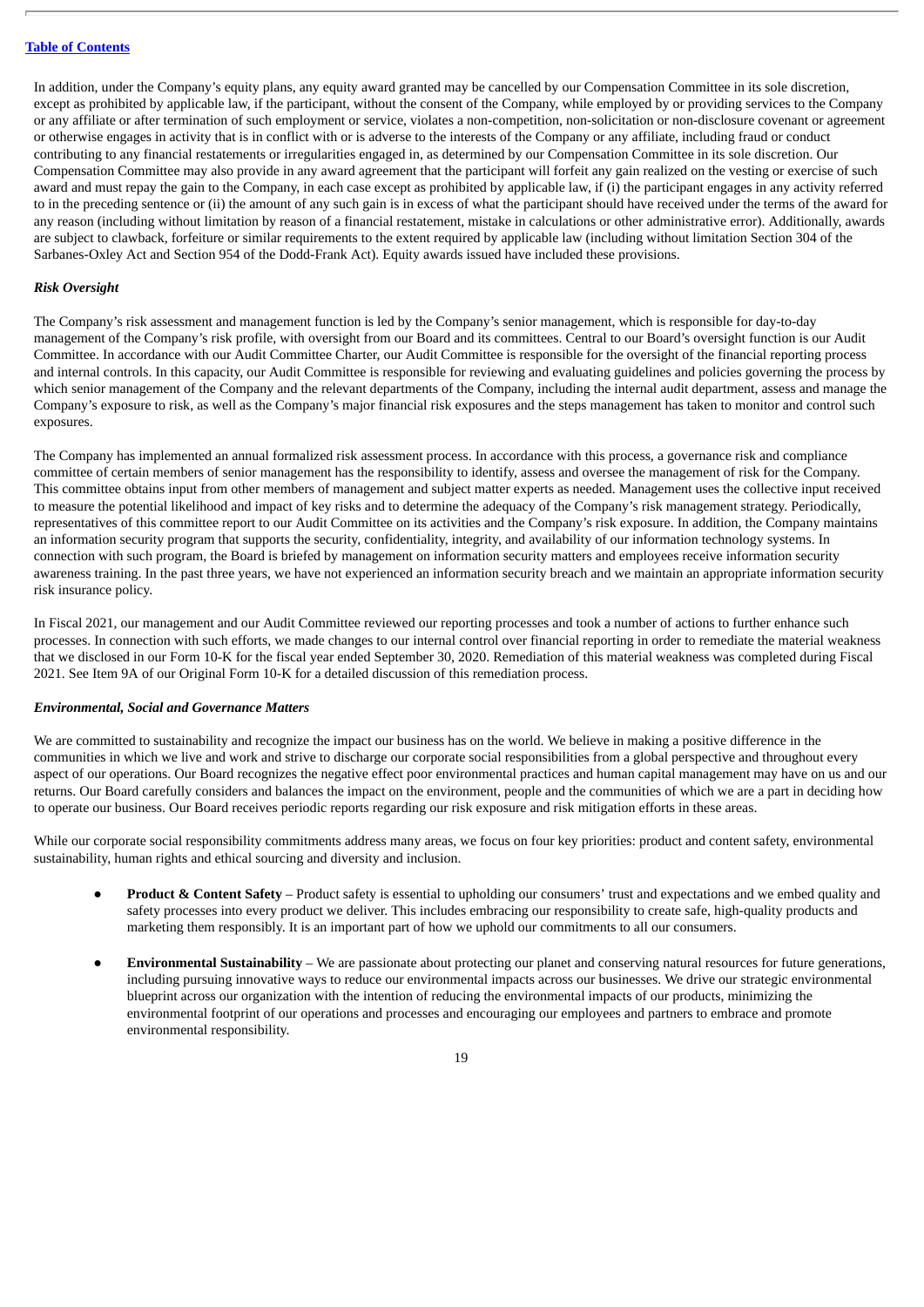- **Human Rights & Ethical Sourcing** Treating people with fairness, dignity and respect and operating ethically in our supply chain are our core values. We demonstrate these deep beliefs in the way we treat our employees and in the expectations and requirements we have of those with whom we do business. We work with our third-party factories and licensees to ensure all products are manufactured in safe and healthy environments and the human rights of workers in our supply chain are being upheld.
- **Diversity & Inclusion** We believe that supporting equality and promoting inclusion across our business and society makes the world a better place for all. We know that the more inclusive we are as a company, the stronger our business will be. We support the personal and professional growth of our diverse worker base, with a goal of positively impacting their lives and well-being.

To further these priorities, the Board has adopted, among other things, (i) an Environmental Policy, which sets forth our commitment to the health and safety of our employees and protection of the environment across our global operations; (ii) a Human Rights Policy, which sets forth our commitment to respect and promote human rights, including the protection of minority groups' rights and women's rights, in furtherance of the guidance set forth in, among others, the Universal Declaration of Human Rights, UN Guiding Principles on Business and Human Rights, the International Labor Organizations Declaration on Fundamental Principles and Rights at Work, and the Organization for Economic Cooperation and Development for Multinational Enterprises; (iii) a Global Energy and Greenhouse Gas (GHG) Policy, which sets forth our commitment to the protection of the environment, preservation of natural resources, and the effective management and reduction of energy and GHGs by, among other things, identifying opportunities for purchasing direct, renewable energy in key markets and requiring energy considerations when making investments for major renovations and new capital equipment and major construction; and (iv) a Global Environmental, Social and Governance Policy, which sets forth our commitment to ESG.

# *Related-Person Transactions Policy*

Our Board has adopted a written policy for the review, approval and ratification of transactions that involve related persons and potential conflicts of interest. See "*Certain Relationships and Related Transactions*" for discussion of this policy and disclosure of our related-person transactions.

# *Transfer of Our Shares of Common Stock*

Our Company has substantial deferred tax assets related to net operating losses and tax credits (together, "Tax Attributes") for U.S. federal and state income tax purposes. These Tax Attributes are an important asset of the Company because we expect to use these Tax Attributes to offset future taxable income. The Company's ability to utilize or realize the carrying value of such Tax Attributes may be impacted if the Company experiences an "ownership change" or certain other events under applicable tax rules. If an "ownership change" were to occur, we could lose the ability to use a significant portion of our Tax Attributes, which could have a material adverse effect on the Company's results of operations and financial condition.

Accordingly, we have adopted certain transfer restrictions designed to limit an "ownership change." These transfer restrictions are subject to certain exceptions, including, among others, prior approval of a Prohibited Transfer by our Board. As previously disclosed, our Board has granted pre-approvals to certain large institutional investors and their affiliates. The foregoing description of the transfer restrictions contained within our Charter is not complete and is qualified in its entirety by reference to the full text of the Charter, which is incorporated by reference into this report.

# **Governance Documents Availability**

We have posted our Corporate Governance Guidelines, Code of Business Conduct and Ethics for directors, officers and employees, Code of Ethics for the Principal Executive and Senior Financial Officers, Director Resignation Policy, Board Diversity Policy, Global ESG Governance Policy, Global Energy and Greenhouse Gas Policy, Human Rights Policy, Environmental Policy, Charter, By-laws, Audit Committee Charter, Compensation Committee Charter and NCG Committee Charter on our website www.spectrumbrands.com under "*Investor Relations—Corporate Governance Documents*." We intend to disclose any amendments to, and, if applicable, any waivers of, these governance documents on that section of our website. These governance documents are also available in print without charge to any stockholder of record that makes a written request to the Company. Inquiries must be directed to the Investor Relations Department at Spectrum Brands Holdings, Inc., 3001 Deming Way, Middleton, WI 53562.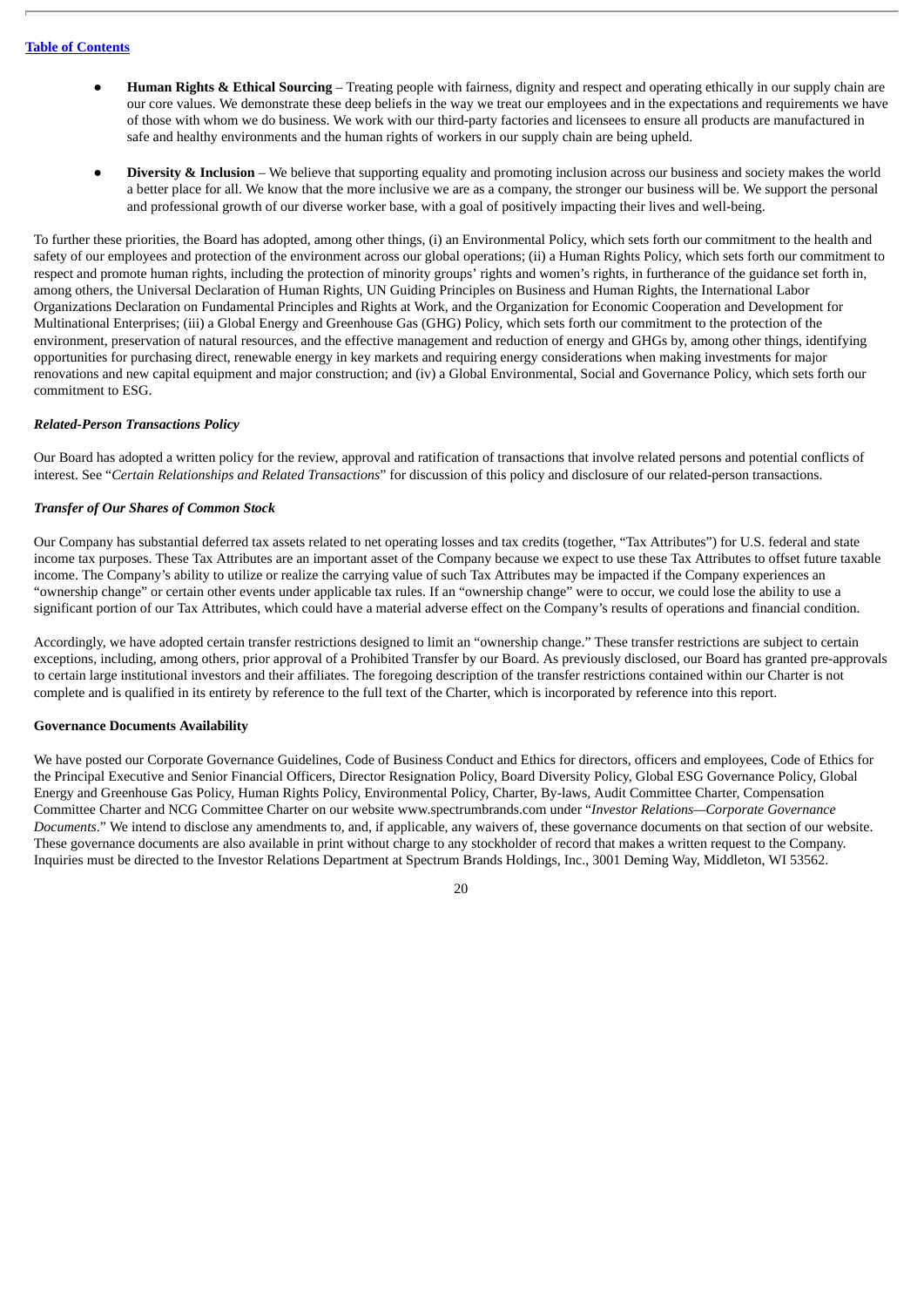#### **Director Compensation**

Our Compensation Committee is responsible for approving, subject to review by our Board as a whole, compensation programs for our non-employee directors. In that function, our Compensation Committee considers market and peer company data regarding director compensation and annually evaluates the Company's director compensation practices in light of that data and the characteristics of the Company as a whole, with the assistance of its independent compensation advisors. Our director compensation program for each non-employee director is described in the table and discussion below. Mr. Maura, our only director who is an employee of the Company, does not receive compensation for his service as a director.

## *Director Compensation Table for Fiscal 2021*

Under our director compensation program, during each fiscal year, each non-employee director receives an annual grant of RSUs equal to that number of shares of the Company's common stock with a value on the date of grant of \$125,000. Additionally, each director is eligible to receive an annual cash retainer of \$105,000 which is paid quarterly. The Lead Independent Director (Mr. Polistina) receives an additional annual cash retainer of \$40,000 and an additional annual equity retainer amount of \$20,000. Directors are permitted to make an annual election to receive all of their director compensation (including for service on committees of our Board) in the form of Company stock in lieu of cash. For Fiscal 2021, the grants of RSUs were made on December 22, 2020 or, for pro-rated grants following initial appointment to the Board after such date, on May 12, 2021. All such RSUs vested on October 1, 2021. For Fiscal 2021, compensation for service on the standing committees of our Board, was paid in an annual amount as follows below.

|              |                     | Member   |
|--------------|---------------------|----------|
|              | <b>Chair Annual</b> | Annual   |
| Committee    | Retainer            | Retainer |
| Audit        | 20,000<br>Φ         | None     |
| Compensation | 15,000<br>u         | None     |
| <b>NCG</b>   | 15,000              | None     |

The table set forth below, together with its footnotes, provides information regarding compensation paid to our directors in Fiscal 2021.

|                     | <b>Fees Earned or</b>       |                                | All Other                   |              |
|---------------------|-----------------------------|--------------------------------|-----------------------------|--------------|
| Name <sup>(1)</sup> | Paid in Cash <sup>(2)</sup> | Stock Awards <sup>(3)(4)</sup> | Compensation <sup>(5)</sup> | <b>Total</b> |
| Leslie L. Campbell  | \$36,894                    | \$<br>70,825                   | \$644                       | \$108,363    |
| Joan Chow           | \$49,192                    | \$<br>58.544                   | \$533                       | \$108,268    |
| Sherianne James     | $\mathbb{S}$ –              | \$<br>279.666                  | \$4,741                     | \$284,408    |
| Norman S. Matthews  | $\mathbb{S}$ -              | \$<br>262,573                  | \$4,452                     | \$267,024    |
| Gautam Patel        | \$-                         | \$<br>262,573                  | \$4,452                     | \$267,024    |
| Terry L. Polistina  | \$180,000                   | \$<br>165.511                  | \$2,806                     | \$348,317    |
| Hugh R. Rovit       | $S -$                       | \$<br>262,573                  | \$4,452                     | \$267,024    |
| Anne Ward $(6)$     | \$-                         | 262,573                        | \$4,452                     | \$267,024    |

(1) This table includes only directors who received compensation during Fiscal 2021.

(2) Amounts reflected in this column include the annual retainer fees and committee Chair fees paid in cash to the applicable director during Fiscal 2021. Mses. James and Ward and Messrs. Matthews, Patel and Rovit elected to take all of their retainer in stock in lieu of cash.

(3) Amounts in this column represent the aggregate grant date fair value of each award computed in accordance with FASB ASC Topic 718. The value was computed by multiplying the number of shares underlying the stock award by the closing price per share of the Company's common stock on each grant date (or, as applicable, the last trading date immediately<br>prior to the grant date if the grant date fe

made on May 11, 2021. The directors received the following number of RSUs, which vested on October 1, 2021: Mr. Campbell, 767; Ms. Chow, 634; Ms. James, 3,763; Mr. Mathews, 3,533; Mr. Patel, 3,533; Mr. Polistina, 2,227; Mr

(6) As of August 2021, Ms. Ward ceased to serve as a director of the Company.

**Compensation Committee Interlocks and Insider Participation**

The current members of our Compensation Committee are Terry L. Polistina (Chair), Sherianne James, and Gautam Patel. During Fiscal 2021, none of the members of our Compensation Committee were an officer or employee of the Company. In addition, during Fiscal 2021, none of our executive officers served as a member of the compensation committee of any other entity that has one or more executive officers serving on our Board or our Compensation Committee.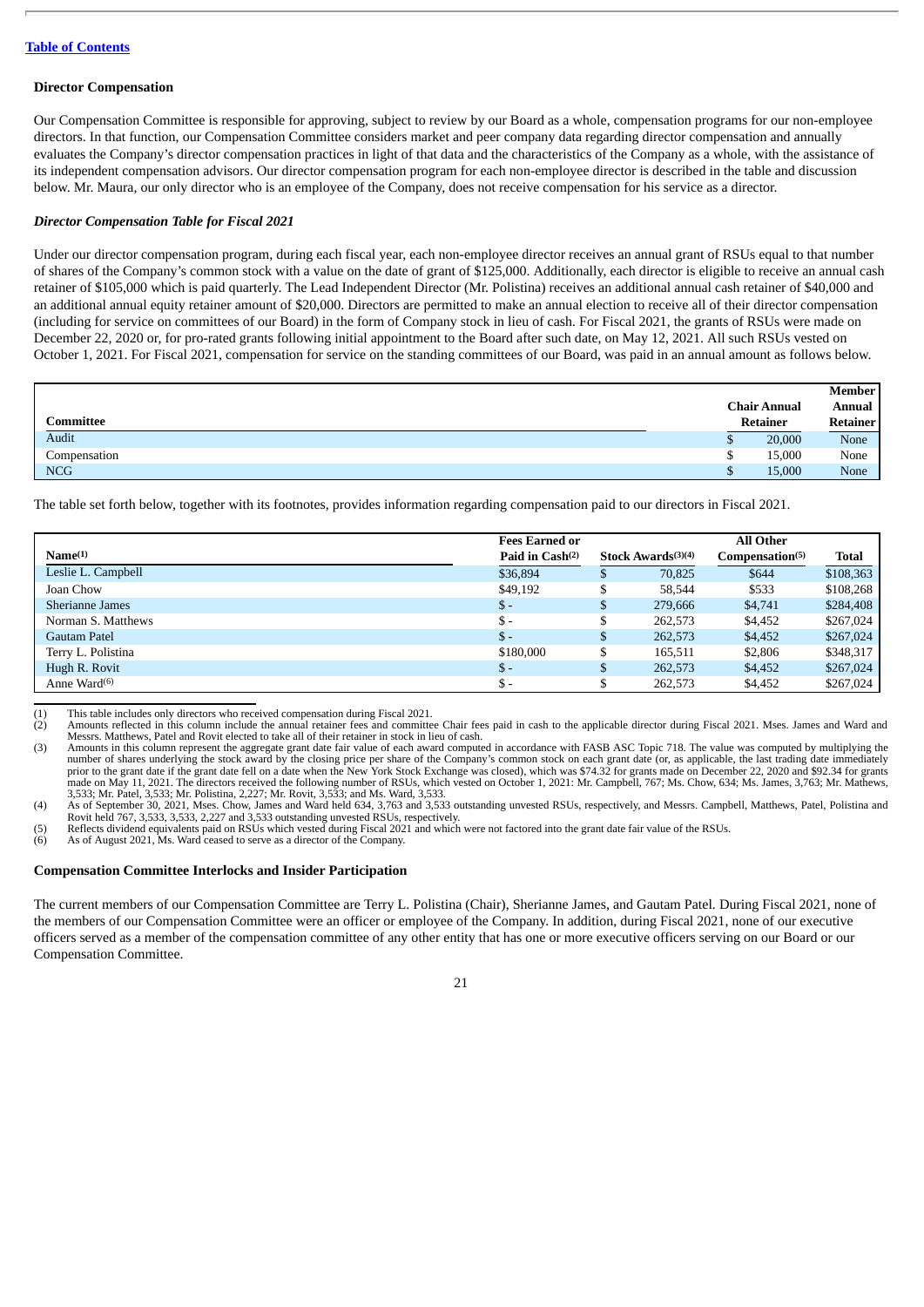# <span id="page-21-0"></span>**ITEM 11. EXECUTIVE COMPENSATION**

# **COMPENSATION DISCUSSION AND ANALYSIS**

This Compensation Discussion and Analysis (the "CD&A") section summarizes our general philosophy with respect to the compensation of our CEO, CFO, and our three most highly paid executive officers in Fiscal 2021 (collectively, our "named executive officers" or "NEOs"). This CD&A provides an overview and analysis of the compensation programs and policies for our NEOs, the material compensation decisions made by our Compensation Committee under such programs and policies and the material factors considered by the Compensation Committee in making those decisions. The discussion below is intended to help you understand the detailed information provided in our executive compensation tables and put that information into context within our overall compensation philosophy.

# **Fiscal 2021 Named Executive Officers**

Our NEOs for Fiscal 2021 were:

| David M. Maura     | Chief Executive Officer and Executive Chairman                    |
|--------------------|-------------------------------------------------------------------|
| Jeremy W. Smeltser | <b>Executive Vice President and Chief Financial Officer</b>       |
| Randal D. Lewis    | <b>Executive Vice President and Chief Operating Officer</b>       |
| Ehsan Zargar       | Executive Vice President, General Counsel and Corporate Secretary |
| Rebeckah Long      | Senior Vice President and Chief Human Resources Officer           |

#### **Highlights/Executive Summary**

Our executive compensation program is designed to link pay for performance, encourage prudent decision-making and create a balanced focus on shortterm and long-term performance and value creation. Our executive compensation is heavily weighted toward variable compensation, as described in more detail below, which is central to our philosophy that a significant portion of compensation align with the achievement of performance goals. The three primary components of our executive compensation are base salary, our Management Incentive Program ("MIP") and our equity based, long-term incentive program ("LTIP"). Our MIP and LTIP include goals tied directly to the performance of the Company.

During fiscal 2021:

- In a year marked by significant headwinds, including supply chain disruptions and inflationary pressures, we delivered impressive financial results, stock price performance and returns to shareholders, as described below.
- We continued to focus on long-term strategy and growth in support of our strategic shift to a consumer staples business, including through the planned \$4.3 billion sale of our Hardware and Home Improvement ("HHI") division, the closing of which is subject to receipt of regulatory approvals which are expected in 2022.
- We continued our transformational changes in corporate governance practices, as shown through increased Board diversity representation on our Board, our implementation of a diversity, equity, and inclusion program for employees, and our continued advancement of ESG initiatives.

We are proud of the success we had in Fiscal 2021 and the returns to our investors during this period. From the last day of Fiscal 2020 on September 30, 2020 to the end of Fiscal 2021 on September 30, 2021, our stock price rose 67.4% from \$57.16 to \$95.67, and our stock price has continued to rise to close at \$101.72 as of December 31, 2021 for a 78% stock price increase since the beginning of Fiscal 2021.

# **Our Fiscal 2021 Accomplishments**

Over the past several years, we commenced or completed substantial and transformative changes at our Company and delivered on a number of important accomplishments. These changes positioned the Company well to not only survive but thrive during Fiscal 2021, notwithstanding the challenges posed by the COVID-19 pandemic, supply chain disruptions and inflation on both our supply chain and customer base. Some of these transformative changes and important accomplishments are summarized below under five broad categories: (i) management team and Board member composition, (ii) corporate governance, (iii) strategic and long-term growth and (iv) our Fiscal 2021 results. Our transformative changes and initiatives were designed to provide significant and positive outcomes for the Company and our shareholders.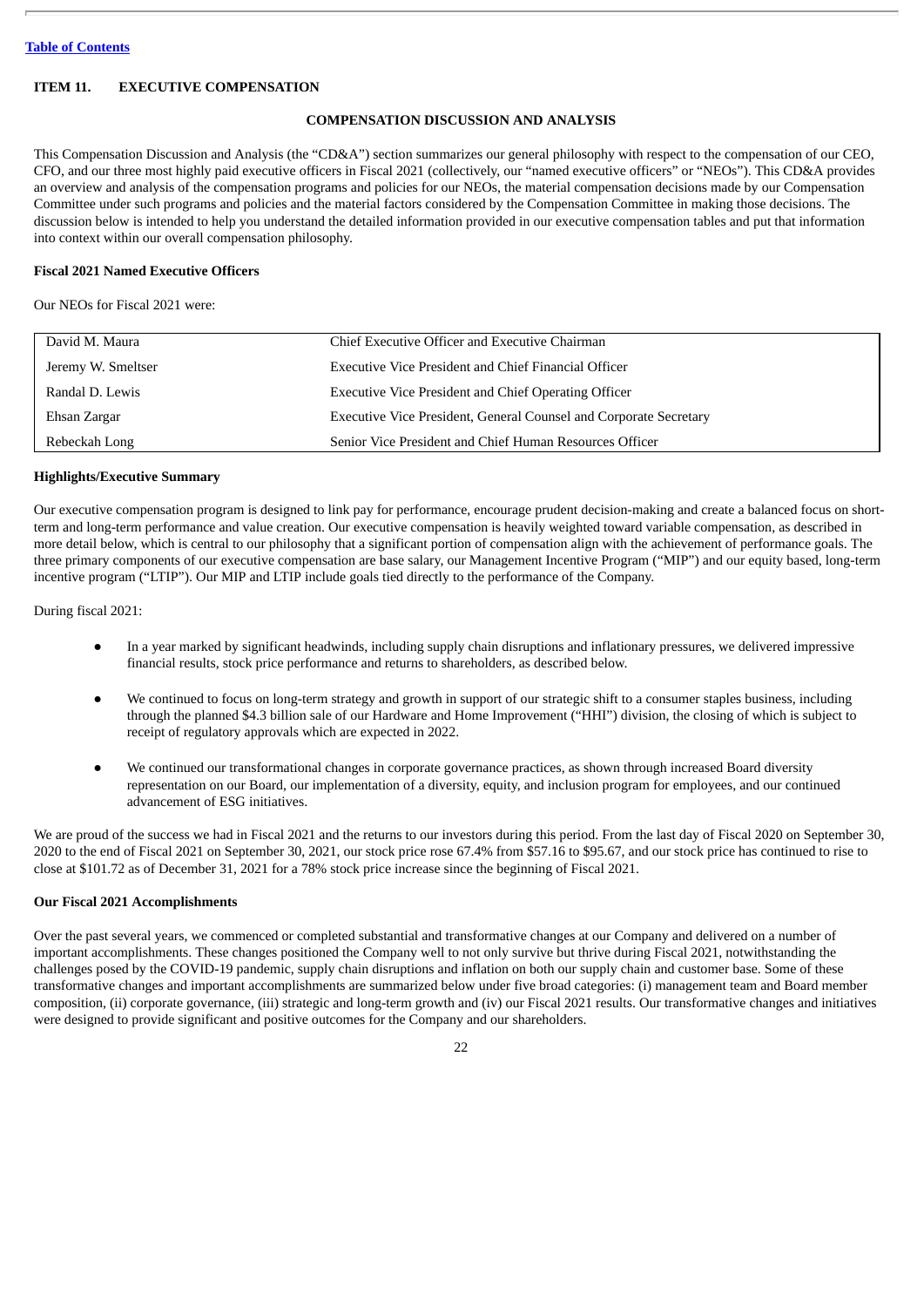## *Management and Board Member Composition*

We are very proud of our management team, which includes a top notch, talented, and stable leadership team to deliver financial performance and execute our growth strategy.

Our Board believes that the Company and its stakeholders are benefited by a highly skilled board with a significant variety of expertise and experiences and diversity across race, gender, and ethnicity. On April 12, 2021, we appointed Joan Chow and Leslie Campbell, each an independent, highly qualified, and diverse background candidate, to our Board. These appointments were made in response to shareholder feedback and in furtherance of the Board's commitment to advancing our Board's knowledge base and skill set and advancing diversity and gender inclusion. As part of the Company's shareholder engagement program and its commitment to improved corporate governance, the Board previously adopted a Board Diversity Policy, which is further described on page 16 of this Form 10-K/A.

We believe that our senior management team and Board provide a skillset that aligns with our going forward operating model and business strategy and has contributed to the success we had in Fiscal 2021 and that we envision in upcoming years.

We have also advanced our aim of promoting diversity and are proud that at least two-thirds of our board members come from diverse backgrounds, one-third of our Board is composed of female members and our five NEOs include a woman and an executive from a diverse background.

## *Corporate Governance Best Practices*

We are proud that our corporate governance practices are regularly updated to reflect best practices such as appointing a lead independent director, increasing diversity among our Board and executive team, declassifying our Board (which is underway and will be fully completed by our 2024 annual stockholders meeting), appointing independent directors as a majority of the Board, having fully independent Audit, Compensation and NCG committees of the Board, and having an independent compensation consultant. We have also adopted or strengthened a number of our corporate governance policies, including our corporate governance and code of ethics policies, our majority voting and director resignation policy, our related person transaction policy, our anti-hedging policy, our anti-pledging policy and our stock ownership policy.

We have also continued our efforts to promote our ESG initiatives by adopting a number of new policies and procedures, including adopting a new global environmental, social and governance policy, a new global energy and greenhouse gas policy and further strengthening our environmental policy and human rights policy. See "*Directors, Executive Officers and Corporate Governance-Corporate Governance-Our Practices and Policies".*

# *Strategy and Long-Term Growth*

The focus of our strategic goals are:

- Investing internally for organic growth, which generates our highest return on investment
- Strengthening our brands through consumer insights, research and development, innovation and advertising and marketing to drive vitality and profitable organic growth
- Returning capital to our shareholders via dividends and opportunistic share repurchases
- Disciplined M&A activity as we pursue accretive strategic acquisitions that are synergistic and/or help drive additional value creation

While the impacts of COVID-19 over the past year are creating extreme volatility in the year-over-year and quarter-to-quarter comparisons of our businesses, overall we believe that consumer demand remains positive in our categories and the strong performance of our brands continues to drive growth.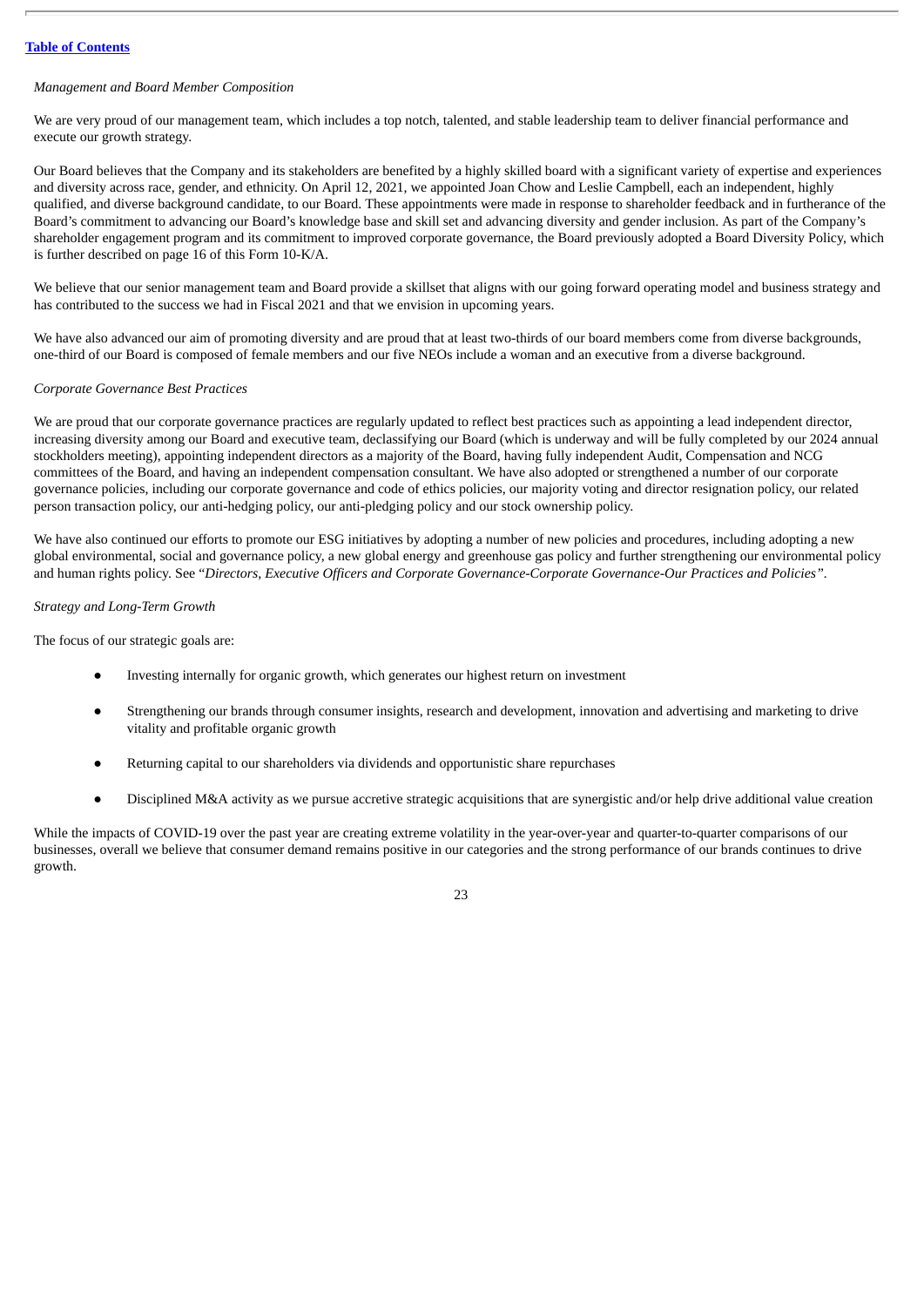# *Our Fiscal 2021 Results*

The following graphs show our significantly improved financial strength.





*Full Year 2021 – Proforma Including HHI Discontinued Operations*



Our efforts to reinvest in and reignite growth across our business units are driving tangible and impressive results. We believe that our transformational activities described above positioned us to meet the challenges and succeed in Fiscal 2021.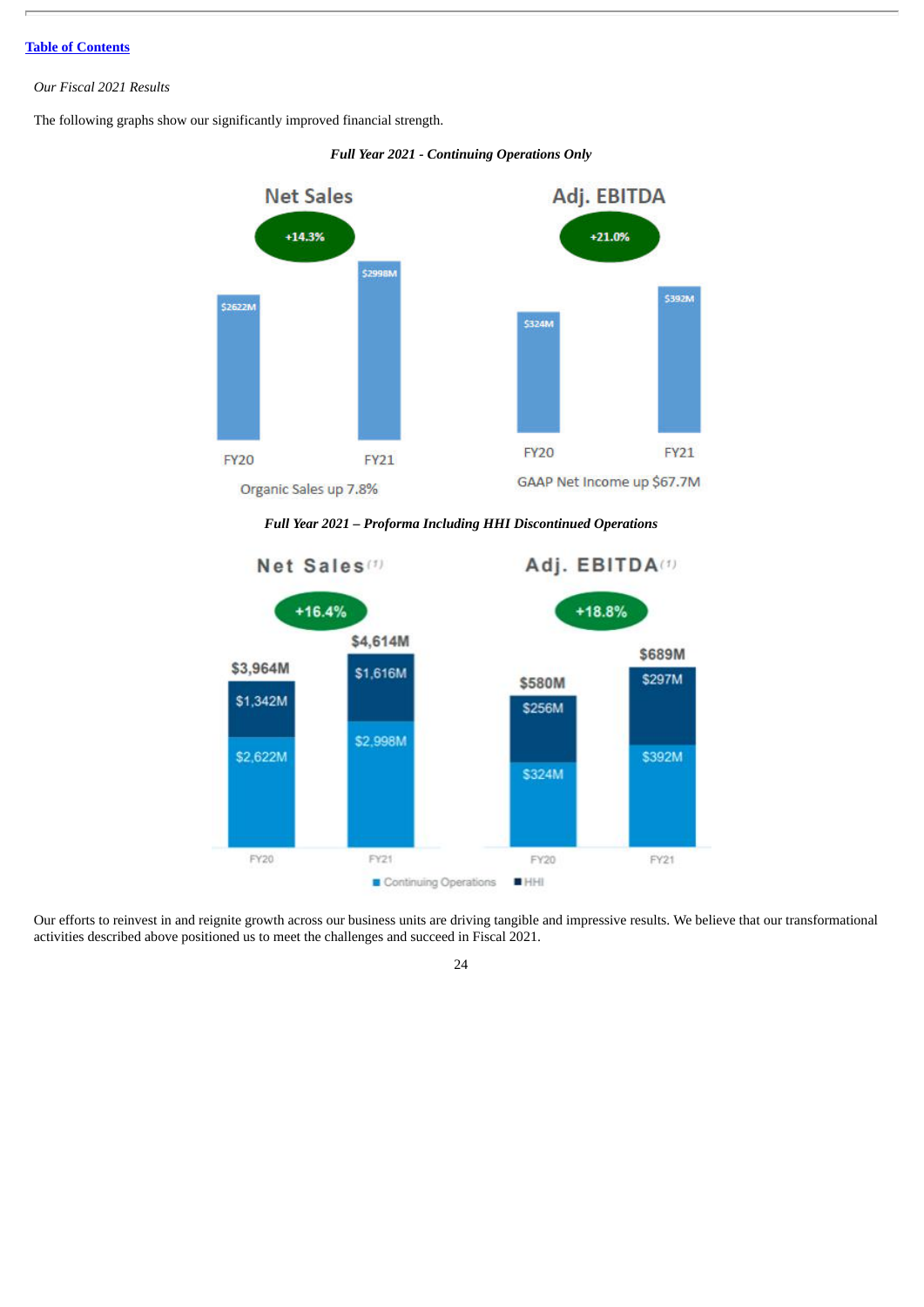Below is a summary of our Fiscal 2021 highlights.

- We completed a number of strategic transactions, including the acquisitions of Armitage Pet Care in our Global Pet Care segment and Rejuvenate cleaning products in our Home & Garden segment.
- We entered into a purchase agreement to sell our HHI segment for \$4.3 billion to ASSA ABLOY, the closing of which is subject to receipt of regulatory approvals which are expected in 2022, with the anticipated transaction to close in Fiscal 2022. With the planned divestiture, our HHI business has been classified as discontinued operations. This transaction is expected to give us \$3.5 billion in after-tax proceeds, which we intend to use to reduce our debt, return capital to shareholders via share repurchases, and invest strategically for organic growth and acquisitions.
- We continue to make incremental and meaningful investments in consumer insights, new product innovation and marketing in our brands to raise awareness and drive future organic growth across each of the businesses.
- We remain focused on our ongoing Global Productivity Improvement Program as we complete our global operating model transformation to create a better, faster, and stronger company.
- We achieved and exceeded our Fiscal 2021 operating plan and delivering on commitments while navigating a challenging supply chain environment with continued supply interruptions and inflationary pressures growing during the year across all business units.
- Our net sales from continuing operations increased \$376.0 million or 14.3% and our organic net sales increased 7.8%. Including our HHI business, net sales growth was \$650 million or 16.4%.
- Our net income from continuing operations increased to \$15.3 million with diluted earnings per share of \$0.35, with combined net income including discontinued operations of \$189.6 million and diluted earnings per share of \$4.39.
- We achieved Adjusted EBITDA of \$391.8 million, representing an increase of 21.0% from Fiscal 2020, with combined Adjusted EBITDA of \$689.2 million, including HHI discontinued operations, representing an increase of 18.8%.
- We had full year cash flow from operations of \$288.4 million, including HHI discontinued operations.
- We continue to maintain a strong balance sheet with over \$760 million of total liquidity at year end, including a \$187.9 million cash balance and approximately \$575 million available on our cash flow revolver as of September 30, 2021, and a net debt to Adjusted EBITDA leverage ratio of 3.5 times for the combined Company, including HHI discontinued operations.
- We returned \$197.3 million to shareholders by repurchasing 1.6 million shares of common stock for \$125.8 million and paying \$71.5 million in dividends.
- We advanced our ESG efforts by promoting diversity, inclusion and equity at our Board and with our employees, enhanced our corporate structure in line with best practices and adopted a number of policies and practices to further enhance our environmental and sustainability efforts.

Detailed information regarding the non-GAAP financial measures described above is provided below in Appendix A.

# *Fiscal 2021 Executive Compensation Overview*

Our Fiscal 2021 executive compensation program includes base salary, annual bonus or MIP and the LTIP program. This program was designed after taking into account feedback from shareholders, based on our robust outreach efforts. Highlights of our executive compensation program in Fiscal 2021 included the following:

- ✓ Our NEOs' base salaries and annual bonus targets remained the same as in Fiscal 2020.
- Our NEOs' compensation is in line with market.
- ✓ Our 2021 LTIP equity grants, consistent with our 2020 LTIP equity grants, provided for three performance metrics weighted equally (Adjusted Return on Equity, Adjusted EBITDA and Adjusted Free Cash Flow).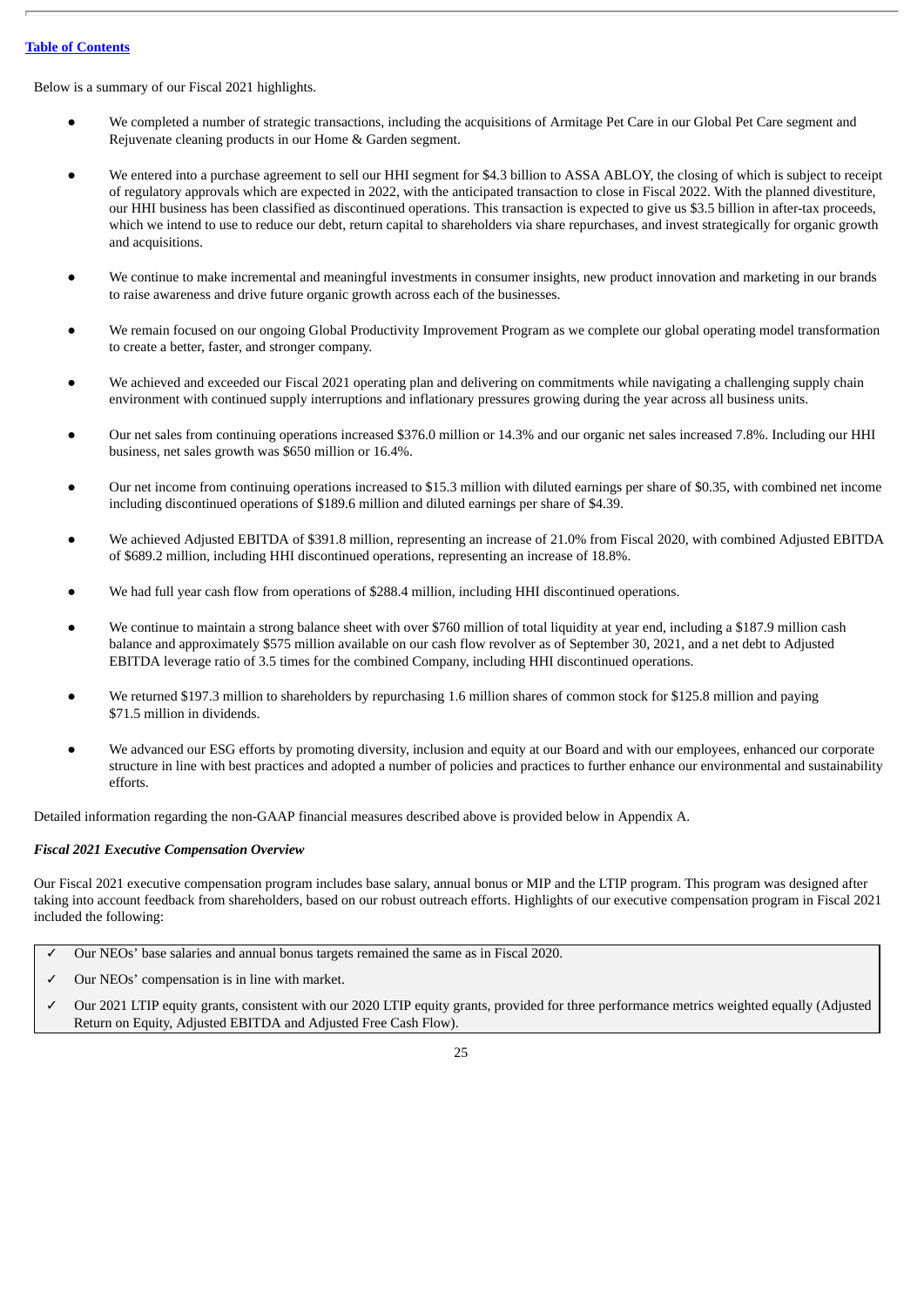# *Our Compensation Governance Best Practices*

We have adopted significant policies with respect to our executive compensation programs, which help to further align our executives' interests with those of our shareholders.

|   |                                                                                                                                                                                                                                                                                                                                                                      | <b>What We Do</b> |                                                                                                                                                                                                                                                                                                                                                 |
|---|----------------------------------------------------------------------------------------------------------------------------------------------------------------------------------------------------------------------------------------------------------------------------------------------------------------------------------------------------------------------|-------------------|-------------------------------------------------------------------------------------------------------------------------------------------------------------------------------------------------------------------------------------------------------------------------------------------------------------------------------------------------|
|   | $\checkmark$ We maintain an independent Compensation Committee with an<br>ongoing review of our compensation philosophy and practices.                                                                                                                                                                                                                               | $\checkmark$      | We provide reasonable post-employment provisions and have<br>post-employment restrictive and executive cooperation<br>covenants.                                                                                                                                                                                                                |
| ✓ | We consider the voting results of our annual advisory vote on<br>executive compensation, and in the most recent annual advisory<br>vote, approximately 97% voted in favor.                                                                                                                                                                                           | $\checkmark$      | We strongly align pay and performance by placing 87.9% of our<br>CEO's ongoing compensation opportunity and 78.7% (on<br>average) of our other current NEOs' ongoing compensation<br>opportunities at risk and earned on the basis of Company<br>performance.                                                                                   |
| ✓ | We continue to engage in robust shareholder outreach to understand<br>shareholder feedback and input on a variety of matters, including<br>business strategy, compensation programs and corporate governance.                                                                                                                                                        | ✓                 | We have a robust clawback policy that requires forfeiture or<br>recoupment upon an accounting or financial restatement or<br>certain other acts resulting in financial loss, reputation damage or<br>other similar adverse impacts to the Company, a described in<br>greater detail under the section titled "Compensation Clawback<br>Policy." |
| ✓ | We annually assess our compensation program and have determined<br>that the risks associated with our compensation policies are not<br>reasonably likely to result in a material adverse effect on the<br>Company and its subsidiaries taken as a whole.                                                                                                             | ✓                 | For new employment agreements entered into during Fiscal 2019<br>and thereafter, we have provided that upon termination of<br>employment any performance-based awards are forfeited.                                                                                                                                                            |
|   | We maintained our robust compensation alignment policies through<br>our (i) stock ownership guidelines that require 50% of the net<br>after-tax portion of our directors', NEOs' and other Covered<br>Officers' shares must be retained to satisfy our stock ownership<br>requirements; (ii) robust anti-pledging policy; and (iii) robust anti-<br>pledging policy. | ✓                 | 70% of our equity-based awards and 74% to 80% of our regular<br>incentive compensation are based on achievement of<br>performance. The remainder is time-based equity that is still<br>subject to market risk.                                                                                                                                  |
|   |                                                                                                                                                                                                                                                                                                                                                                      |                   |                                                                                                                                                                                                                                                                                                                                                 |
|   | <b>What We Don't Do</b><br>$X$ We do not provide any gross-ups for golden parachutes.                                                                                                                                                                                                                                                                                | X                 | We do not provide for accelerated vesting of equity upon<br>retirement for our NEOs.                                                                                                                                                                                                                                                            |
|   | X We do not make loans to executive officers or directors.                                                                                                                                                                                                                                                                                                           | X                 | We do not provide for single-trigger vesting of equity.                                                                                                                                                                                                                                                                                         |
|   | X We do not allow our NEOs to purchase stock of the Company on<br>margin, enter into short sales or buy or sell derivatives in respect of<br>securities of the Company.                                                                                                                                                                                              | X                 | We do not provide excessive perquisites and our NEOs do not<br>participate in defined benefit pension plans or nonqualified<br>deferred compensation plans.                                                                                                                                                                                     |
|   | X We do not provide immediate vesting on equity based awards and<br>have committed to one-year minimum vesting requirement for all<br>awards granted under the Spectrum Brands Holdings, Inc. 2020<br>Omnibus Equity Plan (the "2020 Equity Plan"), subject to limited<br>exceptions.                                                                                | X                 | We do not guarantee minimum bonuses to our NEOs.                                                                                                                                                                                                                                                                                                |
|   | X We do not grant discounted options and we do not reprice stock<br>options without shareholder approval.                                                                                                                                                                                                                                                            | X                 | We do not pay any dividends on unearned and unvested equity<br>awards, unless and until earned and vested. Our 2020 Equity Plan<br>further enhanced this practice by explicitly prohibiting the<br>payment of dividends on unvested equity awards.                                                                                              |

# *Shareholder Engagement*

Our Board takes its management oversight responsibilities seriously. Our key values are predicated on strong and effective governance, independent thought and decision-making and a commitment to driving shareholder value. We received strong support from our shareholders with a vote of approximately 97% with respect to our executive compensation at our 2021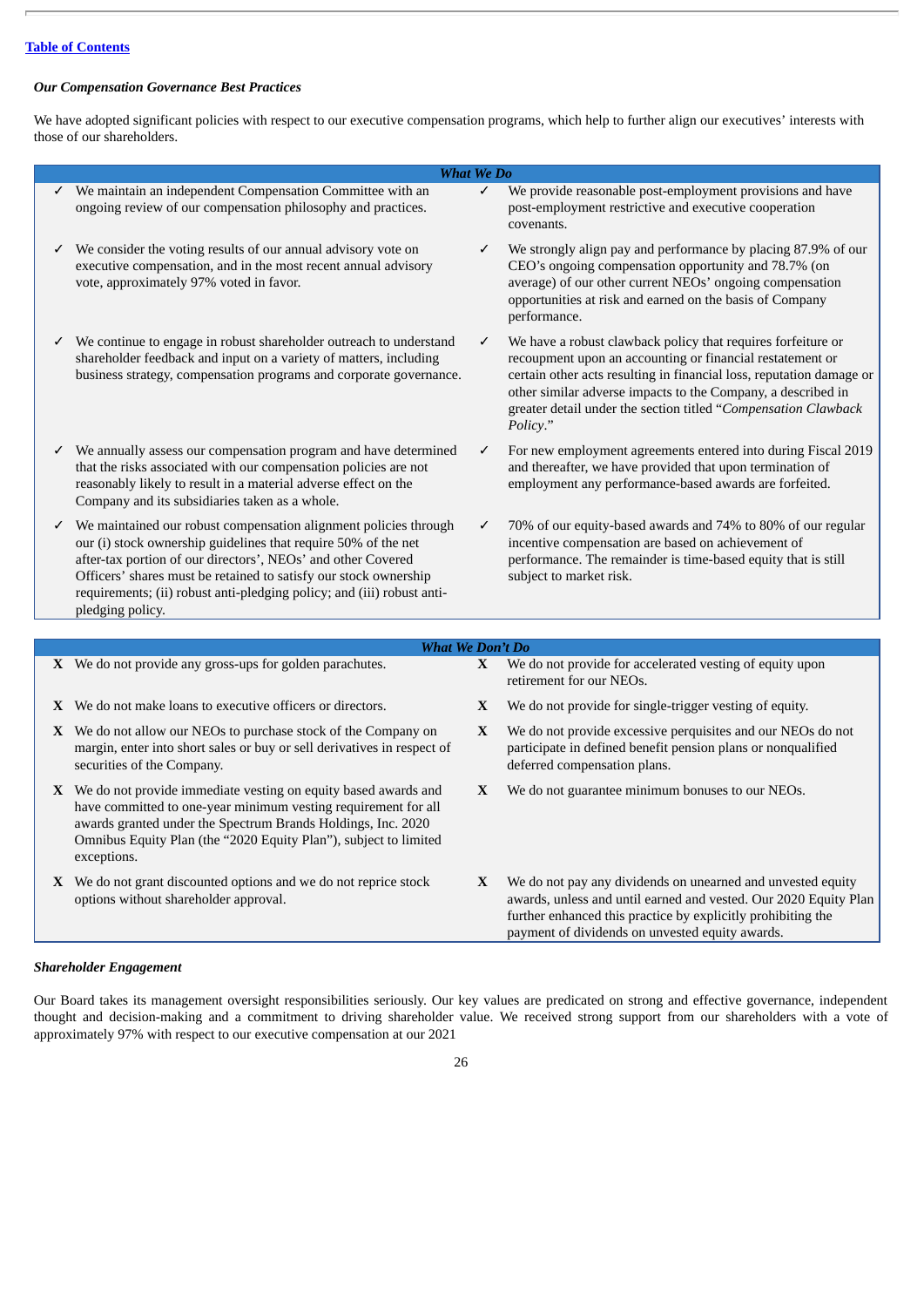Annual Meeting. This followed a vote of 84% from our shareholders with respect to our executive compensation in the prior year. As discussed below, we highly value the input of our shareholders and took this into account as we designed our programs.

What we learn through our ongoing engagements is regularly shared with our Board and incorporated into our disclosures, plans and practices, as deemed appropriate.

We maintain a consistent and proactive approach to communicating with our shareholders, including our quarterly earnings calls, non-deal road shows and participating in both equity and debt conferences on a regular basis. In addition, each year during proxy season we take the following actions:

- We engage the proxy solicitation firm, Okapi Partners, to (i) assist in a robust shareholder outreach process to discuss our go-forward strategies and (ii) facilitate the opportunity for shareholders to individually and directly engage with certain members of management.
- We engage in discussions with a major proxy advisory firm as necessary to understand its perspective on our compensation programs and best practices generally in executive compensation programs.
- We reach out to our top 20 shareholders to discuss and engage in dialogue with our shareholders with respect to our Company, including our corporate governance and compensation practices.

Partially in response to such feedback below and input from a proxy advisory firm, we made the following changes over the past two years:

| <b>What We Heard</b>                                                                                         | <b>How We Responded</b>                                                                                                                                                                                                                                            |
|--------------------------------------------------------------------------------------------------------------|--------------------------------------------------------------------------------------------------------------------------------------------------------------------------------------------------------------------------------------------------------------------|
| Shareholders raised concern on our use<br>of Adjusted EBITDA and Adjusted<br>Cash Flow on both MIP and LTIP. | We introduced a third performance metric (Adjusted Return on Equity),<br>✓<br>which is weighted equally with Adjusted EBITDA and Adjusted Free<br>Cash Flow for our LTIP equity performance program.                                                               |
|                                                                                                              | Additionally, for the Fiscal 2021 annual MIP, we added a Net Sales<br>✓<br>measure (weighted at 20% for Fiscal 2021) to our existing measures of<br>Adjusted Free Cash Flow and Adjusted EBITDA (each weighted at 40%<br>for Fiscal 2021).                         |
|                                                                                                              | For Fiscal 2022, our Compensation Committee modified the weighting of<br>$\checkmark$<br>the three performance metrics under the annual MIP, such that Adjusted<br>EBITDA, Adjusted Free Cash Flow and Net Sales will all be equally<br>weighted.                  |
| Shareholders told us that the size of<br>our NEO salaries and annual bonus<br>targets were appropriate.      | Our NEOs' base salaries and annual bonus targets remained the same in<br>$\checkmark$<br>Fiscal 2021 as in Fiscal 2020.                                                                                                                                            |
| Shareholders asked us to enhance our<br>stock ownership guidelines.                                          | We strengthened our stock ownership guidelines by increasing, as of<br>✓<br>January 1, 2020, to 50% the net after-tax portion of our directors', NEOs'<br>and other Covered Officers' shares that they must retain to satisfy our<br>stock ownership requirements. |
| Shareholders did not express concern<br>with our perquisites program and other<br>compensation practices     | Nonetheless, at his own initiative, our CEO voluntarily eliminated his tax<br>✓<br>planning, financial assistance benefit and his executive automobile<br>allowance.                                                                                               |
| A proxy advisory firm raised concerns<br>$\bullet$<br>regarding our anti-hedging policy                      | We further strengthened our anti-hedging policy. In addition, on our<br>✓<br>initiative, we adopted a robust policy prohibiting the pledging of our<br>stock.                                                                                                      |
| Shareholders expressed interest in the<br>declassification of our Board                                      | We began to declassify the Board, a process which will be completed by<br>2024.                                                                                                                                                                                    |
| Shareholders supported our<br>commitments to diversity                                                       | We continued our efforts to promote diversity and inclusion through<br>✓<br>implementing a diversity, equity, and inclusion program for employees<br>and enhancing diversity at our Board and executive team.                                                      |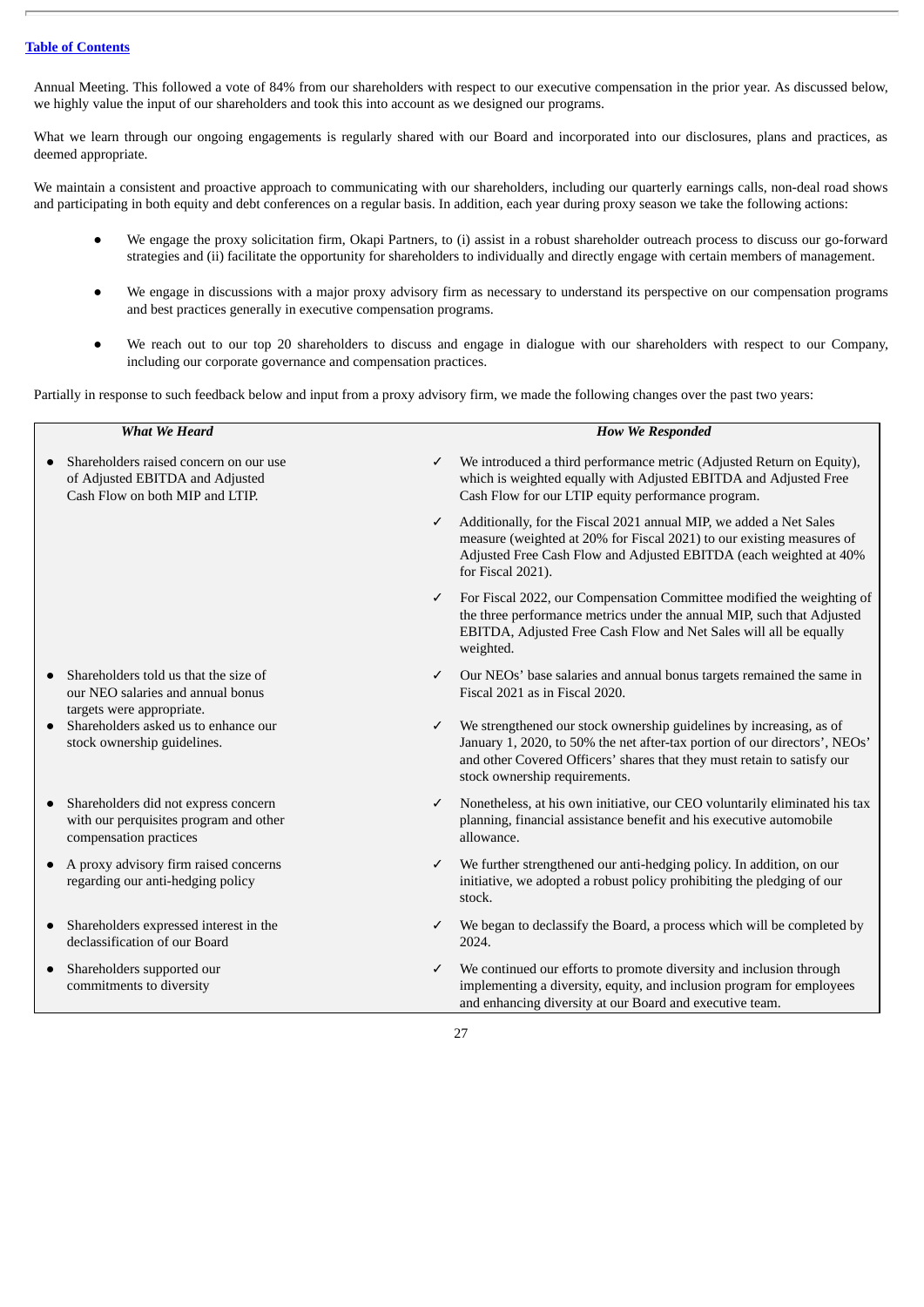During our dialogue with shareholders in Fiscal 2021, we received the following feedback:

- Shareholders were generally supportive of our compensation structure and our compensation consultant, Willis Towers Watson *("WTW").*
- Shareholders commended us on deleveraging our balance sheet and noted that they would prefer we continue to operate with less *leverage.*
- Shareholders noted that they focus on our ESG efforts and that they would welcome continued advancement of our ESG efforts.
	- As described on page 20 herein, in order to promote our ESG efforts, we have also adopted a number of new policies and procedures and intend to continue to review and enhance our ESG processes, procedures and disclosures.
- *Shareholders told us they appreciate the declassification of the Board.*
- Shareholders told us they appreciate the diversity of our Board, both in terms of gender diversity and racial/ethnic diversity, and the *advancement of our Company's diversity, equity and inclusion initiative.*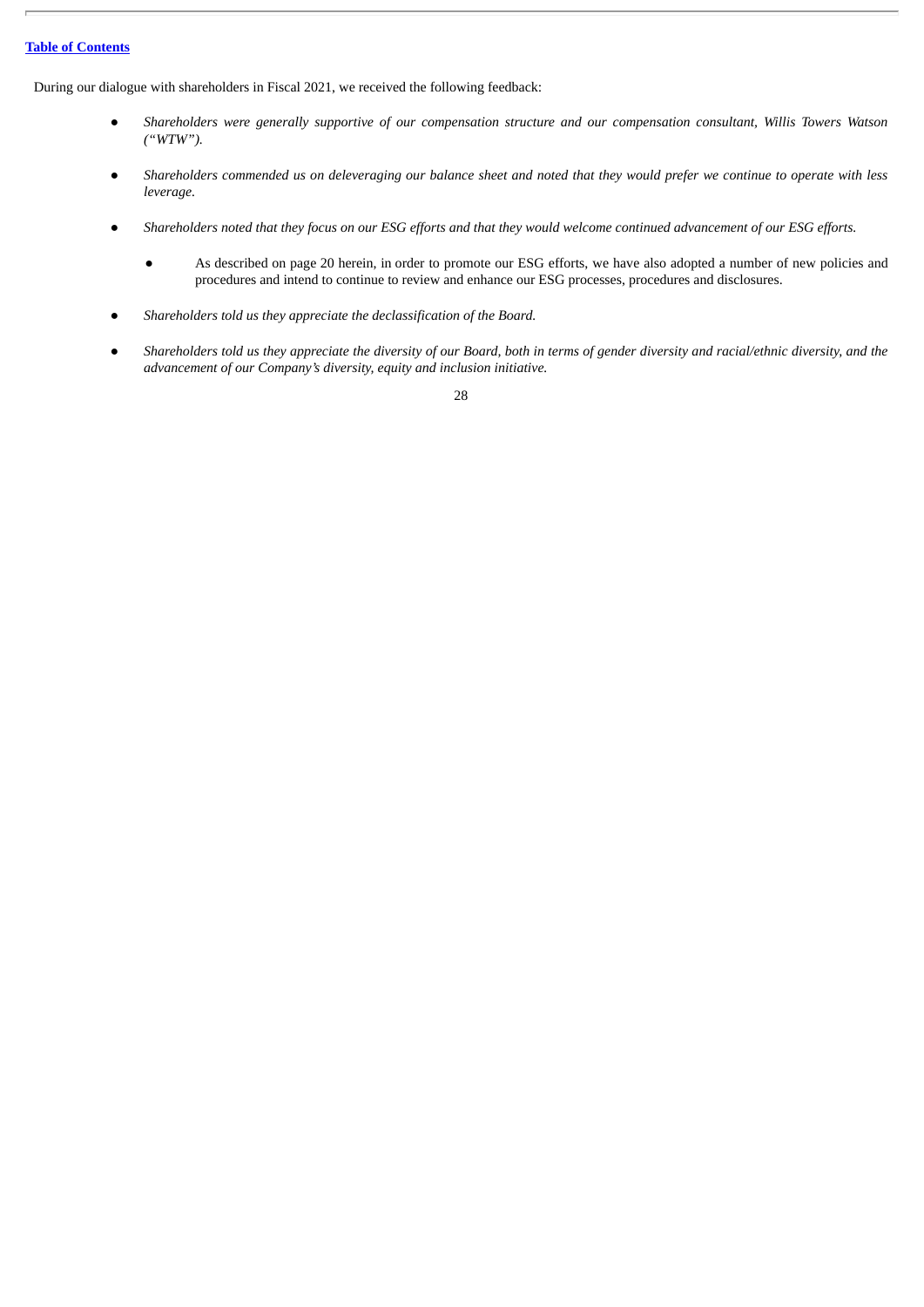We continue to engage in rigorous shareholder outreach and are doing so in Fiscal 2022 to understand shareholder views and input on a variety of matters.

# *Compensation Overview and Philosophy*

Our compensation programs are administered by our Compensation Committee. In Fiscal 2021, these programs were based on our "pay-for-performance" philosophy in which variable compensation represents a majority of an executive's potential compensation. The variable incentive compensation programs continued our focus on the Company-wide goals of increasing growth and earnings, maximizing free cash flow generation and building for superior long-term shareholder returns. Each year, the Compensation Committee and the Company, along with the assistance of an independent compensation consultant, go through a thoughtful process to review risks and opportunities applicable to the Company.

In establishing our compensation programs for Fiscal 2021, our Compensation Committee continued to partner with WTW as independent compensation consultants and evaluated the compensation programs with reference to a peer group of 14 companies, as outlined in the section below, "Role of Committee-Retained Consultants."

## *Background on Compensation Considerations*

Our Compensation Committee pursued several objectives in determining our executive compensation programs for Fiscal 2021:

- To attract and retain highly qualified executives for the Company and in each of our business segments.
- To align the compensation paid to our executives with our overall corporate business strategies while leaving the flexibility necessary to respond to changing business priorities and circumstances.
- To align the interests of our executives with those of our shareholders and to reward our executives when they perform in a manner that creates value for our shareholders.

In order to pursue these objectives, our Compensation Committee:

- Considered the advice of WTW on executive compensation issues and program design, including advice on the corporate compensation program as it compared to our peer group companies.
- Conducted an annual review of total compensation for each NEO, including the compensation and benefit values offered to each executive and other compensation factors.
- Consulted with our CEO and other members of senior management with regard to compensation matters and met in executive session without management to evaluate management's input.
- Solicited comments and concurrence from other Board members regarding its recommendations and actions.
- Considered the feedback of our shareholders and the Say on Pay vote results.

#### *Philosophy on Performance-Based Compensation*

Our Fiscal 2021 executive compensation programs were designed so that, at target levels of performance, a significant portion of the value of each NEO's annual compensation (which varies by individual) would be based on the achievement of Company-wide Fiscal 2021 performance objectives. In approving these programs, our Compensation Committee concluded that a combination of annual fixed base pay and incentive-based pay provided our NEOs with an appropriate mix of cash compensation and equity-based compensation.

For Fiscal 2021, the percentage of ongoing target annual compensation that was at-risk (that is, variable cash compensation and equity awards) for our CEO was 87.9% and for the other current NEOs was 78.7% as a group. The chart below sets forth the percentage of target compensation that was fixed compared to at-risk for the CEO and the other current NEOs as a group.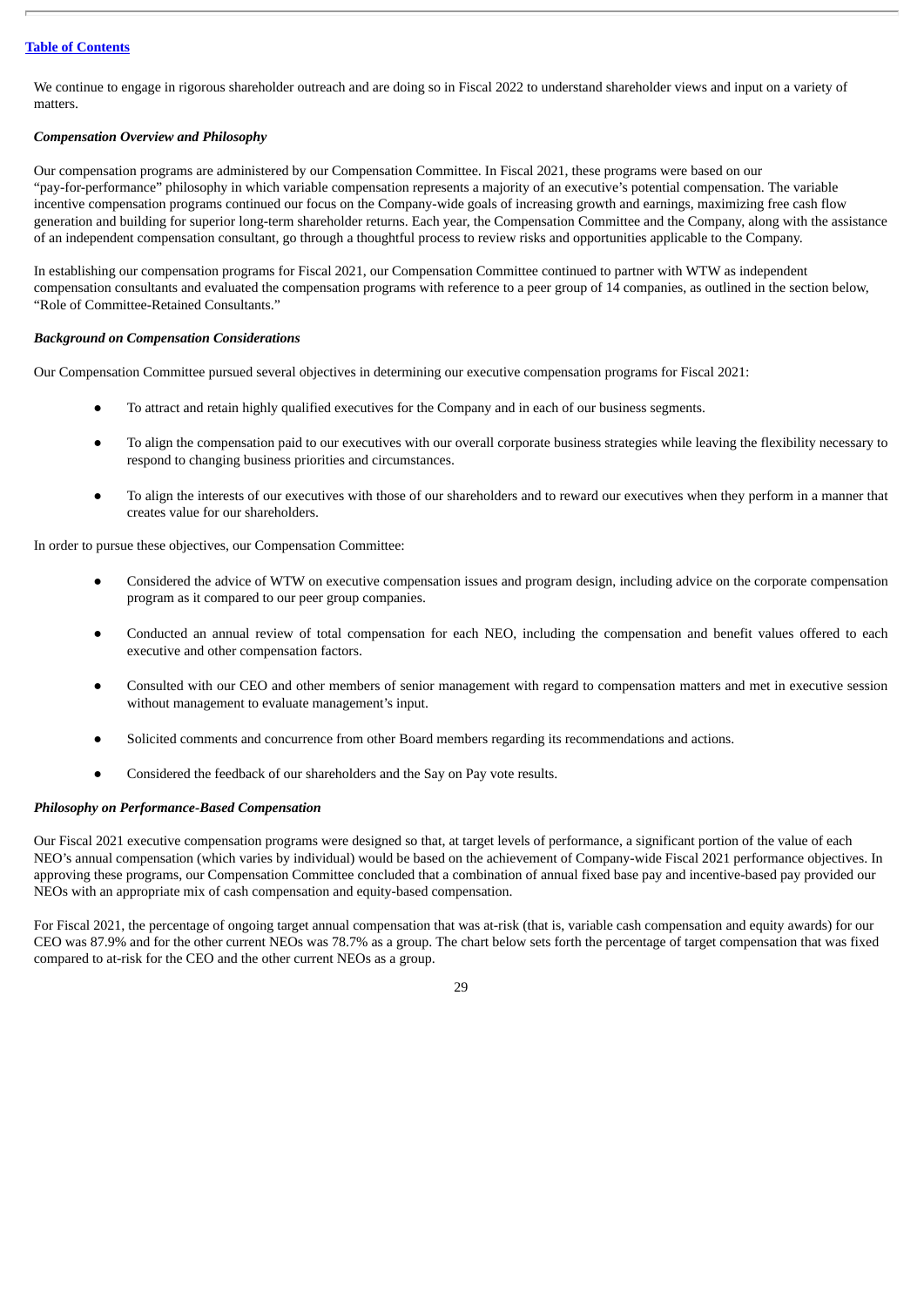

To highlight the alignment of the incentive plans with shareholder interests, our ongoing annual and long-term incentive programs (whether equity or cash-based) in Fiscal 2021 were predominantly performance-based with (i) our MIP being 100% performance-based and (ii) the three-year LTIP being 70% performance-based.

The remainder of each executive's compensation was made up of amounts that did not vary based on performance. For each of our NEOs, these non-performance-based amounts are set forth in agreements with the executives as described in "—*Executive Compensation Tables*—*Termination and* Change in Control Provisions—Executive-Specific Provisions regarding Employment, Termination and Change in Control—Agreements with NEOs," and are subject to annual review and potential increase by our Compensation Committee. These amounts are determined by our Compensation Committee considering the executive's performance, current market conditions, the Company's financial condition at the time such compensation levels are determined, compensation levels for similarly situated executives with other companies, experience level and the duties and responsibilities of such executive's position.

## *Our Compensation Decision Making Process*

Our Compensation Committee engages in a robust process in making compensation decisions. In Fiscal 2021, our Compensation Committee retained WTW as its independent consultants to assist in formulating and evaluating executive and director compensation programs.

In addition, our Compensation Committee consulted with our CEO regarding the Company's compensation plans and performance targets, however, our CEO did not participate in any discussions with respect to his own compensation. From time to time, our Compensation Committee also consulted with other senior executives of our Company and outside counsel.

WTW provided advice on the executive compensation implications of changes to our business (including our Global Productivity Improvement Plan, demand, and supply interruptions), our corporate governance and compensation structure and the philosophy of our executive compensation plans. During Fiscal 2021, our Compensation Committee periodically requested WTW to:

- Provide comparative market data for our peer group and other groups on request, with respect to compensation matters.
- Analyze our compensation and benefit programs relative to our peer group, including our mix of performance-based compensation, non-variable compensation and the retentive features of our compensation plans in light of the Company's strategies and prospects.
- Review the plan designs, including the performance metrics selected, for our various incentive plans and make recommendations to our Compensation Committee on appropriate plan designs to support the overall corporate strategic objectives.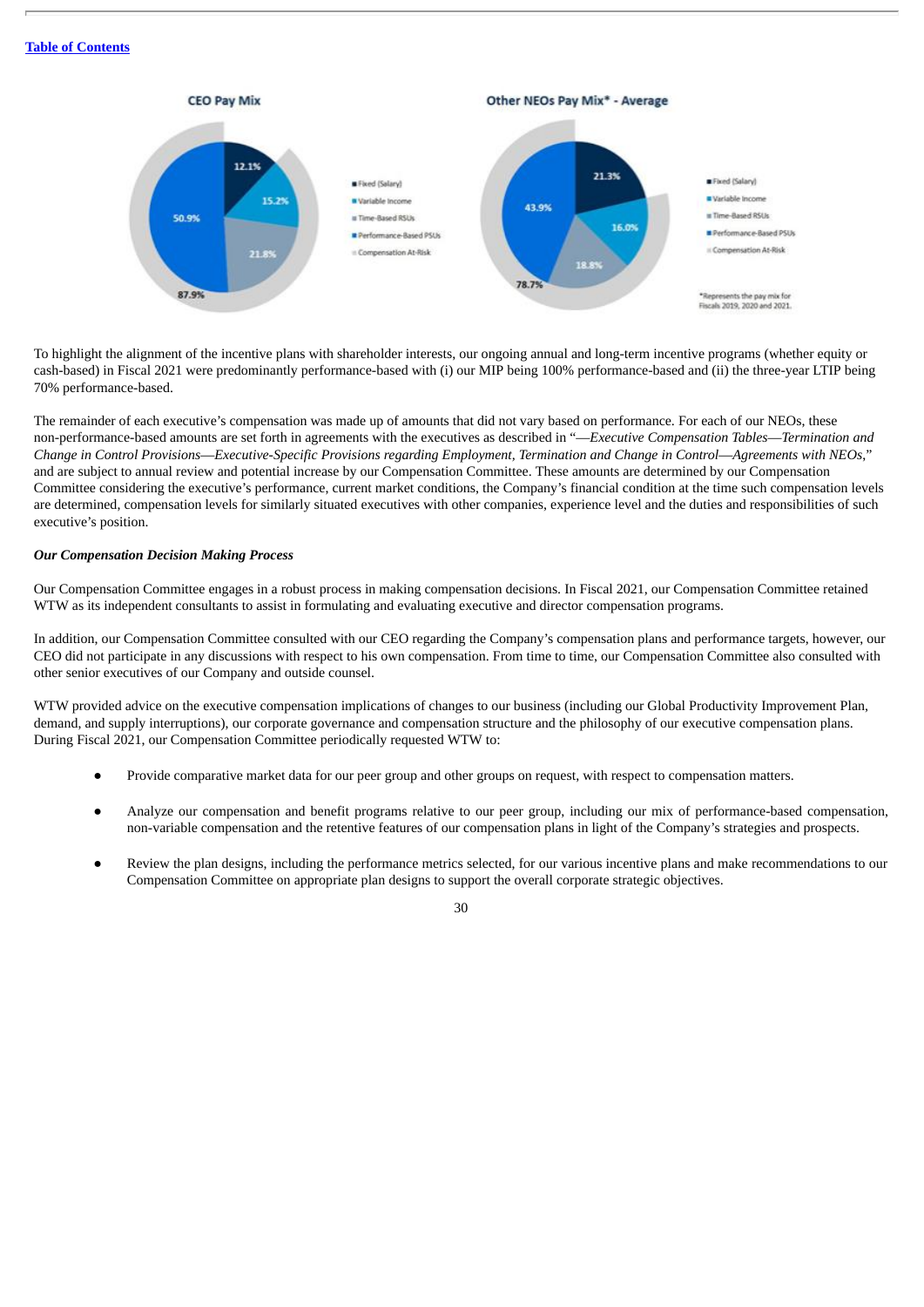- Advise our Compensation Committee on compensation matters and management proposals with respect to compensation matters.
- Assist in the preparation of our Compensation Discussion and Analysis disclosure and related matters.
- On request, participate in meetings of our Compensation Committee.

In order to encourage an independent viewpoint, our Compensation Committee and its members (i) had access to WTW at any time without management present and (ii) consulted from time to time with each other, other non-management members of our Board and WTW without management present.

WTW, with input from management and our Compensation Committee, developed a peer group of companies based on a variety of criteria, including type of business, revenue, assets and market capitalization. The composition of this peer group is reviewed annually and, if appropriate, revised, based on changes in business orientation of peer group companies, changes in financial size or performance of the Company and the peer group companies and any mergers, acquisitions, spin-offs or bankruptcies of the companies in the peer group or changes at our Company. WTW reviewed this peer group, and confirmed that there were no changes for Fiscal 2021. The peer group utilized consisted of the following 14 companies:

| Central Garden and Pet Company        | Fortune Brands Home & Security, Inc. | Newell Brands, Inc.                  |
|---------------------------------------|--------------------------------------|--------------------------------------|
| Church & Dwight Co., Inc.             | Hanesbrands, Inc.                    | Nu Skin Enterprises, Inc.            |
| The Clorox Company                    | Hasbro, Inc.                         | The Scotts Miracle-Gro Company       |
| <b>Edgewell Personal Care Company</b> | Helen of Troy Limited                | <b>Tupperware Brands Corporation</b> |
| Energizer Holdings, Inc.              | Mattel, Inc.                         |                                      |

Our Compensation Committee reviews market data as part of assessing the appropriateness and reasonableness of our compensation levels and mix of pay. Although our Compensation Committee does not target a particular range for total compensation as compared to our peer group, it does take this information into account when establishing our compensation programs.

In accordance with SEC rules, our Compensation Committee considered the independence of WTW including an assessment of the following factors: (i) other services provided to the Company by each consultant, (ii) fees paid by the Company as a percentage of the consulting firm's total revenue, (iii) policies or procedures maintained by WTW that are designed to prevent conflicts of interest, (iv) any business or personal relationships between the individual consultants involved in the engagement and any member of our Compensation Committee, (v) any Company stock owned by individual consultants involved in the engagement and (vi) any business or personal relationships between our executive officers and the consultants or the individual consultants involved in the engagement. Our Compensation Committee has concluded that no conflicts of interest prevented WTW from independently advising our Compensation Committee during Fiscal 2021. WTW received \$158,329 for executive and director compensation consulting in fiscal 2021. WTW also provided consulting services relating to our health and benefit plans during Fiscal 2021, for which it received approximately \$180,000. The Compensation Committee reviewed these additional consulting services, while considering the potential effects on WTW's independence.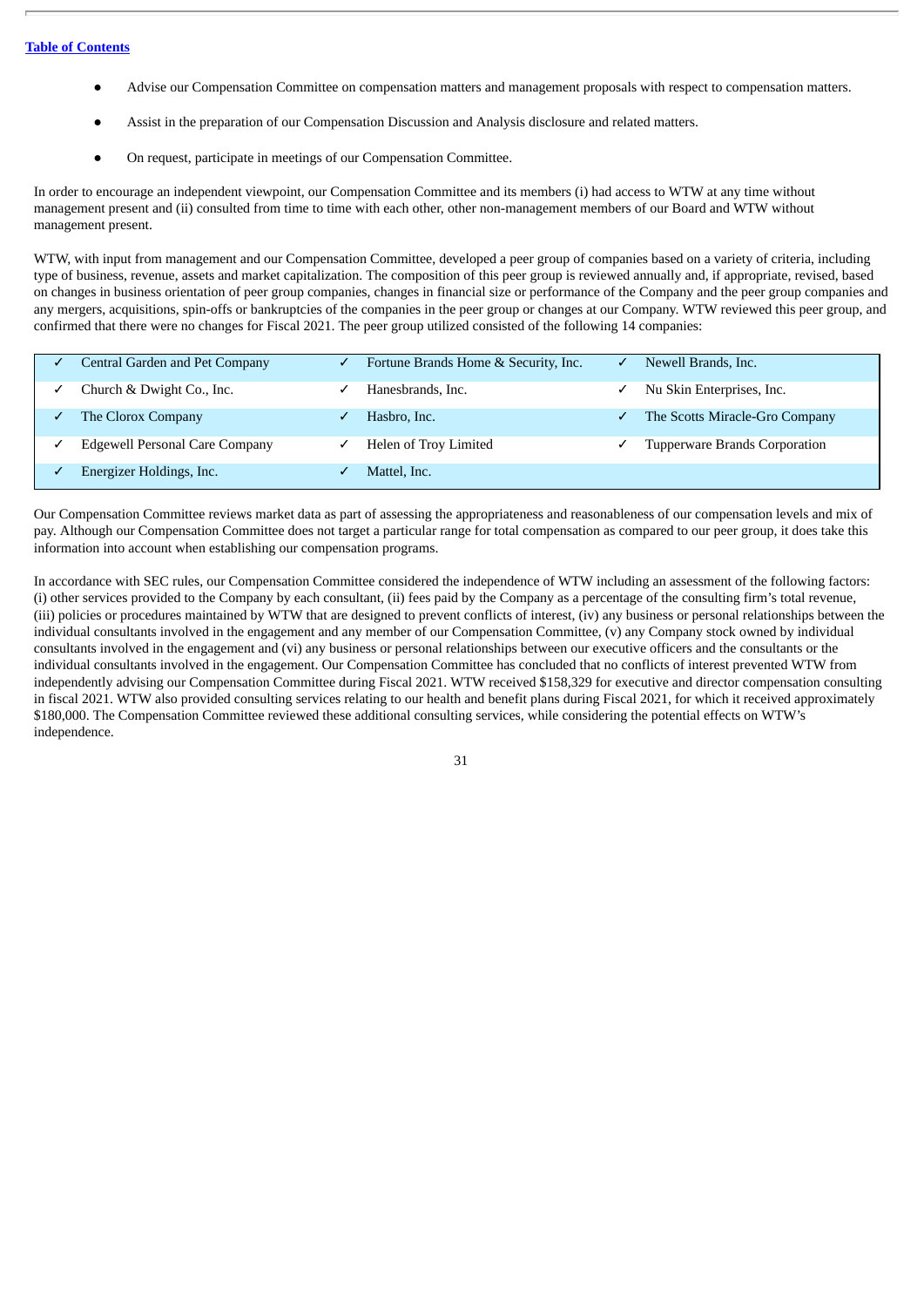# *Compensation Elements*

In Fiscal 2021, our ongoing annual compensation for our NEOs included the following elements:

| <b>Element</b>                                                                                        | <b>Purpose</b>                                                                                                       | <b>Operation</b>                                                                                                                                                                                                                                                                                                                                                  | <b>Performance Measures</b>                                                                                                                                                                                                                                                                                                       |
|-------------------------------------------------------------------------------------------------------|----------------------------------------------------------------------------------------------------------------------|-------------------------------------------------------------------------------------------------------------------------------------------------------------------------------------------------------------------------------------------------------------------------------------------------------------------------------------------------------------------|-----------------------------------------------------------------------------------------------------------------------------------------------------------------------------------------------------------------------------------------------------------------------------------------------------------------------------------|
| <b>Base Salary</b>                                                                                    | Forms basis for competitive<br>$\bullet$<br>compensation package                                                     | Base salary reflects<br>competitive market conditions,<br>individual performance and<br>internal parity                                                                                                                                                                                                                                                           | Performance of the<br>$\bullet$<br>individual is considered by<br>the Compensation<br>Committee, which is advised<br>by its independent<br>compensation consultant,<br>when setting and reviewing<br>base salary levels and<br>continued employment                                                                               |
| <b>MIP Bonus</b>                                                                                      | Motivate achievement of<br>strategic priorities relating to<br>key annual financial metrics                          | Target bonus opportunities are<br>determined by competitive<br>market practices and internal<br>parity<br>Actual bonus payouts, which<br>can range from 0-250% of<br>target for the CEO and<br>0-200% of target for our other<br>NEOs are determined based on<br>achievement of financial<br>metrics established at the<br>beginning of the performance<br>period | For Fiscal 2021, 80% is<br>equally weighted between<br>Adjusted EBITDA and<br>Adjusted Free Cash Flow<br>and the remaining 20% is<br>based on Net Sales. For<br>Fiscal 2022, Adjusted<br>EBITDA, Adjusted Free<br>Cash Flow and Net Sales<br>will all be equally weighted                                                         |
| <b>LTIP: Restricted Stock Units</b><br>(majority is performance-based and<br>remainder is time-based) | Align compensation with key<br>drivers of the business<br>Encourage focus on long-term<br>shareholder value creation | Size of award determined by<br>competitive market practices,<br>corporate and individual<br>performance and internal<br>parity and retention<br>considerations                                                                                                                                                                                                    | Long-term incentive awards<br>focusing on cumulative<br>performance over three-year<br>period ending Fiscal 2023,<br>based on equally weighted<br>Adjusted EBITDA, Adjusted<br>Free Cash Flow and<br>Adjusted Return on Equity<br>The majority of each of the<br>new long-term incentive<br>awards (70%) are<br>performance-based |

*Base Salaries*

The annual base salaries for our NEOs were initially set forth in each executive's employment agreement or separate letter agreement and such salaries may be increased from time to time by our Compensation Committee.

In determining the initial annual base salary for each NEO or in making any subsequent increases, our Compensation Committee considered the market conditions at the time such compensation levels were determined, the Company's financial condition at the time such compensation levels were determined, compensation levels for similarly situated executives at other companies, experience level and the duties and responsibilities of such executive's position.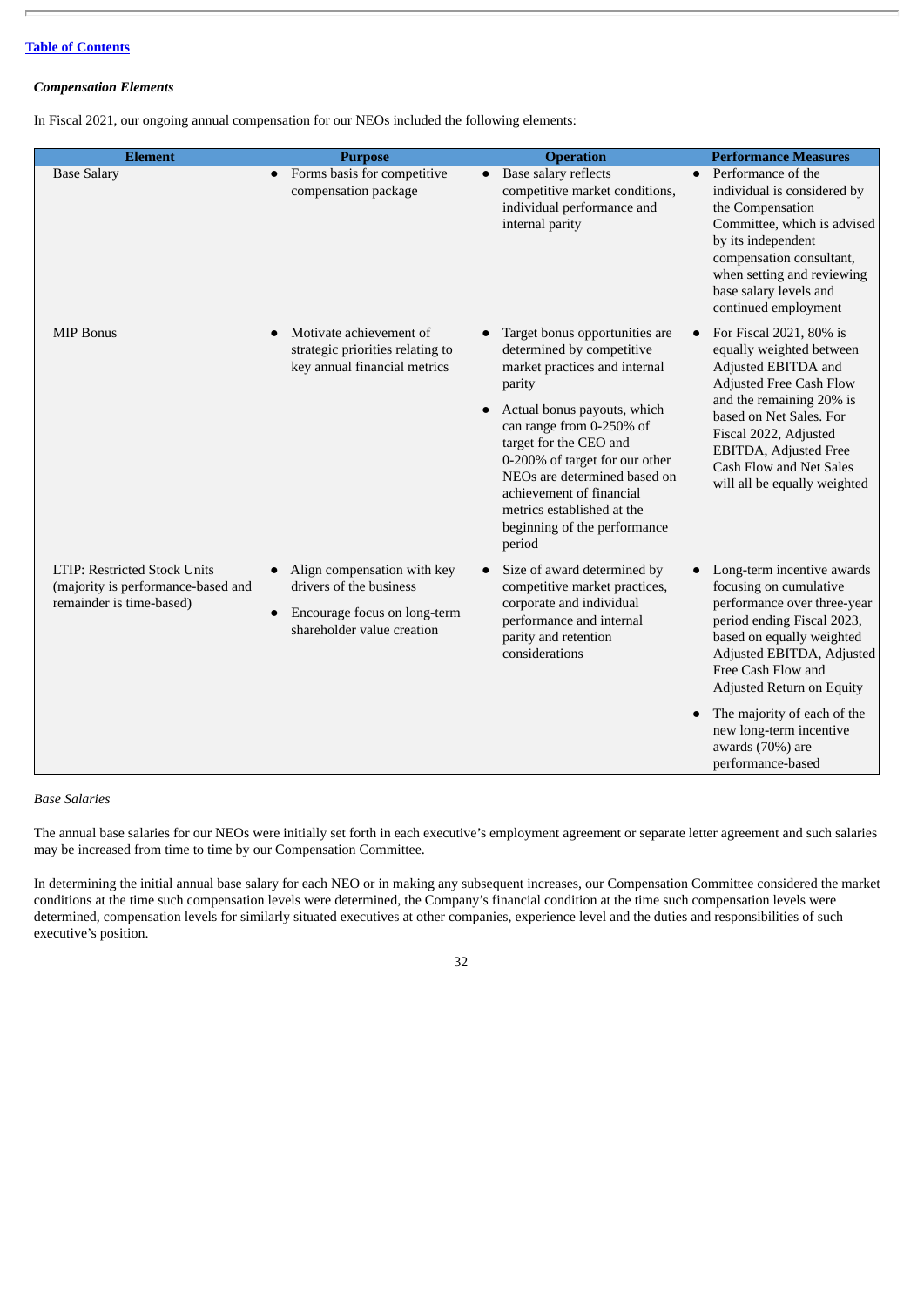Base salary levels are subject to evaluation from time to time by our Compensation Committee to determine whether increases are appropriate. Our NEOs' base salaries remained the same in Fiscal 2021 as in Fiscal 2020.

#### *Annual Bonus*

Our management personnel, including our NEOs, participate in our annual cash bonus MIP, which is designed to compensate executives and other managers based on achievement of annual corporate, business segment, and/or divisional financial goals. Under the MIP bonus plan, 100% of the annual bonus is performance-based and no bonus is paid if the relevant performance metrics are not achieved.

Under the MIP, each participant has the opportunity to earn a bonus amount that is 100% contingent upon achieving the annual performance goals set by our Compensation Committee and reviewed by our Board. Particular performance goals are established during the first quarter of the relevant fiscal year and reflect our Compensation Committee's views of the critical indicators of corporate success in light of primary business priorities. The specific financial targets with respect to performance goals are then set by our Compensation Committee based on our annual operating plan, as approved by our Board, during the first quarter of the relevant fiscal year. The annual operating plan includes performance targets for the Company as a whole, as well as for each business segment.

The Fiscal 2021 MIP design included a minimum financial threshold level for each of Adjusted EBITDA, Adjusted Free Cash Flow and Net Sales, below which no payout would be earned with respect to that objective. The achievement of the goals of Adjusted EBITDA, Adjusted Free Cash Flow and Net Sales is determined and earned independently of one another.

For the purposes of our MIP and LTIP, Adjusted EBITDA and Adjusted Free Cash Flow have the following meanings:

*"Adjusted EBITDA"* means net earnings before interest, taxes, depreciation and amortization, but excluding restructuring, acquisition and integration charges and other one-time charges. The result of the formula in the preceding sentence is then adjusted by the Compensation Committee in good faith so as to negate the effects of any dispositions; provided, however, that Adjusted EBITDA resulting from businesses or products lines acquired (in Board approved transactions) during the applicable fiscal year will, to the extent reasonably and in good faith determined by the Compensation Committee to be appropriate, be included in the calculation from the date of acquisition.

*"Adjusted Free Cash Flow"* means Adjusted EBITDA, plus or minus changes in current and long-term assets and liabilities, less cash payments for taxes, restructuring and interest. Any reductions in Adjusted Free Cash Flow resulting from transaction costs or financing fees incurred in connection with any Board approved acquisition or refinancing (in each case during the applicable fiscal year) are added back to Adjusted Free Cash Flow, subject to the approval of the Compensation Committee, reasonably and in good faith. The result of the formula in the preceding sentences is then adjusted by the Compensation Committee reasonably and in good faith so as to negate the effects of any dispositions; provided, however, that Adjusted Free Cash Flow resulting from businesses or products lines acquired (in Board approved transactions) during the fiscal year will, to the extent reasonably and in good faith determined by the Compensation Committee to be appropriate, be included in the calculation from the date of acquisition.

For purposes of our MIP, "*Net Sales*" means the amount of revenue generated less returns, cash discounts, trade rebates, and other spend or consumer offers that result in a reduction of revenue in accordance with generally accepted accounting principles in the U.S. GAAP. Net Sales achievement will be net of FX currency translation impact (e.g. achievement will exclude positive or negative impact(s) as a result of converting local currency sales into U.S. dollars), will include amounts in the annual operating plan relating to acquisitions completed in the prior year and will exclude amounts from acquisitions completed in the current year.

#### *Long-Term Equity Program*

Since our LTIP measures performance over three years, we are able to effectively focus on the achievement of significant and sustained improvements in performance and strategic initiatives over the long term. For Fiscal 2021, we provided our LTIP grants in the form of time-based RSUs and performance-based PSUs that will be eligible to vest after the three-year period ending September 30, 2023. These awards have the features described below.

● 70% of the award vests based on three-year cumulative performance against the following three equally weighted measures: Adjusted EBITDA, Adjusted Free Cash Flow and Adjusted Return on Equity. The relatively large performance component of these awards is believed to serve as a valuable incentive to drive long-term outcomes for our Company and shareholders. There is an opportunity to earn up to 125% of target PSUs if superior performance is achieved.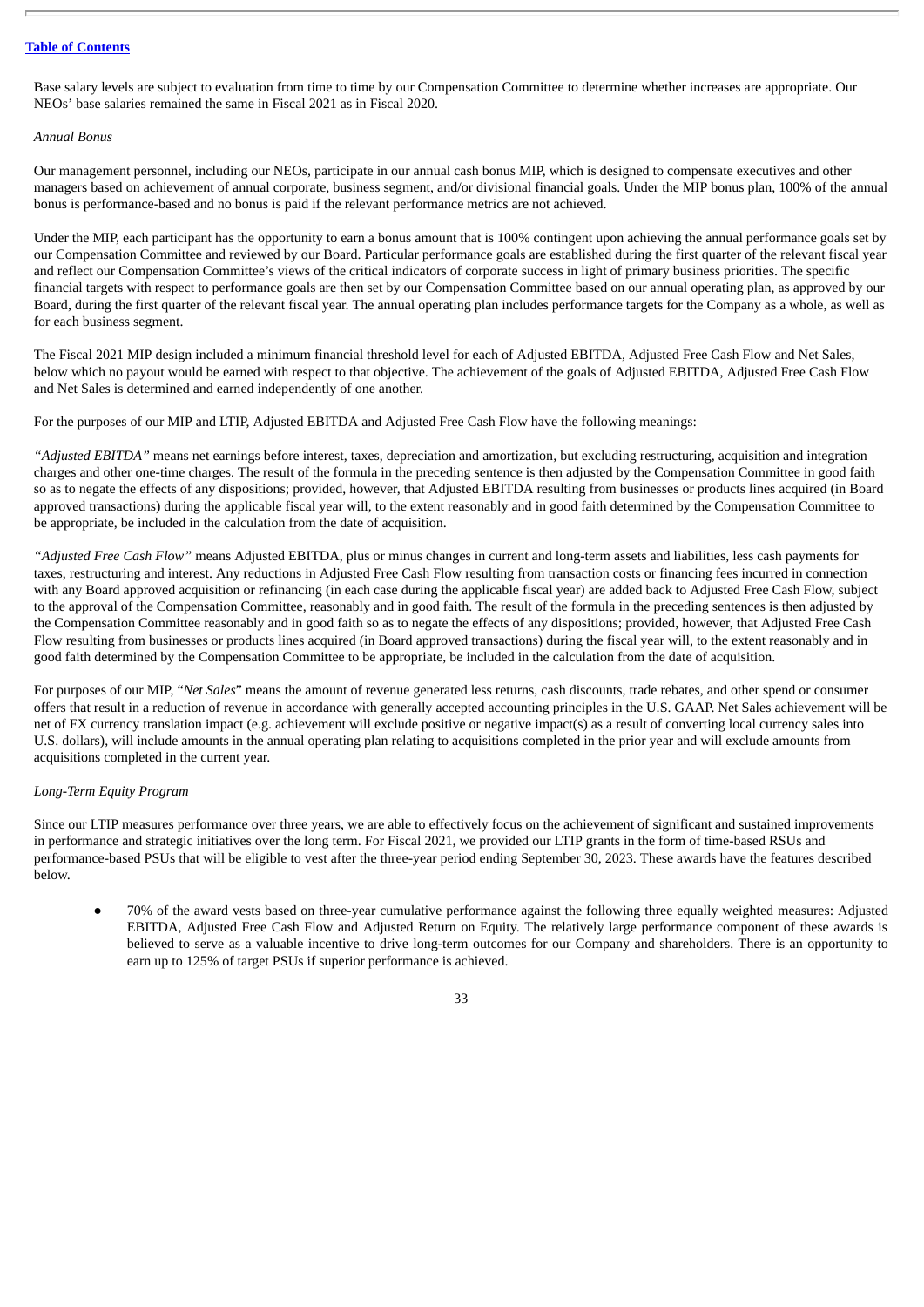● 30% will vest at the end of the three-year service period. The relatively small time-based component of these awards as part of our overall compensation mix is believed to serve as an important long-term retention and risk mitigation feature.

For purposes of our LTIP, "*Adjusted Return on Average Equity*" means three-year cumulative Adjusted Net Income (Adjusted EBITDA less interest, taxes, depreciation and amortization) divided by the sum of fiscal 2021, 2022 and 2023 year average total equity, excluding gain or loss on sale of one or more segments.

See "*-Fiscal 2021 Compensation Component Pay-Outs-LTIP*" for a further description of these awards.

#### *Fiscal 2021 Compensation Component Pay-Outs*

# *Base Salary*

The annual base salaries at the end of Fiscal 2021 for our NEOs are set forth below:

|                        |    | <b>Annual Base Salary</b> |
|------------------------|----|---------------------------|
| <b>Named Executive</b> |    | at the end of Fiscal 2021 |
| David M. Maura         | S  | 900,000                   |
| Jeremy W. Smeltser     | S  | 500,000                   |
| Randal D. Lewis        | S  | 550,000                   |
| Ehsan Zargar           | S  | 400,000                   |
| Rebeckah Long          | S. | 300,000                   |

#### *Management Incentive Plan*

For Fiscal 2021, our MIP award levels achievable at target for each participating NEO were as follows:

|                        | MIP Target as % of        |
|------------------------|---------------------------|
| <b>Named Executive</b> | <b>Annual Base Salary</b> |
| David M. Maura         | 125%                      |
| Jeremy W. Smeltser     | 80%                       |
| Randal D. Lewis        | 90%                       |
| Ehsan Zargar           | 60%                       |
| Rebeckah Long          | 60%                       |

In response to shareholder feedback, we added Net Sales as an additional metric to our Fiscal 2021 MIP. Our Compensation Committee established the following weightings for Fiscal 2021:

- 40% Adjusted EBITDA
- 40% Adjusted Free Cash Flow
- 20% Net Sales

For Fiscal 2022, our Compensation Committee approved modifying the weighting of the three performance metrics, such that Adjusted EBITDA, Adjusted Free Cash Flow and Net Sales will all be equally weighted.

The table below shows the applicable levels of performance required to achieve threshold, target and maximum payouts for each of the three performance metrics in Fiscal 2021. The performance metrics for each of our NEOs were equal to those established for the Company as a whole. The maximum MIP bonus payable is 250% of target for Mr. Maura and 200% for our other NEOs. As described in the table below, Mr. Maura achieved payouts of 206.4% based on Adjusted EBITDA achievement, 100% based on Adjusted Free Cash Flow and 250% based on Net Sales. All other NEOs achieved payouts of 200% based on Adjusted EBITDA achievement, 100% based on Adjusted Free Cash Flow and 200% based on Net Sales.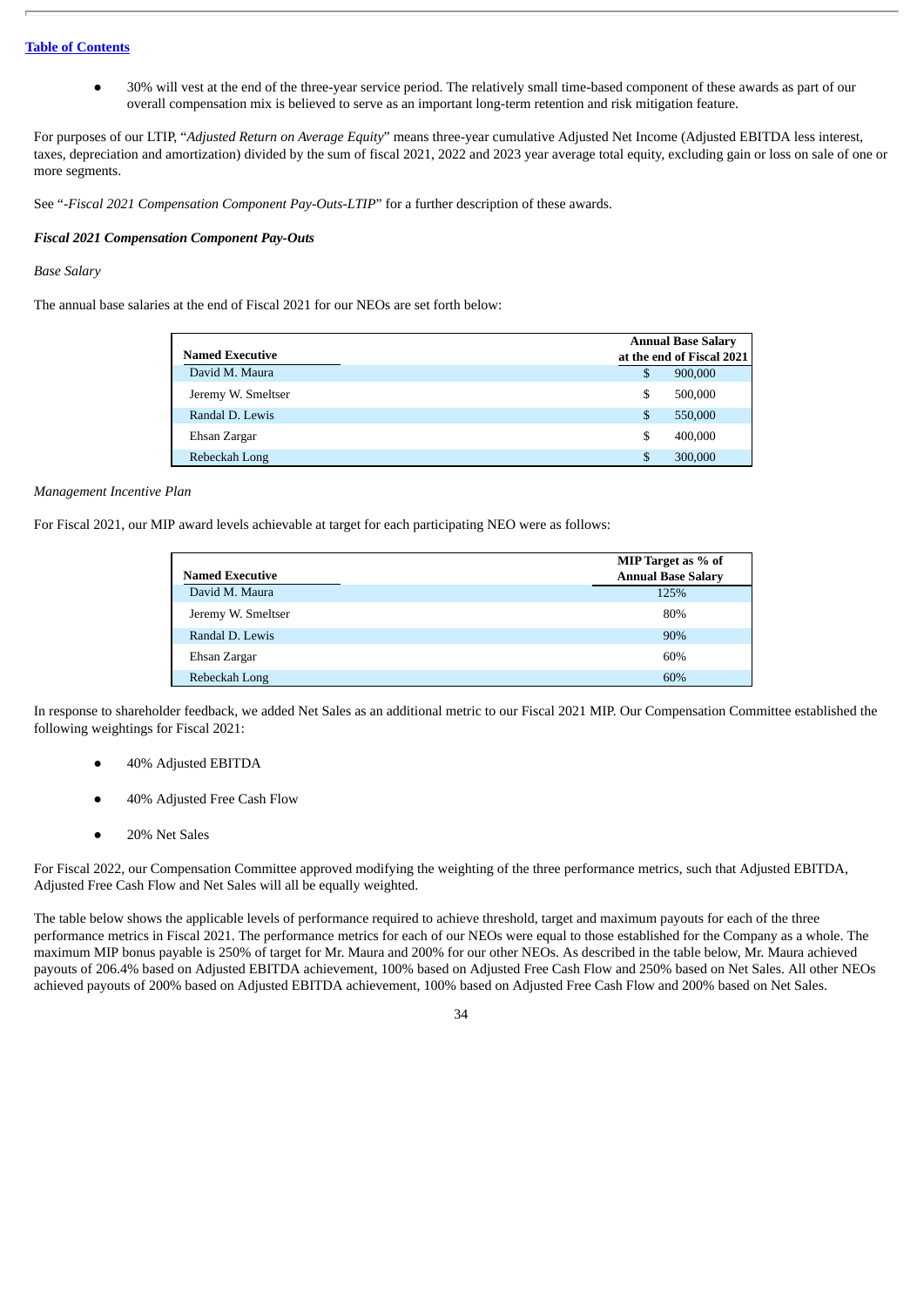|                                | Performance Required to Achieve Bonus % as Indicated (\$ in millions) |                             |                            |                                 |            |                                                                              |  |  |  |  |  |  |  |  |
|--------------------------------|-----------------------------------------------------------------------|-----------------------------|----------------------------|---------------------------------|------------|------------------------------------------------------------------------------|--|--|--|--|--|--|--|--|
| <b>Performance Metric</b>      | Weight (% of<br>Target<br><b>Bonus</b> )                              | <b>Threshold</b><br>$(0\%)$ | <b>Target</b><br>$(100\%)$ | <b>Maximum</b><br>$(200\%)$ (1) | Actual     | Calculated<br>2021 Payout<br>Factor (% of<br><b>Target</b><br><b>Bonus</b> ) |  |  |  |  |  |  |  |  |
| <b>Adjusted EBITDA</b>         | 40%                                                                   | \$560.71                    | \$623.01                   | \$685.31                        | \$689.30   | 200%                                                                         |  |  |  |  |  |  |  |  |
| <b>Adjusted Free Cash Flow</b> | 40%                                                                   | \$234.00                    | \$260.00                   | \$286.00                        | \$260.00   | 100%                                                                         |  |  |  |  |  |  |  |  |
| <b>Net Sales</b>               | 20%                                                                   | \$3,991.42                  | \$4,201.49                 | \$4,411.56                      | \$4,614.00 | 200%                                                                         |  |  |  |  |  |  |  |  |

(1) Mr. Maura is eligible to receive a maximum MIP equal to 250% of target if we achieve Adjusted EBITDA, Adjusted Free Cash Flow and Net Sales of \$716.462 million,<br>\$299.000 million and \$4,516.691 million, respectively, an

#### *Long Term Incentive Plan*

Our Fiscal 2021 LTIP grants cover service and cumulative performance over the three-year period commencing October 1, 2020 and ending September 30, 2023. Of the total grant, 70% is in the form of PSUs and will vest based on the achievement of cumulative Adjusted EBITDA, cumulative Adjusted Free Cash Flow and Adjusted Return on Equity over the three-year period. The remaining 30% is in the form of RSUs, which will vest based on continued service, with cliff vesting at the end of such three-year period. In addition, with respect to the PSU component of the LTIP, there is an opportunity to earn additional PSUs if superior performance is achieved (subject to a cap of 125% of the target PSUs).

The chart below sets forth the number of PSUs and RSUs each NEO was granted in Fiscal 2021 pursuant to the LTIP.

| Name               | 70% Performance-<br><b>Based (at Target)</b> | 30%<br><b>Time Based</b> | <b>Potential Upside</b><br><b>Performance -Based</b> |
|--------------------|----------------------------------------------|--------------------------|------------------------------------------------------|
| David M. Maura     | 58,064                                       | 24,885                   | 14,516                                               |
| Jeremy W. Smeltser | 10,753                                       | 4.608                    | 2,688                                                |
| Randal D. Lewis    | 23,656                                       | 10,138                   | 5,914                                                |
| Ehsan Zargar       | 17,205                                       | 7,373                    | 4,301                                                |
| Rebeckah Long      | 3,763                                        | 1,613                    | 941                                                  |

The table below shows the three performance metrics for our NEOs and the applicable levels of performance required to achieve threshold, target and maximum vesting of PSUs.

| <b>Performance Measure (in \$ millions)</b> | Threshold<br>$(0\% \text{ of } \text{PSUs})$<br>vest) | <b>Target (100%</b><br>of PSUs vest) | Maximum<br>$(125%$ of<br><b>PSUs vest</b> ) |
|---------------------------------------------|-------------------------------------------------------|--------------------------------------|---------------------------------------------|
| <b>Adjusted EBITDA</b>                      | \$1,869.0                                             | \$1.953.0                            | \$1,974.5                                   |
| <b>Adjusted Free Cash Flow</b>              | 780.0<br>-S                                           | 874.1                                | 898.7                                       |
| Adjusted Return on Equity                   | 13.50%                                                | 14.80%                               | 15.20%                                      |

Under the LTIP, the three performance goals may be earned independently of one another. The achievement of the performance goals for each of our NEOs will be measured on a consolidated Company-wide basis. Acquisitions by the Company are included in the Adjusted EBITDA, Adjusted Free Cash Flow and Adjusted Return on Equity calculations, subject to the negative discretion of our Compensation Committee. Awards for performance between threshold and target levels and between target and maximum levels, will be determined based on linear interpolation. If threshold performance level is not achieved for any of the three performance goals, then no PSUs will be earned.

Our Compensation Committee also provided in the award agreements for our NEOs that such officers are required to hold at least 50% of the net shares they receive (after any shares withheld by the Company for tax purposes) until such NEO achieves the required stock ownership. Thereafter they are required to hold 50% of the net after-tax shares they receive for at least one year following vesting. In addition, our NEOs and all other officers at the Vice President level or higher, are subject to the share ownership and retention guidelines discussed above (see "*Directors, Executive Officers and Corporate Governance-Corporate Governance-Our Practices and Policies-Stock Ownership Guidelines*").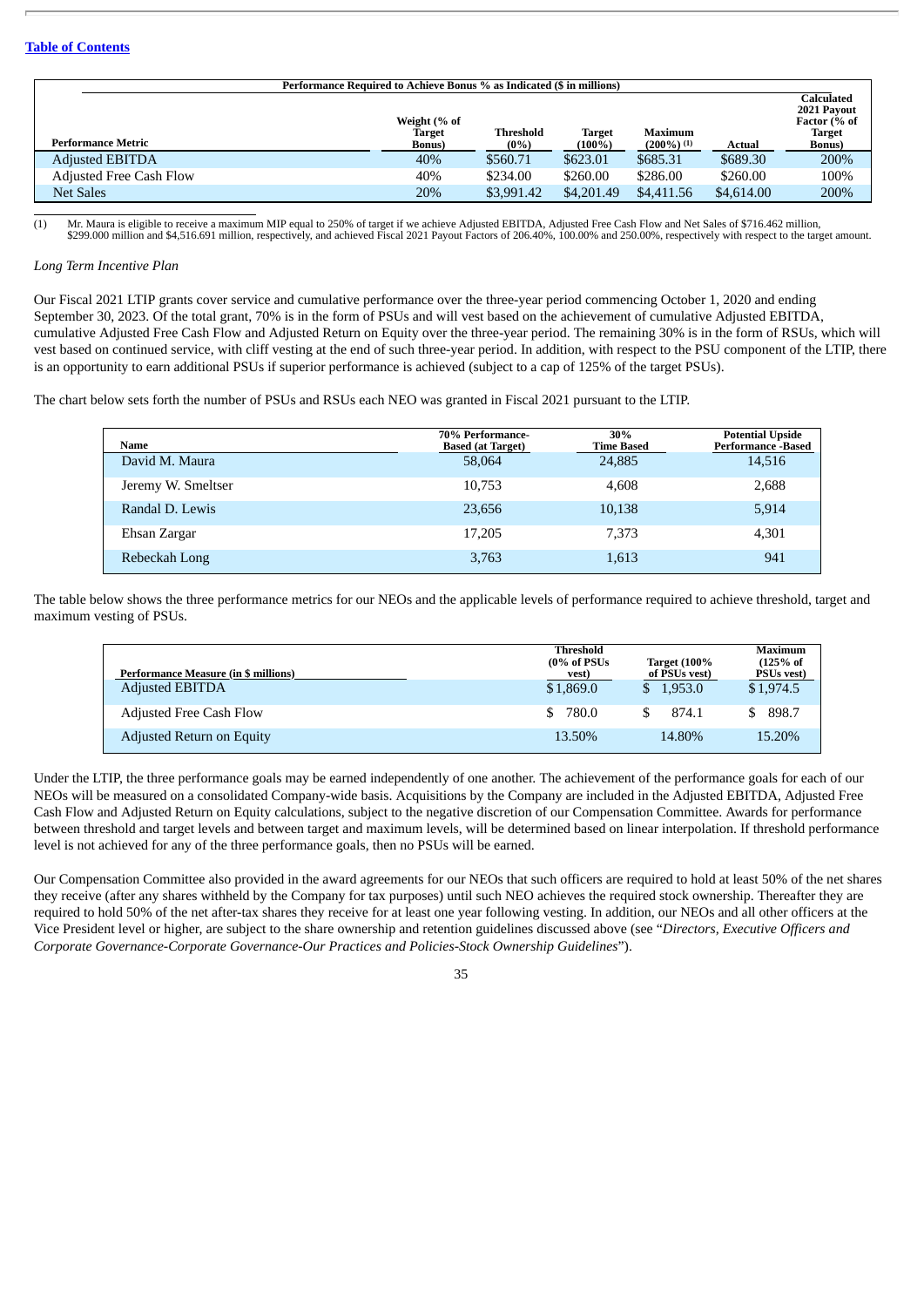## *Deferral and Post-Termination Benefits*

Retirement Benefits. Our Company maintains a 401(k) plan for our employees, including our NEOs.

Supplemental Executive Life Insurance Program. During Fiscal 2021, each of Messrs. Maura, Smeltser, Lewis and Zargar participated in a program pursuant to which the Company, on behalf of each participant, made an annual contribution on October 1 equal to 15% of such participant's base salary as of that date into a Company-owned executive life insurance policy for such participant. The investment options for each such policy are selected by the insurance provider.

Post-Termination Benefits. As described below, the Company had entered into agreements with our NEOs which govern, among other things, posttermination benefits payable to each such NEO should his or her employment with the Company terminate. In each case, the receipt of post-termination benefits are subject to the NEO's execution of a waiver and release agreement in favor of the Company and continued compliance with postemployment restrictive covenants and other executive cooperation.

# *Perquisites and Benefits*

The Company provides certain limited perquisites and other benefits to certain executives, including our NEOs. Among these benefits are financial and tax planning services, car allowances or leased car programs, executive medical exams and executive life and disability insurance. Mr. Maura has voluntarily agreed to cease receiving any benefits for financial or tax planning services and his automobile allowance. Similarly, we do not provide gross-ups for our other NEOs.

## *Important Compensation Policies and Guidelines*

## *Timing and Pricing of Stock-Based Grants*

The Company provides stock, restricted stock, RSUs and PSUs as part of the compensation program made available to directors, NEOs and other employees. With respect to annual or special grants of stock or restricted stock, these are generally made on the date or as soon as practicable following the date on which such grants are approved by our Compensation Committee or our Board, or, if the award dictated a subsequent date or the achievement of a particular event prior to grant, as soon as practicable after such subsequent date or achievement of such event. The granting of stock, to the extent granted by the Company, will generally be granted the day after the second business day following the public dissemination of the Company's financial results or such other date as determined by the Company's General Counsel, using that day's NYSE adjusted market close price to convert to a round number of shares. For purposes of valuing awards made under our equity plans, the grant price is generally the closing sale price of the Company's common stock on the exchange on which the Company's shares are listed on the day of the grant date.

The Company did not grant stock options to its employees during Fiscal 2021 and does not anticipate that it will use options as part of its compensation program going forward.

#### *Impact of Tax and Accounting Considerations*

The overriding consideration when evaluating the pay level or design component of any portion of our executives' compensation is the effectiveness of the pay component and the shareholder value that management and the Compensation Committee believe the pay component reinforces. In structuring the compensation for our NEOs, our Compensation Committee will review a variety of factors which may include the deductibility of such compensation under Section 162(m) of the Internal Revenue Code, to the extent applicable. However, this is not the driving or most influential factor and the Compensation Committee has approved in the past and specifically reserves the right to pay or approve nondeductible compensation currently and in the future.

### **Executive Compensation Tables**

The following tables and footnotes show the compensation earned for service in all capacities during Fiscal 2021, Fiscal 2020, and Fiscal 2019 by our NEOs. We refer you to the *"Compensation Discussion and Analysis"* and the *"Termination and Change in Control Provisions"* sections of this report as well as the corresponding footnotes to the tables for material factors necessary for an understanding of the compensation detailed in the tables entitled "Summary Compensation Table," "All Other Compensation Table for Fiscal 2021" and "Grants of Plan-Based Awards Table for Fiscal 2021."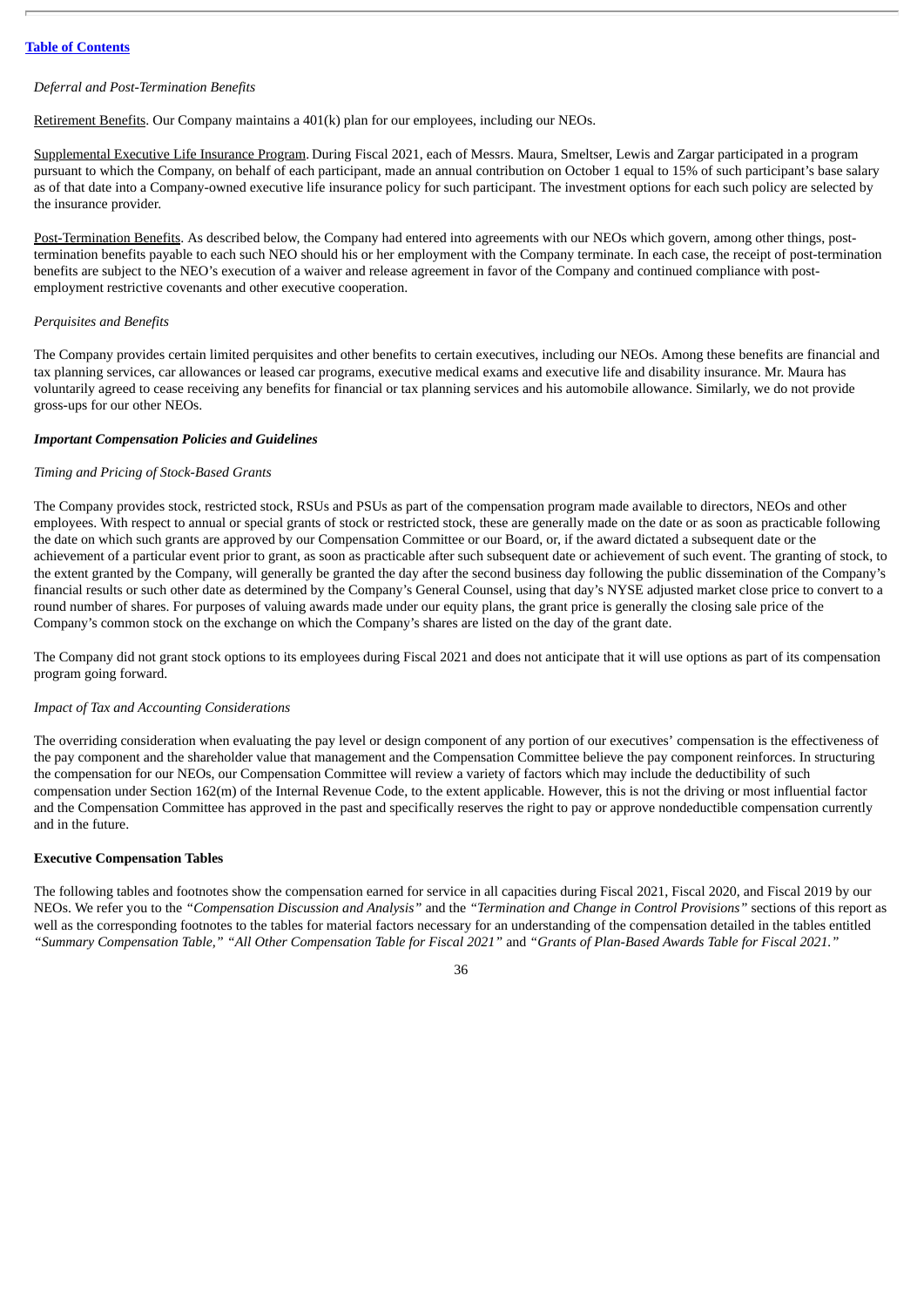#### *Summary Compensation Table*

|                                                |      |               |                          |                                | <b>Non-Equity</b><br>Incentive      |                              |                  |
|------------------------------------------------|------|---------------|--------------------------|--------------------------------|-------------------------------------|------------------------------|------------------|
| <b>Name and Principal Position</b>             | Year | <b>Salary</b> | Bonus                    | Stock<br>Awards <sup>(1)</sup> | Plan<br>Compensation <sup>(2)</sup> | All Other<br>Compensation(3) | Total            |
| David M. Maura                                 | 2021 | \$900,000     |                          | 5.399.980                      | 1.941.300                           | 365,045                      | 8.606.325        |
| <b>Executive Chairman and</b>                  | 2020 | \$900,000     | $\overline{\phantom{0}}$ | 8.411.326                      | 1.442.813                           | 194.219                      | \$10,948,358     |
| Chief Executive Officer                        | 2019 | \$900,000     | $\qquad \qquad -$        | \$13,588,411                   | 5,000,000                           | 199,711                      | \$19,688,122     |
| Jeremy W. Smeltser                             | 2021 | \$500,000     | $\overline{\phantom{m}}$ | 1.000.001                      | 640,000                             | 203,184                      | \$2,343,185      |
| <b>Executive Vice President and</b>            | 2020 | \$500,000     |                          | 1.000.030                      | 513,000                             | 136,699                      | 2,149,729<br>\$. |
| Chief Financial Officer                        |      |               |                          |                                |                                     |                              |                  |
| Randal D. Lewis                                | 2021 | \$550,000     | $-$                      | 2.199.989                      | 792,000                             | 231.422                      | 3.773.411        |
| <b>Executive Vice President and</b>            | 2020 | \$550,000     | $-$                      | 3.161.022                      | 634,838                             | 173,120                      | 4,518,980        |
| <b>Chief Operating Officer</b>                 | 2019 | \$447,788     |                          | 4,075,662                      | 500,000                             | 145,954                      | 5,169,404        |
| Ehsan Zargar                                   | 2021 | \$400,000     | $\overline{\phantom{m}}$ | 1.600.028                      | 384,000                             | 229,191                      | 2,613,219        |
| Executive Vice President, General Counsel, and | 2020 | \$400,000     | $\overline{\phantom{m}}$ | 2.881.385                      | 307,800                             | 156.598                      | 3,745,783        |
| Corporate Secretary                            | 2019 | \$400,000     | $\overline{\phantom{0}}$ | 4,691,949                      | 500,000                             | 114,538                      | 5,706,487        |
| Rebeckah Long                                  | 2021 | \$300,000     | $-$                      | 349,978                        | 458,000                             | 22.998                       | 1,130,976        |
| Senior Vice President and                      | 2020 | \$300,000     | $\overline{\phantom{0}}$ | 382,050                        | 230,850                             | 21,326                       | 934,226          |
| Chief Human Resources Officer                  | 2019 | \$231,607     |                          | 626,206                        | 53,750                              | 18,602                       | 930,165          |

(1) This column reflects the aggregate grant date fair value of the awards computed in accordance with ASC Topic 718. For a discussion of the relevant ASC 718 valuation assumptions, see Note 2, Significant Accounting Policies and Practices, of the Notes to Consolidated Financial Statements, included in our Annual Report on Form 10-K for Fiscal 2021. For Fiscal<br>2021, this column reflects grants under t

grant. At the lowest level of performance, the performance-based restricted stock unit awards are forfeited. The amounts shown in this column do not reflect the actual payout.<br>For Fiscal 2021, this column represents cash a please refer to the discussion under the heading "Compensation Discussion and Analysis-Fiscal 2021 Compensation Component Pay-Outs-Management Incentive Plan" and the table<br>entitled "Grants of Plan-Based Awards Table for Fi

not entitled to any remaining payments in respect of such award. (3) Please see the following table for the details of the amounts that comprise the All Other Compensation column.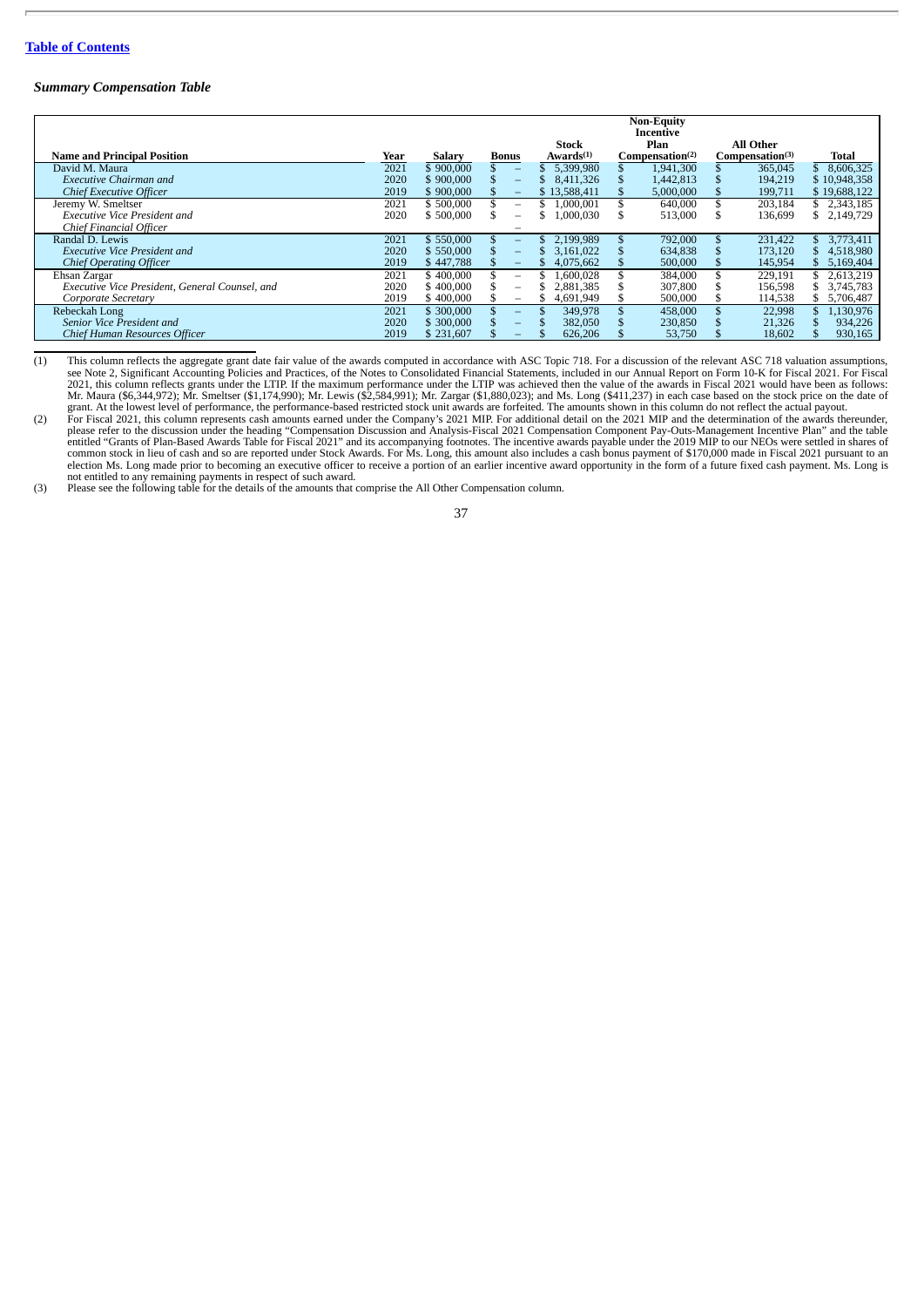## *All Other Compensation Table for Fiscal 2021*

| Name               | Financial<br><b>Planning</b><br><b>Services</b><br><b>Provided to</b><br>Executive (2) | Life<br>Insurance<br>Premiums<br>Paid on<br><b>Executives</b><br><b>Behalf</b> <sup>(3)</sup> |        | Car<br>Allowance/<br><b>Personal Use</b><br>of Company<br>Car(4) |        | Company<br><b>Contributions</b><br>to<br><b>Executive's</b><br>Qualified<br>Retirement<br>Plan(5) |        | Company<br>Contributions<br>to Executive's<br>Supplemental<br>Life<br>Insurance<br>Policy (6) |        | Dividends (7) | Other <sup>(8)</sup> |  | Total    |           |
|--------------------|----------------------------------------------------------------------------------------|-----------------------------------------------------------------------------------------------|--------|------------------------------------------------------------------|--------|---------------------------------------------------------------------------------------------------|--------|-----------------------------------------------------------------------------------------------|--------|---------------|----------------------|--|----------|-----------|
| David M. Maura (1) |                                                                                        |                                                                                               | 9,659  |                                                                  | –      |                                                                                                   | 9,750  |                                                                                               | 75,606 |               | 270,030              |  | -        | \$365,045 |
| Jeremy W. Smeltser | 20,000                                                                                 |                                                                                               | 4,564  |                                                                  | 23,066 |                                                                                                   | 4,712  |                                                                                               | 75,000 |               | -                    |  | \$75,842 | \$203,184 |
| Randal D. Lewis    | 20,000                                                                                 |                                                                                               | 11,158 |                                                                  | 19,746 |                                                                                                   | 11,837 |                                                                                               | 82,500 |               | 86,181               |  | _        | \$231,422 |
| Ehsan Zargar       | 20,000                                                                                 |                                                                                               | 3,057  |                                                                  | 21.479 |                                                                                                   | 9,750  |                                                                                               | 60,000 |               | 114.905              |  | -        | \$229,191 |
| Rebeckah Long      |                                                                                        |                                                                                               | 1,826  |                                                                  | 12,000 |                                                                                                   | 6,300  |                                                                                               | –      |               | 2,873                |  | _        | 22,998    |

Mr. Maura voluntarily eliminated his financial planning and car allowance payments beginning in Fiscal 2020.<br>(2) The Company provides an allowance for expenses related to financial planning and tax preparation services, up

(4) The Company sponsors a leased car or car allowance program. Under the leased car program, costs associated with using a vehicle are provided, which also include maintenance, insurance and license and registration. Unde

(5) Represents amounts contributed under the Company-sponsored 401(k) retirement plan.<br>(6) This amount reflects the premium paid by the Company equal to 15% of base salary toward individual supplemental life insurance poli

### *Grants of Plan-Based Awards Table for Fiscal 2021*

The following table and footnotes provide information with respect to equity grants made to our NEOs during Fiscal 2021 as well as the range of future payouts under non-equity incentive plans for our NEOs indicated.

| Name               | <b>Grant Date</b>  |               | <b>Threshold</b> |     | <b>Target</b> | Maximum     | <b>Threshold</b><br># | <b>Target</b> | Maximum | All Other<br><b>Stock</b><br>Awards:<br>Number<br>of Shares<br>of Stock<br>or Units # | Grant<br><b>Date Fair</b><br>Value of<br><b>Stock</b><br>Awards<br>$$^{(3)}$ |
|--------------------|--------------------|---------------|------------------|-----|---------------|-------------|-----------------------|---------------|---------|---------------------------------------------------------------------------------------|------------------------------------------------------------------------------|
| David M. Maura     | 11/10/2020(1)      |               | $\bf{0}$         |     | \$1,125,000   | \$2,812,500 |                       |               |         |                                                                                       |                                                                              |
|                    | 12/16/2020(2)      | - 71          | 0                |     | $\Omega$      | $\Omega$    | —                     | 58,064        | 72,580  | 24,885                                                                                | \$5,399,980                                                                  |
| Jeremy W. Smeltser | 11/10/2020(1)      |               | 0                | ъ   | 400,000       | 800,000     |                       |               |         |                                                                                       |                                                                              |
|                    | 12/16/2020(2)      | Э'n           | 0                |     | $\Omega$      | $\bf{0}$    | –                     | 10,753        | 13,441  | 4,608                                                                                 | \$1,000,001                                                                  |
| Randal D. Lewis    | $11/10/2020^{(1)}$ |               | $\mathbf{0}$     | Эħ. | 495,000       | 990,000     |                       |               |         |                                                                                       |                                                                              |
|                    | 12/16/2020(2)      | - 71          | 0                |     | $\Omega$      | $\Omega$    | —                     | 23,656        | 29,570  | 10,138                                                                                | \$2,199,989                                                                  |
| Ehsan Zargar       | 11/10/2020(1)      |               | $\Omega$         |     | 240,000       | 480,000     |                       |               |         |                                                                                       |                                                                              |
|                    | 12/16/2020(2)      |               | 0                |     | $\Omega$      | $\Omega$    | –                     | 17,205        | 21,506  | 7,373                                                                                 | \$1,600,028                                                                  |
| Rebeckah Long      | $11/10/2020^{(1)}$ | $\mathcal{F}$ | $\Omega$         | ъ   | 180,000       | 360,000     |                       |               |         |                                                                                       |                                                                              |
|                    | 12/16/2020(2)      |               | $\Omega$         |     | $\bf{0}$      | $\bf{0}$    |                       | 3,763         | 4,704   | 1,613                                                                                 | \$ 349,978                                                                   |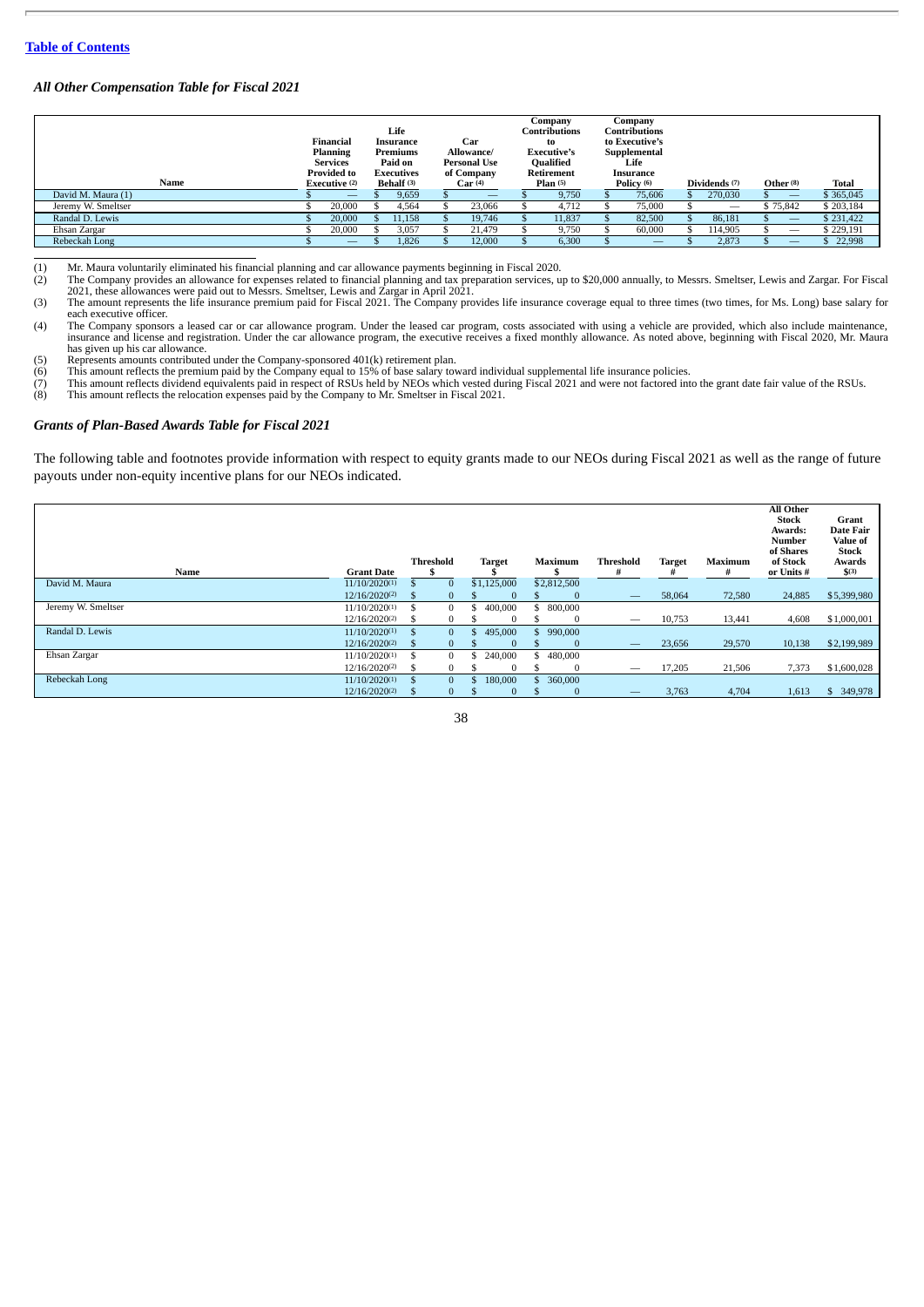- The actual amounts earned under the plan for Fiscal 2021 are disclosed in the Summary<br>Compensation Table above as part of the column entitled "*Non-Equity Incentive Plan Awards*." For Mr. Maura, the maximum payout for the
- 
- forfeitures.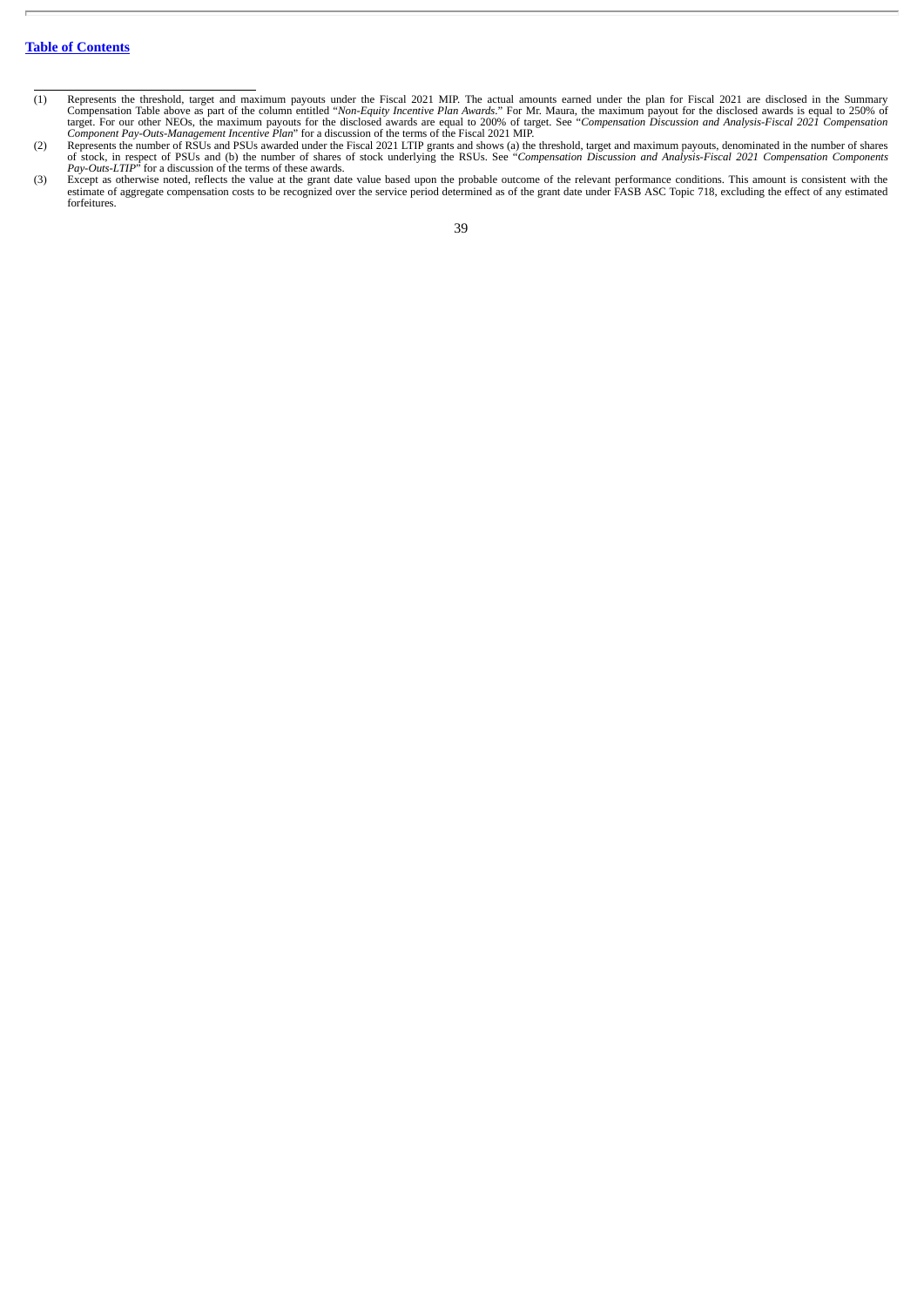# *Outstanding Equity Awards at the End of Fiscal 2021*

The following table and footnotes set forth information regarding outstanding options and restricted stock unit awards as of September 30, 2021 for our NEOs. The market value of shares that have not vested was determined by multiplying \$95.67, the closing market price of the Company's stock on September 30, 2021, the last trading day of Fiscal 2021, by the number of shares.

| Name               | Number of<br><b>Securities</b><br><b>Underlying</b><br><b>Unexercised</b><br><b>Options</b><br>Exercisable |               | <b>Option Exercise</b><br>Price | Option<br><b>Expiration</b><br><b>Date</b> | Number of<br><b>Shares or Units</b><br>of Stock That<br><b>Have Not</b><br>Vested(1) | <b>Market Value of</b><br><b>Shares or Units of</b><br><b>Stock That Have Not</b><br>Vested(2) | <b>Equity</b><br><b>Incentive Plan</b><br>Awards:<br>Number of<br>Unearned<br>Shares, Units,<br>or Other<br><b>Rights That</b><br><b>Have Not</b><br>Vested(3) | <b>Equity Incentive Plan</b><br><b>Awards: Market or</b><br><b>Payout Value of</b><br><b>Unearned Shares.</b><br><b>Units or Other Rights</b><br><b>That Have Not</b><br>Vested(2) |
|--------------------|------------------------------------------------------------------------------------------------------------|---------------|---------------------------------|--------------------------------------------|--------------------------------------------------------------------------------------|------------------------------------------------------------------------------------------------|----------------------------------------------------------------------------------------------------------------------------------------------------------------|------------------------------------------------------------------------------------------------------------------------------------------------------------------------------------|
| David M. Maura     | 64,142                                                                                                     |               | 72.92                           | 11/29/2023                                 |                                                                                      |                                                                                                |                                                                                                                                                                |                                                                                                                                                                                    |
|                    | 26,743                                                                                                     |               | 82.85                           | 11/25/2024                                 |                                                                                      |                                                                                                |                                                                                                                                                                |                                                                                                                                                                                    |
|                    | 1,164                                                                                                      |               | 86.38                           | 11/24/2025                                 |                                                                                      |                                                                                                |                                                                                                                                                                |                                                                                                                                                                                    |
|                    | 51,309                                                                                                     | $\mathbf{\$}$ | 95.43                           | 11/28/2026                                 |                                                                                      |                                                                                                |                                                                                                                                                                |                                                                                                                                                                                    |
|                    |                                                                                                            |               |                                 |                                            | 35,817(4)                                                                            | 3,426,612                                                                                      | $104,466^{(5)}$                                                                                                                                                | 9,994,262                                                                                                                                                                          |
|                    |                                                                                                            |               |                                 |                                            | 26.012(6)                                                                            | 2,488,568                                                                                      | 60.693(7)                                                                                                                                                      | 5,806,499                                                                                                                                                                          |
|                    |                                                                                                            |               |                                 |                                            | 24,885(8)                                                                            | 2.380.748                                                                                      | 58,064(9)                                                                                                                                                      | 5,554,983                                                                                                                                                                          |
| Jeremy W. Smeltser | $\overline{\phantom{a}}$                                                                                   |               | $\overline{\phantom{a}}$        | $\overline{\phantom{a}}$                   | 4.817(6)                                                                             | 460,842                                                                                        | $11,240^{(7)}$                                                                                                                                                 | 1,075,331                                                                                                                                                                          |
|                    |                                                                                                            |               |                                 |                                            | 4,608(8)                                                                             | 440,847                                                                                        | 10,753(9)                                                                                                                                                      | 1,028,740                                                                                                                                                                          |
| Randal D. Lewis    |                                                                                                            |               | $\overline{\phantom{a}}$        | ۰                                          | 9,949(4)                                                                             | 951,821                                                                                        | 29,019(5)                                                                                                                                                      | 2,776,248                                                                                                                                                                          |
|                    |                                                                                                            |               |                                 |                                            | 10,597(6)                                                                            | 1,013,815                                                                                      | 24,727(7)                                                                                                                                                      | 2,365,632                                                                                                                                                                          |
|                    | -                                                                                                          |               | -                               | ۰                                          | $10,138^{(8)}$                                                                       | 969,902                                                                                        | 23,656(9)                                                                                                                                                      | 2,263,170                                                                                                                                                                          |
| Ehsan Zargar       | 3,958                                                                                                      | \$            | 72.92                           | 11/29/2023                                 | -                                                                                    |                                                                                                | $\overline{\phantom{a}}$                                                                                                                                       |                                                                                                                                                                                    |
|                    | 5,009                                                                                                      | \$            | 82.86                           | 11/25/2024                                 | -                                                                                    |                                                                                                |                                                                                                                                                                |                                                                                                                                                                                    |
|                    |                                                                                                            |               | $\overline{\phantom{a}}$        |                                            | 10,613(4)                                                                            | \$<br>1,015,346                                                                                | 30,953(5)                                                                                                                                                      | \$<br>2,961,274                                                                                                                                                                    |
|                    |                                                                                                            |               |                                 |                                            | 7,707(6)                                                                             | 737,329                                                                                        | 17,983(7)                                                                                                                                                      | 1,720,434                                                                                                                                                                          |
|                    |                                                                                                            |               |                                 | $\overline{\phantom{a}}$                   | 7,373(8)                                                                             | 705,375                                                                                        | $17,205^{(9)}$                                                                                                                                                 | 1,646,002                                                                                                                                                                          |
| Rebeckah Long      |                                                                                                            |               |                                 |                                            | $1,658^{(4)}$                                                                        | 158,621                                                                                        | $4,836^{(5)}$                                                                                                                                                  | 462,660                                                                                                                                                                            |
|                    |                                                                                                            |               |                                 |                                            | 1,686(6)                                                                             | 161,300                                                                                        | 3,934(7)                                                                                                                                                       | 376,366                                                                                                                                                                            |
|                    |                                                                                                            |               |                                 |                                            | 1,613(8)                                                                             | 154,316                                                                                        | 3,763(9)                                                                                                                                                       | 360,006                                                                                                                                                                            |

(1) This column shows the number of outstanding RSUs subject to time-based vesting.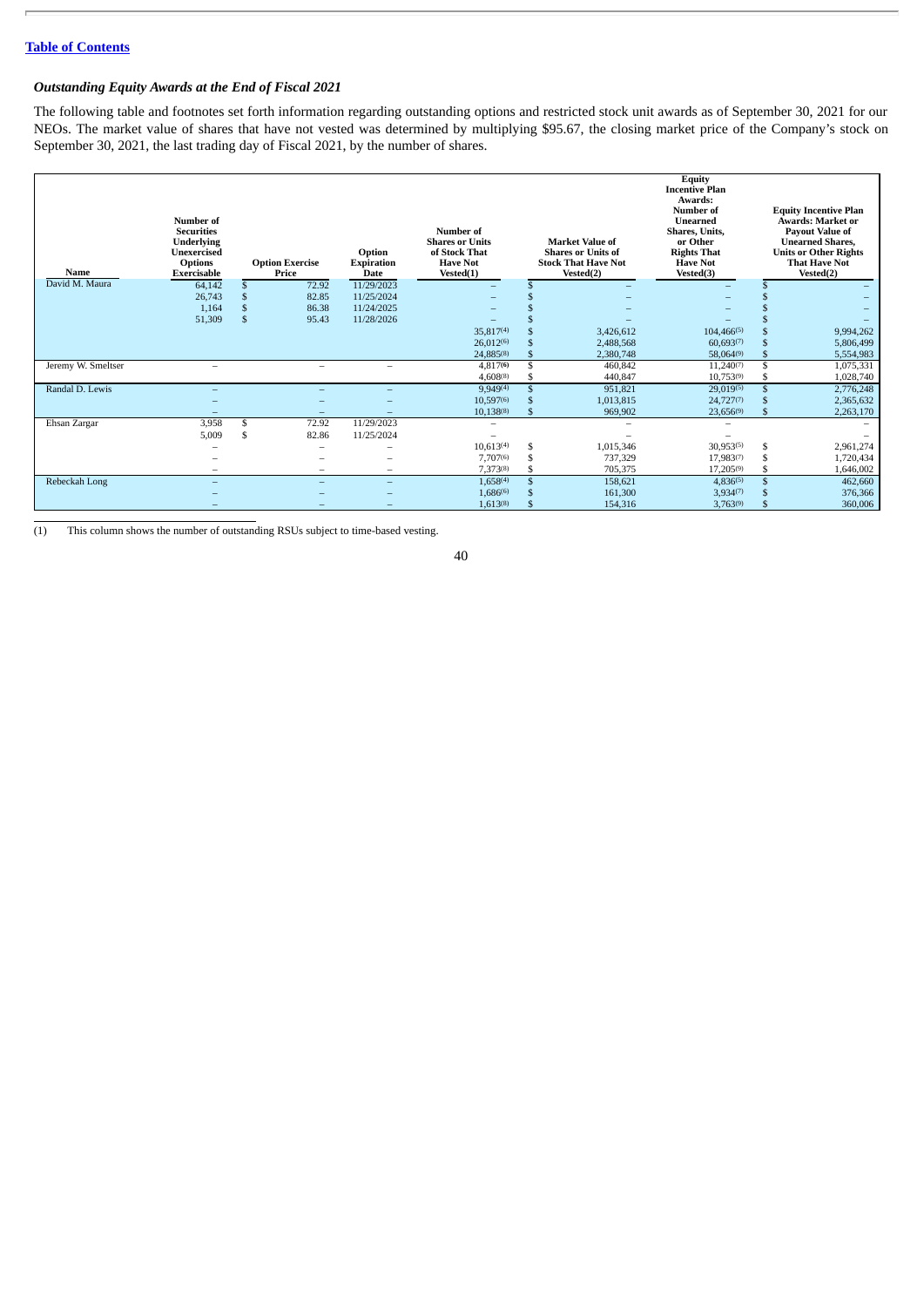- 
- (2) The market value is based on the per share closing price of our common stock on September 30, 2021 (\$95.67).<br>
(3) This column shows the number of Fiscal 2019, 2020 and 2021 LTIP PSUs subject to performance-based vestin
- 
- 
- 
- 
- (8) These Fiscal 2021 LTIP RSUs cliff vest on December 4, 2023, subject to continued employment.<br>(9) These Fiscal 2021 LTIP PSUs cliff vest on December 4, 2023, subject to continued employment and achievement of the ap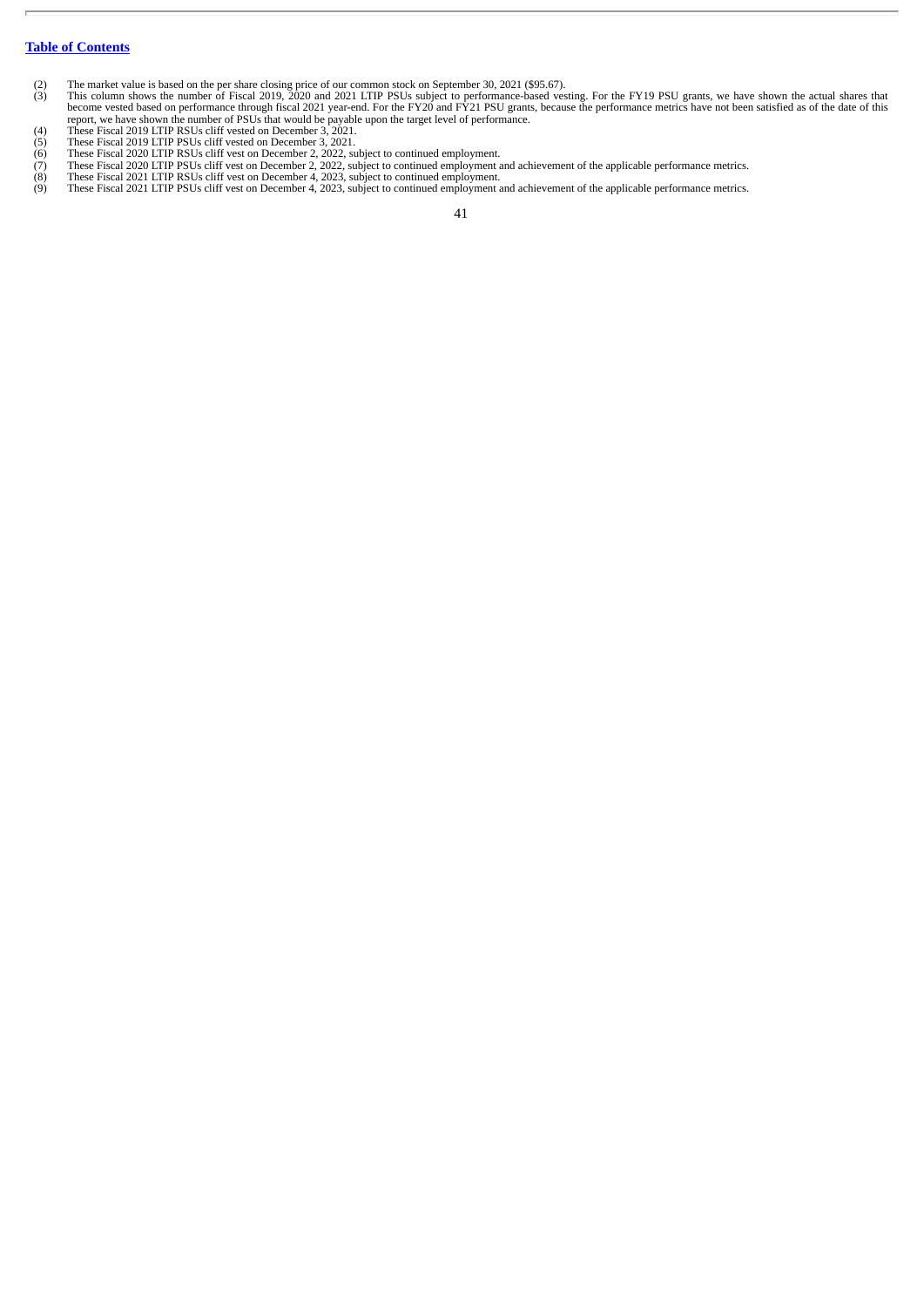# *Option Exercises and Stock Vested During Fiscal 2021*

The following table and footnotes provide information regarding option exercises and stock awards vesting during Fiscal 2021 for our NEOs.

|                    |                         | <b>Stock Awards</b> |                          |                         | <b>Option Awards</b> |              |  |  |  |
|--------------------|-------------------------|---------------------|--------------------------|-------------------------|----------------------|--------------|--|--|--|
|                    | <b>Number of Shares</b> |                     |                          | <b>Number of Shares</b> |                      |              |  |  |  |
|                    | <b>Acquired on</b>      |                     | <b>Value Realized on</b> | <b>Acquired on</b>      | Value Realized on    |              |  |  |  |
| Name               | <b>Vesting</b>          |                     | <b>Vesting</b>           | <b>Exercise</b>         | Exercise             |              |  |  |  |
| David M. Maura     | 80,366                  |                     | $5,231,827^{(1)}$        | 60.294                  |                      | 2,381,613(2) |  |  |  |
| Jeremy W. Smeltser | -                       |                     | -                        | -                       |                      |              |  |  |  |
| Randal D. Lewis    | 25,649                  | \$                  | $1,669,750^{(3)}$        |                         |                      |              |  |  |  |
| Ehsan Zargar       | 34,198                  | \$                  | 2,226,290 <sup>(4)</sup> | -                       |                      |              |  |  |  |
| Rebeckah Long      | 855                     | ъ                   | $55,661^{(5)}$           | -                       |                      | -            |  |  |  |

(1) The amount for Mr. Maura in this column represents the value realized upon the vesting of 80,366 RSUs on November 21, 2020. The value was computed by multiplying the number of shares vested by the closing price per share of the Company's common stock on such vesting date, which was \$65.10 on November 21, 2020.

(2) The amount for Mr. Maura in this column represents the value realized upon exercising 60,294 options on September 10, 2021. The value was computed by multiplying the number of<br>shares exercised by the closing price per

(3) The amount for Mr. Lewis in this column represents the value realized upon the vesting of 25,649 RSUs on November 21, 2020. The value was computed by multiplying the number of shares vested by the closing price per sha

of shares vested by the closing price per share of the Company's common stock on such vesting date, which was \$65.10 on November 21, 2020.<br>(5) The amount for Ms. Long in this column represents the value realized upon the v shares vested by the closing price per share of the Company's common stock on such vesting date, which was \$65.10 on November 21, 2020.

## *Pension Benefits*

None of our NEOs participated in any pension plans during, or as of the end of, Fiscal 2021.

#### *Non-Qualified Deferred Compensation*

None of our NEOs participated in any Company non-qualified deferred compensation programs during, or as of the end of, Fiscal 2021.

## *Termination and Change in Control Provisions*

## *Awards under the Company Equity Plan*

For purposes of these incentive plans, "change in control" generally means the occurrence of any of the events listed below and "Applicable Company" means the Company or SPB Legacy with respect to the former equity plan of SPB Legacy which was assumed by the Company:

- (i) the acquisition, by any individual, entity or group of beneficial ownership of more than 50% of the combined voting power of the Applicable Company's then outstanding securities;
- (ii) individuals who constituted our Board at the effective time of the plan and directors who are nominated and elected as their successors from time to time cease for any reason to constitute at least a majority of our Board;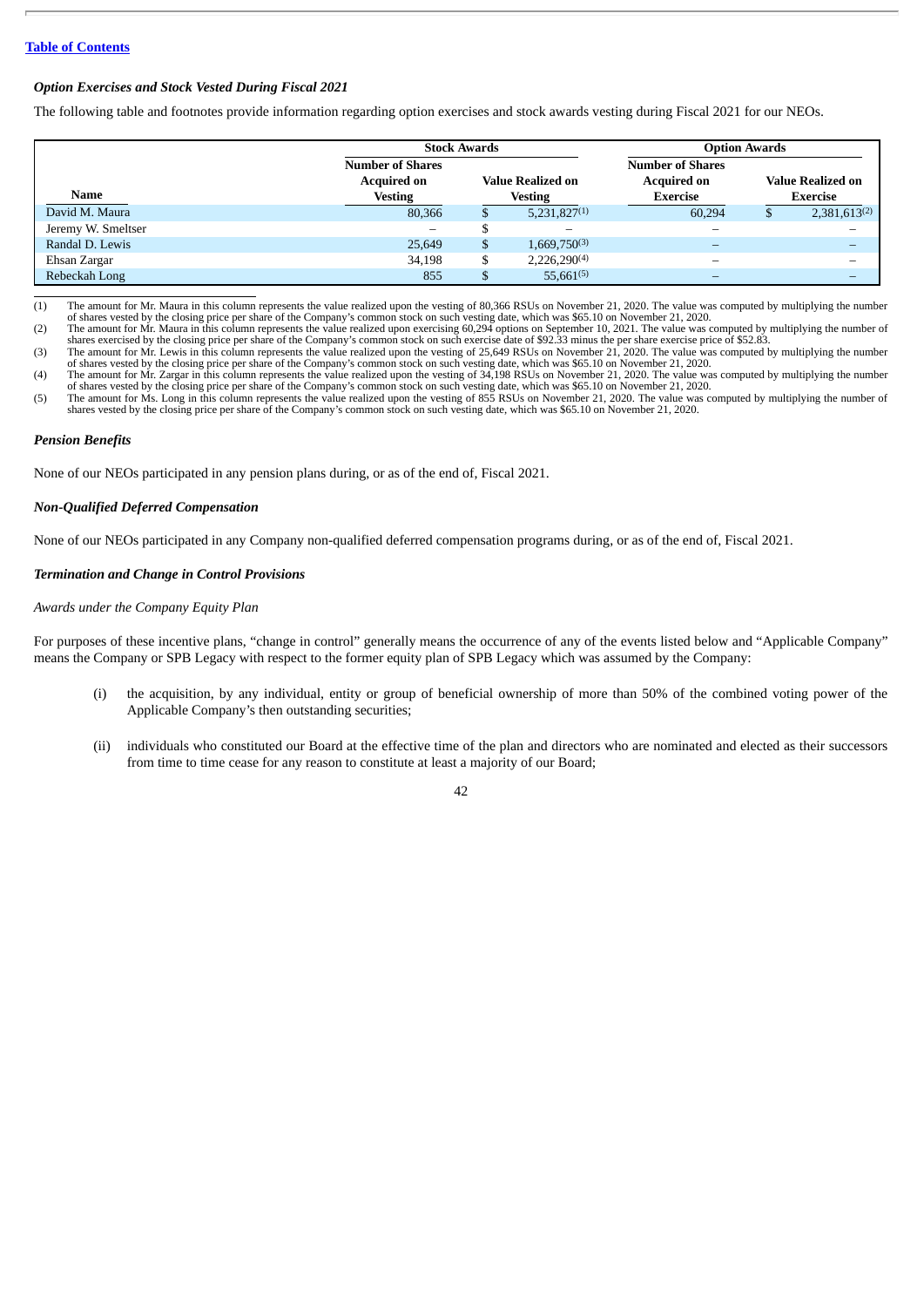- (iii) consummation of a merger or consolidation of the Applicable Company or any direct or indirect subsidiary of the Applicable Company with any other entity, other than (A) a merger or consolidation which results in the voting securities of the Applicable Company outstanding immediately prior to such merger or consolidation continuing to represent (either by remaining outstanding or by being converted into voting securities of the surviving entity or any parent thereof) more than 50% of the combined voting power of the voting securities of the Applicable Company or such surviving entity or any parent thereof outstanding immediately after such merger or consolidation, (B) a merger or consolidation effected to implement a recapitalization of the Applicable Company (or similar transaction) in which no individual, entity or group is or becomes the beneficial owner, directly or indirectly, of voting securities of the Applicable Company (not including in the securities beneficially owned by such individual, entity or group any securities acquired directly from the Applicable Company or any of its direct or indirect subsidiaries) representing 50% or more of the combined voting power of the Applicable Company's then outstanding voting securities or (C) a merger or consolidation affecting the Applicable Company as a result of which a Designated Holder (as defined below) owns after such transaction more than 50% of the combined voting power of the voting securities of the Applicable Company or such surviving entity or any parent thereof outstanding immediately after such merger or consolidation; or
- (iv) approval by the shareholders of the Applicable Company of either a complete liquidation or dissolution of the Applicable Company or the sale or other disposition of all or substantially all of the assets of the Applicable Company, other than a sale or disposition by the Applicable Company of all or substantially all of the assets of the Applicable Company to an entity, more than 50% of the combined voting power of the voting securities of which are owned by shareholders of the Applicable Company in substantially the same proportions as their ownership of the Applicable Company immediately prior to such sale; provided that, in each case, it shall not be a change in control if, immediately following the occurrence of the event described above (i) the record holders of the common stock of the Applicable Company immediately prior to the event continue to have substantially the same proportionate ownership in an entity which owns all or substantially all of the assets of the Company immediately following the event or (ii) the Harbinger Master Fund, the Harbinger Special Situations Fund, HRG and their respective affiliates and subsidiaries (the "Designated Holders") beneficially own, directly or indirectly, more than 50% of the combined voting power of the Applicable Company or any successor.

*Executive-Specific Provisions Regarding Employment, Termination and Change in Control*

## *Agreements with NEOs*

Our Compensation Committee periodically evaluates the appropriateness of entering into employment agreements, severance agreements or other written agreements with the Company's NEOs to govern compensation and other aspects of the employment relationship. During Fiscal 2021, the Company and/or its wholly owned subsidiary, SBI, had written employment agreements with its NEOs as follows: (i) an Employment Agreement, dated January 20, 2016, as amended and restated on dated April 25, 2018, with Mr. Maura (the "Maura Employment Agreement"); (ii) an employment agreement, dated September 9, 2019, with Mr. Smeltser (the "Smeltser Employment Agreement"); (iii) an employment agreement dated September 9, 2019, with Mr. Lewis (the "Lewis Employment Agreement"); (iv) an employment Agreement, dated October 1, 2018, with Mr. Zargar (the "Zargar Employment Agreement"); and (v) a letter agreement, dated September 9, 2019, with Ms. Long (the "Long Letter Agreement"), which was supplemented by a severance agreement with Ms. Long dated September 9, 2019 (the "Long Severance Agreement").

#### *Agreement with Mr. Maura*

Pursuant to the Maura Employment Agreement, the initial term was until April 24, 2021, subject to earlier termination, with automatic one-year renewals thereafter. The Maura Employment Agreement provides Mr. Maura with an annual base salary as Executive Chairman of \$700,000 and an annual base salary of \$200,000 for the duration of his services as CEO and he will be eligible to receive a performance-based MIP bonus for each fiscal year, based on a target of 125% of his total base salary, as may be applicable at the time (the "Target Amount"), paid during the applicable fiscal year during the term of the Maura Employment Agreement, provided the Company achieves certain annual performance goals as established by our Board and/or our Compensation Committee. If such performance goals are met, the MIP bonus will be payable in cash. If Mr. Maura exceeds the performance targets, the bonus will be increased in accordance with the formula approved by the Compensation Committee no later than the close of the first quarter of the year following the applicable fiscal year; provided that the bonus will not exceed 250% of the Target Amount.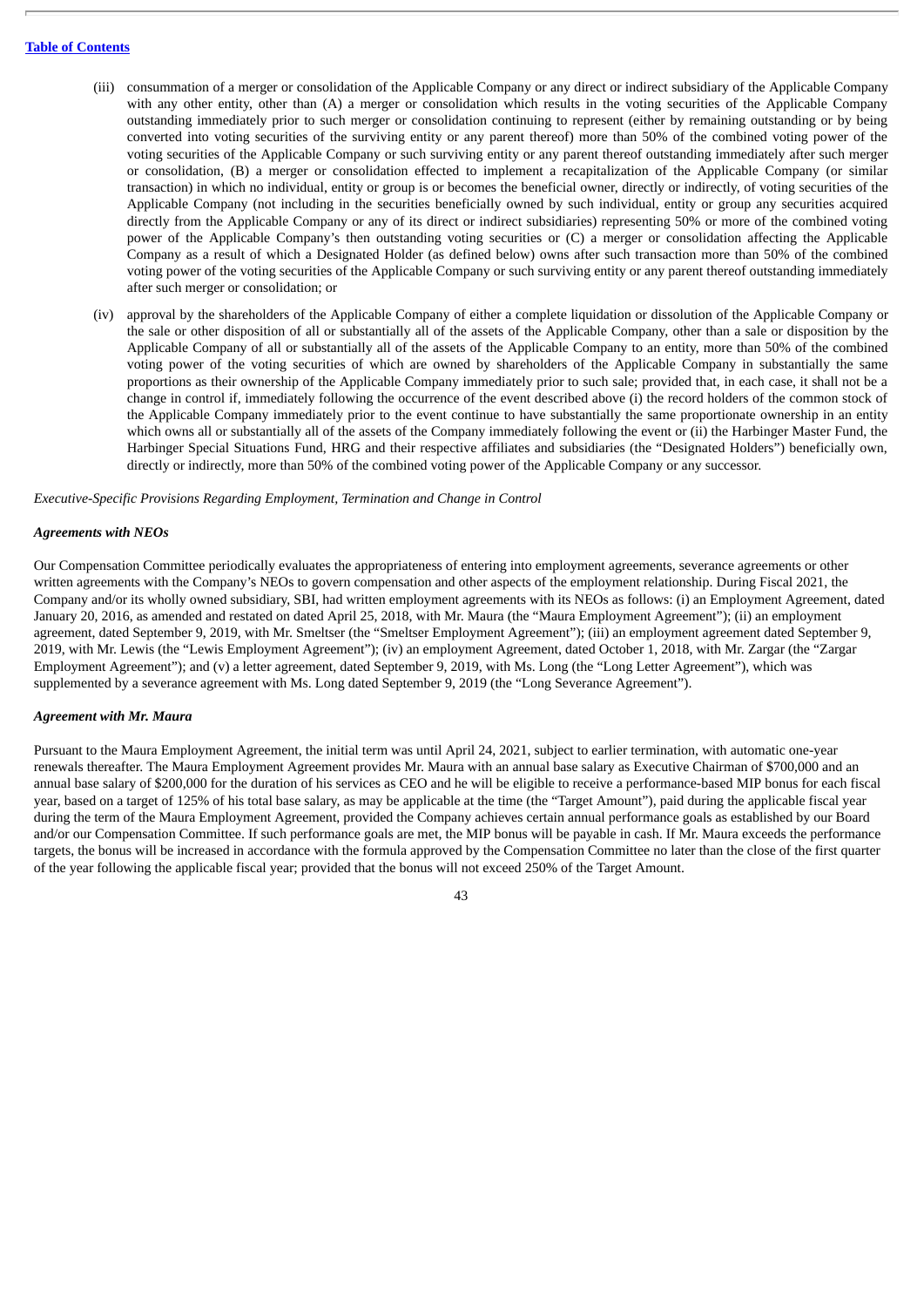Under the terms of the Maura Employment Agreement, Mr. Maura was entitled to receive a performance-based EIP grant with a target value of \$3.2 million for his service as Executive Chairman and CEO and a performance-based S3B grant with a target value of \$3 million, each in accordance with those programs grant cycles. In Fiscal 2019, our Compensation Committee eliminated the EIP and S3B bonus programs and replaced them with our performance based LTIP bonus program. Based on the review of peer groups, Mr. Maura received an LTIP grant with target value of \$5.4 million for Fiscal 2021. In addition, at the discretion of the Compensation Committee and/or the Board, Mr. Maura is also eligible to receive future grants and/or participate in future multi-year incentive programs.

The Maura Employment Agreement also provides Mr. Maura with, among other things: (i) four weeks of paid vacation for each full year; (ii) eligibility for Mr. Maura to participate in the Company's executive auto lease program which Mr. Maura has waived beginning in Fiscal 2020; (iii) a stipend for income tax filings and returns preparation and advice and estate planning advice which Mr. Maura has waived; and (iv) eligibility for Mr. Maura to participate in any of the Company's insurance plans and other benefits, if any, as the benefits are made available to other executive officers of the Company.

Under the Maura Employment Agreement, Mr. Maura is entitled to receive severance benefits if his employment is terminated under certain circumstances. In general, termination as Executive Chairman and as CEO is determined separately, so that termination from either position will generally provide for payments in respect only of that position and a termination from both positions will provide for payments in respect of both positions.

In the event that Mr. Maura is terminated with "cause" or terminates his employment voluntarily, other than for "good reason," from his role as Executive Chairman or as CEO or all his roles, Mr. Maura's compensation (with respect to such roles) and other benefits (in the case where he is terminated from all his roles) provided under his employment agreement cease at the time of such termination and Mr. Maura is entitled to no further compensation under his employment agreement with respect to such role. Notwithstanding this, the Company would pay to Mr. Maura accrued compensation and benefits and continuation of Company medical benefits to the extent required by law.

If Mr. Maura's role as CEO is terminated (without terminating his role as Executive Chairman), without "cause," by the Company, by Mr. Maura for "good reason," due to Mr. Maura's death or disability or upon a Company-initiated non-renewal or upon a change in control, Mr. Maura will be entitled to receive the following severance benefits: (i) the vesting of \$250,000 of his outstanding time-based equity awards, based on grant-date value, as determined by the Compensation Committee; (ii) a cash payment of \$500,000 ratably monthly in arrears over the 12-month period following such termination; and (iii) a *pro rata* portion, in cash, of the annual MIP bonus related to the base salary that Mr. Maura would have earned for the fiscal year in which termination occurs. Notwithstanding the foregoing, if Mr. Maura's employment is terminated in a CIC Termination (as defined below) during the initial term of the Maura Employment Agreement, then instead of the payment in clause (ii) above, he will receive a cash payment equal to the greater of  $(x)$  a cash amount equal to \$500,000 or  $(y)$  a cash amount equal to his then-current base salary times the number of months remaining in the initial term, with a *pro rata* amount being calculated for any partial month in that time period.

In addition to the payments above, if Mr. Maura's employment (as Executive Chairman) is terminated by the Company without "cause," by Mr. Maura for "good reason," upon Mr. Maura's death or disability or upon a Company-initiated non-renewal of his employment agreement, the Company shall pay or provide for Mr. Maura: (i) (a) a cash payment equal to 1.5 times the base salary in effect immediately prior to his termination, plus (b) a cash payment equal to 1.0 times his target annual MIP bonus of 125% of his then-current base salary, each payable ratably on a monthly basis over the 18-month period immediately following his termination; (ii) the *pro rata* portion, in cash, of the annual MIP bonus (if any) he would have earned for the fiscal year in which such termination occurs if his employment had not ceased, to be paid at the same time such bonus would have been paid to Mr. Maura for such fiscal year if his employment had not terminated; (iii) for the 18-month period immediately following such termination, provide Mr. Maura and his dependents with medical insurance coverage and other employee benefits on a basis substantially similar to those provided to Mr. Maura and his dependents by the Company immediately prior to the date of termination at no greater cost to Mr. Maura or the Company than the cost to Mr. Maura and the Company immediately prior to such date; and (iv) payment of accrued vacation time pursuant to Company policy. In addition, all unvested outstanding time-based equity awards will promptly vest as provided in the applicable equity award agreements. Notwithstanding the foregoing, if Mr. Maura's employment is terminated in a CIC Termination during the initial term of the Maura Employment Agreement, then instead of the payment in clause (i)(a) above, he will receive a cash payment equal to the greater of  $(x)$  a cash amount equal to 1.5 times his then-current base salary or  $(y)$  a cash amount equal to his then-current base salary times the number of months remaining in the initial term, with a *pro rata* amount being calculated for any partial month in that time period.

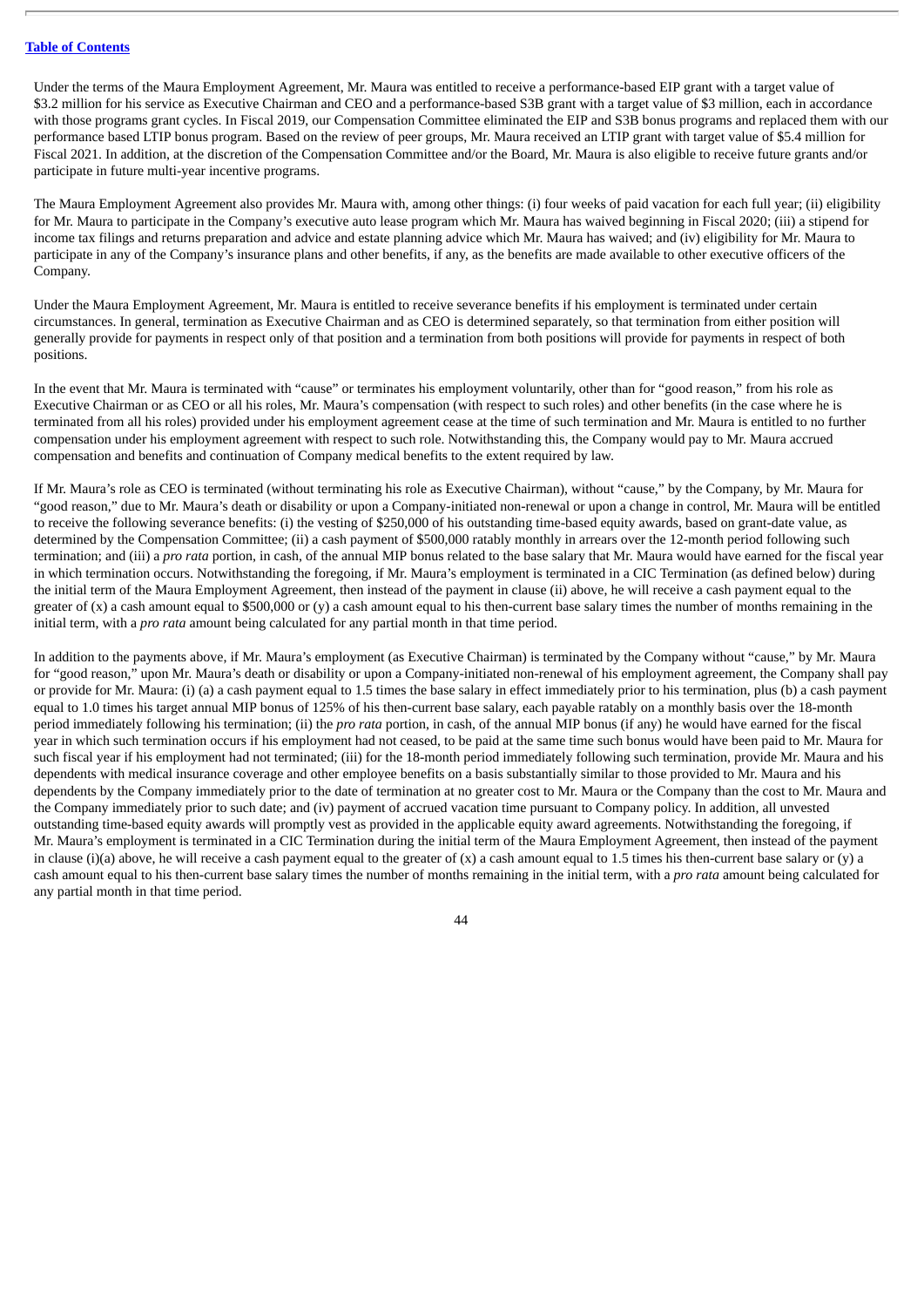If Mr. Maura's employment is terminated by the Company without "cause" (and not due to death or disability) or by Mr. Maura for "good reason" during the period that begins 60 days prior to the occurrence of a change in control (or, in limited cases, earlier) and ends upon the first anniversary of the change in control (a "CIC Termination"), then Mr. Maura will receive all severance benefits available to him as if he terminated his employment for "good reason" and all of his outstanding and unvested performance-based equity awards will vest in full (at the target level).

The payment of the severance payments and vesting of equity awards described above with respect to a termination of Mr. Maura's employment are conditioned upon Mr. Maura's execution of a release of claims in favor of the Company and its controlled affiliates and Mr. Maura's compliance with the non-competition, non-solicitation, non-disparagement and confidentiality restrictions set forth in his employment agreement. The non-competition and non-solicitation provisions extend for 18 months following Mr. Maura's termination and confidentiality provisions extend for seven years following Mr. Maura's termination.

Under the Maura Employment Agreement, (a) "good reason" is defined as the occurrence of any of the following events without Mr. Maura's consent: (i) any reduction in Mr. Maura's annual base salary or target MIP bonus opportunity then in effect; (ii) the required relocation of Mr. Maura's office at which he is principally employed as of April 25, 2018 to a location more than 50 miles from such office or the requirement by the Company that Mr. Maura be based at a location other than such office on an extended basis, except for required business travel; (iii) a substantial diminution or other substantive adverse change in the nature or scope of Mr. Maura's responsibilities, authorities, powers, functions or duties; (iv) a breach by the Company of any of its other material obligations under the Maura Employment Agreement; or (v) the failure of the Company to obtain the agreement of any successor to the Company to assume and agree to perform the Maura Employment Agreement; and (b) "cause" is defined, in general, as the occurrence of any of the following events: (i) the commission by Mr. Maura of any deliberate and premeditated act taken by Mr. Maura in bad faith against the interests of the Company that causes or is reasonably anticipated to cause material harm to the Company; (ii) Mr. Maura has been convicted of or pleads nolo contendere with respect to, any felony or of any lesser crime or offense having as its predicate element fraud, dishonesty or misappropriation of the property of the Company that causes or is reasonably anticipated to cause material harm to the Company; (iii) the habitual drug addiction or intoxication of Mr. Maura which negatively impacts his job performance or Mr. Maura's failure of a company-required drug test; (iv) the willful failure or refusal of Mr. Maura to perform his duties as set forth in the employment agreement or the willful failure or refusal to follow the direction of our Board, which is not cured after 30 calendar days' notice; or (v) Mr. Maura materially breaches any of the terms of the Maura Employment Agreement or any other agreement between himself and the Company and the breach is not cured within 30 calendar days after written notice from the Company.

### *Agreement with Mr. Smeltser*

On September 9, 2019, the Company entered into an employment agreement with Jeremy W. Smeltser. Pursuant to the Smeltser Employment Agreement, the initial term was until September 30, 2020 and thereafter is subject to automatic one-year renewals, subject to earlier termination. Pursuant to the Smeltser Employment Agreement, Mr. Smeltser will receive an annual base salary of \$500,000, subject to periodic review and increase by the Compensation Committee, in its discretion. Beginning in Fiscal 2022, Mr. Smeltser's annual base salary was increased by 10% to \$550,000. In addition, Mr. Smeltser will receive a performance-based cash bonus under the MIP for each fiscal year (commencing with Fiscal 2020) during the term of the agreement. The MIP bonus will be based on a target of 80% (and a maximum of 160%) of Mr. Smeltser's base salary paid during the applicable fiscal year, provided that the Company achieves certain annual performance goals as established by the Board and/or Compensation Committee. If such performance goals are met, the MIP bonus will be payable in cash, provided that Mr. Smeltser remains employed with the corporation on the date the bonus is paid.

The Smeltser Employment Agreement provides that on or prior to December 31, 2019, Mr. Smeltser will receive an equity or equity based award with a grant date value of \$1,000,000 and that for each subsequent fiscal year ending during the term (commencing with Fiscal 2021), he shall be eligible to receive an equity or equity based award with a target value of 200% of his base salary. Beginning in Fiscal 2022, Mr. Smeltser's annual equity award grant date target value was increased by 18% to \$1,180,000.

The Smeltser Employment Agreement also provides Mr. Smeltser with certain other compensation and benefits, including: (i) relocation reimbursement of up to \$75,000 as well as the use of a Company-funded apartment for up to 12 months; (ii) four weeks of paid vacation for each full year; (iii) eligibility to participate in any of the Company's insurance plans and other benefits, if any, as are made available to other executive officers of the Company; and (iv) eligibility for Mr. Smeltser to participate in the Company's executive auto lease program during the term of the employment agreement.

The Smeltser Employment Agreement contains the following provisions applicable upon the termination of Mr. Smeltser's employment with the Company and/or in the event of a change in control of the Company.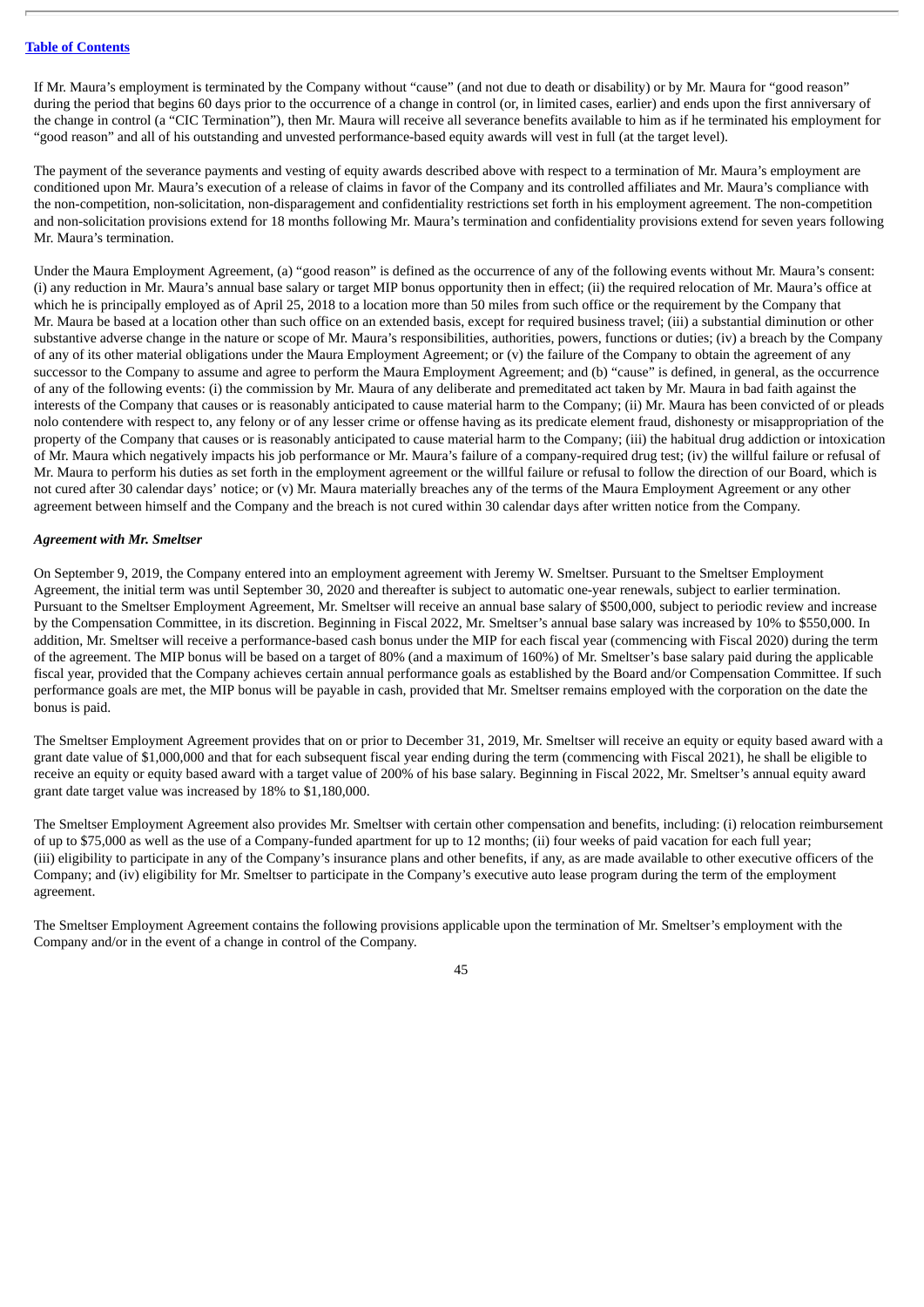In the event that Mr. Smeltser is terminated with "cause" or terminates his employment voluntarily, other than for "good reason," Mr. Smeltser's salary and other benefits provided under his employment agreement cease at the time of such termination and Mr. Smeltser is entitled to no further compensation under his employment agreement. Notwithstanding this, Mr. Smeltser would be entitled to continue to participate in the Company's medical benefit plans to the extent required by law. Further, upon any such termination of employment, the Company would pay to Mr. Smeltser accrued pay and benefits.

If the employment of Mr. Smeltser with the Company is terminated by the Company without "cause," by Mr. Smeltser for "good reason," or is terminated due to Mr. Smeltser's death or disability, Mr. Smeltser is entitled to receive certain post-termination benefits, detailed below, contingent upon execution of a separation agreement with a release of claims agreeable to the Company and Mr. Smeltser's compliance with the non-competition, non-solicitation, non-disparagement and confidentiality restrictions set forth in his employment agreement. In such event the Company will: (i) pay Mr. Smeltser (a) 1.5 times his base salary in effect immediately prior to his termination, plus (b) 1.0 times his target annual bonus award for the fiscal year in which such termination occurs, ratably over the 18-month period immediately following his termination; (ii) pay Mr. Smeltser the *pro rata* portion of the annual bonus (if any) he would have earned pursuant to any annual bonus or incentive plan maintained by the Company with respect to the fiscal year in which such termination occurs if his employment had not ceased, to be paid at the same time such bonus would have been paid to Mr. Smeltser for such fiscal year if his employment had not terminated; (iii) for the 18-month period immediately following such termination, arrange to provide Mr. Smeltser and his dependents with medical and dental benefits on a basis substantially similar to those provided to Mr. Smeltser and his dependents by the Company immediately prior to the date of termination, subject to his electing COBRA coverage; and (iv) pay Mr. Smeltser his accrued vacation time pursuant to Company policy. In addition, all unvested outstanding time-based equity awards will vest on a *pro rata* basis and all performance-based awards will be forfeited.

The non-competition and non-solicitation provisions extend for 18 months following Mr. Smeltser's termination and confidentiality provisions extend for up to seven years following Mr. Smeltser's termination. Mr. Smeltser is also subject to a cooperation provision that extends for six years following Mr. Smeltser's termination.

The definitions of "good reason" and "cause" under the Smeltser Employment Agreement are similar to the definitions of such terms in the Maura Employment Agreement.

## *Agreements with Mr. Lewis*

On September 9, 2019, Mr. Lewis was promoted to the office of Executive Vice President and entered into the Lewis Employment Agreement, which superseded a prior severance agreement. Pursuant to the Lewis Employment Agreement, the initial term was until September 30, 2020 and thereafter is subject to automatic one-year renewals, subject to earlier termination. Pursuant to the Lewis Employment Agreement, Mr. Lewis will receive an annual base salary of \$550,000, subject to periodic review and increase by the Compensation Committee, in its discretion. In addition, Mr. Lewis will receive a performance-based cash bonus under the MIP for each fiscal year (commencing with Fiscal 2020) during the term of the agreement. The MIP bonus will be based on a target of 90% (and a maximum of 180%) of Mr. Lewis's base salary paid during the applicable fiscal year, provided that the Company achieves certain annual performance goals as established by the Board and/or Compensation Committee. If such performance goals are met, the MIP bonus will be payable in cash, provided that Mr. Lewis remains employed with the corporation on the date the bonus is paid.

The Lewis Employment Agreement provides that on or prior to December 31, 2019, Mr. Lewis shall receive an equity or equity based award with a grant date value of \$2,200,000 and that for each subsequent fiscal year ending during the term (commencing with Fiscal 2021), he shall be eligible to receive an equity or equity based award with a target value of 400% of his base salary.

The Lewis Employment Agreement also provides Mr. Lewis with certain other compensation and benefits, including: (i) four weeks of paid vacation for each full year; (ii) eligibility to participate in any of the Company's insurance plans and other benefits, if any, as are made available to other executive officers of the Company; and (iii) eligibility for Mr. Lewis to participate in the Company's executive auto lease program during the term of the employment agreement.

The Lewis Employment Agreement contains the following provisions applicable upon the termination of Mr. Lewis's employment with the Company and/or in the event of a change in control of the Company.

In the event that Mr. Lewis is terminated with "cause" or terminates his employment voluntarily, other than for "good reason," Mr. Lewis's salary and other benefits provided under his employment agreement cease at the time of such termination and Mr. Lewis is entitled to no further compensation under his employment agreement. Notwithstanding this, Mr. Lewis would be entitled to continue to participate in the Company's medical benefit plans to the extent required by law. Further, upon any such termination of employment, the Company would pay to Mr. Lewis accrued pay and benefits.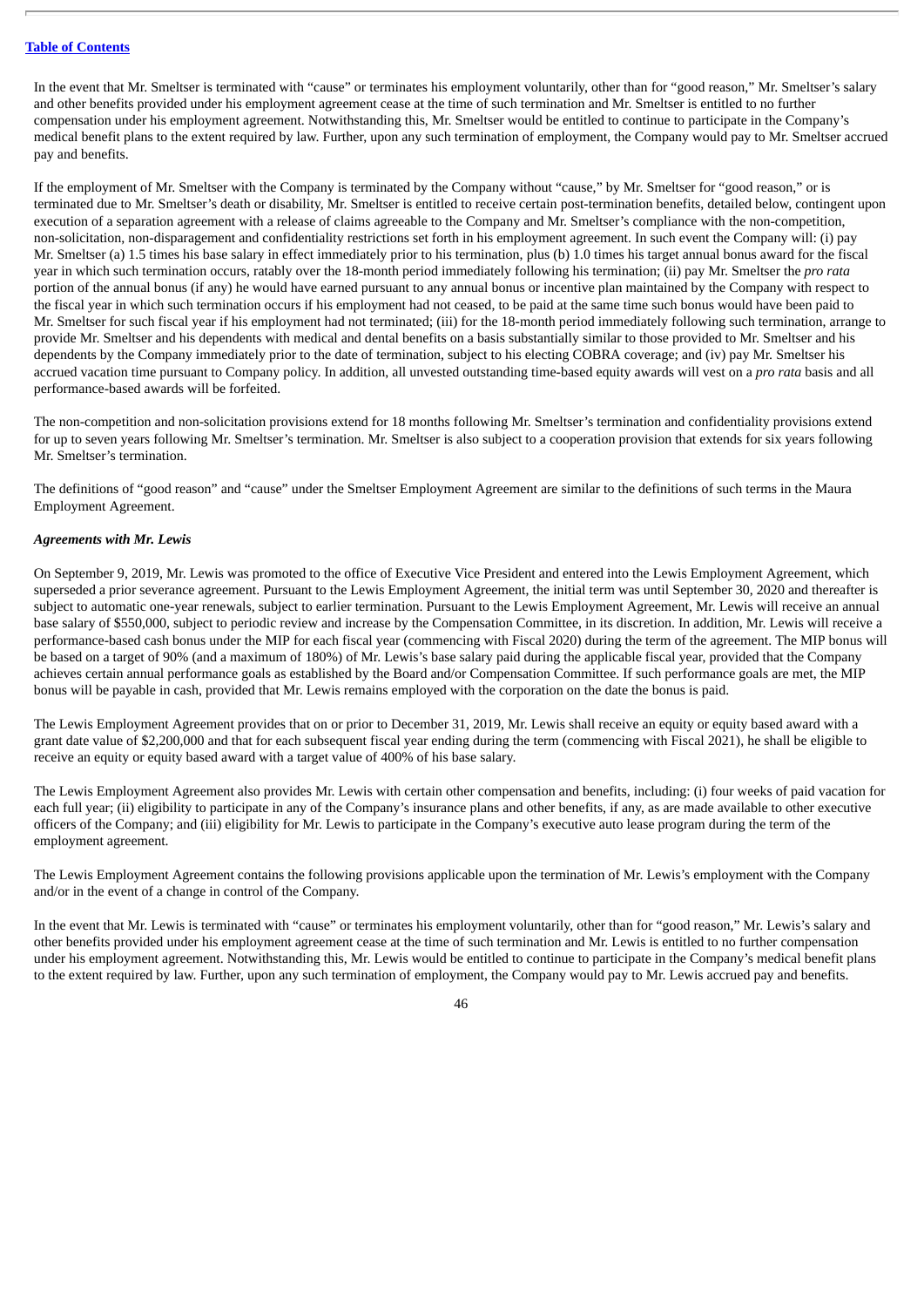If the employment of Mr. Lewis with the Company is terminated by the Company without "cause," by Mr. Lewis for "good reason," or is terminated due to Mr. Lewis's death or disability, Mr. Lewis is entitled to receive certain post-termination benefits, detailed below, contingent upon execution of a separation agreement with a release of claims agreeable to the Company and Mr. Lewis's compliance with the non-competition, non-solicitation, non-disparagement and confidentiality restrictions set forth in his employment agreement. In such event the Company will: (i) pay Mr. Lewis (a) 1.5 times his base salary in effect immediately prior to his termination, plus (b) 1.0 times his target annual bonus award for the fiscal year in which such termination occurs, ratably over the 18-month period immediately following his termination; (ii) pay Mr. Lewis the *pro rata* portion of the annual bonus (if any) he would have earned pursuant to any annual bonus or incentive plan maintained by the Company with respect to the fiscal year in which such termination occurs if his employment had not ceased, to be paid at the same time such bonus would have been paid to Mr. Lewis for such fiscal year if his employment had not terminated; (iii) for the 18-month period immediately following such termination, arrange to provide Mr. Lewis and his dependents with medical and dental benefits on a basis substantially similar to those provided to Mr. Lewis and his dependents by the Company immediately prior to the date of termination, subject to his electing COBRA coverage; and (iv) pay Mr. Lewis his accrued vacation time pursuant to Company policy. In addition, all unvested outstanding time-based equity awards will vest on a *pro rata* basis and all performance-based awards will be forfeited.

The non-competition and non-solicitation provisions extend for 18 months following Mr. Lewis's termination and confidentiality provisions extend for up to seven years following Mr. Lewis's termination. Mr. Lewis is also subject to a cooperation provision that extends for six years following Mr. Lewis's termination.

The definitions of "good reason" and "cause" under the Lewis Employment Agreement were similar to the definitions of such terms in the Maura Employment Agreement.

## *Agreement with Mr. Zargar*

On September 13, 2018, the Company and SBI and Mr. Zargar entered into an employment agreement which became effective as of October 1, 2018. The initial term of the Zargar Employment Agreement was until September 30, 2021, subject to earlier termination, with automatic one-year renewals thereafter. The Zargar Employment Agreement provides Mr. Zargar with an annual base salary of \$400,000 and he will be eligible to receive a performance-based management incentive plan bonus for each fiscal year starting in Fiscal 2019, based on a target of at least 60% of the then-current base salary (the "Target Amount") paid during the applicable fiscal year during the term, provided the Company achieves certain annual performance goals as established by the Board and/or the Compensation Committee. If such performance goals are met, the bonus will be payable in cash. If Mr. Zargar exceeds the performance targets, the bonus will be increased in accordance with the formula approved by the Compensation Committee provided that the bonus will not exceed 200% of the Target Amount.

Mr. Zargar will also be eligible for future equity awards under the Company's equity plan at the discretion of the Compensation Committee and/or Board and will be eligible to participate in future multi-year incentive programs as may be adopted from time to time. The Zargar Employment Agreement also provides Mr. Zargar with certain other compensation and benefits, including the following: (i) four weeks of paid vacation for each full year; (ii) eligibility for Mr. Zargar to participate in the Company's executive auto lease program; (iii) a stipend for corporate apartment and income tax filings and returns preparation and advice and estate planning advice; and (iv) eligibility for Mr. Zargar to participate in any of the Company's insurance plans and other benefits, if any, as the benefits are made available to other executive officers of the Company.

Under the Zargar Employment Agreement, Mr. Zargar is entitled to receive severance benefits if his employment is terminated under certain circumstances. In the event that Mr. Zargar is terminated with "cause" or terminates his employment voluntarily, other than for "good reason," Mr. Zargar's compensation and other benefits provided under his employment agreement cease at the time of such termination and Mr. Zargar is entitled to no further compensation under his employment agreement with respect to such role. Notwithstanding this, the Company would pay to Mr. Zargar accrued compensation and benefits and continuation of Company medical benefits to the extent required by law.

If Mr. Zargar's employment is terminated by the Company without "cause," by Mr. Zargar for "good reason" (as defined below) or by reason of death or by the Company for disability or upon a Company-initiated non-renewal, he will be entitled to the following severance benefits: (i) a cash payment equal to 2.99 times his then-current base salary, (ii) a cash payment equal to 1.5 times his then-current target annual MIP bonus, each payable ratably on a monthly basis over the 18-month period following termination; (iii) a *pro rata* portion, in cash, of the annual bonus Mr. Zargar would have earned for the fiscal year in which termination occurs if his employment had not ceased; (iv) for the 18-month period following termination provide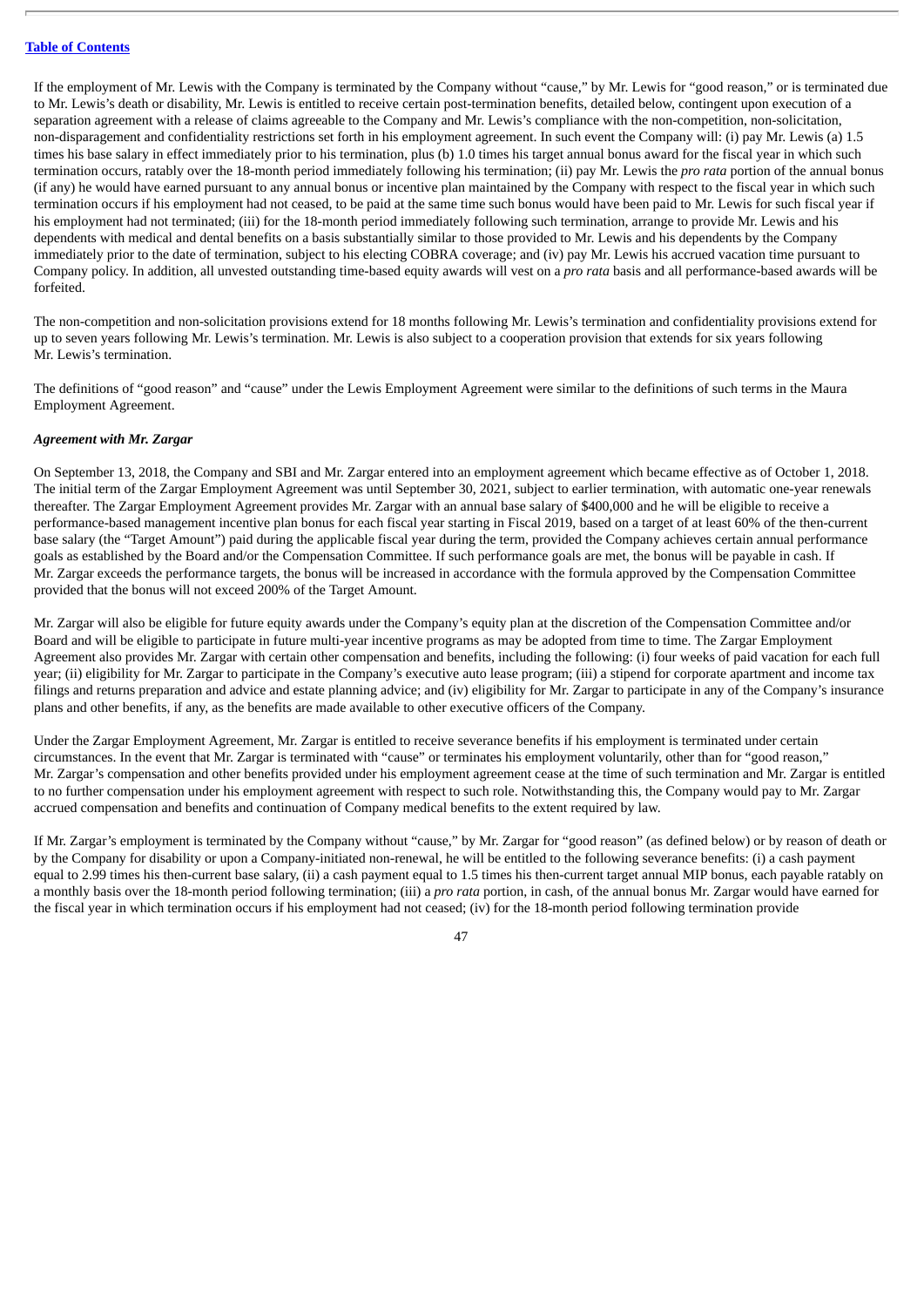Mr. Zargar and his dependents with medical insurance coverage and other employee benefits on a basis substantially similar to those provided to Mr. Zargar and his dependents by the Company immediately prior to the date of termination at no greater cost to Mr. Zargar or the Company than the cost to Mr. Zargar or the Company immediately prior to such date; and (v) payment of accrued vacation time pursuant to Company policy. In addition, all unvested outstanding performance-based and time-based equity awards will immediately vest in full (at target) as provided in the applicable equity award agreements.

In the case of termination, severance payments and vesting are conditioned upon Mr. Zargar's execution of a release of claims in favor of the Company and its affiliates and Mr. Zargar's compliance with the non-solicitation, non-disparagement and confidentiality restrictions set forth in his employment agreement. The non-solicitation provisions extend for 18 months following Mr. Zargar's termination and the confidentiality provisions extend for seven years following Mr. Zargar's termination. Mr. Zargar is also subject to a two-year cooperation provision.

The definitions of "good reason" and "cause" under the Zargar Employment Agreement are similar to the definitions of such terms in the Maura Employment Agreement.

#### *Agreements with Ms. Long*

On September 9, 2019, the Company entered into the Long Letter Agreement and the Long Severance Agreement with Ms. Long. Pursuant to the Long Letter Agreement, effective as of September 9, 2019, Ms. Long was promoted to Senior Vice President, Global Human Resources Officer for the Company and was promoted to Senior Vice President and Chief Human Resources Officer effective November 2021. Effective as of September 9, 2019, Ms. Long's base salary was increased from \$250,000 to \$300,000 (pro-rated for Fiscal 2019). Beginning in Fiscal 2020, Ms. Long's target bonus was increased from 40% to 60% and her long-term incentive award for Fiscal 2021 is \$350,000. Beginning in Fiscal 2022, Ms. Long's base salary was increased by 20% to \$360,000 and equity award grant date target value was increased by 40% to \$490,000.

Pursuant to the Long Severance Agreement, if Ms. Long's employment is terminated by the Company without cause, she will receive as severance 52 weeks of base pay and (subject to her timely election of COBRA) 52 weeks of continued medical coverage. The receipt of severance benefits is conditioned upon her execution of an effective and irrevocable release of claims as well as continued compliance with her post employment restrictive covenants, including 12-month non-compete and non-solicit, a 5-year confidentiality provision, a 6-year cooperation provision and perpetual non-disparagement provisions. "Cause" for purposes of the Long Severance Agreement generally means: (i) the commission by Ms. Long of any theft, fraud, embezzlement or other material act of disloyalty or dishonesty with respect to the Company (including the unauthorized disclosure of confidential or proprietary information of the Company); (ii) Ms. Long's conviction of or plea of guilty or nolo contendere to, a felony or other crime of moral turpitude, disloyalty or dishonesty; (iii) Ms. Long's willful misconduct or gross neglect in the performance of Ms. Long's job duties and responsibilities to the Company; (iv) the willful or intentional failure or refusal by Ms. Long to follow the written and specific, reasonable and lawful directives of Ms. Long's supervisor or the Company's senior management team, which failure or refusal to perform (to the extent curable) is not completely cured to the Company's reasonable satisfaction within 15 days after receipt of a written notice from the Company detailing such failure or refusal to perform, provided that in no event shall the Company be required to provide more than one such notice or cure period (to the extent a cure period is applicable) within any 12-month period; (v) the failure or refusal by Ms. Long to perform her duties and responsibilities to the Company or any of its affiliates, which failure or refusal to perform (to the extent curable) is not completely cured to the Company's reasonable satisfaction within 15 days after receipt of a written notice from the Company detailing such failure or refusal to perform, provided that in no event shall the Company be required to provide more than one such notice or cure period (to the extent a cure period is applicable) within any 12-month period; (vi) Ms. Long's breach of any of the terms of this Agreement, any other agreement between Ms. Long and the Company or any Company policy, which breach (to the extent curable) is not cured to the Company's reasonable satisfaction within 15 days after receipt of a written notice from the Company to Ms. Long of such breach, provided that in no event shall the Company be required to provide more than one such notice or cure period (to the extent a cure period is applicable) within any 12-month period; (vii) Ms. Long engages in conduct that discriminates against or harasses any employee or other person providing services to the Company on the basis of any protected class such that it would harm the reputation of the Company or its affiliates if Ms. Long was retained as an employee, as determined by the Company in good faith after a reasonable inquiry; or (viii) Ms. Long engages in intentional, reckless or negligent conduct that has or is reasonably likely to have an adverse effect on the Company's business or reputation, as determined by the Company in good faith.

#### *Amounts Payable upon Termination or Change in Control*

The following tables set forth the amounts that would have been payable at September 30, 2021 to each of our NEOs who were employed by the Company as NEOs on the last day of Fiscal 2021 under the various scenarios for termination of employment or a change in control of the Company had such scenarios occurred on September 30, 2021.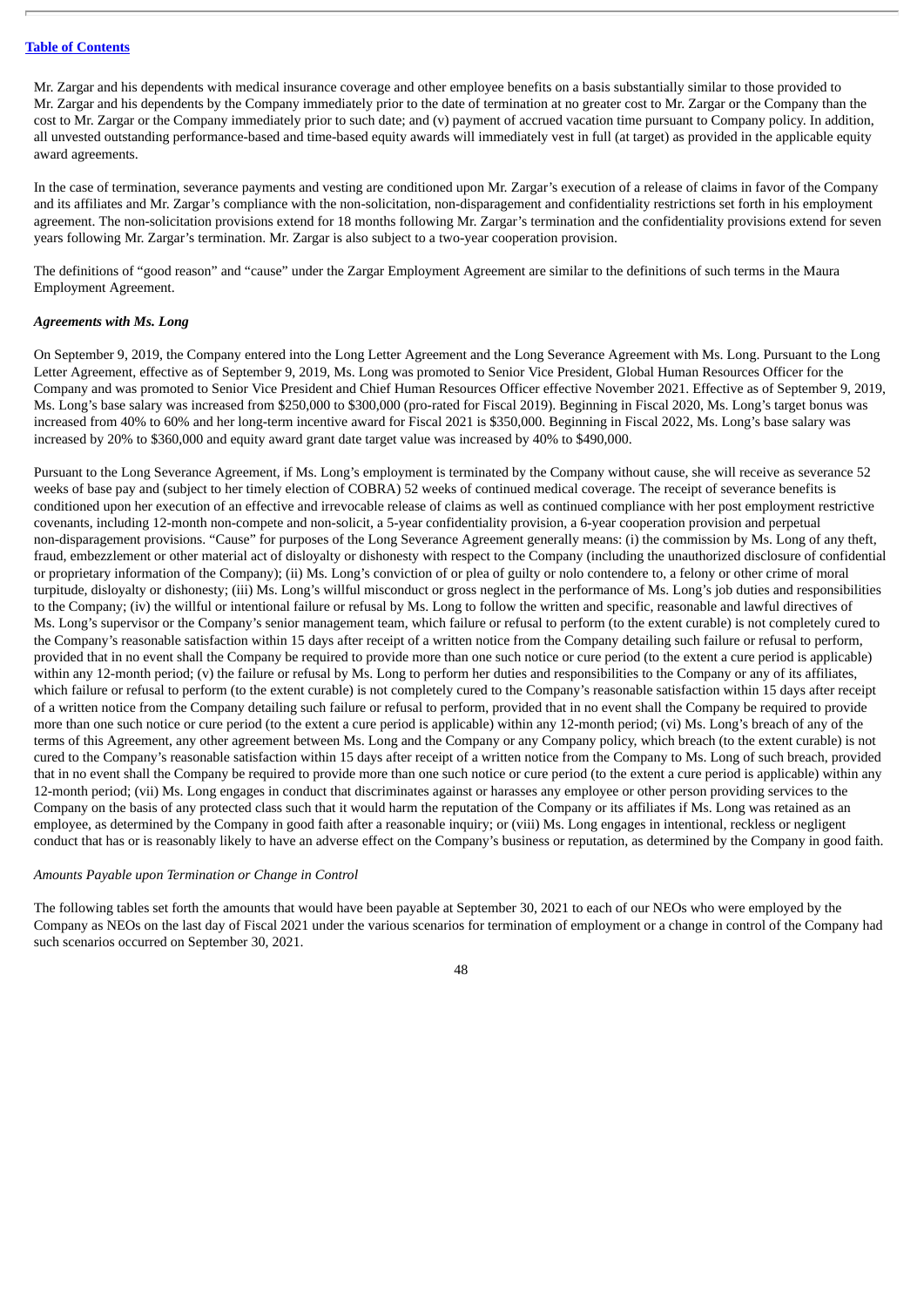| <b>David Maura</b>                             | <b>Termination Scenarios (Assumes Termination on 9/30/2021)</b> |                          |                     |                     |     |               |  |  |  |
|------------------------------------------------|-----------------------------------------------------------------|--------------------------|---------------------|---------------------|-----|---------------|--|--|--|
|                                                |                                                                 |                          | <b>With Good</b>    |                     |     |               |  |  |  |
|                                                |                                                                 | <b>Without Good</b>      | Reason              |                     |     | Change in     |  |  |  |
|                                                |                                                                 | Reason                   | or Without          | <b>Upon Death</b>   |     | Control       |  |  |  |
| Component                                      |                                                                 | or For Cause             | Cause               | or Disability       |     | & Termination |  |  |  |
| Cash Severance $(1)$                           |                                                                 | $\overline{\phantom{m}}$ | \$2,425,000         | \$2,425,000         | S.  | 2.425,000     |  |  |  |
| Annual Bonus $(2)$                             |                                                                 | $\overline{\phantom{m}}$ | \$1,941,300         | \$1,941,300         | \$  | 1,941,300     |  |  |  |
| Equity Awards (Intrinsic Value) <sup>(3)</sup> |                                                                 | $\overline{\phantom{0}}$ |                     |                     |     |               |  |  |  |
| <b>Unvested Restricted Stock</b>               |                                                                 | -                        | $$8,295,928^{(4)}$$ | $$8,295,928^{(4)}$$ | \$. | 27,652,839(5) |  |  |  |
| Other Benefits                                 |                                                                 | $\overline{\phantom{0}}$ |                     | -                   | æ   |               |  |  |  |
| Health and Welfare $(6)$                       |                                                                 | $\overline{\phantom{0}}$ | \$<br>10.589        | \$<br>10.589        | \$  | 10.589        |  |  |  |
| Car allowance $(7)$                            |                                                                 | $\overline{\phantom{0}}$ | \$<br>24,000        | \$<br>24,000        | \$  | 24,000        |  |  |  |
| Accrued, Unused Vacation <sup>(8)</sup>        |                                                                 | $\overline{\phantom{0}}$ | 18,639              | 18,639              |     | 18,639        |  |  |  |
| <b>Total</b>                                   |                                                                 |                          | \$12,715,456        | \$12,715,456        |     | 32,072,367    |  |  |  |
|                                                |                                                                 |                          |                     |                     |     |               |  |  |  |

(1) Reflects cash severance payment, under the applicable termination scenarios, of \$500,000 for termination of the role of CEO, plus 1.5x Executive Chairman base salary and 1.0x the<br>Fiscal 2021 Executive Chairman target b

subject to the requirements of Section 409A of the Internal Revenue Code.<br>(2) Reflects annual MIP bonus for Fiscal 2021 payable at 173% of target. Payment is subject to Section 409A of the Internal Revenue Code.<br>(3) Reflec and PSUs would be subject to accelerated vesting at target.

(6) Reflects 18 months of insurance and other benefits continuation for the Executive and any dependents. (7) Reflects 12 months of car allowance continuation, which Mr. Maura is currently electing not to receive.

(6) Reflects 18 months of insurance and other benefits continuation for the Executive (7) Reflects 12 months of car allowance continuation, which Mr. Maura is currently (8) Represents compensation for 43.1 hours of unused

| <b>Jeremy W. Smeltser</b>                      | <b>Termination Scenarios (Assumes Termination on 9/30/2021)</b> |                              |                  |                          |                  |  |  |  |  |
|------------------------------------------------|-----------------------------------------------------------------|------------------------------|------------------|--------------------------|------------------|--|--|--|--|
|                                                |                                                                 |                              | <b>With Good</b> |                          |                  |  |  |  |  |
|                                                |                                                                 | <b>Without Good</b>          | Reason           |                          | Change in        |  |  |  |  |
|                                                |                                                                 | <b>Reason</b>                | or Without       | <b>Upon Death</b>        | Control          |  |  |  |  |
| Component                                      |                                                                 | or For Cause                 | Cause            | or Disability            | & Termination    |  |  |  |  |
| Cash Severance $(1)$                           |                                                                 | $\overline{\phantom{m}}$     | \$1,150,000      | \$1,150,000              | 1,150,000        |  |  |  |  |
| Annual Bonus $(2)$                             |                                                                 | $\overline{\phantom{m}}$     | 640,000<br>S.    | \$<br>640,000            | 640,000<br>ъ.    |  |  |  |  |
| Equity Awards (Intrinsic Value) <sup>(3)</sup> |                                                                 | $\overline{\phantom{0}}$     |                  | $\overline{\phantom{0}}$ |                  |  |  |  |  |
| <b>Unvested Restricted Stock</b>               |                                                                 | $\qquad \qquad \blacksquare$ | 280,878(4)       | \$<br>280,878(4)         | \$<br>280,878(4) |  |  |  |  |
| Other Benefits                                 |                                                                 | $\overline{\phantom{0}}$     |                  |                          |                  |  |  |  |  |
| Health and Welfare $(5)$                       |                                                                 | $\overline{\phantom{0}}$     | 10.589           | 10,589<br>æ              | 10,589           |  |  |  |  |
| Car allowance $(6)$                            |                                                                 | $\overline{\phantom{0}}$     | 22,684           | 22,684                   | 22.684           |  |  |  |  |
| Accrued, Unused Vacation(7)                    |                                                                 | $\overline{\phantom{0}}$     | 10,355           | 10,355                   | 10,355           |  |  |  |  |
| <b>Total</b>                                   |                                                                 |                              | \$2,114,506      | 2,114,506                | 2,114,506        |  |  |  |  |
|                                                |                                                                 |                              |                  |                          |                  |  |  |  |  |

<sup>(1)</sup> Reflects cash severance payment, under the applicable termination scenarios, of 1.5x base salary and 1.0x the Fiscal 2021 target bonus. Payments are to be made in monthly installments over 18 months subject to the requ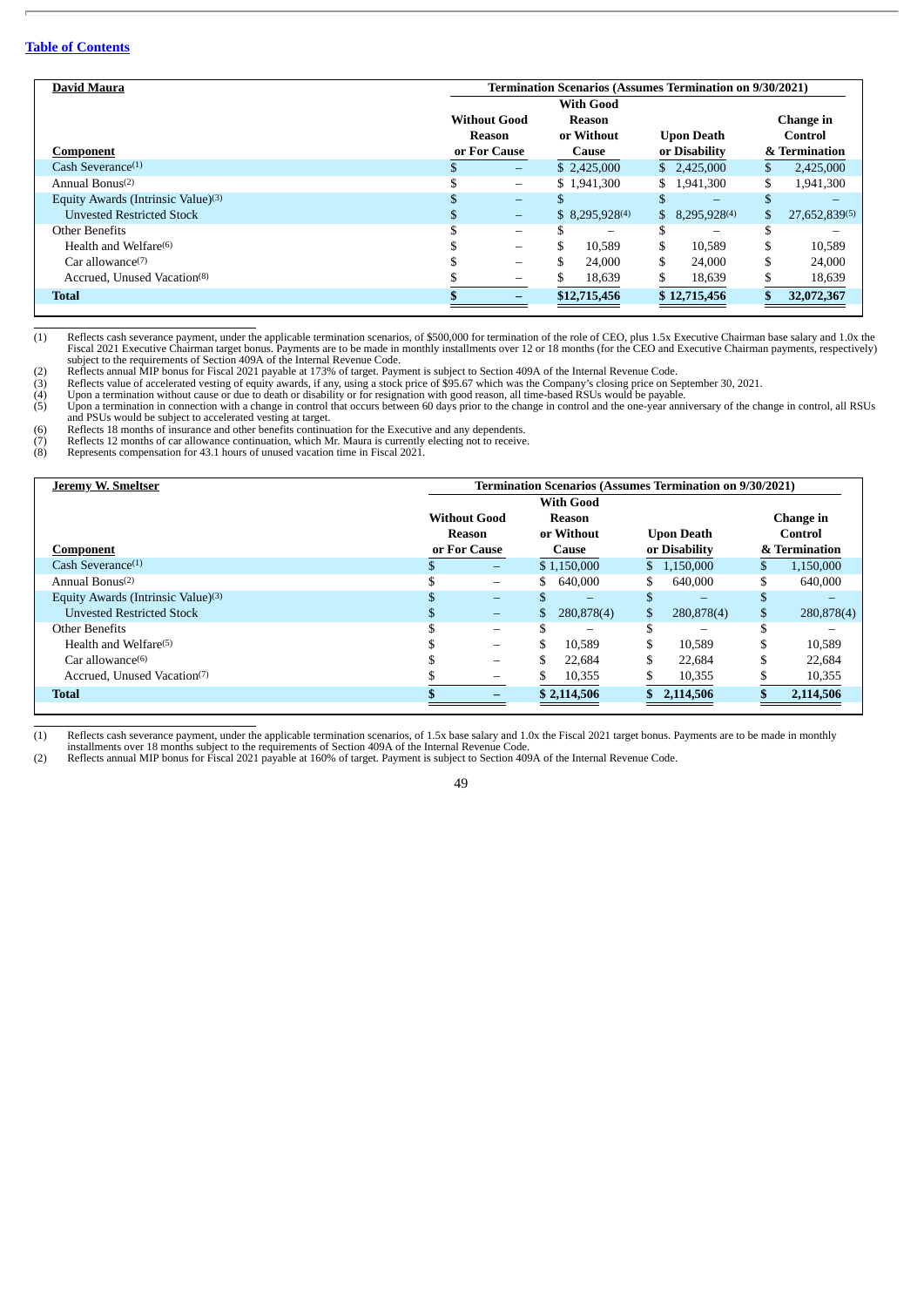- (3) Reflects value of accelerated vesting of equity awards, if any, using a stock price of \$95.67 which was the Company's closing price on September 30, 2021.<br>(4) Upon a termination without cause or due to death or disabil
- (5) Reflects 18 months of insurance and other benefits continuation for the Executive and any dependents.<br>
(6) Reflects 12 months of car allowance continuation.<br>
(7) Represents compensation for 43.1 hours of unused vacatio
- 
- (6) Reflects 12 months of car allowance continuation. (7) Represents compensation for 43.1 hours of unused vacation time in Fiscal 2021.

| <b>Randal D. Lewis</b>                         | <b>Termination Scenarios (Assumes Termination on 9/30/2021)</b> |                          |                    |                    |                               |  |  |  |  |  |
|------------------------------------------------|-----------------------------------------------------------------|--------------------------|--------------------|--------------------|-------------------------------|--|--|--|--|--|
|                                                |                                                                 |                          | <b>With Good</b>   |                    |                               |  |  |  |  |  |
|                                                | <b>Without Good</b>                                             |                          | Reason             |                    | Change in                     |  |  |  |  |  |
|                                                | Reason                                                          |                          | or Without         | <b>Upon Death</b>  | Control                       |  |  |  |  |  |
| Component                                      | or For Cause                                                    |                          | Cause              | or Disability      | & Termination                 |  |  |  |  |  |
| Cash Severance $(1)$                           | æ                                                               | $\qquad \qquad -$        | \$1,320,000        | \$1,320,000        | 1,320,000                     |  |  |  |  |  |
| Annual Bonus $(2)$                             |                                                                 | $\overline{\phantom{0}}$ | 792,000<br>S.      | 792,000<br>S.      | \$<br>792,000                 |  |  |  |  |  |
| Equity Awards (Intrinsic Value) <sup>(3)</sup> |                                                                 | $\overline{\phantom{0}}$ |                    |                    |                               |  |  |  |  |  |
| <b>Unvested Restricted Stock</b>               |                                                                 | $-$                      | $$1,781,160^{(4)}$ | $$1,781,160^{(4)}$ | 1,781,160 <sup>(4)</sup><br>S |  |  |  |  |  |
| Other Benefits                                 |                                                                 | $\overline{\phantom{0}}$ |                    |                    |                               |  |  |  |  |  |
| Health and Welfare $(5)$                       |                                                                 | -                        | \$<br>10.589       | \$<br>10.589       | 10,589<br>S                   |  |  |  |  |  |
| Car allowance $(6)$                            |                                                                 | $\overline{\phantom{0}}$ | 27,228             | 27,228             | 27.228                        |  |  |  |  |  |
| Accrued, Unused Vacation(7)                    |                                                                 | $\overline{\phantom{0}}$ | 814                | 814                | 814                           |  |  |  |  |  |
| <b>Total</b>                                   |                                                                 | -                        | \$3,931,791        | \$ 3,931,791       | 3,931,791                     |  |  |  |  |  |
|                                                |                                                                 |                          |                    |                    |                               |  |  |  |  |  |

 $(1)$  Reflects cash severance payment, under the applicable termination scenarios, of 1.5x the Executive's current base salary plus 1.0x the Fiscal 2021 target bonus. Payments are to be

made in monthly installments over 18 months, subject to the requirements of Section 409A of the Internal Revenue Code.<br>(2) Reflects annual MIP bonus for Fiscal 2021 payable at 160% of target. Payment is subject to the requ

(4) Upon a termination without cause or due to death or disability, for resignation with good reason or termination in connection with a change in control, all PSUs will be forfeited. In<br>addition, RSUs will vest pro rata b

(5) Reflects 18 months of insurance and other benefits continuation for the Executive and any dependents.<br>
(6) Reflects 12 months of car lease payment continuation.<br>
(7) Represents compensation for 3.1 hours of unused vaca (6) Reflects 12 months of car lease payment continuation. (7) Represents compensation for 3.1 hours of unused vacation time in Fiscal 2021.

| <b>Ehsan Zargar</b>                   | Termination Scenarios (Assumes Termination on 9/30/2021) |                                |                          |                   |  |  |  |  |  |  |
|---------------------------------------|----------------------------------------------------------|--------------------------------|--------------------------|-------------------|--|--|--|--|--|--|
|                                       |                                                          | <b>With Good</b>               |                          |                   |  |  |  |  |  |  |
|                                       | <b>Without Good</b>                                      | Reason                         |                          | Change in         |  |  |  |  |  |  |
|                                       | Reason                                                   | or Without                     | <b>Upon Death</b>        | Control           |  |  |  |  |  |  |
| <b>Component</b>                      | or For Cause                                             | Cause                          | or Disability            | & Termination     |  |  |  |  |  |  |
| Cash Severance $(1)$                  | $\qquad \qquad -$                                        | \$1,556,000                    | \$1,556,000              | 1,556,000<br>- b  |  |  |  |  |  |  |
| Annual Bonus <sup>(2)</sup>           | $\overline{\phantom{m}}$                                 | \$<br>384.000                  | 384,000                  | \$<br>384,000     |  |  |  |  |  |  |
| Equity Awards (Intrinsic Value) $(3)$ | -                                                        | -                              | -                        |                   |  |  |  |  |  |  |
| <b>Unvested Restricted Stock</b>      | -                                                        | $$8,193,466^{(4)}$             | $$8,193,466^{(4)}$$      | $8,193,466^{(4)}$ |  |  |  |  |  |  |
| Other Benefits                        | $\qquad \qquad -$                                        | $\qquad \qquad \longleftarrow$ | $\overline{\phantom{m}}$ |                   |  |  |  |  |  |  |

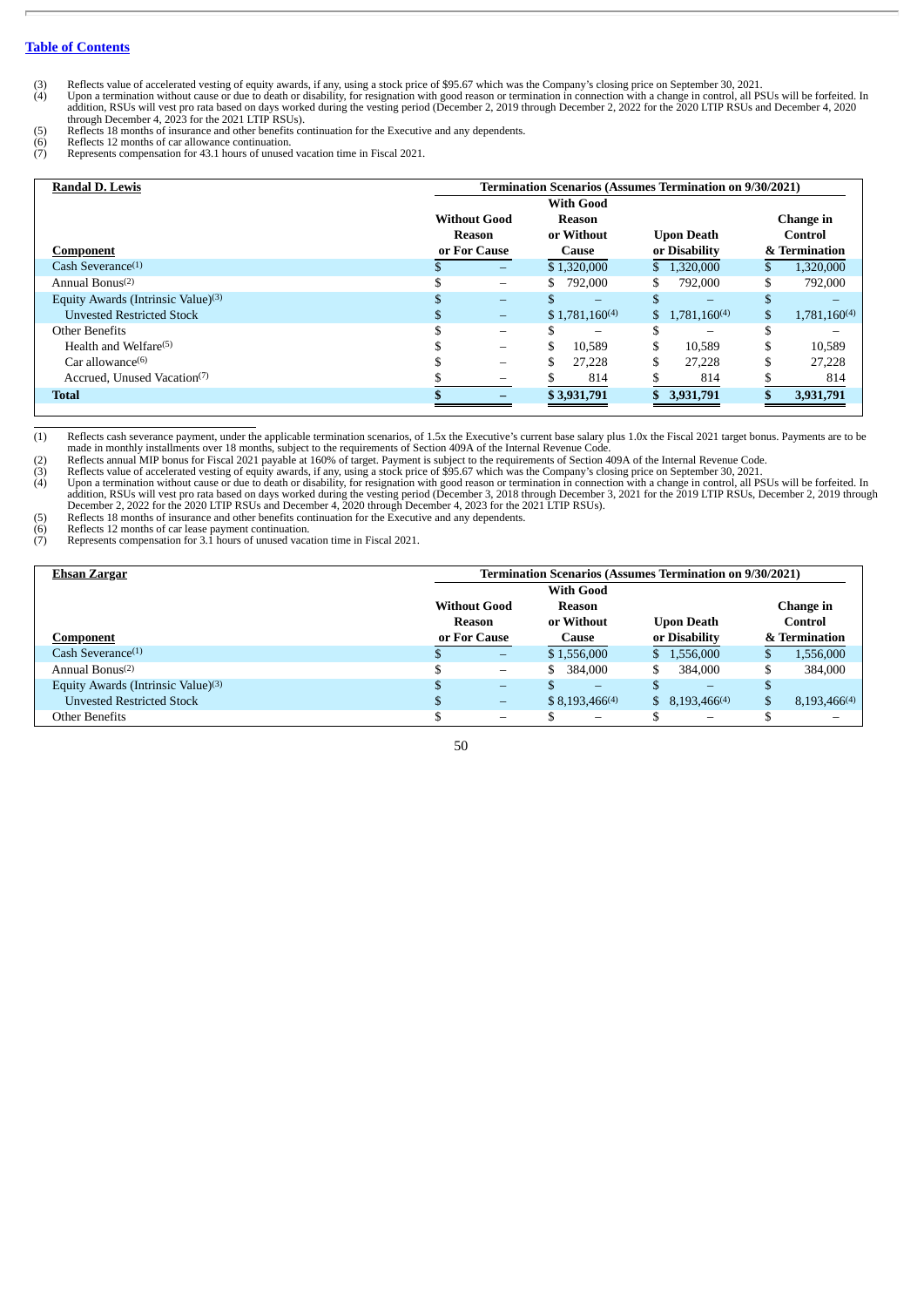| Ehsan Zargar                            |                                | Termination Scenarios (Assumes Termination on 9/30/2021) |               |               |  |  |  |  |  |  |
|-----------------------------------------|--------------------------------|----------------------------------------------------------|---------------|---------------|--|--|--|--|--|--|
|                                         |                                | <b>With Good</b>                                         |               |               |  |  |  |  |  |  |
|                                         | <b>Without Good</b>            | Reason                                                   |               | Change in     |  |  |  |  |  |  |
|                                         | Reason                         | or Without<br><b>Upon Death</b>                          |               |               |  |  |  |  |  |  |
| Component                               | or For Cause                   | Cause                                                    | or Disability | & Termination |  |  |  |  |  |  |
| Health and Welfare $(5)$                | $\qquad \qquad$                | 10.589                                                   | 10.589<br>S   | 10,589<br>ъ   |  |  |  |  |  |  |
| Car allowance(6)                        | $\qquad \qquad \longleftarrow$ | 25,093                                                   | 25,093<br>S   | 25,093<br>S   |  |  |  |  |  |  |
| Accrued. Unused Vacation <sup>(7)</sup> | -                              | 23,669                                                   | 23,669        | 23,669        |  |  |  |  |  |  |
| <b>Total</b>                            | -                              | \$10,192,817                                             | \$10,192,817  | 10,192,817    |  |  |  |  |  |  |

(1) Reflects cash severance payment, under the applicable termination scenarios, of 2.99x the Executive's current base salary plus 1.5x the Fiscal 2021 target bonus. Payments are to be<br>made in monthly installments over 18

(2) Reflects annual MIP bonus for Fiscal 2021 payable at 160% of target. Payment is subject to the requirements of Section 409A of the Internal Revenue Code.<br>(3) Reflects value of accelerated vesting of equity awards, if a accelerated vesting at target. (5) Reflects 18 months of insurance and other benefits continuation for the Executive and any dependents.

(6) Reflects 12 months of car allowance continuation. (7) Represents compensation for 123.1 hours of unused vacation time in Fiscal 2021.

| Rebeckah Long                                  | <b>Termination Scenarios (Assumes Termination on 9/30/2021)</b> |                             |                          |                   |               |           |  |  |  |
|------------------------------------------------|-----------------------------------------------------------------|-----------------------------|--------------------------|-------------------|---------------|-----------|--|--|--|
|                                                | <b>With Good</b>                                                |                             |                          |                   |               |           |  |  |  |
|                                                |                                                                 | <b>Without Good</b>         | Reason                   |                   |               | Change in |  |  |  |
|                                                |                                                                 | or Without<br><b>Reason</b> |                          | <b>Upon Death</b> |               | Control   |  |  |  |
| <b>Component</b>                               |                                                                 | or For Cause                | Cause                    | or Disability     | & Termination |           |  |  |  |
| Cash Severance $(1)(2)$                        |                                                                 | $\qquad \qquad -$           | 300,000                  | 300,000           |               | 300,000   |  |  |  |
| Annual Bonus $(3)$                             |                                                                 | $\overline{\phantom{0}}$    | $\overline{\phantom{0}}$ |                   |               |           |  |  |  |
| Equity Awards (Intrinsic Value) <sup>(4)</sup> |                                                                 | $\equiv$                    | $-$                      |                   |               |           |  |  |  |
| <b>Unvested Restricted Stock</b>               |                                                                 | $\overline{\phantom{0}}$    | (5)                      | $-$ (5)<br>\$     |               | (5)       |  |  |  |
| Other Benefits                                 |                                                                 | $\overline{\phantom{0}}$    | $\overline{\phantom{0}}$ |                   |               |           |  |  |  |
| Health and Welfare $(6)$                       |                                                                 | -                           | 10.589                   | 10,589            |               | 10,589    |  |  |  |
| Car allowance $(7)$                            |                                                                 |                             | 12,000                   | 12,000            |               | 12,000    |  |  |  |
| Accrued, Unused Vacation <sup>(8)</sup>        |                                                                 |                             | 5,348                    | 5,348             |               | 5,348     |  |  |  |
| <b>Total</b>                                   |                                                                 |                             | 327,937                  | 327,937           |               | 327,937   |  |  |  |
|                                                |                                                                 |                             |                          |                   |               |           |  |  |  |

(1) Should the executive resign with good reason, the severance payment will not be payable. (2) Reflects cash severance payment, under the applicable termination scenarios, of 52 weeks of weekly salary.

(3) No payment would be required under existing agreements.<br>(4) Reflects value of accelerated vesting of equity awards, if any, using a stock price of \$95.67 which was the Company's closing price on September 30, 2021.<br>(5) forfeited. (6) Reflects 18 months of insurance and other benefits continuation for the Executive and any dependents.

(7) Reflects 12 months of car allowance continuation. (8) Represents compensation for 37.1 hours of unused vacation time in Fiscal 2021.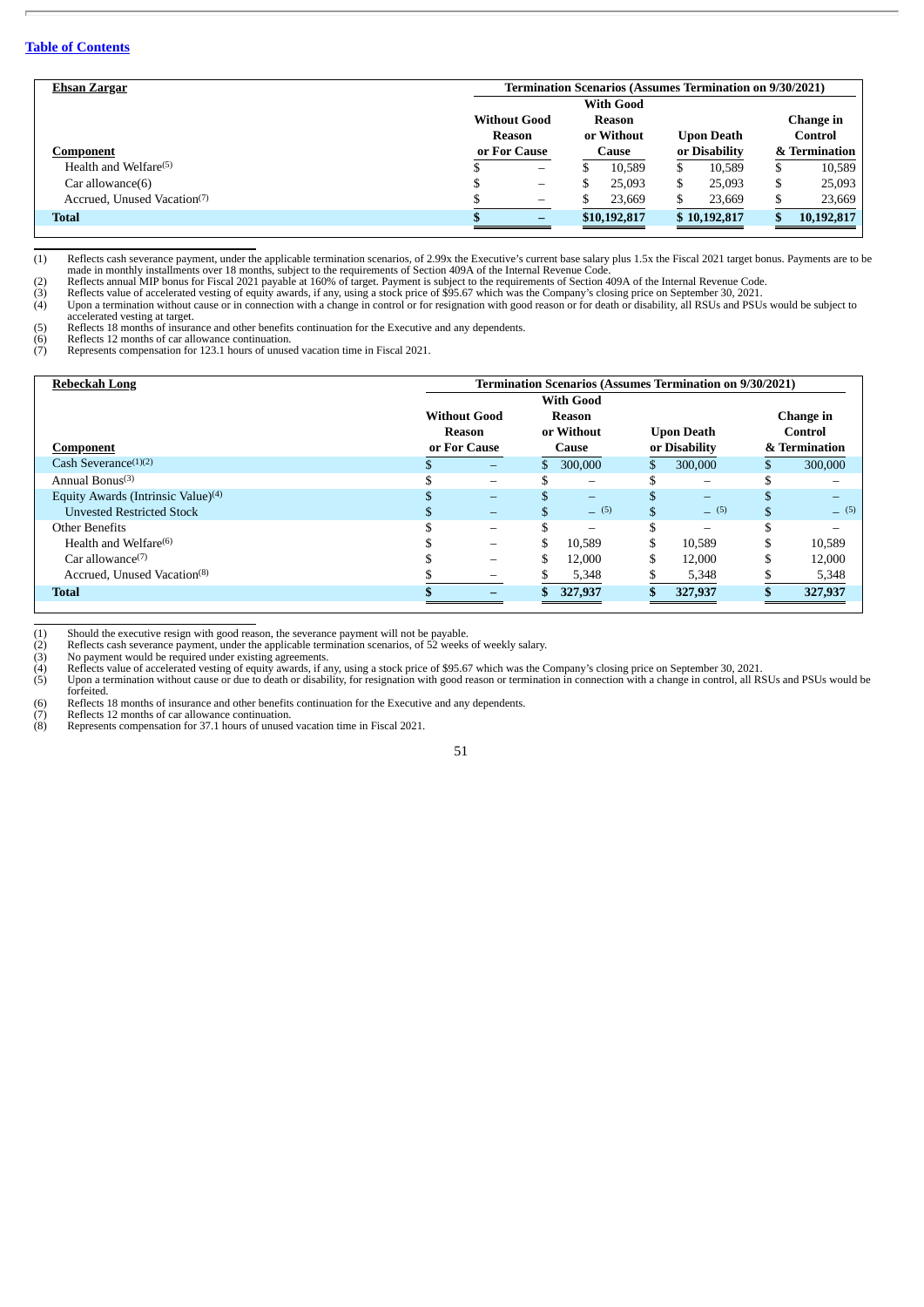# **Compensation Committee Report**

Our Compensation Committee has reviewed and discussed the section of this report entitled *"Compensation Discussion and Analysis"* with management. Based on this review and discussion, the Committee has recommended to our Board that the Compensation Discussion and Analysis be included in this Form 10-K/A.

> **Compensation Committee** Terry L. Polistina (Chair) Sherianne James Gautam Patel

#### **Fiscal 2021 CEO Pay Ratio**

Under rules adopted by the Dodd-Frank Wall Street Reform and Consumer Protection Act (the "Dodd-Frank Act"), we are required to determine and disclose the ratio of the annual total compensation of our CEO to that of our global median employee.

To determine the median employee, we made a determination from our global employee population, excluding non-U.S. locations to the extent that the total employees excluded in these locations in aggregate did not exceed 5% of our total employee population at the time of the determination. We established a consistently applied compensation measure of annualized base pay, converted to U.S. dollars based on applicable exchange rates as of September 30, 2021. Our population was evaluated as of September 30, 2021 and reflects paid compensation for the entire fiscal year. Where allowed under the rule, we have annualized compensation for employees newly hired during Fiscal 2021.

Based on the above determination, the total compensation (using the same methodology as we use for our NEOs as set forth in the Summary Compensation Table in this report) for the median employee is \$19,342. Using the CEO's total compensation of \$8,606,325 under the same methodology, the resulting ratio is 445:1. The pay ratio reported here is a reasonable estimate calculated in a manner consistent with SEC rules based on our payroll and employment records and the methodology described above.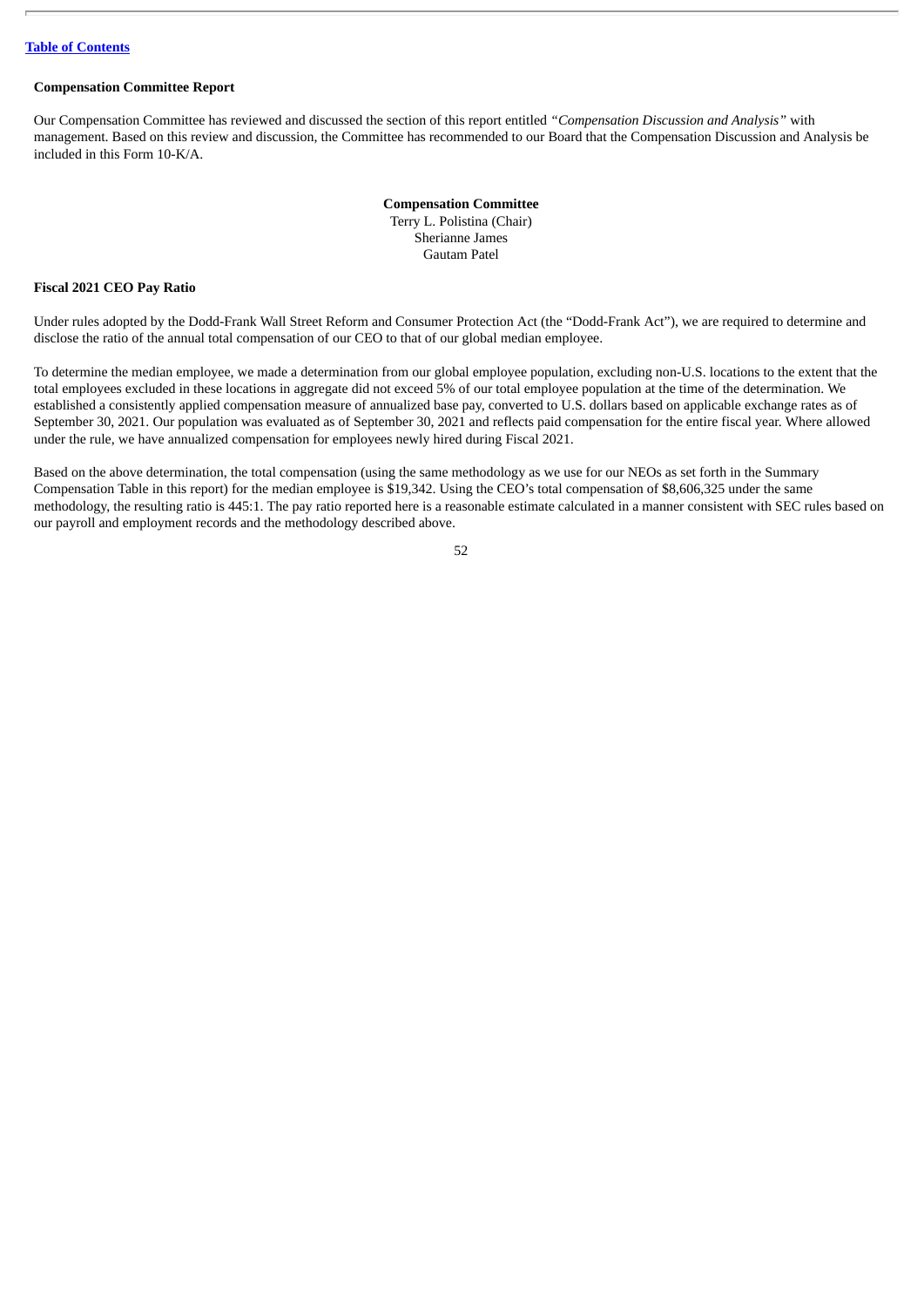# <span id="page-52-0"></span>**ITEM 12. SECURITY OWNERSHIP OF CERTAIN BENEFICIAL OWNERS AND MANAGEMENT AND RELATED STOCKHOLDER MATTERS**

# **Beneficial Ownership Table**

The following table sets forth information regarding beneficial ownership of our common stock as of January 2, 2022, by:

- each person who is known by us to beneficially own more than 5% of the outstanding shares of our common stock (each, a "5% Stockholder");
- our NEOs for Fiscal 2021:
- each of our directors; and
- all directors and executive officers as a group.

Beneficial ownership is determined in accordance with the rules of the SEC. Determinations as to the identity of 5% Stockholders is based upon filings with the SEC and other publicly available information. Except as otherwise indicated, we believe, based on the information furnished or otherwise available to us, that each person or entity named in the table has sole voting and investment power with respect to all shares of common stock shown as beneficially owned by them, subject to applicable community property laws. The percentage of beneficial ownership set forth below is based upon 41,023,773 shares of common stock issued and outstanding as of the close of business on January 2, 2022. In computing the number of shares of common stock beneficially owned by a person and the percentage ownership of that person, shares of common stock that are subject to vested options, as well as options and RSUs held by that person that are currently expected to vest within 60 days of January 2, 2022, are all deemed outstanding. These shares are not, however, deemed outstanding for the purpose of computing the percentage ownership of any other person. Unless otherwise noted below, the address of each beneficial owner listed in the table is c/o Spectrum Brands Holdings, Inc., 3001 Deming Way, Middleton, WI 53562.

|                                                   | <b>Number</b> of<br><b>Shares Beneficially</b> | Percent of<br>Outstanding |
|---------------------------------------------------|------------------------------------------------|---------------------------|
| <b>Name and Address of Beneficial Owner</b>       | Owned                                          | <b>Shares</b>             |
| <b>5% Stockholders</b>                            |                                                |                           |
| FMR LLC <sup>(1)</sup>                            | 5,621,827                                      | 13.7%                     |
| Vanguard Group Inc. <sup>(2)</sup>                | 3,766,026                                      | 9.2%                      |
| <b>Our Directors and Named Executive Officers</b> |                                                |                           |
| Leslie L. Campbell <sup>(3)</sup>                 | 2,295                                          | $*$                       |
| Joan Cho $w^{(3)}$                                | 1,854                                          |                           |
| Sherianne James                                   | 9,996                                          |                           |
| Randal D. Lewis                                   | 68,341                                         |                           |
| Rebeckah Long                                     | 8,777                                          | $\ast$                    |
| David M. Maura $(4)$                              | 732,756                                        | 1.8%                      |
| Gautam Patel                                      | 5,974                                          |                           |
| Terry L. Polistina                                | 36,632                                         |                           |
| Hugh R. Rovit                                     | 37,693                                         |                           |
| Jeremy W. Smeltser                                | 16,369                                         |                           |
| Ehsan Zargar $(5)$                                | 102,058                                        |                           |
| All Directors and Executive Officers as a Group   | 1,022,745                                      | 2.5%                      |

Indicates less than 1% of our outstanding common stock.

(1) Based solely on a Schedule 13G/A, filed with the SEC on February 8, 2021. The address of FMR LLC is 245 Summer Street, Boston, Massachusetts 02210.<br>
(2) Based solely on a Schedule 13G/A, filed with the SEC on February

(2) Based solely on a Schedule 13G/A, filed with the SEC on February 10, 2021. The address of Vanguard Group Inc. is 100 Vanguard Blvd, Malvern, Pennsylvania 19355.

Mr. Campbell and Ms. Chow were appointed to the Board in April 2021.

Includes shares of common stock underlying options that have vested for Mr. Maura totaling 143,358.

(5) Includes shares of common stock underlying options that have vested for Mr. Zargar totaling 8,967.

# **Delinquent Section 16(a) Reports**

Section 16(a) of the Exchange Act requires our directors, officers and persons who own more than 10% of a registered class of our equity securities to file reports of ownership and changes in ownership with the SEC. Based solely upon review of Forms 3, 4 and 5 (and amendments thereto) furnished to us during or in respect of Fiscal 2021 and written representations from certain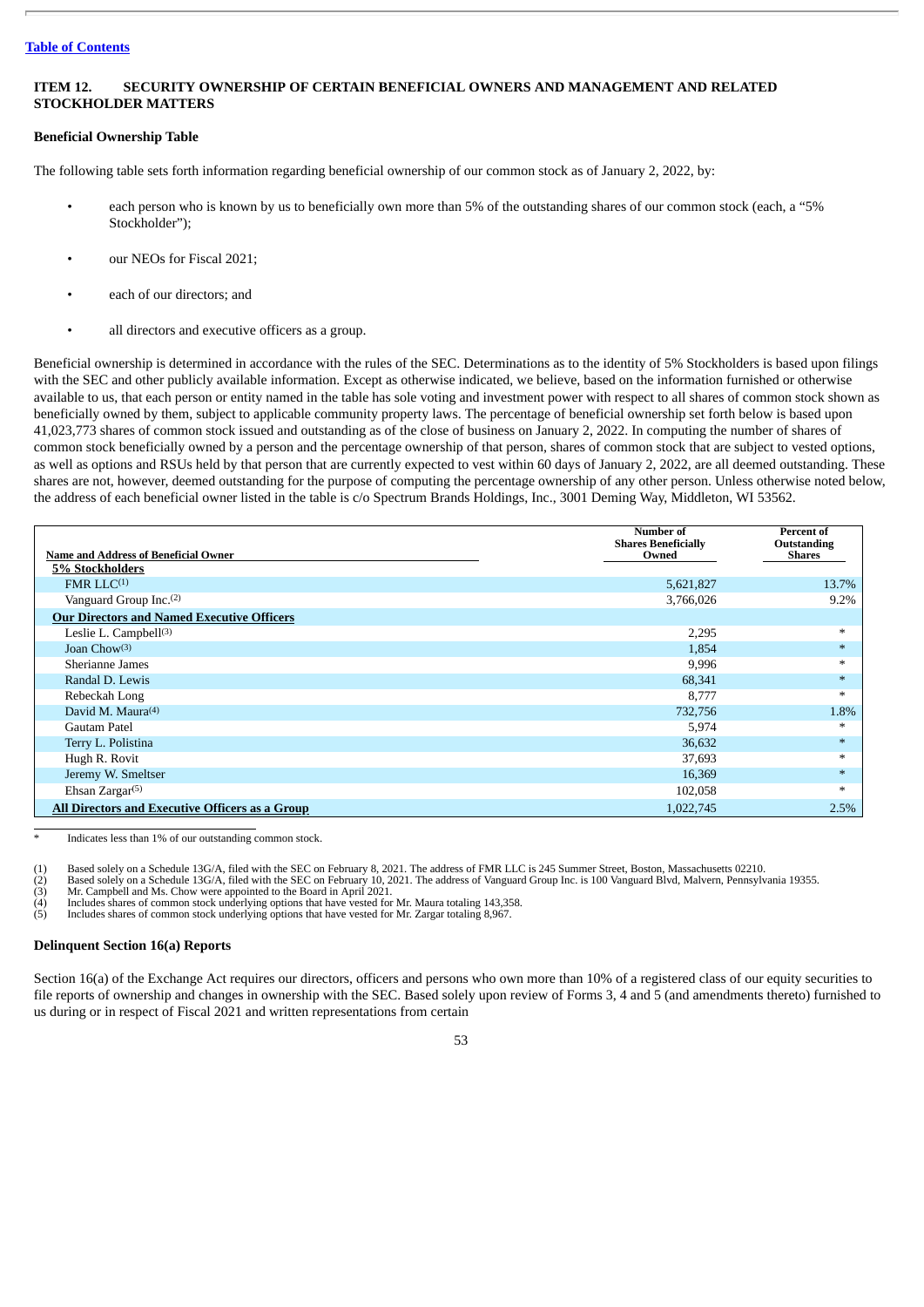reporting persons and except as set forth in the succeeding sentence, we believe that all Section 16(a) filing requirements applicable to our directors, executive officers and 10% stockholders were satisfied in a timely manner during Fiscal 2021 with respect to the Company. During Fiscal 2021, due to an administrative error, each of David M. Maura, Randal D. Lewis, Ehsan Zargar and Rebeckah Long filed one late report with respect to the vesting of certain restricted stock units and performance stock units and the disposition of share of the Company's common stock to satisfy such person's tax liability resulting from such vesting.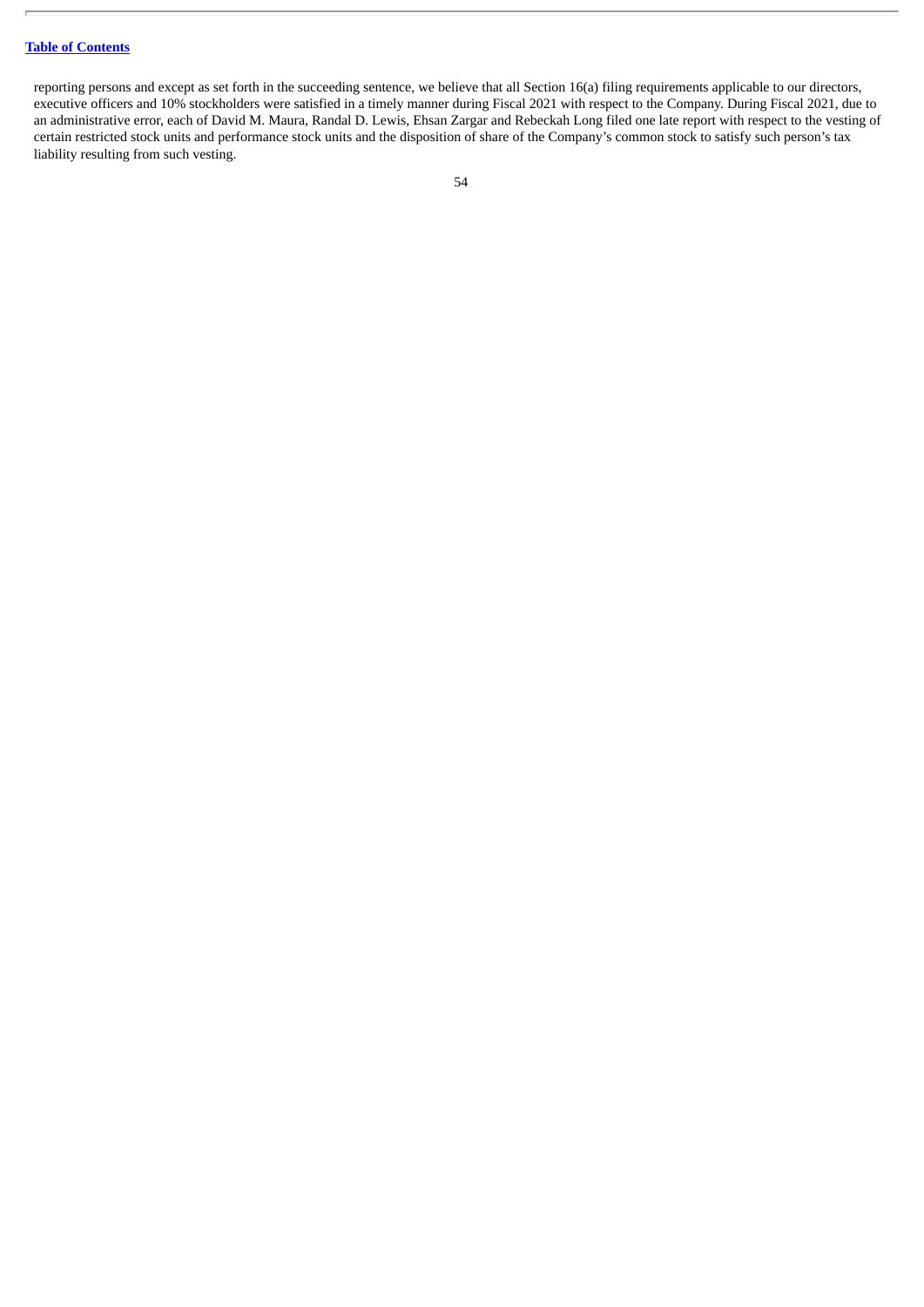# <span id="page-54-0"></span>**ITEM 13. CERTAIN RELATIONSHIPS AND RELATED TRANSACTIONS**

#### **Policies on Transactions with Related Persons**

All of the Company's executive officers, directors and employees are required to disclose to the Company's General Counsel all transactions which involve any actual, potential or suspected activity or personal interest that creates or appears to create a conflict between the interests of the Company and the interests of their executive officers, directors or employees. In cases involving executive officers, directors or senior-level management, the Company's General Counsel will investigate the proposed transaction for potential conflicts of interest and then refer the matter to the Company's Audit Committee to make a full review and determination. In cases involving other employees, the Company's General Counsel, in conjunction with the employee's regional supervisor and the Company's Director of Internal Audit, will review the proposed transaction. If they determine that no conflict of interest will result from engaging in the proposed transaction, then they will refer the matter to the Company's CEO for final approval.

The Company's legal department and financial accounting department monitor transactions for an evaluation and determination of potential relatedperson transactions that would need to be disclosed in the Company's periodic reports or proxy materials under generally accepted accounting principles and applicable SEC rules and regulations.

In addition, under our Corporate Governance Guidelines, our directors are prohibited from taking for themselves opportunities related to the Company's business that are presented to them in their capacity as a director for the Company's benefit, from using our property, information or position for personal gain or from competing with the Company for business opportunities if such opportunities were presented to them in their capacity as a director for the Company's benefit. If the Company's disinterested Board members determine that the Company will not pursue an opportunity that relates to our business and consent to a director then personally pursuing the opportunity, then the director may do so. The Company has declined and in the future may decline, such opportunities and our directors may pursue such opportunities.

For more information on the Company's policies and procedures for review and approval of related-person transactions, please see the Company's Code of Ethics for the Principal Executive Officer and Senior Financial Officers and the Spectrum Brands Code of Business Conduct and Ethics, each of which is posted on the Company's website at www.spectrumbrands.com under "*Investor Relations—Corporate Governance Documents.*"

## **Transactions with Significant Stockholders**

None

#### **Other Transactions**

None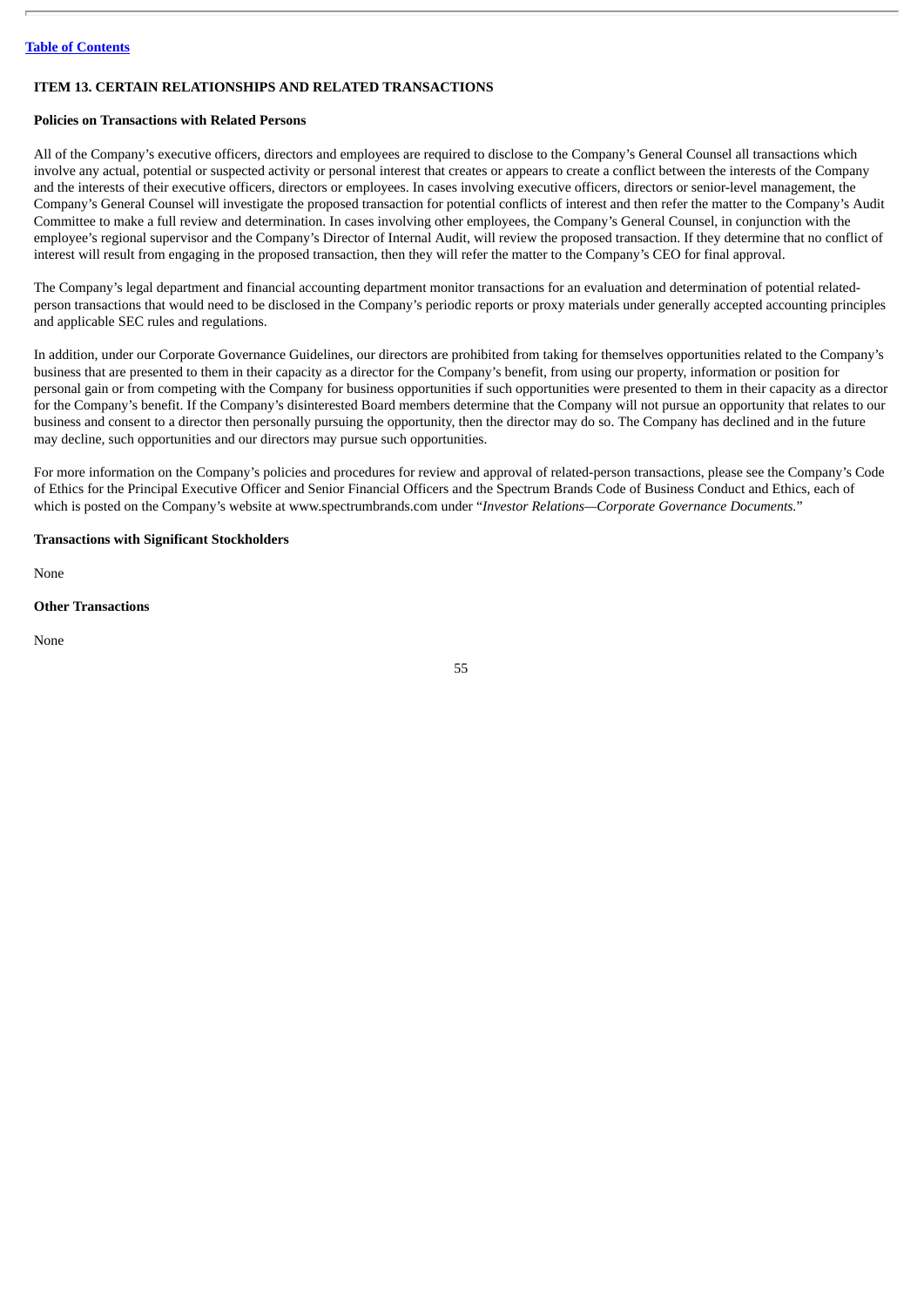# **Appendix A**

## **INFORMATION REGARDING NON-GAAP FINANCIAL MEASURES**

This report contains non-GAAP metrics such as organic net sales and Adjusted EBITDA (earnings before interest, taxes, depreciation, amortization). While we believe organic net sales and Adjusted EBITDA are useful supplemental information, such adjusted results are not intended to replace our financial results in accordance with Accounting Principles Generally Accepted in the United States ("GAAP") and should be read in conjunction with those GAAP results.

*Organic Net Sales.* We define organic net sales as net sales excluding the effect of changes in foreign currency exchange rates and/or impact from acquisitions (where applicable). We believe this non-GAAP measure provides useful information to investors because it reflects regional and operating segment performance from our activities without the effect of changes in currency exchange rate and/or acquisitions. We use organic net sales as one measure to monitor and evaluate our regional and segment performance. Organic growth is calculated by comparing organic net sales to net sales in the prior year. The effect of changes in currency exchange rates is determined by translating the period's net sales using the currency exchange rates that were in effect during the prior comparative period. Net sales are attributed to the geographic regions based on the country of destination. We exclude net sales from acquired businesses in the current year for which there are no comparable sales in the prior period. The following is a reconciliation of net sales to organic net sales for the fiscal year ended September 30, 2021 compared to net sales for the fiscal year ended September 30, 2020.

|                         | <b>September 30, 2021</b> |                  |                                           |                                      |                     |                   |                  |                  |          |         |
|-------------------------|---------------------------|------------------|-------------------------------------------|--------------------------------------|---------------------|-------------------|------------------|------------------|----------|---------|
|                         |                           |                  |                                           | <b>Net Sales</b><br><b>Excluding</b> |                     |                   |                  |                  |          |         |
|                         |                           | <b>Effect</b> of |                                           | <b>Effect of</b>                     |                     |                   |                  | <b>Net Sales</b> |          |         |
|                         |                           | Changes in       |                                           | <b>Changes</b> in                    | <b>Effect of</b>    |                   | Organic          | September 30,    |          |         |
| (in millions, except %) | <b>Net Sales</b>          | Currency         |                                           | Currency                             | <b>Acquisitions</b> |                   | <b>Net Sales</b> | 2020             | Variance |         |
| <b>HPC</b>              | \$1,260.1                 | (31.1)           |                                           | 1,229.0                              |                     | $\hspace{0.05cm}$ | \$1,229.0        | 1,107.6          | \$121.4  | 11.0%   |
| <b>GPC</b>              | 1,129.9                   | (18.4)           |                                           | 1,111.5                              |                     | (99.5)            | 1,012.0          | 962.6            | 49.4     | 5.1%    |
| H&G                     | 608.1                     |                  | $\qquad \qquad \overline{\qquad \qquad }$ | 608.1                                |                     | (23.2)            | 584.9            | 551.9            | 33.0     | $6.0\%$ |
| Total                   | \$2,998.1                 | (49.5)           |                                           | 2,948.6                              |                     | (122.7)           | \$2,825.9        | 2,622.1          | \$203.8  | 7.8%    |

*Adjusted EBITDA*. Adjusted EBITDA is a non-GAAP metric used by management that we believe provides useful information to investors because it reflects the ongoing operating performance and trends of our segments, excluding certain non-cash based expenses and/or non-recurring items during each of the comparable periods. It also facilitates comparisons between peer companies since interest, taxes, depreciation and amortization can differ greatly between organizations as a result of differing capital structures and tax strategies. Adjusted EBITDA is also used for determining compliance with the Company's debt covenants.

EBITDA is calculated by excluding the Company's income tax expense, interest expense, depreciation expense and amortization expense (from intangible assets) from net income. Adjusted EBITDA further excludes:

- Stock based and other incentive compensation costs that consist of costs associated with long-term compensation arrangements and other equity-based compensation based upon achievement of long-term performance metrics under the Company's LTIP; and generally consist of non-cash, stock-based compensation. During the year ended September 30, 2021, other incentive compensation also includes incentive bridge awards issued due to changes in the Company's LTIP that allowed for cash based payment upon employee election but does not qualify for share-based compensation. All bridge awards fully vested in November 2020;
- Restructuring and related charges, which consist of project costs associated with the restructuring initiatives across the Company's segments;
- Transaction related charges that consist of (1) transaction costs from acquisitions or subsequent project costs directly associated with integration of an acquired business with the consolidated group; and (2) transaction costs from divestitures and subsequent project costs to facilitate separation of shared operations, including development of transferred shared service operations, platforms and personnel transferred, and exiting of transition service arrangements (TSAs) and reverse TSAs;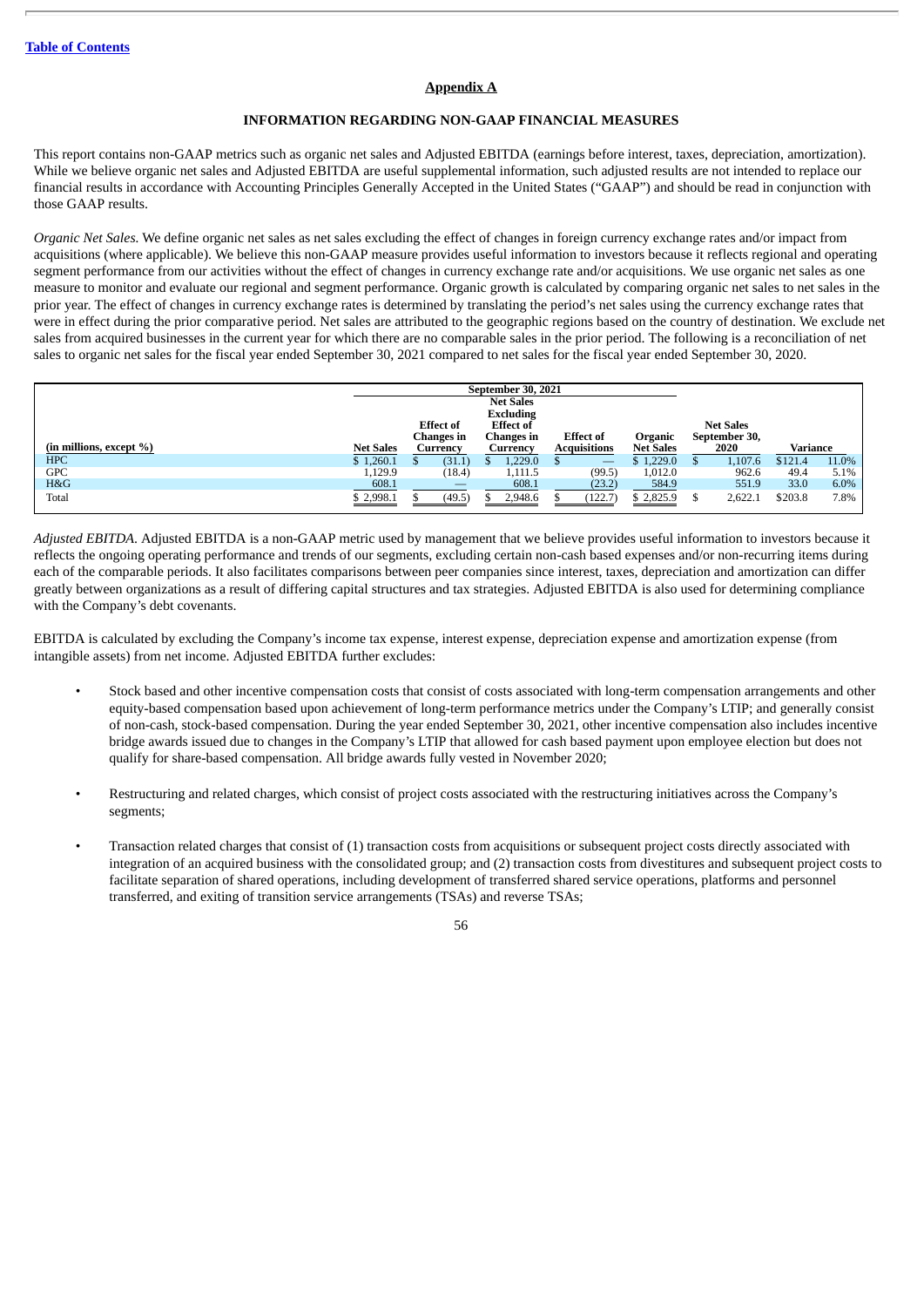- Unallocated shared costs associated with discontinued operations from certain shared and center-led administrative functions supporting the Company's business units excluded from income from discontinued operations as they are not a direct cost of the discontinued business but a result of indirect allocations, including but not limited to, information technology, human resources, finance and accounting, supply chain, and commercial operations. Amounts attributable to unallocated shared costs would be mitigated through subsequent strategic or restructuring initiatives, TSAs, elimination of extraneous costs or re-allocation or absorption by existing continuing operations following the completed sale of the discontinued operations;
- Gains and losses attributable to the Company's investment in Energizer common stock. During the year ended September 30, 2021, the Company sold its remaining shares in Energizer common stock;
- Non-cash asset impairments or write-offs realized and recognized in earnings from continuing operations;
- Non-cash purchase accounting inventory adjustments recognized in earnings from continuing operations after an acquisition;
- Incremental reserves for non-recurring litigation or environmental remediation activity including the proposed settlement on outstanding litigation matters at our H&G division attributable to significant and unusual nonrecurring claims with no previous history or precedent recognized during the year ended September 30, 2021;
- Incremental costs realized under a three-year tolling agreement entered into with the buyer in consideration with the divestiture of the Coevorden Operations on March 29, 2020, for the continued production of dog and cat food products purchased to support GPC commercial operations and distribution in Europe;
- Gain on extinguishment of the Salus CLO debt due to the discharge of the obligation during the year ended September 30, 2020;
- Foreign currency gains and losses attributable to multicurrency loans for the year ended September 30, 2020, that were entered into with foreign subsidiaries in exchange for the receipt of divestiture proceeds by the parent company and the distribution of the respective foreign subsidiaries' net assets as part of the GBL and GAC divestitures; and
- Other adjustments primarily consisting of costs attributable to (1) incremental fines and penalties realized for delayed shipments following the transition of a third-party logistics service provider in GPC during the year ended September 30, 2021; (2) costs associated with Salus operations during the years ended September 30, 2021 and 2020 as they are not considered a component of continuing commercial products company; (3) expenses and cost recovery for flood damage at the Company's facilities in Middleton, Wisconsin recognized during the year ended September 30, 2020; and (4) incremental costs for separation of a key executives during the year ended September 30, 2020

The following is a reconciliation net income from continuing operations to Adjusted EBITDA for the fiscal years ended September 30, 2021 and 2020.

| <b>SPECTRUM BRANDS HOLDINGS, INC. (in millions)</b> | <b>Year Ended</b><br>September 30,<br>2021 |        | <b>Year Ended</b><br>September 30,<br>2020 |
|-----------------------------------------------------|--------------------------------------------|--------|--------------------------------------------|
| Net income (loss) from continuing operations        |                                            | 15.3   | \$<br>(52.4)                               |
| Income tax (benefit) expense                        |                                            | (26.4) | 27.3                                       |
| Interest expense                                    |                                            | 116.5  | 93.7                                       |
| Depreciation and amortization                       |                                            | 117.0  | 114.7                                      |
| <b>EBITDA</b>                                       |                                            | 222.4  | 183.3                                      |
| Share and incentive based compensation              |                                            | 29.4   | 36.1                                       |
| Restructuring and related charges                   |                                            | 40.3   | 71.6                                       |
| Transaction related charges                         |                                            | 56.3   | 23.1                                       |
| <b>Unallocated share costs</b>                      |                                            | 26.9   | 17.4                                       |
| (Gain) loss on Energizer investment                 |                                            | (6.9)  | 16.8                                       |
| Loss on sale of Coevorden operations                |                                            |        | 26.8                                       |
| Write-off from impairment of intangible assets      |                                            |        | 24.2                                       |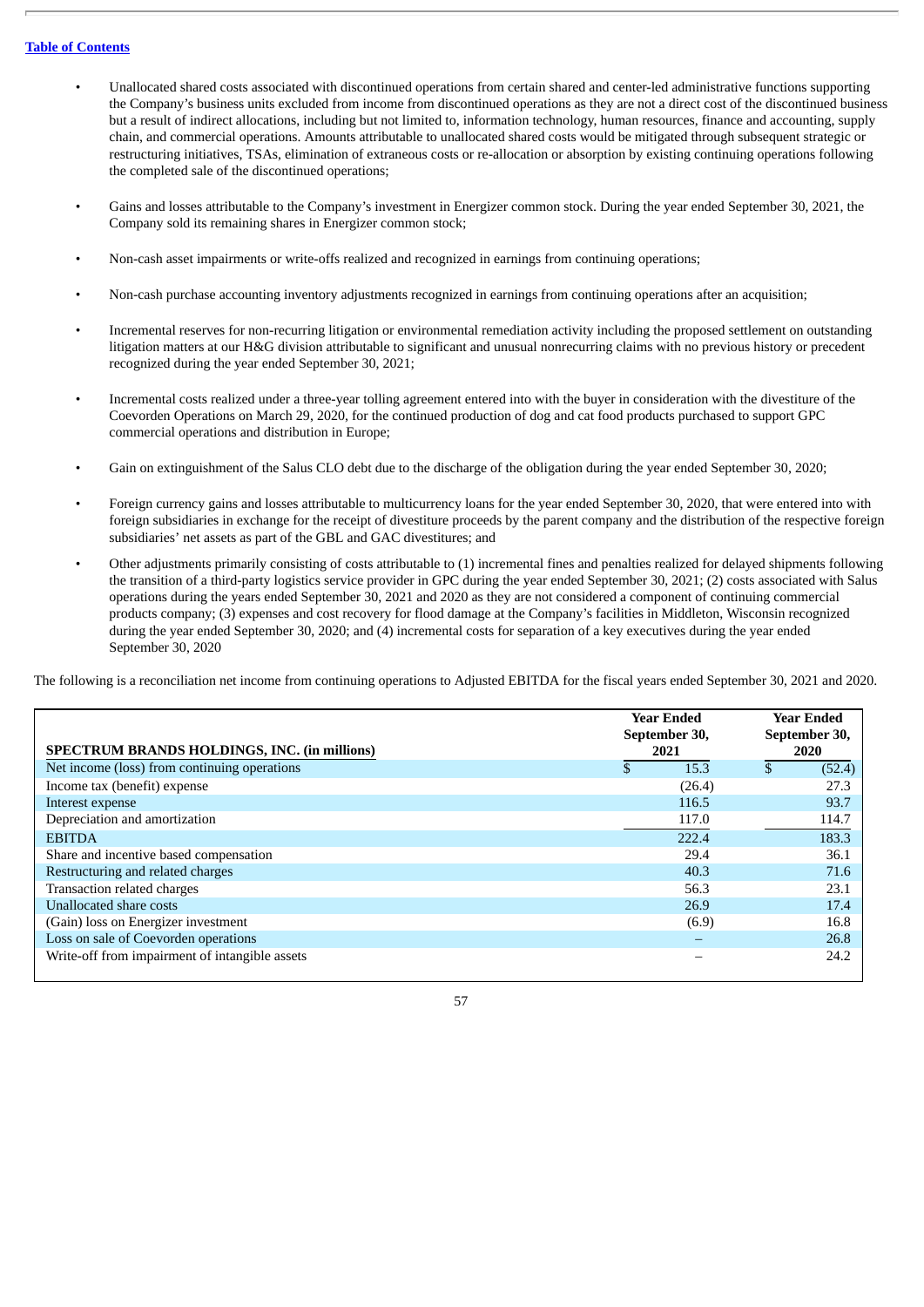|                                                          | <b>Year Ended</b><br>September 30, | <b>Year Ended</b><br>September 30, |
|----------------------------------------------------------|------------------------------------|------------------------------------|
| SPECTRUM BRANDS HOLDINGS, INC. (in millions)             | 2021                               | 2020                               |
| Foreign currency loss on multicurrency divestiture loans |                                    | 3.8                                |
| Salus CLO debt extinguishment                            |                                    | (76.2)                             |
| Inventory acquisition step-up                            | 7.3                                |                                    |
| Legal and environmental remediation reserves             | 6.0                                |                                    |
| Coevorden tolling related charges                        | 6.2                                |                                    |
| Other                                                    | 3.9                                | (3.0)                              |
| <b>Adjusted EBITDA</b>                                   | 391.8                              | 323.9                              |
| Net Sales                                                | 2,998.1                            | 2,622.1                            |
| Adjusted EBITDA Margin                                   | 13.1%                              | 12.4%                              |
|                                                          |                                    |                                    |

*Pro Forma Adjusted EBITDA.* The following tables show the Company's Pro Forma Adjusted EBITDA for the fiscal years ended September 30, 2021 and 2020. Pro Forma Adjusted EBITDA is defined as the Company's Adjusted EBITDA, further adjusted to include the results of the Company's Hardware and Home Improvement ("HHI") segment.

| <b>Twelve Month Period Ended</b><br><b>September 30, 2021</b><br>(in millions) | <b>Continuing</b> |                      |                          | HHI<br><b>Operations</b>            |       |  |  |  |  |
|--------------------------------------------------------------------------------|-------------------|----------------------|--------------------------|-------------------------------------|-------|--|--|--|--|
| Net income                                                                     |                   | 15.3                 | \$180.5                  | <b>HHI</b><br>$\mathbf{s}$<br>195.8 |       |  |  |  |  |
| Income tax (benefit) expense                                                   |                   | (26.4)               | 63.2                     | 36.8                                |       |  |  |  |  |
| Interest expense                                                               |                   | 116.5                | 47.9                     | 164.4                               |       |  |  |  |  |
| Depreciation and amortization                                                  |                   | 117.0                | 31.1                     | 148.1                               |       |  |  |  |  |
| <b>EBITDA</b>                                                                  |                   | 222.4                | 322.7                    | 545.1                               |       |  |  |  |  |
| Share and incentive based compensation                                         |                   | 29.4                 | 0.9                      | 30.3                                |       |  |  |  |  |
| Restructuring and related charges                                              |                   | 40.3                 | 0.7                      | 41.0                                |       |  |  |  |  |
| Transaction related charges                                                    |                   | 56.3                 | -                        | 56.3                                |       |  |  |  |  |
| Unallocated shared costs                                                       |                   | 26.9                 | (26.9)                   |                                     |       |  |  |  |  |
| Gain on Energizer investment                                                   |                   | (6.9)                |                          |                                     | (6.9) |  |  |  |  |
| Inventory acquisition step-up                                                  |                   | 7.3                  | $\overline{\phantom{0}}$ |                                     | 7.3   |  |  |  |  |
| Legal and environmental remediation reserves                                   |                   | 6.0                  |                          |                                     | 6.0   |  |  |  |  |
| Coevorden tolling related charges                                              |                   | 6.2                  | $\overline{\phantom{0}}$ |                                     | 6.2   |  |  |  |  |
| Other                                                                          |                   | 3.9<br>-             |                          |                                     | 3.9   |  |  |  |  |
| <b>Adjusted EBITDA</b>                                                         |                   | 391.8<br>\$297.4     |                          | 689.2<br>\$                         |       |  |  |  |  |
| <b>Net Sales</b>                                                               |                   | \$1,615.8<br>2,998.1 |                          | \$4,613.9                           |       |  |  |  |  |
| <b>Adjusted EBITDA Margin</b>                                                  |                   | 13.1%                | 18.4%                    |                                     | 14.9% |  |  |  |  |

| <b>Twelve Month Period Ended</b><br>September 30, 2020<br>(in millions) | Continuing<br><b>Operations</b> |        | <b>HHI</b> | Proforma<br>including<br><b>HHI</b> |
|-------------------------------------------------------------------------|---------------------------------|--------|------------|-------------------------------------|
| Net income                                                              | \$                              | (52.4) | \$136.9    | 84.5                                |
| Income tax expense                                                      |                                 | 27.3   | 43.6       | 70.9                                |
| Interest expense                                                        |                                 | 93.7   | 50.8       | 144.5                               |
| Depreciation and amortization                                           |                                 | 114.7  | 33.9       | 148.6                               |
| <b>EBITDA</b>                                                           |                                 | 183.3  | 265.2      | 448.5                               |
| Share and incentive based compensation                                  |                                 | 36.1   | 7.5        | 43.6                                |
| Restructuring and related charges                                       |                                 | 71.6   | 1.0        | 72.6                                |
| Transaction related charges                                             |                                 | 23.1   |            | 23.1                                |
| Unallocated shared costs                                                |                                 | 17.4   | (17.4)     |                                     |
|                                                                         |                                 |        |            |                                     |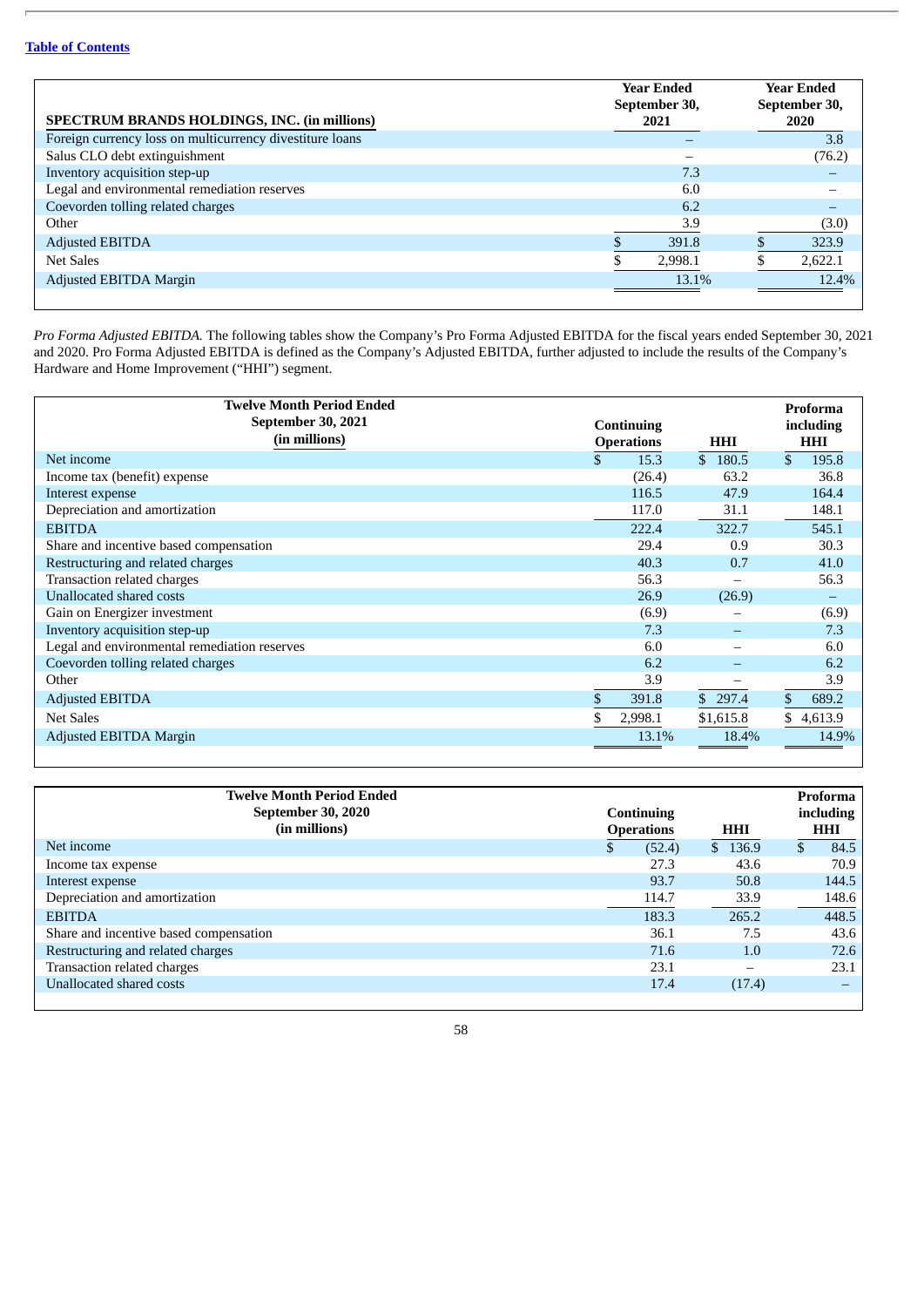r.

| Loss on Energizer investment                             | 16.8      |           | 16.8      |
|----------------------------------------------------------|-----------|-----------|-----------|
| Loss on sale of Coevorden operations                     | 26.8      |           | 26.8      |
| Write-off from impairment of intangible assets           | 24.2      |           | 24.2      |
| Foreign currency loss on multicurrency divestiture loans | 3.8       |           | 3.8       |
| Salus CLO debt extinguishment                            | (76.2)    |           | (76.2)    |
| Other                                                    | (3.0)     |           | (3.0)     |
| <b>Adjusted EBITDA</b>                                   | \$323.9   | \$256.3   | \$580.2   |
| <b>Net Sales</b>                                         | \$2,622.1 | \$1,342.1 | \$3,964.2 |
| Adjusted EBITDA Margin                                   | 12.4%     | 19.1%     | 14.6%     |
|                                                          |           |           |           |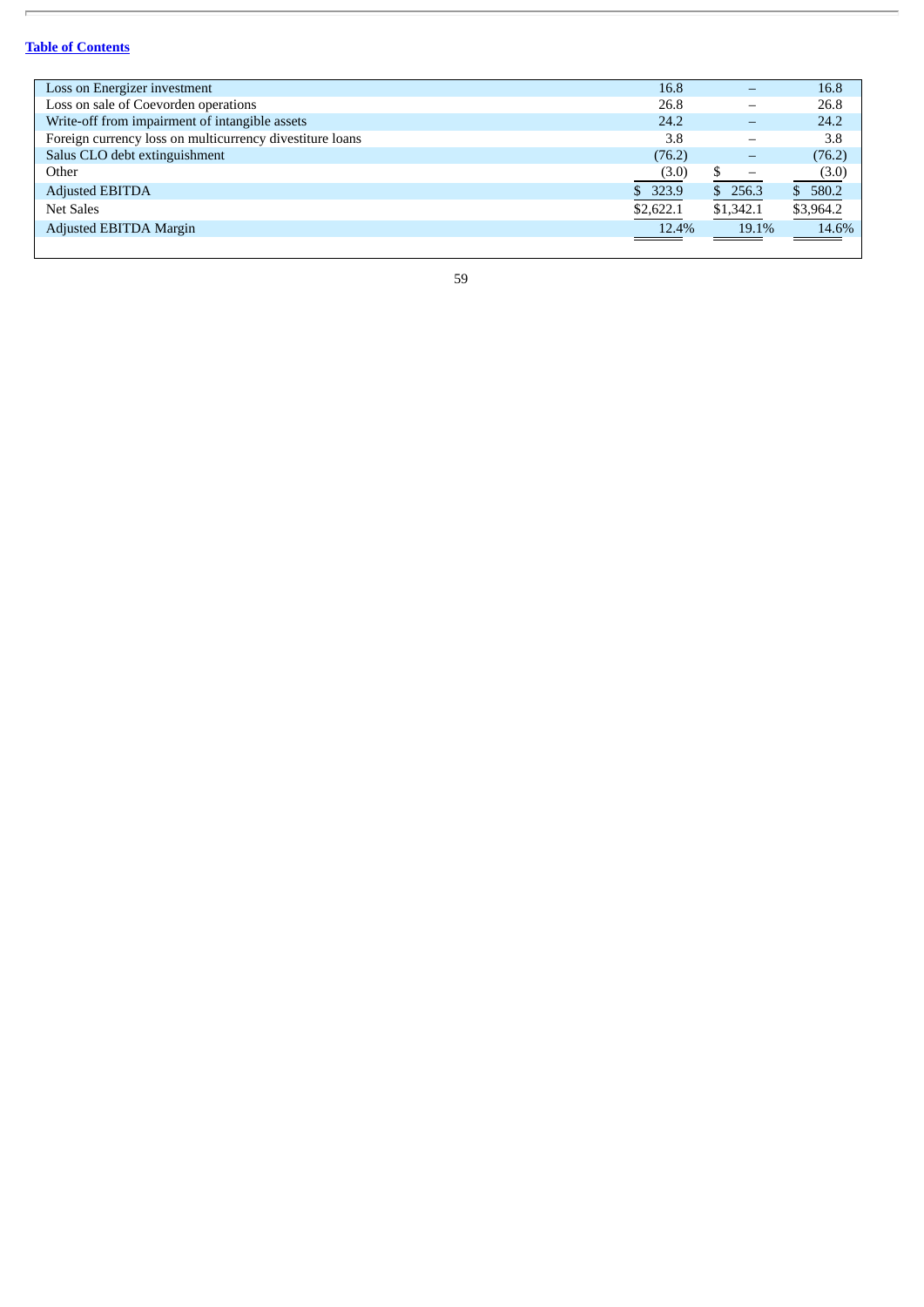# **PART IV**

# <span id="page-59-1"></span><span id="page-59-0"></span>**ITEM 15. EXHIBITS, FINANCIAL STATEMENTS AND SCHEDULES**

(b) List of Exhibits.

The following is a list of exhibits filed with this Form 10-K/A.

# **EXHIBIT INDEX**

<span id="page-59-2"></span>

| Exhibit 2.1 | Agreement and Plan of Merger, dated as of February 24, 2018, by and among Spectrum Brands Legacy, Inc. (f.k.a. Spectrum<br>Brands Holdings, Inc.), Spectrum Brands Holdings, Inc. (f.k.a. HRG Group, Inc.), HRG SPV Sub I, Inc. and HRG SPV Sub<br>II, LLC (incorporated herein by reference to Exhibit 2.1 to the Current Report on Form 8-K filed with the SEC by Spectrum<br>Brands Holdings, Inc. (f.k.a. HRG Group, Inc.) on February 26, 2018 (File No. 001-4219)) (Schedules have been omitted<br>pursuant to Item 601(b)(2) of Regulation S-K. The Company agrees to furnish supplementally to the SEC a copy of any<br>omitted schedule upon request.). |
|-------------|------------------------------------------------------------------------------------------------------------------------------------------------------------------------------------------------------------------------------------------------------------------------------------------------------------------------------------------------------------------------------------------------------------------------------------------------------------------------------------------------------------------------------------------------------------------------------------------------------------------------------------------------------------------|
| Exhibit 2.2 | Amendment No. 1 to Agreement and Plan of Merger, dated as of June 8, 2018, by and among Spectrum Brands Holdings,<br>Inc., HRG Group, Inc., HRG SPV Sub I, Inc. and HRG SPV Sub II, LLC (incorporated herein by reference to Exhibit 2.2 to<br>the Current Report on Form 8-K filed with the SEC by Spectrum Brands Holdings, Inc. (f.k.a. HRG Group, Inc.) on July 13,<br>2018 (File No. 001-4219)).                                                                                                                                                                                                                                                            |
| Exhibit 2.3 | Acquisition Agreement, dated as of November 15, 2018, by and among Spectrum Brands Holdings, Inc. and Energizer<br>Holdings, Inc. (incorporated herein by reference to Exhibit 2.1 to the Current Report on Form 8-K filed with the SEC by<br>Spectrum Brands Holdings, Inc. on November 19, 2018 (File No. 001-4219)) (Schedules have been omitted pursuant to Item<br>601(b)(2) of Regulation S-K. The Company agrees to furnish supplementally to the SEC a copy of any omitted schedule<br>upon request.).                                                                                                                                                   |
| Exhibit 2.4 | Amended and Restated Acquisition Agreement, dated as of November 15, 2018, by and between Energizer Holdings, Inc.<br>and Spectrum Brands Holdings, Inc. (incorporated herein by reference to Exhibit 2.2 to the Current Report on Form 8-K filed<br>with the SEC by Spectrum Brands Holdings, Inc. on November 19, 2018 (File No. 001-4219) (Schedules have been omitted<br>pursuant to Item 601(b)(2) of Regulation S-K. The Company agrees to furnish supplementally to the SEC a copy of any<br>omitted schedule upon request.).                                                                                                                             |
| Exhibit 2.5 | Asset and Stock Purchase Agreement, dated as of September 8, 2021, by and between Spectrum Brands, Inc. and ASSA<br>ABLOY AB (incorporated herein by reference to Exhibit 2.5 to the Annual Report on Form 10-K filed with the SEC by<br>Spectrum Brands Holdings, Inc. on November 23, 2021 (File No. 001-4219)) (Schedules have been omitted pursuant to Item<br>601(b)(2) of Regulation S-K. The Company agrees to furnish supplementally to the SEC a copy of any omitted schedule<br>upon request.)                                                                                                                                                         |
| Exhibit 3.1 | Amended and Restated Certificate of Incorporation of Spectrum Brands Holdings, Inc. (f.k.a. HRG Group, Inc.)<br>(incorporated herein by reference to Exhibit 3.1 to the Current Report on Form 8-K filed with the SEC by Spectrum Brands<br>Holdings, Inc. (f.k.a. HRG Group, Inc.) on July 13, 2018 (File No. 001-4219)).                                                                                                                                                                                                                                                                                                                                       |
| Exhibit 3.2 | Certificate of Amendment to the Amended and Restated Certificate of Incorporation of the Registrant, filed with the<br>Secretary of State of the State of Delaware on August 3, 2021 (incorporated herein by reference to Exhibit 3.1 to the Current<br>Report on Form 8-K filed with the SEC by Spectrum Brands Holdings, Inc. on August 3, 2021 (File No. 001-4219)).                                                                                                                                                                                                                                                                                          |
| Exhibit 3.3 | Third Restated By-Laws of Spectrum Brands Holdings, Inc. (incorporated herein by reference to Exhibit 3.1 to the Current<br>Report on Form 8-K filed with the SEC by Spectrum Brands Holdings, Inc. on May 17, 2019 (File No. 001-04219)).                                                                                                                                                                                                                                                                                                                                                                                                                       |
| Exhibit 3.4 | Certificate of Formation of SB/RH Holdings, LLC (incorporated herein by reference to Exhibit 3.29 to the Registration<br>Statement on Form S-4 filed with the SEC by Spectrum Brands, Inc. on December 3, 2013 (File No. 333-192634)).                                                                                                                                                                                                                                                                                                                                                                                                                           |
| Exhibit 3.5 | Operating Agreement of SB/RH Holdings, LLC (incorporated herein by reference to Exhibit 3.30 to the Registration<br>Statement on Form S-4 filed with the SEC by Spectrum Brands, Inc. on December 3, 2013 (File No. 333-192634)).                                                                                                                                                                                                                                                                                                                                                                                                                                |
| Exhibit 3.6 | Certificate of Designation of Series B Preferred Stock of Spectrum Brands Holdings, Inc. (f.k.a. HRG Group, Inc.), as filed<br>with the Secretary of State of Delaware on February 26, 2018. (incorporated herein by reference to Exhibit 3.3 to the Current<br>Report on Form 8-K filed with the SEC by Spectrum Brands Holdings, Inc. (f.k.a. HRG Group, Inc.) on July 13, 2018 (File<br>No. $001-4219$ ).                                                                                                                                                                                                                                                     |
| Exhibit 4.1 | Indenture governing Spectrum Brands, Inc.'s 6.125% Senior Notes due 2024, dated as of December 4, 2014, among<br>Spectrum Brands, Inc., the guarantors named therein and US Bank National Association, as trustee (incorporated herein by<br>reference to Exhibit 4.1 to the Current Report on Form 8-K filed with the SEC by Spectrum Brands Legacy, Inc. (f.k.a.<br>Spectrum Brands Holdings, Inc.) on December 8, 2014 (File No. 001-34757)).                                                                                                                                                                                                                 |
| Exhibit 4.2 | Indenture governing Spectrum Brands, Inc.'s 5.750% Senior Notes due 2025, dated as of May 20, 2015, among Spectrum<br>Brands, Inc., the guarantors named therein and US Bank National Association, as trustee (incorporated herein by reference to<br>Exhibit 4.1 to the Current Report on Form 8-K filed with the SEC by Spectrum Brands Legacy, Inc. (f.k.a. Spectrum Brands<br>Holdings, Inc.) on May 20, 2015 (File No. 001-34757)).                                                                                                                                                                                                                         |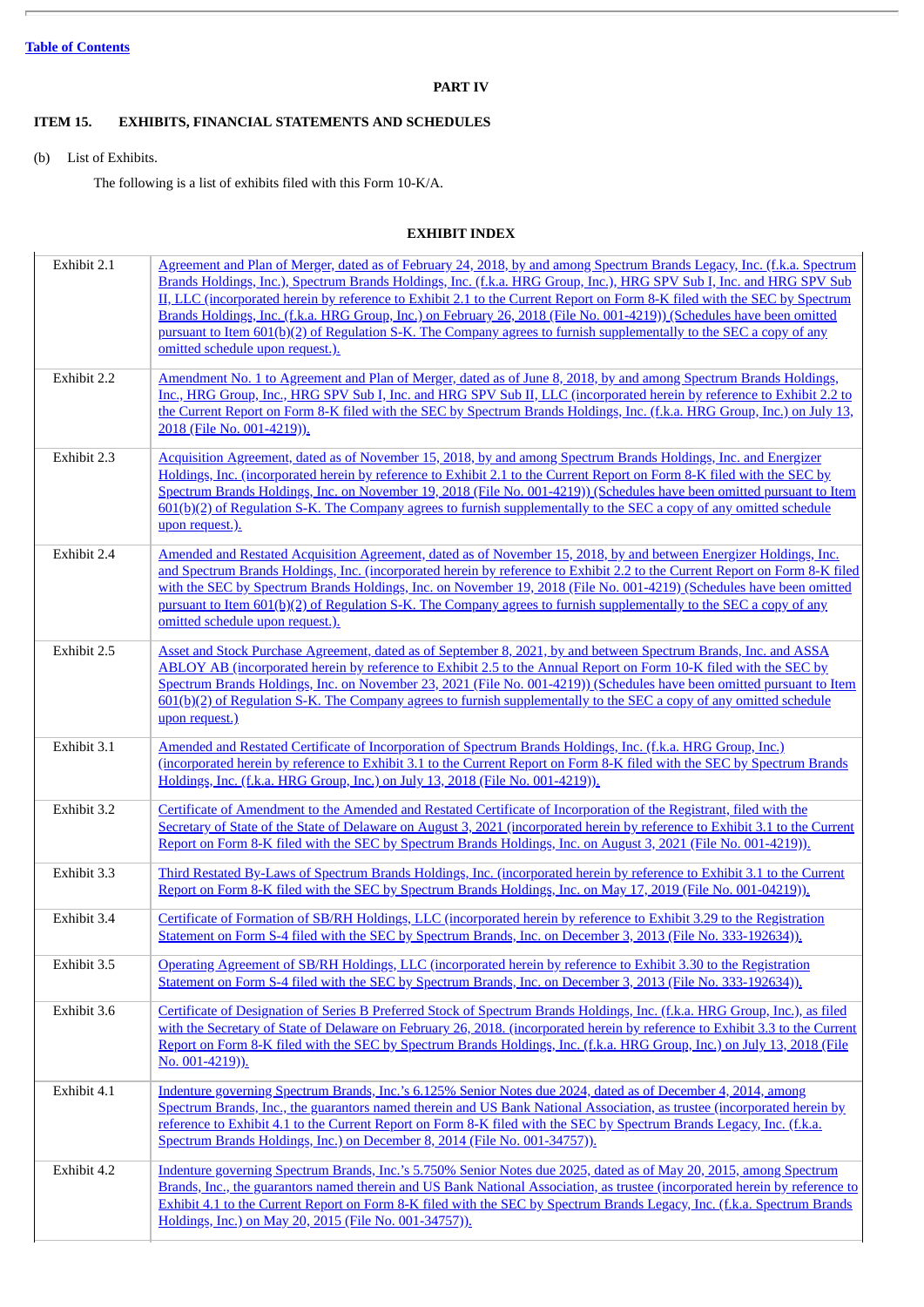| Exhibit 4.3 | Indenture governing Spectrum Brands, Inc.'s 4.000% Senior Notes due 2026, dated as of September 20, 2016, among<br>Spectrum Brands, Inc., the guarantors named therein, U.S. Bank National Association, as trustee, Elavon Financial Services<br>DAC, UK Branch, as paying agent and Elavon Financial Services DAC, as registrar and transfer agent (incorporated herein<br>by reference to Exhibit 4.1 to the Current Report on Form 8-K filed with the SEC by Spectrum Brands Legacy, Inc. (f.k.a.<br>Spectrum Brands Holdings, Inc.) on December 8, 2014 (File No. 001-34757)). |
|-------------|------------------------------------------------------------------------------------------------------------------------------------------------------------------------------------------------------------------------------------------------------------------------------------------------------------------------------------------------------------------------------------------------------------------------------------------------------------------------------------------------------------------------------------------------------------------------------------|
| Exhibit 4.4 | Indenture governing Spectrum Brands, Inc.'s 5.00% Senior Notes due 2029, dated as of September 24, 2019, among<br>Spectrum Brands, Inc., the guarantors named therein and US Bank National Association, as trustee (incorporated herein by<br>reference to Exhibit 4.1 to the Current Report on Form 8-K filed with the SEC by Spectrum Brands Holdings, Inc. (f.k.a.<br>HRG Group, Inc.) on September 24, 2019 (File No. 001-4219)).                                                                                                                                              |
| Exhibit 4.5 | Indenture governing Spectrum Brands, Inc.'s 5.50% Senior Notes due 2030, dated as of June 30, 2020, among Spectrum<br>Brands, Inc., the guarantors named therein and US Bank National Association, as trustee (filed by incorporation by reference<br>to Exhibit 4.1 to the Current Report on Form 8-K filed with the SEC by Spectrum Brands Holdings, Inc. (f.k.a. HRG Group,<br>Inc.) on June 30, 2020 (File No. 001-4219)).                                                                                                                                                     |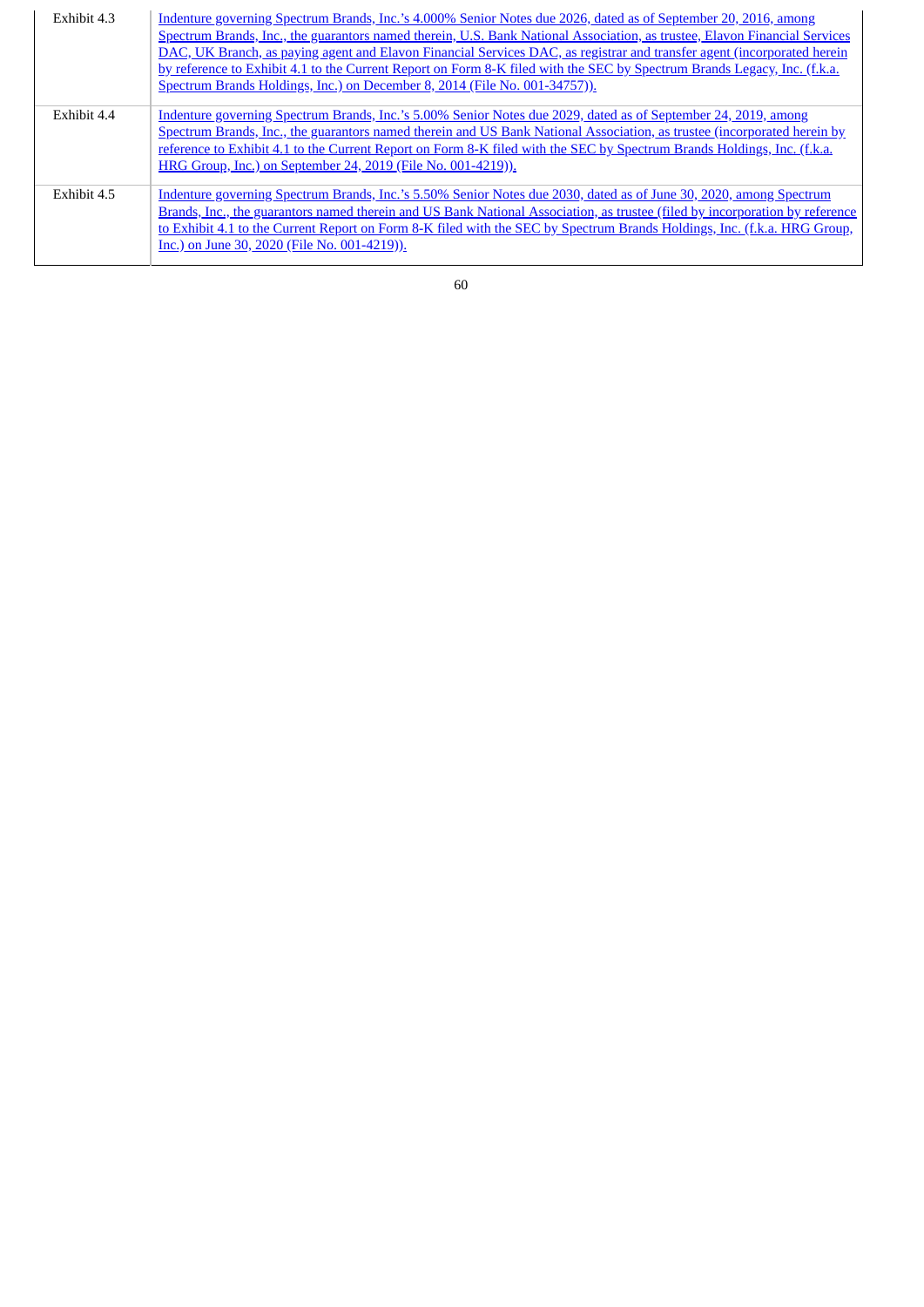| Exhibit 4.6    | Indenture governing the 3.875% Senior Notes due 2031, dated as of March 3, 2021, among Spectrum Brands, Inc., the<br>guarantors party thereto and US Bank National Association, as trustee (incorporated herein by reference to Exhibit 4.1 to the<br>Current Report on Form 8-K filed with the SEC by Spectrum Brands Holdings, Inc. on March 3, 2021 (File No. 001-4219).                                                                                                                                                                                                                                                                                                        |
|----------------|------------------------------------------------------------------------------------------------------------------------------------------------------------------------------------------------------------------------------------------------------------------------------------------------------------------------------------------------------------------------------------------------------------------------------------------------------------------------------------------------------------------------------------------------------------------------------------------------------------------------------------------------------------------------------------|
| Exhibit 4.7    | Rights Agreement, dated as of February 24, 2018, between Spectrum Brands Holdings, Inc. (f.k.a. HRG Group, Inc.) and<br>American Stock Transfer & Trust Company, LLC, as Rights Agent, which includes the Form of Certificate of Designation of<br>Series B Preferred Stock of Spectrum Brands Holdings, Inc. (f.k.a. HRG Group, Inc.) as Exhibit A, the Form of Right<br>Certificate as Exhibit B and the Summary of Terms of the Rights Agreement as Exhibit C (incorporated herein by reference<br>to Exhibit 4.1 to the Current Report on Form 8-K filed with the SEC by Spectrum Brands Holdings, Inc. (f.k.a. HRG Group,<br>Inc.) on February 26, 2018 (File No. 001-4219)). |
| Exhibit 4.8    | Description of Capital Stock of Spectrum Brands, Holdings, Inc. (incorporated herein by reference to Exhibit 4.8 to<br>Amendment No. 1 to the Annual Report on Form 10-K/A filed with the SEC by Spectrum Brands Holdings, Inc. (f.k.a. HRG<br>Group, Inc.) on January 28, 2020 (File No. 001-4219)).                                                                                                                                                                                                                                                                                                                                                                              |
| Exhibit 10.1   | Amended and Restated Credit Agreement, dated as of June 30, 2020 among the Company, SB/RH Holdings, the guarantors<br>party thereto, the lenders party thereto from time to time and Royal Bank of Canada, as the administrative agent<br>(incorporated herein by reference to Exhibit 10.1 to the Current Report on Form 8-K filed with the SEC by Spectrum Brands<br>Holdings, Inc. on June 30, 2020 (File No. 001-4219)).                                                                                                                                                                                                                                                       |
| Exhibit 10.2   | First Amendment to Amended and Restated Credit Agreement, dated as of March 3, 2021 (to the Amended and Restated<br>Credit Agreement dated as of June 30, 2020), by and among the Company, SB/RH Holdings, Royal Bank of Canada, as the<br>administrative agent and the lenders party thereto (incorporated herein by reference to Exhibit 10.1 to the Current Report on<br>Form 8-K filed with the SEC by Spectrum Brands Holdings, Inc. on March 3, 2021 (File No. 001-4219)).                                                                                                                                                                                                   |
| Exhibit 10.3   | Security Agreement, dated as of June 23, 2015, by and among Spectrum Brands, Inc., SB/RH Holdings, LLC, the subsidiary<br>guarantors party thereto from time to time and Deutsche Bank AG New York Branch, as collateral agent (filed by<br>incorporation by reference to Exhibit 10.2 to the Current Report on Form 8-K filed with the SEC by Spectrum Brands<br>Legacy, Inc. (f.k.a. Spectrum Brands Holdings, Inc.) on June 23, 2015 (File No. 001-34757)).                                                                                                                                                                                                                     |
| Exhibit 10.4   | Loan Guaranty, dated as of June 23, 2015, by and among SB/RH Holdings, LLC, the subsidiary guarantors party thereto<br>from time to time and Deutsche Bank AG New York Branch, as administrative agent and collateral agent (filed by<br>incorporation by reference to Exhibit 10.3 to the Current Report on Form 8-K filed with the SEC by Spectrum Brands<br>Legacy, Inc. (f.k.a. Spectrum Brands Holdings, Inc.) on June 23, 2015 (File No. 001-34757)).                                                                                                                                                                                                                        |
| Exhibit 10.5+  | Amended & Restated Spectrum Brands Holdings, Inc. 2011 Omnibus Equity Award Plan (filed by incorporation by reference<br>to Exhibit 4.8 to the Registration Statement filed on Form S-8 with the SEC by Spectrum Brands Legacy, Inc. (f.k.a.<br>Spectrum Brands Holdings, Inc.) on February 1, 2017 (File No. 333-215850)).                                                                                                                                                                                                                                                                                                                                                        |
| Exhibit 10.6+  | Form of Restricted Stock Unit Agreement under the Amended & Restated Spectrum Brands Holdings, Inc. 2011 Omnibus<br>Equity Award Plan (filed by incorporation by reference to Exhibit 4.9 to the Registration Statement filed on Form S-8 with<br>the SEC by Spectrum Brands Legacy, Inc. (f.k.a. Spectrum Brands Holdings, Inc.) on February 1, 2017 (File<br>No. 333-215850)).                                                                                                                                                                                                                                                                                                   |
| Exhibit 10.7+  | Form of Performance Compensation Award Agreement under the Amended & Restated Spectrum Brands Holdings, Inc.<br>2011 Omnibus Equity Award Plan (filed by incorporation by reference to Exhibit 4.10 to the Registration Statement filed on<br>Form S-8 filed with the SEC by Spectrum Brands Legacy, Inc. (f.k.a. Spectrum Brands Holdings, Inc.) on February 1, 2017<br>(File No. 333-215850)).                                                                                                                                                                                                                                                                                   |
| Exhibit 10.8+  | Spectrum Brands Holdings, Inc. 2020 Omnibus Equity Plan (filed by incorporation by reference to Exhibit 4.1 to the<br>Registration Statement on Form S-8 filed with the SEC by Spectrum Brands Holdings, Inc.) on August 7, 2020 (File<br>No. 333-242343).                                                                                                                                                                                                                                                                                                                                                                                                                         |
| Exhibit 10.9+  | Amended and Restated Employment Agreement dated April 25, 2018, by and between Spectrum Brands, Inc., Spectrum<br>Brands Holdings, Inc. and David M. Maura (filed by incorporation by reference to Exhibit 10.1 to a Current Report on Form<br>8-K filed with the SEC by Spectrum Brands Legacy, Inc. (f.k.a. Spectrum Brands Holdings, Inc.) on September 1, 2018 (File<br>No. 001-34757)).                                                                                                                                                                                                                                                                                       |
| Exhibit 10.10+ | Employment Agreement, dated as of September 13, 2018, by and among Ehsan Zargar, Spectrum Brands Holdings, Inc.<br>(f.k.a. HRG Group, Inc.) and Spectrum Brands, Inc. (incorporated herein by reference to Exhibit 10.41 to the Annual Report<br>on Form 10-K filed with the SEC by Spectrum Brands Holdings, Inc. (f.k.a. HRG Group, Inc.) on November 23, 2018 (File<br>No. 001-4219)).                                                                                                                                                                                                                                                                                          |
| Exhibit 10.11+ | Form of Agreement with David Maura and Ehsan Zargar Regarding Certain Provisions of Such Executive's Respective Prior<br>Separation Agreements with HRG Group, Inc. (incorporated herein by reference to Exhibit 10.2 to the Quarterly Report on<br>Form 10-Q filed with the SEC by Spectrum Brands Holdings, Inc. (f.k.a. HRG Group, Inc.) on February 7, 2019 (File<br>No. 001-4219)).                                                                                                                                                                                                                                                                                           |
| Exhibit 10.12+ | Employment Agreement, dated as of September 9, 2019, by and between Spectrum Brands Holdings, Inc. and Jeremy W.<br>Smeltser. (incorporated herein by reference to Exhibit 10.2 to the Current Report on Form 8-K filed with the SEC by<br>Spectrum Brands Holdings, Inc.(f.k.a. HRG Group, Inc.) on September 9, 2019 (File No. 001-4219)).                                                                                                                                                                                                                                                                                                                                       |
| Exhibit 10.13+ | Employment Agreement, dated as of September 9, 2019, by and between Spectrum Brands Holdings, Inc. and Randal D.<br>Lewis. (incorporated herein by reference to Exhibit 10.3 to the Current Report on Form 8-K filed with the SEC by Spectrum<br>Brands Holdings, Inc.(f.k.a. HRG Group, Inc.) on September 9, 2019 (File No. 001-4219)).                                                                                                                                                                                                                                                                                                                                          |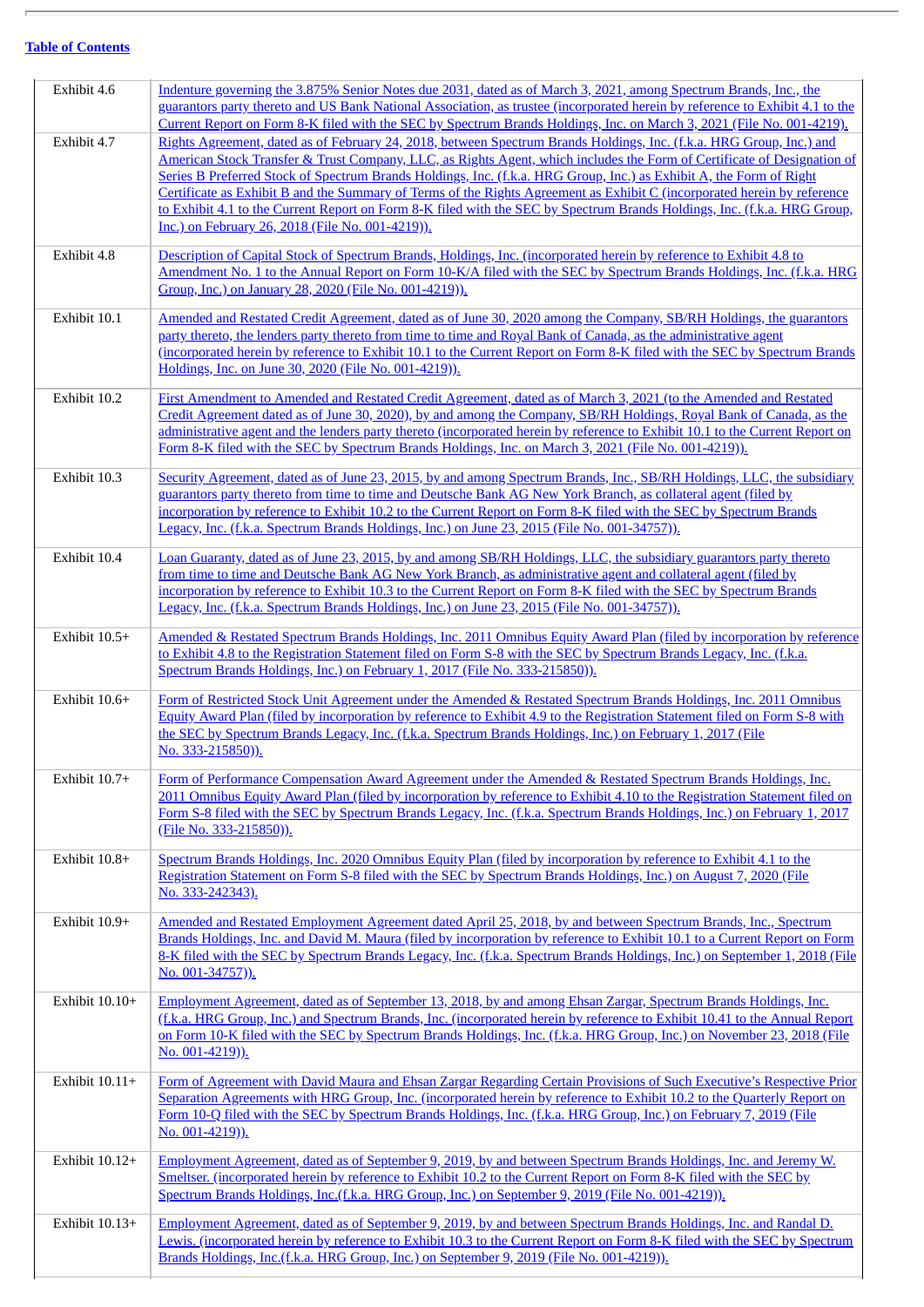| Exhibit $10.14+$ | Letter Agreement, dated as of September 9, 2019, by and between Spectrum Brands Holdings, Inc. and Rebeckah Long,<br>(incorporated herein by reference to Exhibit 10.4 to the Current Report on Form 8-K filed with the SEC by Spectrum Brands<br>Holdings, Inc. (f.k.a. HRG Group, Inc.) on September 9, 2019 (File No. 001-4219)).    |
|------------------|-----------------------------------------------------------------------------------------------------------------------------------------------------------------------------------------------------------------------------------------------------------------------------------------------------------------------------------------|
| Exhibit $10.15+$ | Severance Agreement, dated as of September 9, 2019, by and between Spectrum Brands Holdings, Inc. and Rebeckah Long,<br>(incorporated herein by reference to Exhibit 10.5 to the Current Report on Form 8-K filed with the SEC by Spectrum Brands<br>Holdings, Inc. (f.k.a. HRG Group, Inc.) on September 9, 2019 (File No. 001-4219)). |
| Exhibit $10.16+$ | Form of Restricted Stock Unit Award Agreement effective as of December 22, 2020 (incorporated herein by reference to<br>Exhibit 10.4 to the Quarterly Report on Form 10-Q filed with the SEC by Spectrum Brands Holdings, Inc. on May 7, 2021<br>(File No. 001-4219)).                                                                  |
| Exhibit $10.17+$ | Form of Performance Based Restricted Stock Unit Agreement effective as of December 22, 2020 (incorporated herein by<br>reference to Exhibit 10.5 to the Quarterly Report on Form 10-Q filed with the SEC by Spectrum Brands Holdings, Inc. on<br>May 7, 2021 (File No. 001-4219)).                                                      |
| Exhibit $10.18+$ | Form of Service Based Restricted Stock Unit Agreement effective as of December 22, 2020 (incorporated herein by<br>reference to Exhibit 10.6 to the Quarterly Report on Form 10-Q filed with the SEC by Spectrum Brands Holdings, Inc. on<br>May 7, 2021 (File No. 001-4219)).                                                          |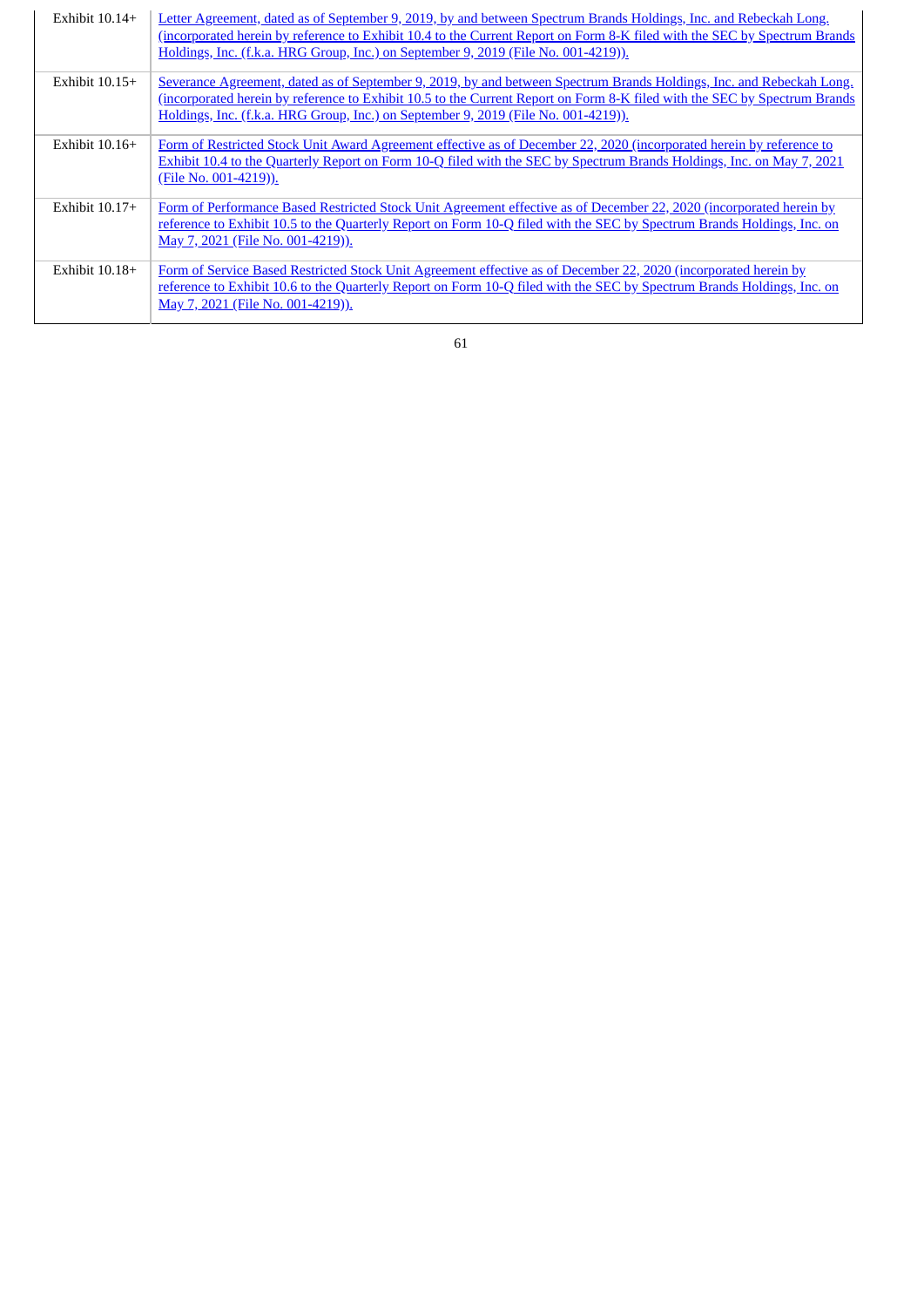| Exhibit $21.1@$ | <b>Subsidiaries of Registrant</b>                                                                                                                                                                                                         |
|-----------------|-------------------------------------------------------------------------------------------------------------------------------------------------------------------------------------------------------------------------------------------|
| Exhibit 21.2@   | <b>List of Guarantor Subsidiaries</b>                                                                                                                                                                                                     |
| Exhibit $23.1@$ | <b>Consent of Independent Registered Public Accounting Firm</b>                                                                                                                                                                           |
| Exhibit 31.1*   | Certification of Chief Executive Officer required by Rule 13a-14(a) or Rule 15d-14(a) of the Securities and Exchange Act of<br>1934, as adopted pursuant to Section 302 of the Sarbanes-Oxley Act of 2002. Spectrum Brands Holdings, Inc. |
| Exhibit $31.2*$ | Certification of Chief Financial Officer required by Rule 13a-14(a) or Rule 15d-14(a) of the Securities and Exchange Act of<br>1934, as adopted pursuant to Section 302 of the Sarbanes-Oxley Act of 2002. Spectrum Brands Holdings, Inc. |
| Exhibit 31.3*   | Certification of Chief Executive Officer required by Rule 13a-14(a) or Rule 15d-14(a) of the Securities and Exchange Act of<br>1934, as adopted pursuant to Section 302 of the Sarbanes-Oxley Act of 2002. SB/RH Holdings, LLC.           |
| Exhibit 31.4*   | Certification of Chief Financial Officer required by Rule 13a-14(a) or Rule 15d-14(a) of the Securities and Exchange Act of<br>1934, as adopted pursuant to Section 302 of the Sarbanes-Oxley Act of 2002. SB/RH Holdings, LLC.           |
| Exhibit $32.1@$ | Certification of Chief Executive Officer pursuant to 18 U.S.C. Section 1350, as adopted pursuant to Section 906 of the<br>Sarbanes-Oxley Act of 2002. Spectrum Brands Holdings, Inc.                                                      |
| Exhibit $32.2@$ | Certification of the Chief Financial Officer pursuant to 18 U.S.C. Section 1350, as adopted pursuant to Section 906 of the<br>Sarbanes-Oxley Act of 2002. Spectrum Brands Holdings, Inc.                                                  |
| Exhibit 32.3@   | Certification of Chief Executive Officer pursuant to 18 U.S.C. Section 1350, as adopted pursuant to Section 906 of the<br>Sarbanes-Oxley Act of 2002. SB/RH Holdings, LLC.                                                                |
| Exhibit $32.4@$ | Certification of the Chief Financial Officer pursuant to 18 U.S.C. Section 1350, as adopted pursuant to Section 906 of the<br>Sarbanes-Oxley Act of 2002. SB/RH Holdings, LLC.                                                            |

@ Included as an exhibit to the Original Form 10-K.

\* Filed herewith  $@$  Included as an  $+$  Denotes a mana + Denotes a management contract or compensatory plan or arrangement.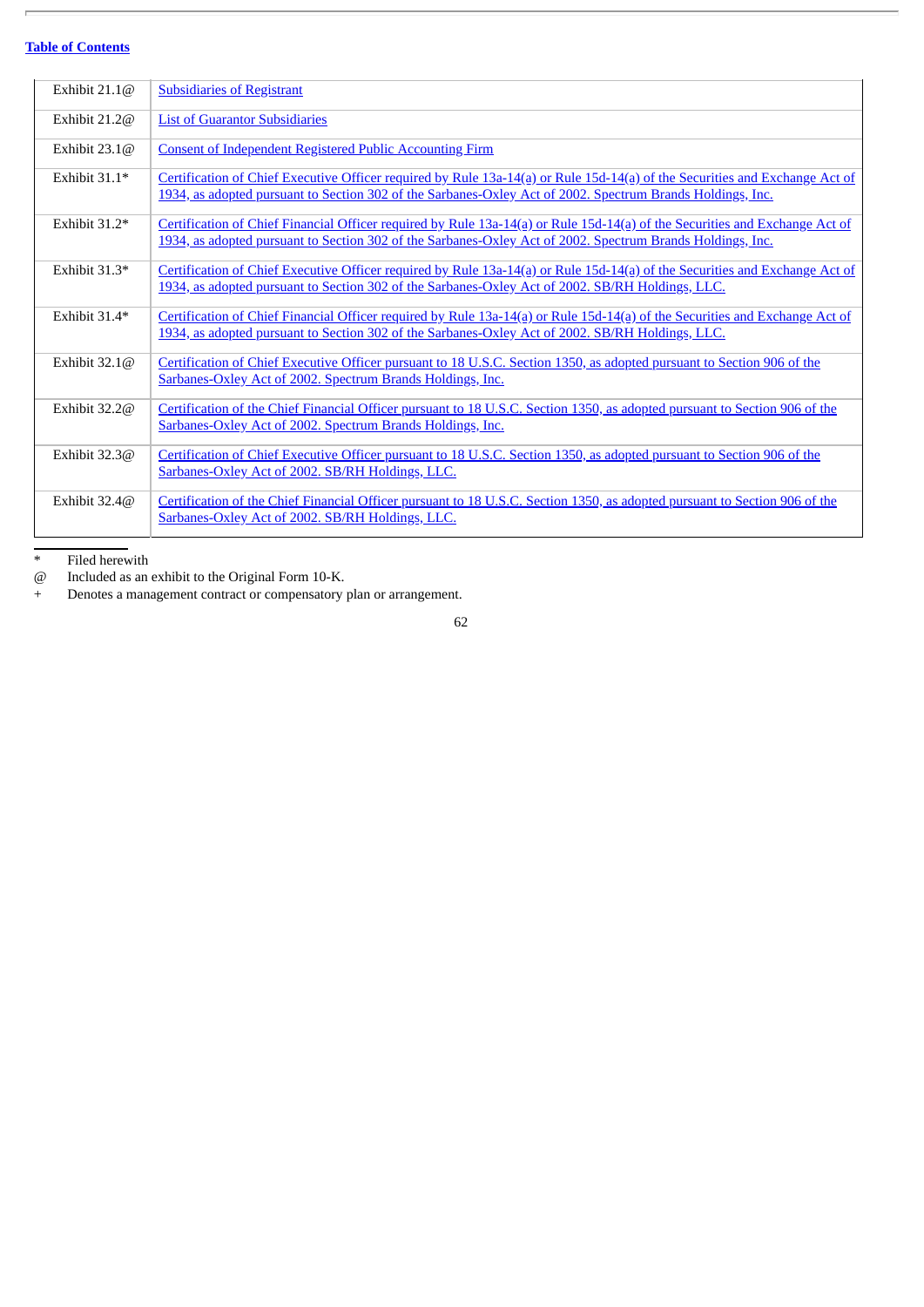## **SIGNATURES**

<span id="page-64-0"></span>Pursuant to the requirements of Section 13 or 15(d) of the Securities Exchange Act of 1934, the Registrant has duly caused this report to be signed on its behalf by the undersigned, thereunto duly authorized.

Date: January 21, 2022

# **SPECTRUM BRANDS HOLDINGS, INC.**

By: /s/ Jeremy W. Smeltser

Name: Jeremy W. Smeltser Title: Executive Vice President and Chief Financial Officer

Pursuant to the requirements of Section 13 or 15(d) of the Securities Exchange Act of 1934, the Registrant has duly caused this report to be signed on its behalf by the undersigned, thereunto duly authorized.

# **SB/RH HOLDINGS, LLC**

By: Spectrum Brands Holdings, Inc., its sole member

By: /s/ Jeremy W. Smeltser

Name: Jeremy W. Smeltser Title: Executive Vice President and Chief Financial Officer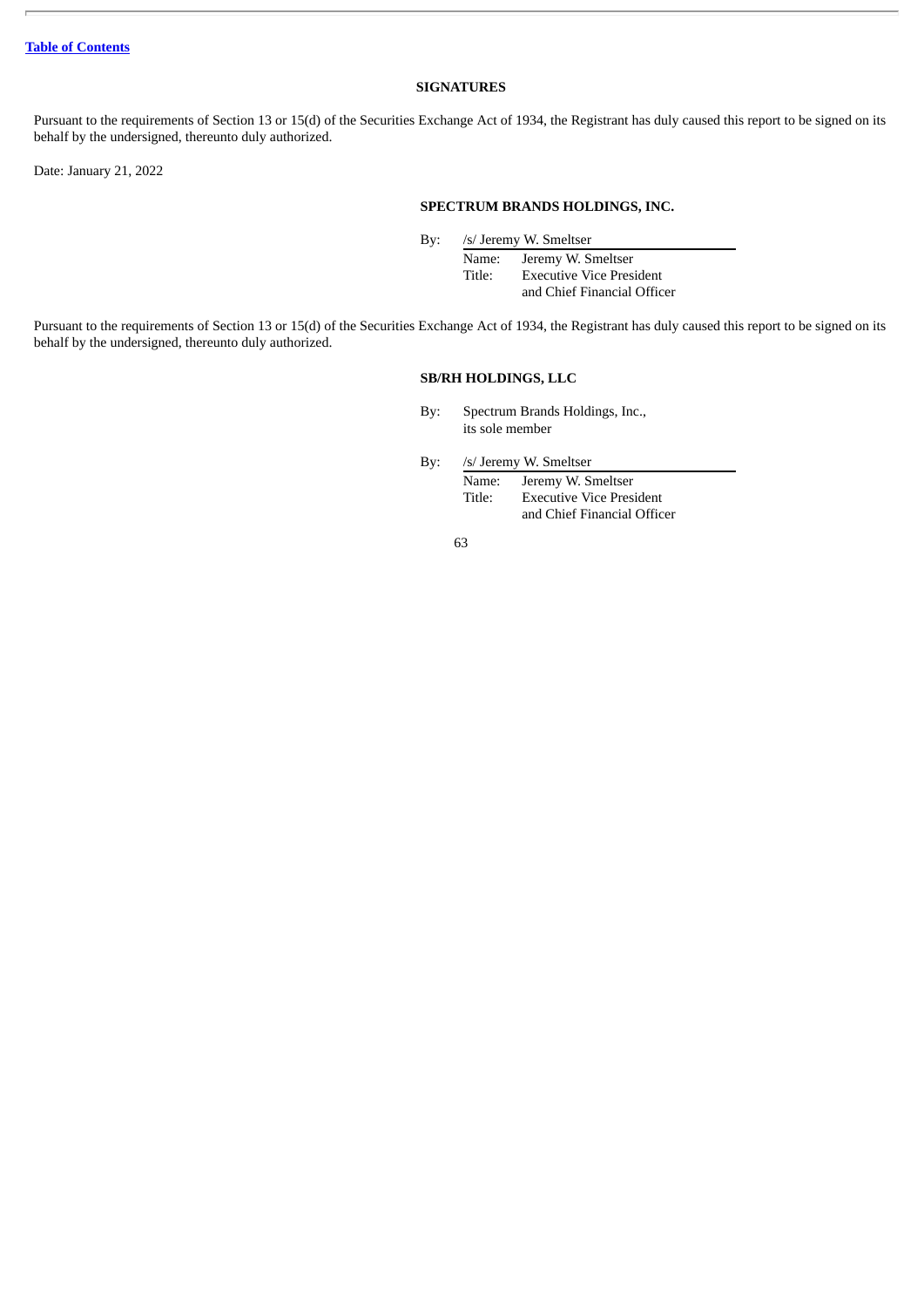# **CERTIFICATION OF PRINCIPAL EXECUTIVE OFFICER PURSUANT TO RULE 13a-14(a) or 15d-14(a) OF THE SECURITIES EXCHANGE ACT OF 1934, AS ADOPTED PURSUANT TO SECTION 302 OF THE SARBANES-OXLEY ACT OF 2002**

<span id="page-65-0"></span>I, David M. Maura, Chief Executive Officer, certify that:

- 1. I have reviewed this Amendment No. 1 to the annual report on Form 10-K of Spectrum Brands Holdings, Inc. for the fiscal year ended September 30, 2021; and
- 2. Based on my knowledge, this report does not contain any untrue statement of a material fact or omit to state a material fact necessary to make the statements made, in light of the circumstances under which such statements were made, not misleading with respect to the period covered by this report.

Date: January 21, 2022

/s/ David M. Maura **David M. Maura**

*Chief Executive Officer*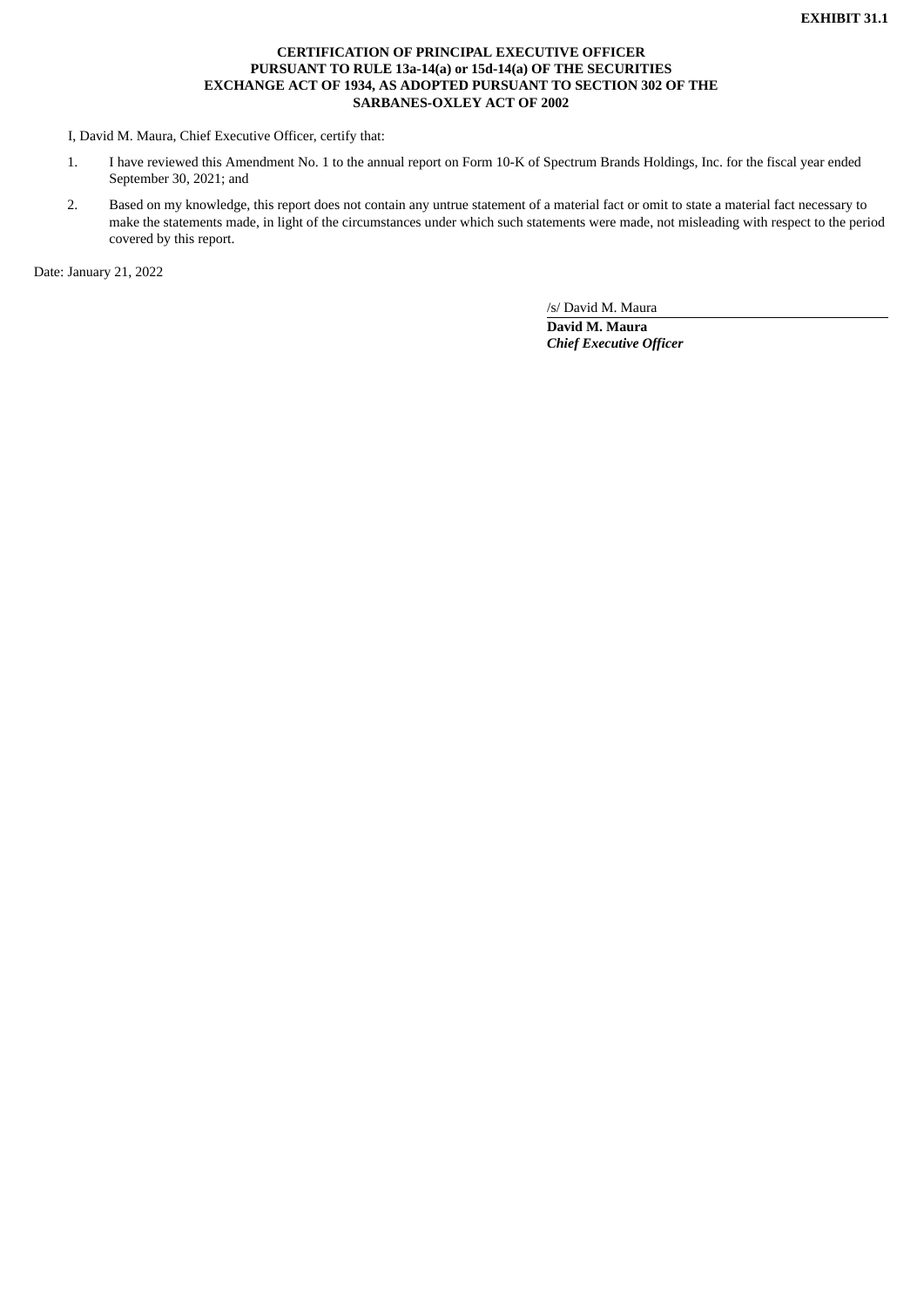# **CERTIFICATION OF PRINCIPAL FINANCIAL OFFICER PURSUANT TO RULE 13a-14(a) or 15d-14(a) OF THE SECURITIES EXCHANGE ACT OF 1934, AS ADOPTED PURSUANT TO SECTION 302 OF THE SARBANES-OXLEY ACT OF 2002**

<span id="page-66-0"></span>I, Jeremy W. Smeltser, Chief Financial Officer, certify that:

- 1. I have reviewed this Amendment No. 1 to the annual report on Form 10-K of Spectrum Brands Holdings, Inc. for the fiscal year ended September 30, 2021; and
- 2. Based on my knowledge, this report does not contain any untrue statement of a material fact or omit to state a material fact necessary to make the statements made, in light of the circumstances under which such statements were made, not misleading with respect to the period covered by this report.

Date: January 21, 2022

/s/ Jeremy W. Smeltser

**Jeremy W. Smeltser** *Chief Financial Officer*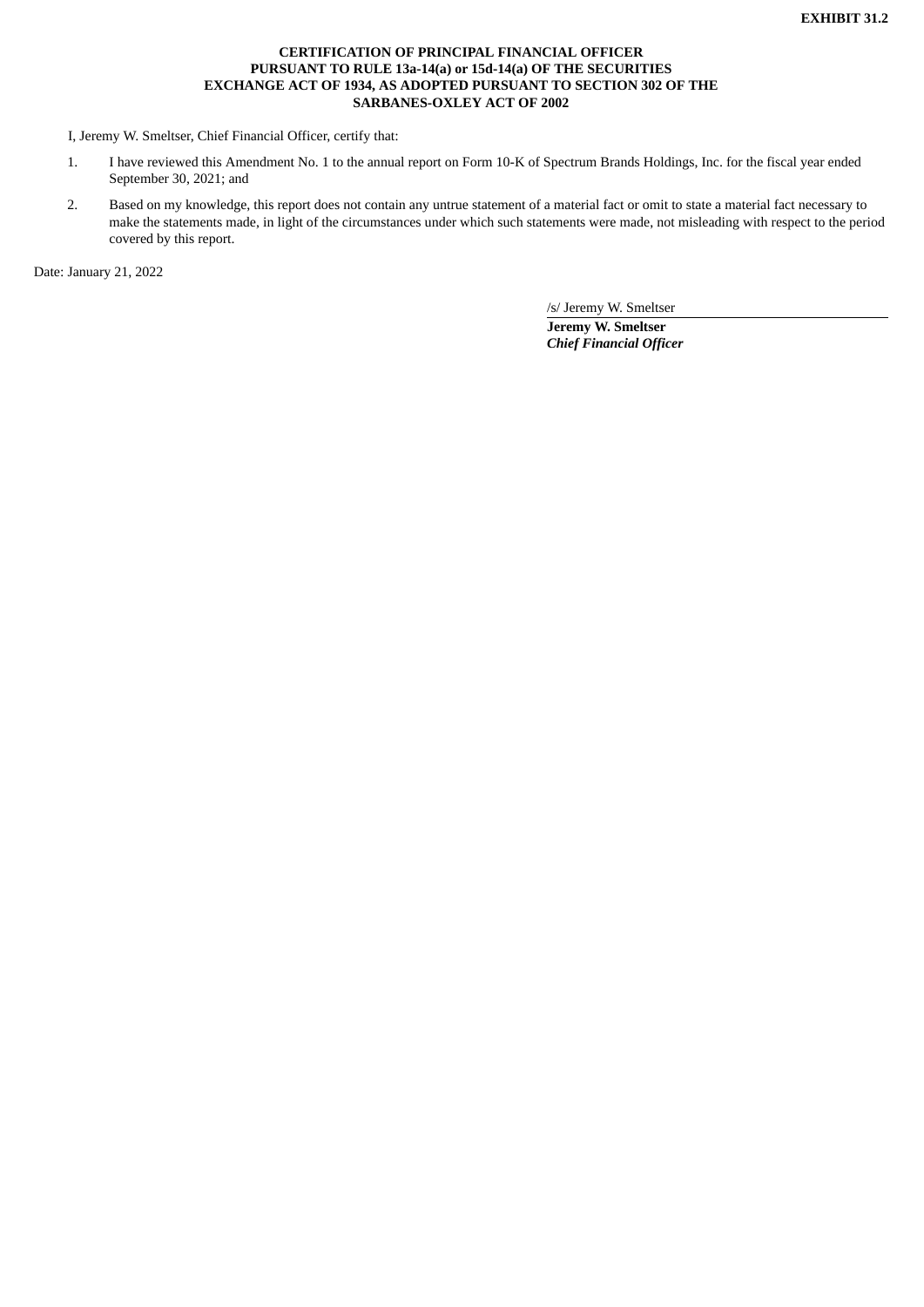# **CERTIFICATION OF PRINCIPAL EXECUTIVE OFFICER PURSUANT TO RULE 13a-14(a) or 15d-14(a) OF THE SECURITIES EXCHANGE ACT OF 1934, AS ADOPTED PURSUANT TO SECTION 302 OF THE SARBANES-OXLEY ACT OF 2002**

<span id="page-67-0"></span>I, David M. Maura, Chief Executive Officer, certify that:

- 1. I have reviewed this Amendment No. 1 to the annual report on Form 10-K of SB/RH Holdings, LLC for the fiscal year ended September 30, 2021; and
- 2. Based on my knowledge, this report does not contain any untrue statement of a material fact or omit to state a material fact necessary to make the statements made, in light of the circumstances under which such statements were made, not misleading with respect to the period covered by this report.

Date: January 21, 2022

/s/ David M. Maura **David M. Maura** *Chief Executive Officer*